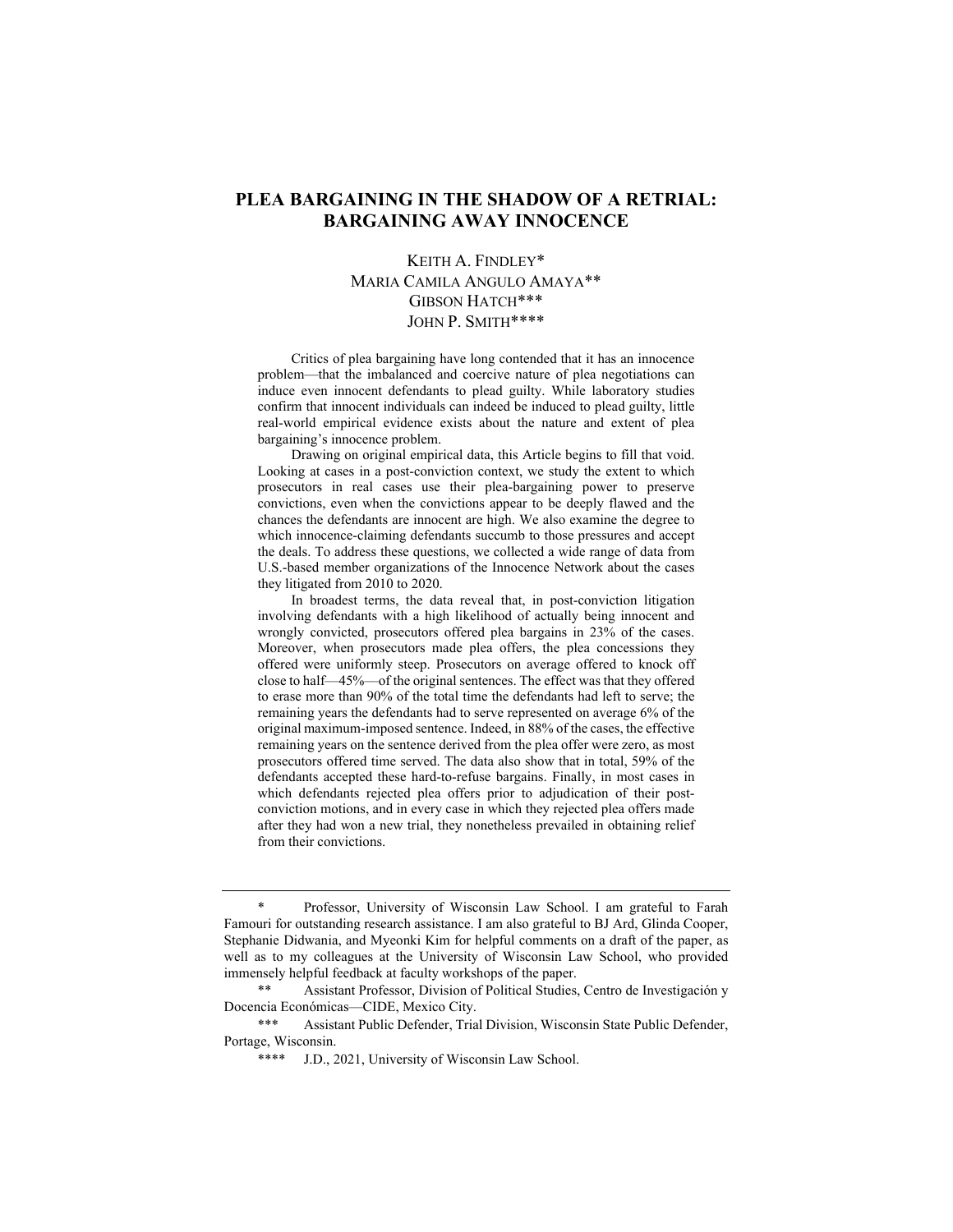## 534 WISCONSIN LAW REVIEW

Examining these patterns through the lens of the shadow-of-the-trial theory of plea bargaining, we find that our data provide preliminary evidence that some prosecutors do indeed bargain strategically in the shadow of a trial, discounting the maximum sentence sought by the perceived likelihood of conviction, and they do so even when the likelihood of conviction appears virtually nil. Hence the data also offer support for the concern that some prosecutors are using their leverage in plea bargaining to preserve convictions in serious cases, even when they know the chances of conviction at trial are quite low and therefore the possibility of innocence is unusually high. Finally, this Article explores possible reforms to mitigate the harmful consequences of these patterns in a system ostensibly designed to seek the truth and protect the innocent.

| L    |    | Studying and Theorizing Plea Bargaining and Its Innocence |  |
|------|----|-----------------------------------------------------------|--|
|      |    |                                                           |  |
|      | A. | Finding the Innocent Among the Plea Bargainers  542       |  |
|      | В. | Theorizing Plea-Bargaining Practices in Innocence         |  |
|      |    |                                                           |  |
| Π.   |    | Plea Bargaining in Innocence Cases: The Data  556         |  |
|      | Α. |                                                           |  |
|      | B. |                                                           |  |
|      | C. | Strategic Bargaining-Before and After PCM                 |  |
|      |    |                                                           |  |
|      |    |                                                           |  |
|      |    |                                                           |  |
|      |    | 3. Plea-Bargaining Responses to Various Forms of New      |  |
|      |    | Evidence Across Stages of the Post-Conviction             |  |
|      |    |                                                           |  |
| III. |    | Implications for the Legitimacy of the Plea-Bargaining    |  |
|      |    |                                                           |  |
| IV.  |    |                                                           |  |
|      |    | A. Greater Judicial Involvement in Plea Bargaining 585    |  |
|      |    |                                                           |  |
|      |    |                                                           |  |
|      |    | 3. Dismissing Cases with Disproportionately Steep Plea    |  |
|      |    |                                                           |  |
|      | B. |                                                           |  |
|      | C. |                                                           |  |
|      | D. | Prosecutor Ethics and Office-Based Standards 598          |  |
|      |    |                                                           |  |
|      |    |                                                           |  |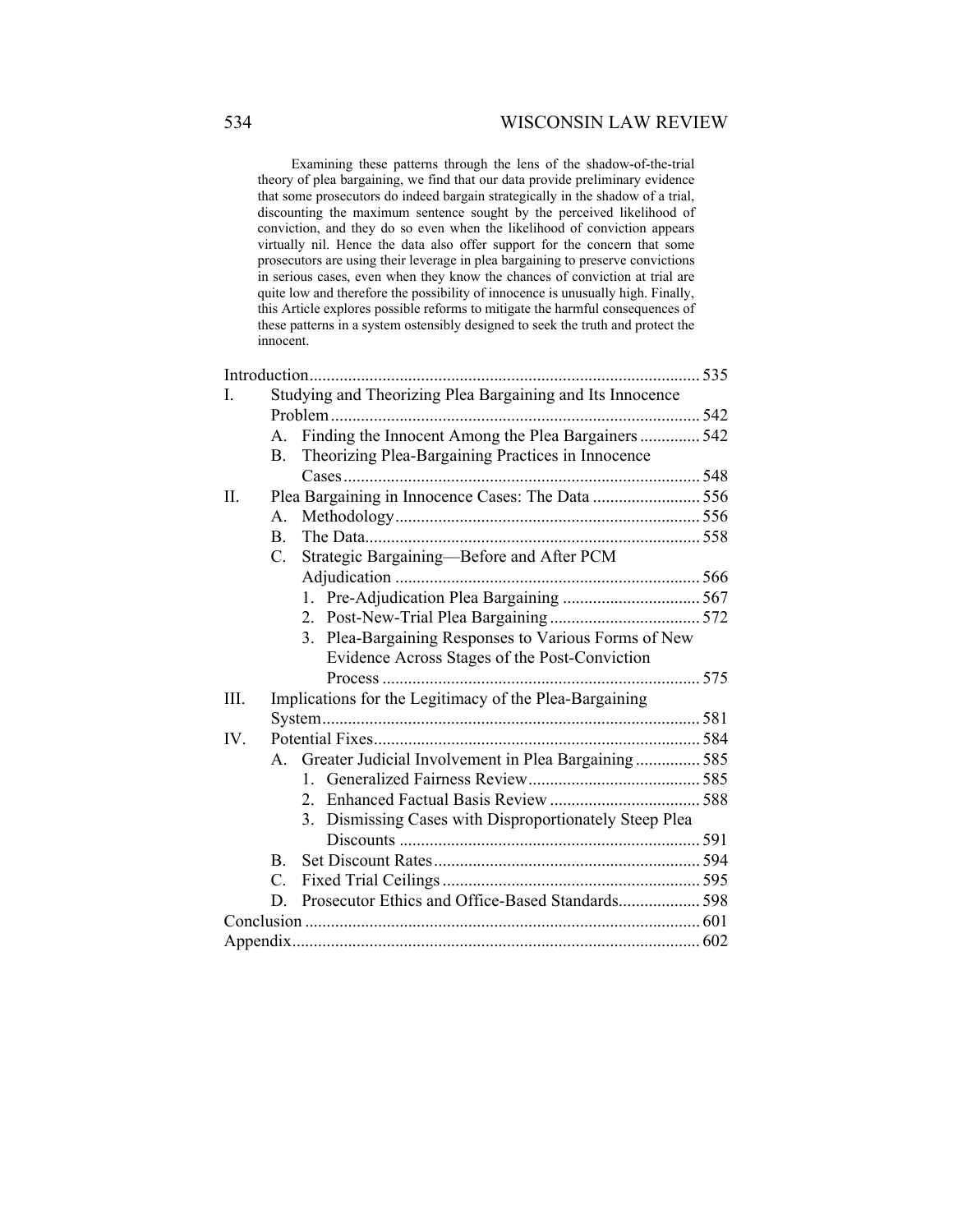#### **INTRODUCTION**

Plea bargaining has a serious innocence problem.<sup>1</sup> Or at least both theory and experience suggest as much. The pressures to take a plea to avoid the risks of onerous sentences that could follow a wrongful conviction after a trial are so immense that they can induce even innocent people to plead guilty.<sup>2</sup> The sparse empirical data we have confirm that this problem is real. Laboratory studies reveal that high percentages of innocent individuals can be induced through bargaining to plead guilty to offenses they did not commit.<sup>3</sup> In a real-world context, among those who have been exonerated by post-conviction DNA testing, 12% (44/375) pled guilty.4 The more extensive database of exonerations maintained by the National Registry of Exonerations––which includes exonerations based on all types of evidence, not just DNA––reports that, since 1989, guilty pleas have accounted for nearly 22% (672/2,997) of known wrongful convictions,<sup>5</sup> and data from recent years show even higher false guilty-

 <sup>1.</sup> Russell D. Covey, *Signaling and Plea Bargaining's Innocence Problem*, 66 WASH. & LEE L. REV. 73, 74 (2009); Lucian E. Dervan, *Bargained Justice: Plea-Bargaining's Innocence Problem and the* Brady *Safety-Valve*, 2012 UTAH L. REV. 51, 57.

 <sup>2.</sup> *See* Dervan, *supra* note 1, at 56 ("Today, the incentives to bargain are powerful enough to force even an innocent defendant to falsely confess guilt in hopes of leniency and in fear of reprisal."); *State v. Nash*, 951 N.W.2d 404, 422 (Wis. 2020) (Rebecca Bradley, J., concurring) ("Extortive plea bargaining encourages the guilty to hold out for reduced charges and a lighter sentence while coercing the innocent to plead guilty in fear of increased charges and a harsher sentence. For the sake of expediency, the justice system appallingly results in the incarceration of the innocent."); John H. Blume & Rebecca K. Helm, Essay, *The Unexonerated: Factually Innocent Defendants Who Plead Guilty*, 100 CORNELL L. REV. 157, 169 (2014) ("[P]rosecutors can extract a guilty plea in almost any case, regardless of the defendant's guilt or innocence, by dramatically changing the cost-benefit analysis."); CARISSA BYRNE HESSICK, PUNISHMENT WITHOUT TRIAL: WHY PLEA BARGAINING IS A BAD DEAL 170-71 (2021).

 <sup>3.</sup> Miko M. Wilford, Gary L. Wells & Annabelle Frazier, *Plea-Bargaining Law: The Impact of Innocence, Trial Penalty, and Conviction Probability on Plea Outcomes*, 46 AM. J. CRIM. JUST. 554, 559–61 (2021) (finding that, in laboratory studies, more than 50% of college-student subjects were induced to plead guilty to offenses they did not commit when offered plea bargains that mitigated potential punishments); Lucian E. Dervan & Vanessa A. Edkins, *The Innocent Defendant's Dilemma: An Innovative Empirical Study of Plea Bargaining's Innocence Problem*, 103 J.CRIM. L. &CRIMINOLOGY 1, 4 (2013).

 <sup>4.</sup> *DNA Exonerations in the United States*, INNOCENCE PROJECT, https://www.innocenceproject.org/dna-exonerations-in-the-united-states/ [https://perma.cc/P9UY-UF69] (last visited Mar. 14, 2022).

 <sup>5.</sup> THE NAT'L REGISTRY OF EXONERATIONS, http://www.law.umich.edu/special/exoneration/Pages/detaillist.aspx?View={FAF6EDDB -5A68-4F8F-8A52-2C61F5BF9EA7}&FilterField1=Group&FilterValue1=P [https://perma.cc/FWF9-FA9M] (last visited Mar. 14, 2022).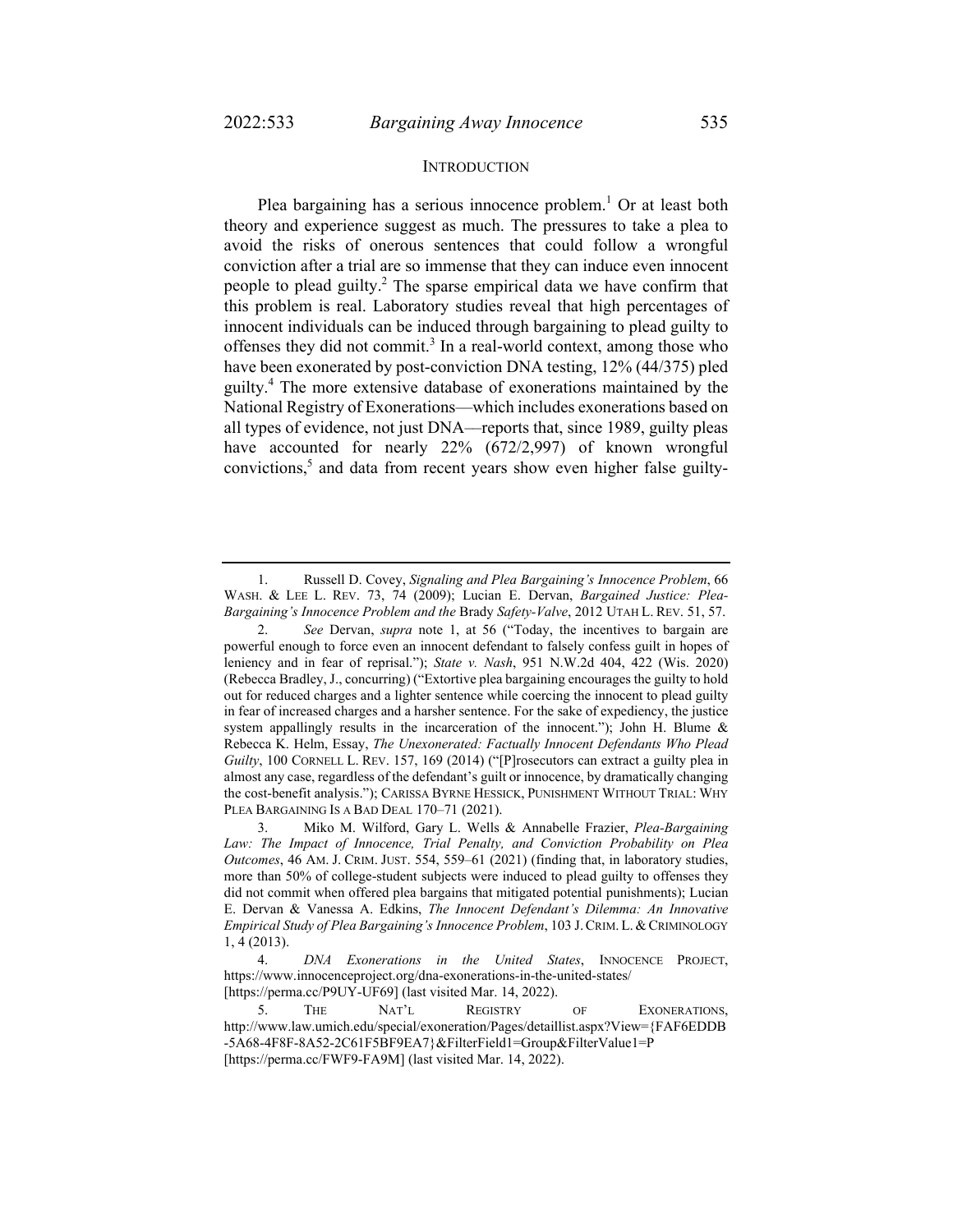plea rates—ranging from a high of 44% of known exonerations in 2015 to  $22\%$  in 2020.<sup>6</sup>

As startling as these numbers are, they surely represent a vast undercounting of plea bargaining's innocence problem, as numerous forces make it particularly difficult to expose and correct—and hence to count—wrongful convictions based upon guilty pleas. Those forces include systemic features such as the guilty-plea waiver rule,<sup>7</sup> the unavailability of advocacy resources in guilty-plea cases or cases with short sentences that can be produced by plea bargains, $\delta$  statutory bars to post-conviction DNA testing in guilty-plea cases,<sup>9</sup> and the reality that most guilty pleas by the innocent probably occur in minor cases, in which no one pays attention to the outcome and no one bothers to pursue relief.<sup>10</sup> The guilty-plea innocence problem is also troubling because it likely

continually changing as the Registry finds and adds to its dataset additional exonerations.

 <sup>6.</sup> The data gleaned from manipulating the search tags on the Registry's website show the following rates of guilty pleas in exoneration cases for each of the last six years: 43% in 2015; 44% in 2016; 34% in 2017; 33% in 2018; 24% in 2019; and 28% in 2020. THE NAT'L REGISTRY OF EXONERATIONS, https://www.law.umich.edu/special/exoneration/Pages/detaillist.aspx [https://perma.cc/RS9A-4WJA] (last visited Mar. 14, 2022). Note that these rates are

 <sup>7.</sup> *See, e.g.*, *Cooper v. State*, 356 S.W.3d 148, 153 (Mo. 2011) (en banc) (holding that a guilty plea waives "all nonjurisdictional defects, including statutory and constitutional guaranties" (quoting *Feldhaus v. State*, 311 S.W.3d 802, 804 (Mo. 2010) (en banc))); *State v. Kelty*, 716 N.W.2d 886, 892 (Wis. 2006) ("The general rule is that a guilty, no contest, or *Alford* plea 'waives all nonjurisdictional defects, including constitutional claims . . . .'" (quoting *State v. Multaler*, 643 N.W.2d 437 (Wis. 2002))). *But see Class v. United States*, 138 S. Ct. 798, 801–02 (2018) (holding that a guilty plea alone does not always bar a federal criminal defendant from challenging the constitutionality of their conviction).

 <sup>8.</sup> *See* Keith A. Findley, *Defining Innocence*, 74 ALB. L. REV. 1157, 1168 & n.50 (2010–2011) (noting that "cases involving these types of [minor] crimes often produce comparatively short sentences that no one looks into on a systematic basis" and that "[m]any innocence projects, for example, as a matter of policy only accept cases involving substantial un-served prison sentences"); Samuel R. Gross, Kristen Jacoby, Daniel J. Matheson, Nicholas Montgomery & Sujata Patil, *Exonerations in the United States 1989 Through 2003*, 95 J. CRIM. L. & CRIMINOLOGY 523, 536 (2005) ("[N]obody, it seems, seriously pursues exonerations for defendants who are falsely convicted of shop lifting, misdemeanor assault, drug possession, or routine felonies . . . .").

 <sup>9.</sup> Many post-conviction DNA-testing statutes limit such testing and its exonerating potential to cases in which identity of the perpetrator was an issue *at trial*. Such statutes exclude all who were convicted by guilty or no contest pleas. *See* Daina Borteck, *Pleas for DNA Testing: Why Lawmakers Should Amend State Post-Conviction DNA Testing Statutes to Apply to Prisoners Who Pled Guilty*, 25 CARDOZO L. REV. 1429, 1430–31 (2004); Kathy Swedlow, *Don't Believe Everything You Read: A Review of Modern "Post-Conviction" DNA Testing* Statutes, 38 CAL.W.L.REV. 355, 356–57 (2002).

 <sup>10.</sup> *See* Samuel R. Gross & Barbara O'Brien, *Frequency and Predictors of False Conviction: Why We Know So Little, and New Data on Capital Cases*, 5 J. EMPIRICAL LEGAL STUD. 927, 938 (2008); Alexandra Natapoff, *Misdemeanors*, *in* ACADEMY FOR JUSTICE, A REPORT ON SCHOLARSHIP AND CRIMINAL JUSTICE REFORM 73 (Erik Luna ed., 2017).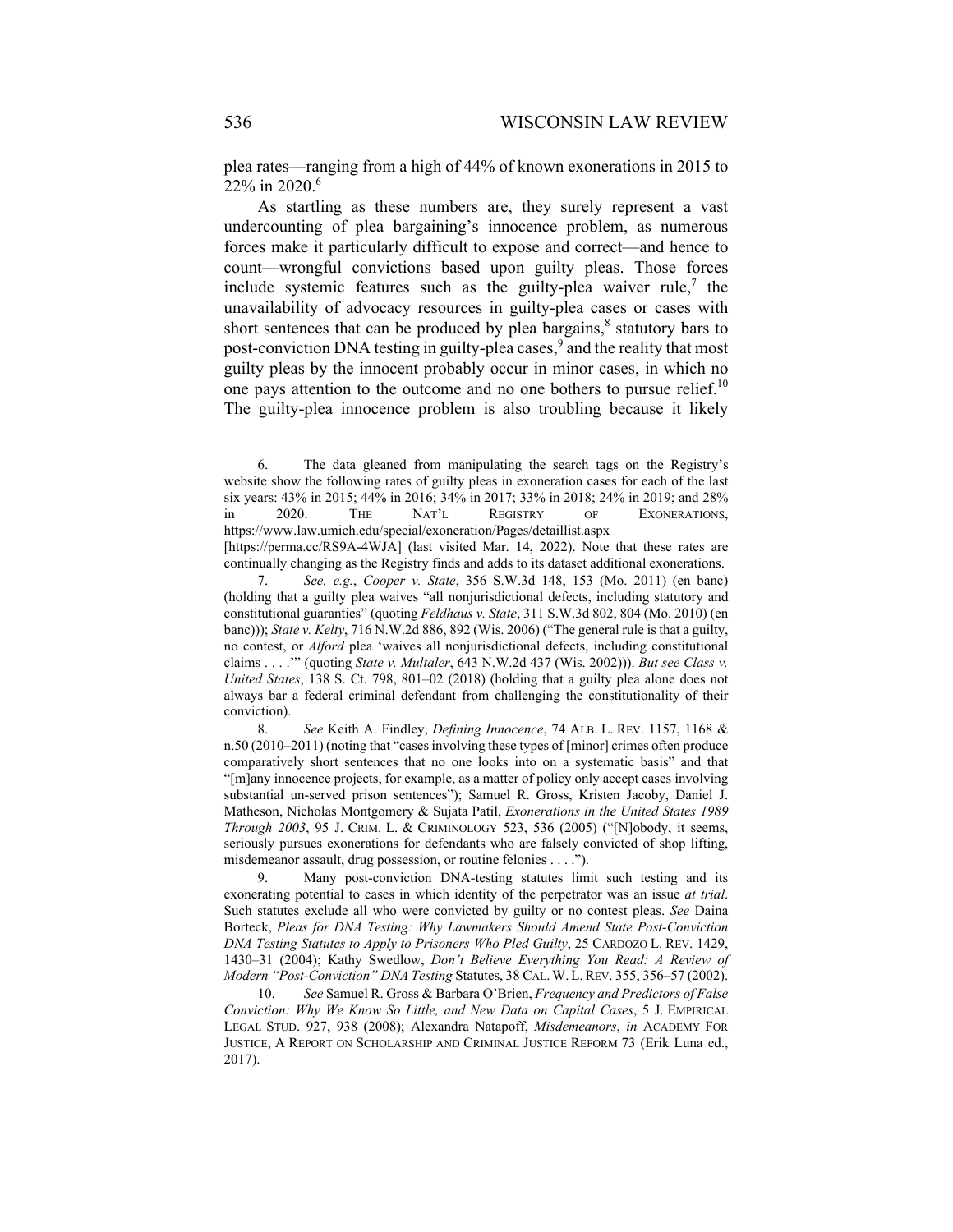exacerbates pervasive disparities in the criminal justice system; as Kent Roach has observed, "There is . . . reason to believe that women, youth, and racialized and other disadvantaged individuals, including those with mental health issues and mental disabilities, may be at particular risk of making false guilty pleas."<sup>11</sup>

Anecdotal accounts illustrate plea bargaining's innocence problem.<sup>12</sup> Take the case of Kerry Max Cook. In 1977, Cook was charged with the rape, mutilation, and murder of a woman in Tyler, Texas.<sup>13</sup> Over the next two decades, Cook was tried three times—twice culminating in death sentences and once, sandwiched between the death sentences, in a hung jury.<sup>14</sup> The third trial, which produced the second of the death sentences, was reversed in 1996 because of police and prosecutorial misconduct.<sup>15</sup> Undeterred by the setbacks or by the new unavailability of a key witness, the prosecution pledged nonetheless to try Cook a fourth time. As the prosecution contemplated its vastly weakened case, the prosecutor responded not by dismissing the charges, but by offering a plea bargain remarkably, for such a heinous crime, to time served (twenty-two years in prison by then).<sup>16</sup> Reportedly, Cook adamantly refused, telling his lawyer, "I want to be free, I want this behind me, but I will go back to death row, I will let them strap me to the gurney and put the poison in my veins before I lie, before I plead guilty."17 So the prosecutor sweetened the deal even more, until it was simply too good to refuse: the prosecutor offered Cook

 <sup>11.</sup> Kent Roach, You Say You Want a Revolution? Understanding Guilty Plea Wrongful Convictions 1 (Jun. 30, 2021) (unpublished manuscript) (on file with SSRN), https://papers.ssrn.com/sol3/papers.cfm?abstract\_id=3869888 [https://perma.cc/57TL-NQQ7] (citing Amanda Carling, *A Way to Reduce Indigenous Overrepresentation: Prevent False Guilty Plea Wrongful Convictions*, 64 CRIM. L.Q. 415 (2017)).

 <sup>12.</sup> *See, e.g.*, Stephanie Clifford, *Wrongly Convicted, They Had to Choose: Freedom or Restitution*, N.Y. TIMES (Mar. 5, 2021), www.nytimes.com/2019/09/30/us/wrongful-convictions-civil-

lawsuits.html?referrer=masthead [https://perma.cc/7LKM-87L5]; Samuel H. Pillsbury, *Even the Innocent Can Be Coerced into Pleading Guilty*, L.A. TIMES (Nov. 28, 1999), https://www.latimes.com/archives/la-xpm-1999-nov-28-op-38287-story.html [https://perma.cc/E2AL-PHR6].

 <sup>13.</sup> Dervan, *supra* note 1, at 82 (citing *Kerry Max Cook*, PBS: FRONTLINE (June 17, 2004), http://www.pbs.org/wgbh/pages/frontline/shows/plea/four/cook.html [https://perma.cc/9F85-2RJW]).

 <sup>14.</sup> *Id.* at 82–83 (citing *Kerry Max Cook*, *supra* note 13).

 <sup>15.</sup> *Cook v. State*, 940 S.W.2d 623, 624–26 (Tex. Crim. App. 1996) (en banc). In her recent book, Emily Bazelon observes, "Chillingly, prosecutors may be more likely to withhold evidence when proof of guilt is uncertain." EMILY BAZELON, CHARGED: THE NEW MOVEMENT TO TRANSFORM PROSECUTION AND END MASS INCARCERATION 225 (2019). She elaborates, "If you think the suspect did it but you don't quite have the goods to convict, you may be tempted to put a thumb on the scale." *Id.*

 <sup>16.</sup> Dervan, *supra* note 1, at 83 (citing *Kerry Max Cook*, *supra* note 13).

 <sup>17.</sup> *Id.* (quoting *Kerry Max Cook*, *supra* note 13).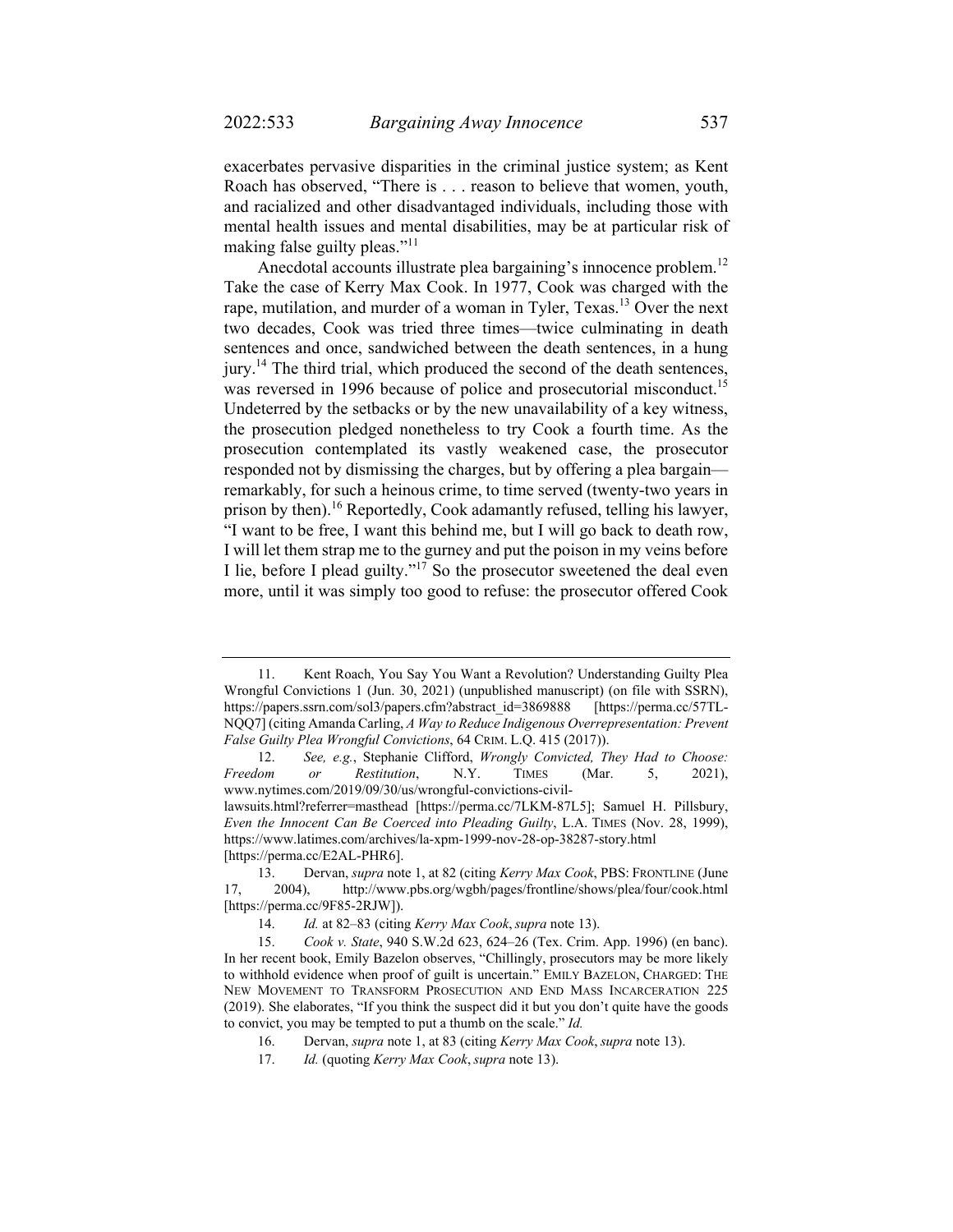an *Alford* plea<sup>18</sup> for time served, under which Cook could affirmatively maintain his innocence while taking a deal that would result in his conviction but set him free.<sup>19</sup> Two months after Cook took that deal and walked free, DNA testing proved his actual innocence, although he remained officially a convicted killer because his *Alford* plea stood as a procedural barrier to exoneration.20

As Cook's case illustrates, constitutional doctrine expressly acknowledges and accepts the likelihood that the plea-bargaining system will snare some innocents—that is, constitutional law approves of plea bargaining's innocence problem, at least to some degree.<sup>21</sup> In 1970, in *North Carolina v. Alford*<sup>22</sup> the Supreme Court held that conviction by plea bargain is permissible, even for defendants who affirmatively insist that they are innocent and who hence refuse to provide the evidence previously required to prove guilt and justify such convictions—the defendant's incourt confession.23

 21. *See* Andrew D. Leipold, *How the Pretrial Process Contributes to Wrongful Convictions*, 42 AM. CRIM. L. REV. 1123, 1156 (2005) ("An *Alford* plea, where the defendant pleads guilty but simultaneously denies having committed the crime, clearly puts the court on notice that this guilty plea is problematic . . . .").

22. 400 U.S. 25.

 <sup>18.</sup> So named after the Supreme Court case that approved the practice of accepting pleas by defendants who affirmatively claim innocence. *North Carolina v. Alford*, 400 U.S. 25 (1970). The case of the West Memphis Three is another example of the use of an *Alford* plea combined with a promise of time served to induce pleas from defendants whose convictions were challenged with strong new evidence of innocence. The case was the subject of a series of documentaries and a number of books and popular songs, all raising concerns that the case constituted a grave miscarriage of justice. The documentaries included PARADISE LOST: THE CHILD MURDERS AT ROBIN HOOD HILLS (HBO 1996); PARADISE LOST 2: REVELATIONS (HBO 2000); and PARADISE LOST 3: PURGATORY (HBO 2011). For a fuller discussion of the West Memphis Three case, see Blume & Helm, *supra* note 2, at 158–60.

 <sup>19.</sup> Dervan, *supra* note 1, at 83 (citing *Kerry Max Cook*, *supra* note 13).

 <sup>20.</sup> Michael Hall, *Released but Never Exonerated, a Man Fights for Freedom*, N.Y. TIMES (Mar. 31, 2012), https://www.nytimes.com/2012/04/01/us/released-but-notexonerated-kerry-max-cook-fights-for-true-freedom.html [https://perma.cc/CKL2- ASVN].

 <sup>23.</sup> Until the twentieth century, courts treated guilty pleas as little different from a form of in-court confession and hence required a voluntary admission of guilt. Dervan, *supra* note 1, at 65; Albert W. Alschuler, *Plea Bargaining and Its History*, 79 COLUM. L. REV. 1, 12–13 (1979) [hereinafter Alschuler, *Plea Bargaining and Its History*]. Although the Court in *Alford* broke new ground by expressly permitting guilty pleas with a simultaneous claim of innocence, the Court also declared that it would insist in such cases that the "record before the judge contain[] strong evidence of actual guilt." *Alford*, 400 U.S. at 37, 38 n.10. Courts often do not require any special procedures or evidentiary requirements for meeting this standard. *See, e.g.*, *State v. Nash*, 951 N.W.2d 404, 419–21, 419 n.12 (Wis. 2020) (collecting cases). As Alschuler has put it, *Alford* made "the requirement of a factual basis . . . relatively unimportant" because the Court "did not specify what kind of hearing a trial court must conduct before accepting a . . . plea." Albert W. Alschuler, *The Defense Attorney's Role in Plea Bargaining*, 84 YALE L.J. 1179, 1292– 93 (1975) [hereinafter Alschuler, *The Defense Attorney's Role in Plea Bargaining*].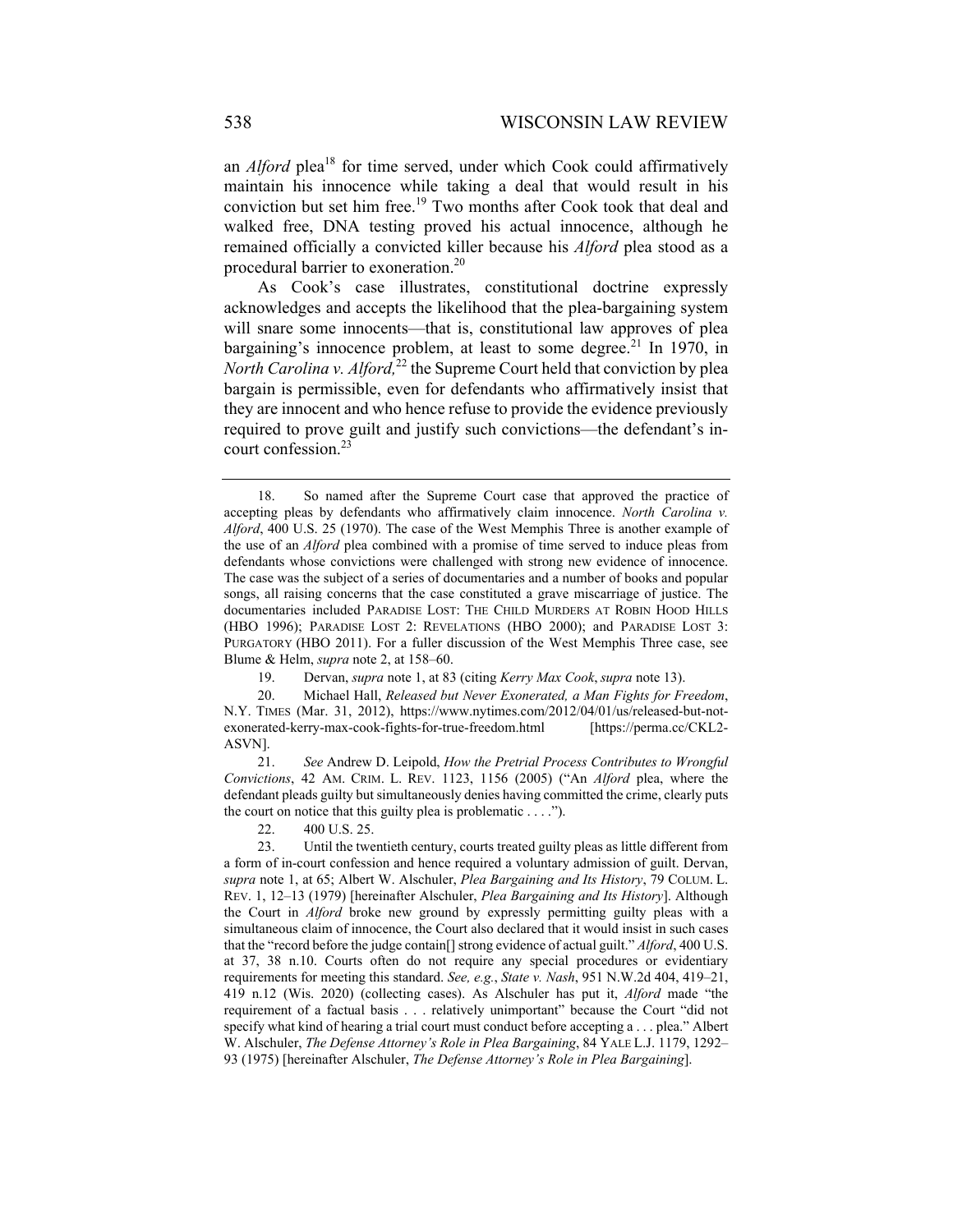Plea bargaining's innocence problem is also implicit in the dominant theoretical explanations for bargaining in criminal cases. Plea bargaining is typically theorized as analogous to contracting, whereby terms are set by cost-benefit analyses as in any market-based system for negotiating contracts.24 Under that theory, parties bargain "in the shadow of a trial"25—that is, they assess the likely sanction that might be imposed following a trial and discount that sanction by the likelihood of conviction at a trial (and by the costs of going to trial) to arrive at a disposition that is rational for both parties.<sup>26</sup> In its simplest form,<sup>27</sup> if the parties, acting

 <sup>24.</sup> *See* Covey, *supra* note 1, at 77 ("Trial shadow theory provides the dominant account of plea bargaining."); Robert E. Scott & William J. Stuntz, *Plea Bargaining as Contract*, 101 YALE L.J. 1909 (1992); Frank H. Easterbrook, *Criminal Procedure as a Market System*, 12 J. LEGAL STUD. 289, 292 (1983) ("The penalty, multiplied by the probability that it will be imposed for a given offense, is the price of that offense, in just the same way that expected damages judgments, multiplied by the probability that such judgments will be paid, are the price to manufacturers of making hazardous products."); *id.* at 308 ("Plea bargaining establishes the price for most crimes. It establishes price in the same way as bargaining in the market for goods and services.").

 <sup>25.</sup> The trial-shadow theory of bargaining was first developed more than forty years ago in an article analyzing bargaining in divorce cases. Robert Mnookin and Lewis Kornhauser, *Bargaining in the Shadow of the Law: The Case of Divorce*, 88 YALE L.J. 950 (1979). Mnookin and Kornhauser spoke of bargaining "in the shadow of the law," while most plea-bargaining literature speaks of bargaining "in the shadow of a trial," but, as William Stuntz has explained, "the difference is semantic, not substantive. The reason one would want plea bargains to reflect trial outcomes is that trials, at least in theory, constitute accurate applications of the law. Internalizing the one means internalizing the other." William J. Stuntz, *Plea Bargaining and Criminal Law's Disappearing Shadow*, 117 HARV. L. REV. 2548, 2548 & n.3 (2004). For other literature applying the trial-shadow theory to bargaining in civil cases, see, for example, Robert Cooter, Stephen Marks & Robert Mnookin, *Bargaining in the Shadow of the Law: A Testable Model of Strategic Behavior*, 11 J. LEGAL STUD. 225 (1982); George L. Priest & Benjamin Klein, *The Selection of Disputes for Litigation*, 13 J. LEGAL STUD. 1 (1984); and Steven Shavell, *Suit, Settlement, and Trial: A Theoretical Analysis Under Alternative Methods for the Allocation of Legal Costs*, 11 J. LEGAL STUD. 55 (1982).

 <sup>26.</sup> *See* Easterbrook, *supra* note 24, at 309–17; Frank H. Easterbrook, *Plea Bargaining as Compromise*, 101 YALE L.J. 1969, 1975 (1992); William M. Landes, *An Economic Analysis of the Courts*, 14 J.L. & ECON. 61, 66–69 (1971); Edward A. Ruttenburg, *Plea Bargaining Analytically—The Nash Solution to the Landes Model*, 7 AM. J. CRIM. L. 323, 353 (1979); Scott & Stuntz, *supra* note 24, at 1910; HESSICK, *supra* note 2, at 36–38.

 <sup>27.</sup> Frank Easterbrook, among others, has identified other complexities inherent in the full theory—for example, the value of the bargain must also include an additional discount "because people discount the future." Easterbrook, *supra* note 24, at 294. For example, people tend to view ten years' imprisonment that starts tomorrow as more onerous than ten years' imprisonment that starts at some point in the more distant future. *Id.*; *see also id.* at 295, 311 ("Discounting means that the prospect of twenty years' imprisonment is not twice as onerous as the prospect of ten years' imprisonment. If the discount rate is 10 percent, the prospect of twenty years' imprisonment is twice as serious as the prospect of 5.82 years in jail.  $\ldots$  [Hence, if] a defendant thinks that he has a 50 percent chance of being convicted and will receive a twenty-year sentence if convicted, . . . he will find attractive any offer of less than 5.82 years in jail.").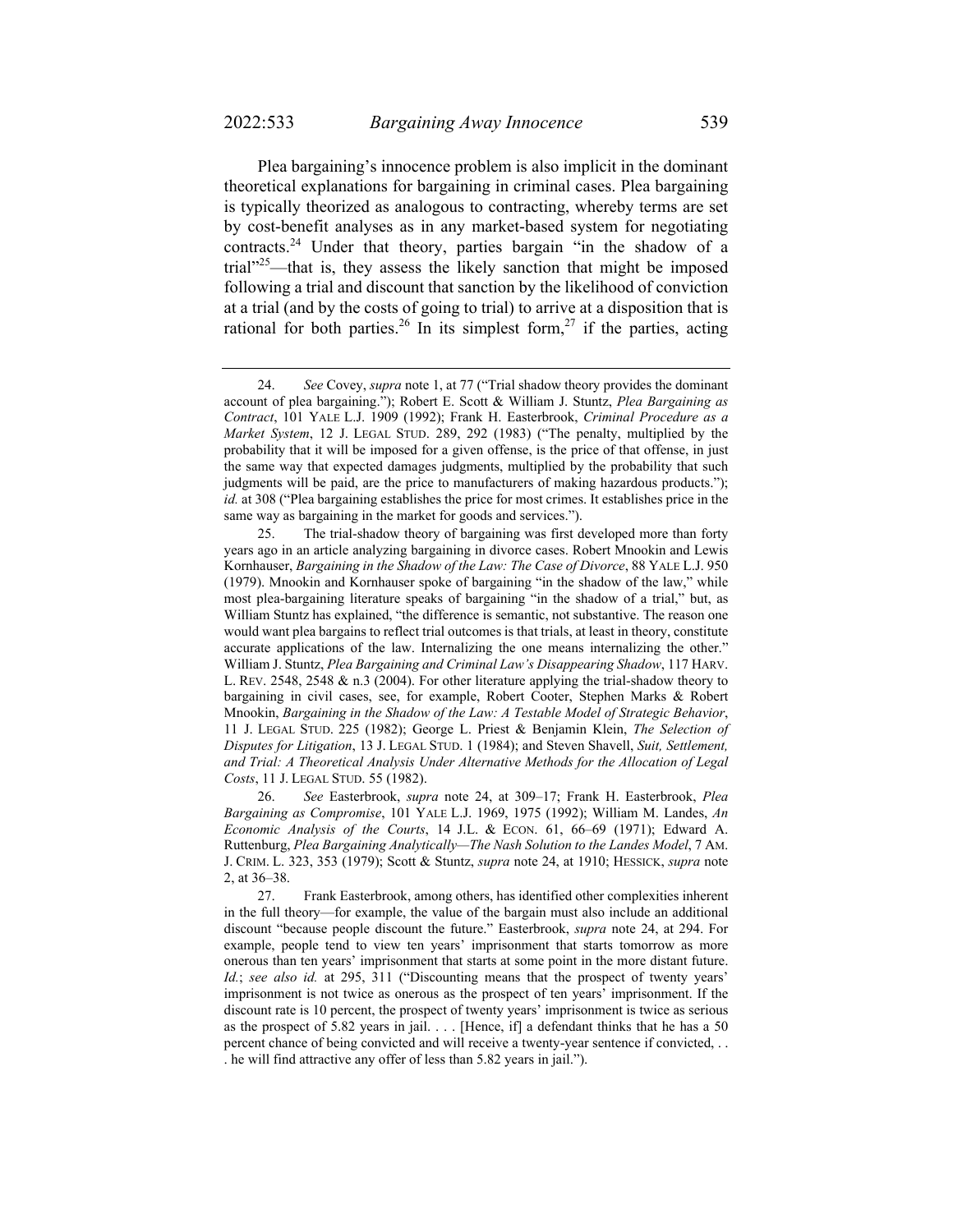rationally under the governing law and prevailing legal norms, believe that the likely sentence after a trial would be ten years in prison, and the chances of conviction are eighty percent, then both parties will see it as being in their interest to accept a plea bargain to a conviction with an eightyear sentence. Acting rationally, the defendant should accept a plea to any term less than and up to eight years (regardless of guilt or innocence), and the prosecutor should accept a deal to any term of eight years or greater. The deal will converge on eight years.

This Article attempts to understand the nature and extent of plea bargaining's innocence problem by looking at bargaining in innocence cases through the lens of the trial-shadow theory, or market model, of plea bargaining. By innocence cases, we mean cases in which an innocence advocacy organization, such as the Innocence  $Project^{28}$  or another member organization of the Innocence Network, $2^9$  has identified a convicted individual in prison for a serious crime who has a strong claim of actual innocence and has initiated litigation seeking exoneration on behalf of that individual. We examine prosecutorial charging practices, plea-bargaining practices of both prosecutors and defendants, the plea-bargaining system itself, and its innocence problem in the context of bargains offered during post-conviction innocence litigation.30

We undertake this inquiry in part because anecdotal reports and the experiences of innocence advocates suggest a phenomenon that raises ethical and legal questions. Not infrequently, prosecutors confronted with powerful innocence-based challenges to convictions respond by offering extraordinarily generous plea bargains—frequently time served for even the most serious offenses, as in the Kerry Max Cook case—in an apparent attempt to preserve those shaky convictions.<sup>31</sup> Plea bargaining in these cases can arise at one of two points: (1) before the court rules on the postconviction motion, the parties can agree to a resolution that adjusts either the offense of conviction or the penalty or both, subject to the court's approval; or (2) after a new trial is granted and the case has therefore been returned to pretrial status, the parties can negotiate a resolution of the case just as they could in any other pretrial situation. To the extent that the trialshadow model accurately describes what is happening in these bargains, the anecdotal reports suggest that prosecutors are reducing bargained-for penalties to near zero because they recognize the case is virtually unwinnable at trial and that, accordingly, they may in fact be forcing a

 <sup>28.</sup> *See* INNOCENCE PROJECT, https://innocenceproject.org [https://perma.cc/C3Y6-MTQY] (last visited Mar. 14, 2022).

 <sup>29.</sup> *See* INNOCENCE NETWORK, https://innocencenetwork.org [https://perma.cc/Z9XK-3NWU] (last visited Mar. 2, 2022).

 <sup>30.</sup> *See, e.g.*, Clifford, *supra* note 12.

 <sup>31.</sup> For a description of several such cases and an analysis of the problem, see Blume & Helm, *supra* note 2.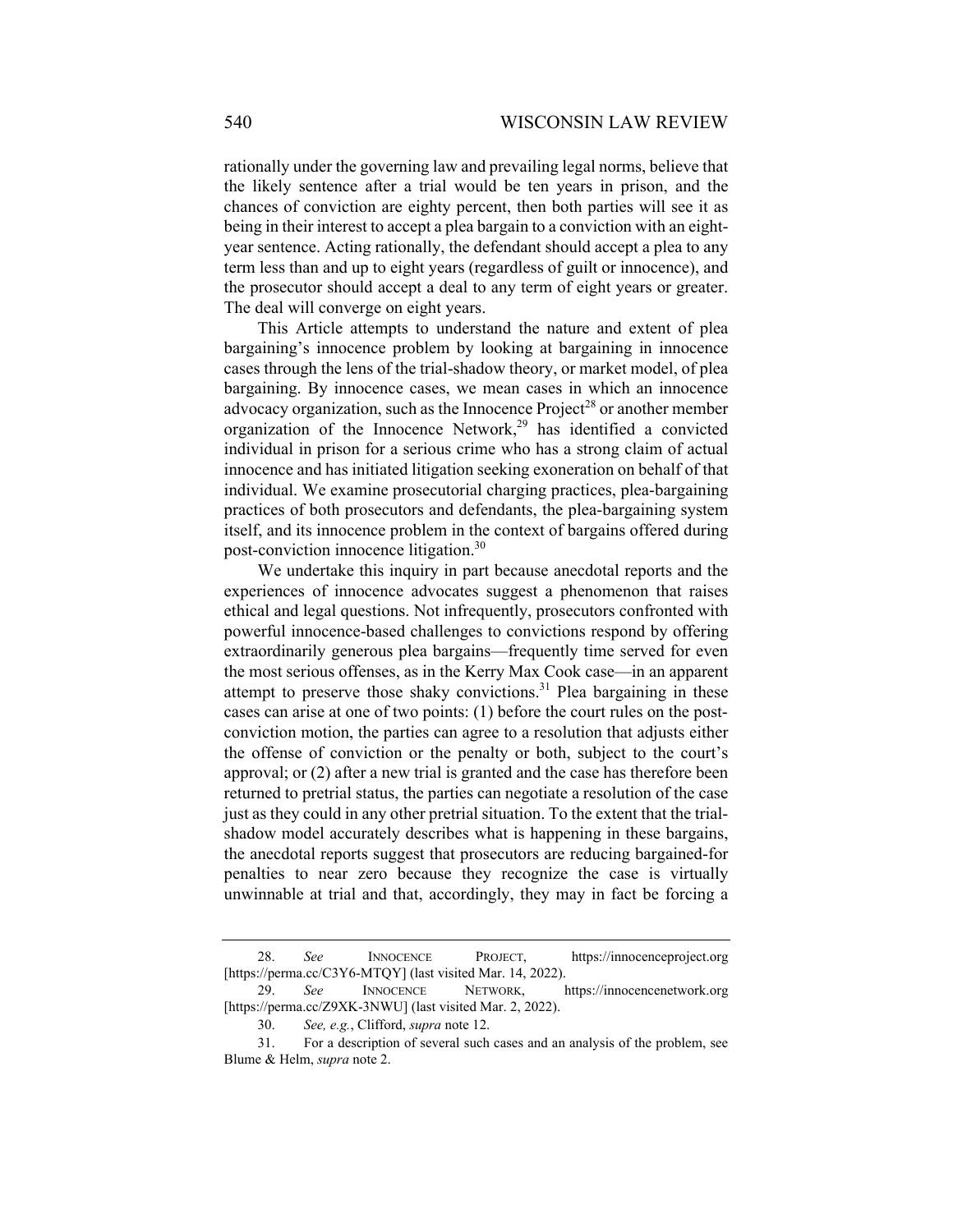conviction onto an innocent person. This Article draws on original empirical data to examine the extent to which, and how, this may be happening.

In Part I, the Article examines the trial-shadow model of plea bargaining, along with its weaknesses and competing models, all in light of the potential for an "innocence problem." After examining the literature and the criticisms of the model, this Article concludes that, although imperfect, the trial-shadow model has significant descriptive and predictive power, at least in prosecutions for the most serious types of crimes—typically murder and rape—which compose the bulk of the caseloads of most innocence organizations. It also explains why cases in this post-conviction posture provide a uniquely useful cohort of cases for potentially (indeed, likely) innocent defendants engaged in plea bargaining. Part I thus explains why this Article employs innocence-based litigation by Innocence Network member organizations as an imperfect but useful proxy for litigation in cases with actually innocent defendants.

Part II describes the empirical research undertaken for this Article, in which anonymized case data have been gathered from Innocence Network member organizations from across the nation. The data are used to examine plea-bargaining practices in innocence-based post-conviction litigation undertaken from 2010 to 2020. Part II then analyzes the data, showing the extent and nature of plea bargaining in these potential innocence cases.

The data show that defendants obtained some relief in a total of 220 of the 250 cases (88%) in our study that had been resolved at the time of our analysis. In stark contrast, only 29 cases (12% of the cases litigated to resolution) resulted in denial of relief. Among the full cohort of 272 cases studied, 199 (73%) resulted in a new trial, one case was dismissed under a unique state law permitting a finding of actual innocence, one was resolved through resentencing, 20 were settled via plea bargain, and 22 were still pending at the time the data was collected. Considering only those cases that had reached a final resolution (250 cases), that means that 80% of resolved cases resulted in a new trial or outright dismissal, and the defendant obtained some other form of relief (via plea bargain) in another 8% of the cases. Part II examines the data in terms of several significant variables that help us understand the nature of plea bargaining in serious cases with strong claims of innocence.

Perhaps of greatest significance, the data show that prosecutors did indeed, in a notable proportion—though still a minority—of the cases, offer plea bargains to these potentially innocent defendants. Sometimes the plea offers came before a court ruled on the defendant's postconviction motion (PCM), in an apparent attempt to preserve the conviction. Other times, the plea offers came after the court granted a new trial, in an apparent attempt to salvage some type of conviction. When prosecutors made plea offers, they offered plea discounts that were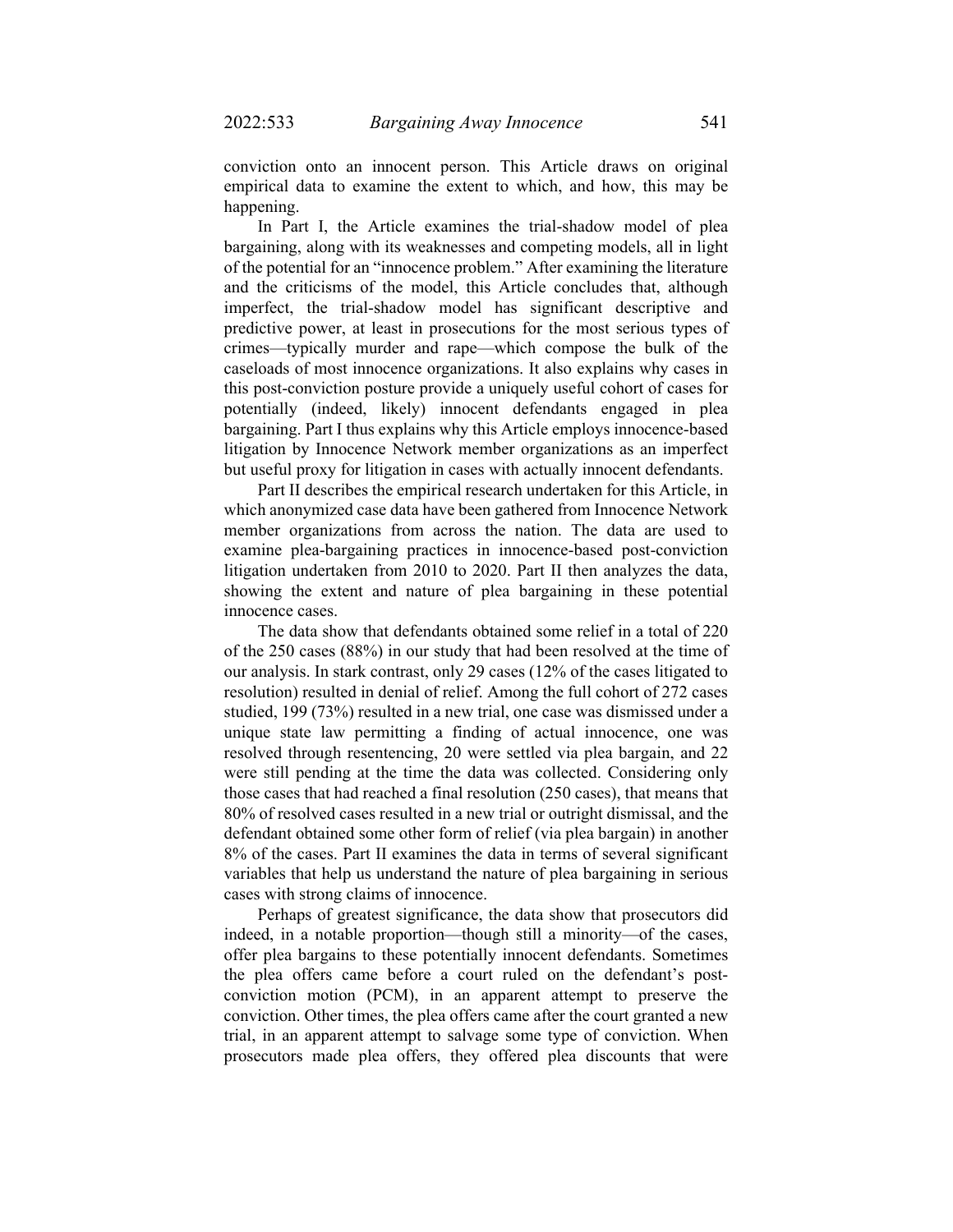uniformly steep—often to time served for even the most serious offenses. And often, but not always, those offers proved too good for even these innocence-claiming defendants to reject. But in those rare cases in which a defendant rejected one of these generous plea deals, the defendant always prevailed in the end—either because the prosecutor capitulated and dismissed the case or because the defendant was acquitted at retrial. No innocence-claiming defendant in our study was reconvicted at a retrial.

Applying the trial-shadow theory to this data, this Article then seeks understandings about party behavior and the ways in which the pleabargaining system is used to coerce pleas from the innocent. Part III considers the implications of this research for plea-bargaining policy and practice. Finally, Part IV begins to explore possible reforms for addressing the problems identified.

## I. STUDYING AND THEORIZING PLEA BARGAINING AND ITS INNOCENCE PROBLEM

Empirically assessing plea bargaining's innocence problem presents both practical and theoretical problems. The *practical* problem is a ubiquitous one in innocence research: identifying a cohort of cases in which we can know that the prosecuted individual is actually innocent. $32$ While that problem must be addressed in all innocence research, it is particularly challenging in research such as this, which attempts to study innocence cases prior to trial or prior to official exoneration. The second problem, the *theoretical* one, is the challenge of identifying a model or theoretical construct that accurately explains or predicts plea-bargaining behavior, which can then be used as a lens through which to examine and understand the bargaining behavior in the studied cases. Empirically assessing the nature and extent of any innocence problem in plea bargaining requires attention to both of these problems.

### *A. Finding the Innocent Among the Plea Bargainers*

To address the challenge of identifying cases involving actually innocent defendants, we focus our empirical inquiry on cases in which innocence advocacy organizations (for our purposes, U.S.-based

 <sup>32.</sup> *See, e.g.*, Jason Ralston, Jason A. Aimone, Charles M. North & Lucas Rentschler, False Confessions: An Experimental Laboratory Study of the Innocence Problem (Nov. 19, 2019) (unpublished manuscript) (on file with SSRN), https://ssrn.com/abstract=3483736 [https://perma.cc/3WRR-P7R6] ("The innocence problem, which occurs when an innocent person is falsely accused or convicted of a crime, is impossible to study with empirical data, because 'true' innocence and guilt are unobservable in the 'real world.'").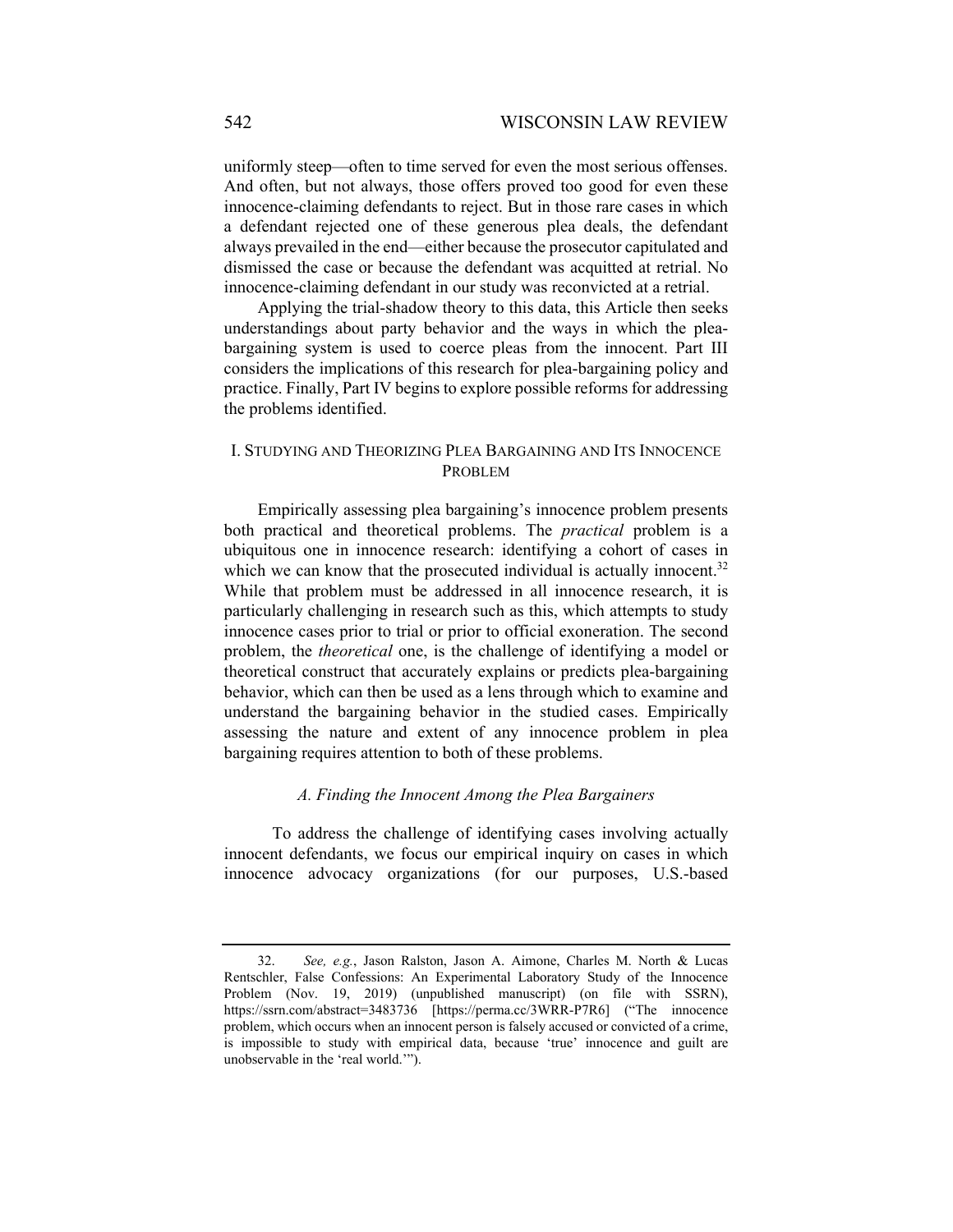organizations that are all members of the Innocence Network $33$ ) have screened, investigated, and then *litigated* post-conviction claims of actual innocence based on new evidence of innocence. This group of cases no doubt is over-inclusive given that it is quite likely that not all of the defendants in these cases are actually innocent. $34$  But a number of factors make this group of cases about as close as possible to cases in litigation with a high proportion of innocent defendants—and hence about as good as one can get for studying plea bargaining with innocent defendants.

First, Innocence Network member organizations are all dedicated to addressing only claims of actual innocence based upon compelling new evidence of innocence.<sup>35</sup> While their judgment about ground truth in a given case can be wrong, at least the cases they litigate reflect a philosophical bent and values bias that aim to target actual innocence.<sup>36</sup>

Second, the overwhelming caseload demands and limited resources available to these organizations mean they have to be picky—they can

 34. Our sample is of course also massively under-inclusive, given that there is no way to identify and include all cases involving innocent defendants involved in postconviction litigation. Such under-inclusiveness is the very reason that research such as this employs representative samples. As noted *infra* Section II.A, analysis of our sample reveals that our sample is indeed appropriately representative of the broader pool of cases litigated by Innocence Network Member organizations. We can make no claim, however, that this sample is also representative of innocent individuals engaged in post-conviction litigation but who are not represented by Innocence Network member organizations.

 <sup>33.</sup> The Innocence Network is an affiliation of nearly seventy innocence organizations around the world. *See Network Member Organization Locator and Directory*, INNOCENCE NETWORK, https://innocencenetwork.org/directory [https://perma.cc/WDA4-FU3J] (last visited Mar. 14, 2022). Approximately fifty-five of those organizations are based in the United States. *Id.* Each member organization is independent, but all agree to abide by certain ethical and professional standards and to focus the majority of their work on pro bono efforts to exonerate actually innocent and wrongly convicted individuals. For a history and description of the Innocence Movement, including the Innocence Network, see Keith A. Findley & Larry Golden, *The Innocence Movement, the Innocence Network, and Policy Reform*, *in* WRONGFUL CONVICTION AND CRIMINAL JUSTICE REFORM: MAKING JUSTICE 93, 93–100 (Marvin Zalman & Julia Carrano eds., 2014); and ROBERT J. NORRIS, EXONERATED: A HISTORY OF THE INNOCENCE MOVEMENT (2017).

 <sup>35.</sup> *See, e.g.*, Daniel S. Medwed, *Actual Innocents: Considerations in Selecting Cases for a New Innocence Project*, 81 NEB. L. REV. 1097, 1102–09 (2003); *see also Become a Member*, INNOCENCE NETWORK, https://innocencenetwork.org/subcategory/become-a-member [https://perma.cc/V8HW-ET7E] (last visited Mar. 14, 2022) ("Organizations eligible for formal membership in the Innocence Network shall be limited to organizations that are dedicated to providing pro bono legal and/or investigative services to individuals seeking to prove their innocence of crimes for which they have been convicted and organizations solely dedicated to postrelease support and empowerment of exonerees.").

 <sup>36.</sup> *See, e.g.*, Keith A. Findley, *The Pedagogy of Innocence: Reflections on the Role of Innocence Projects in Clinical Legal Education*, 13 CLINICAL L. REV. 231, 231–32 (2006) ("These projects investigate and litigate claims of actual innocence on behalf of people wrongfully convicted of serious crimes.").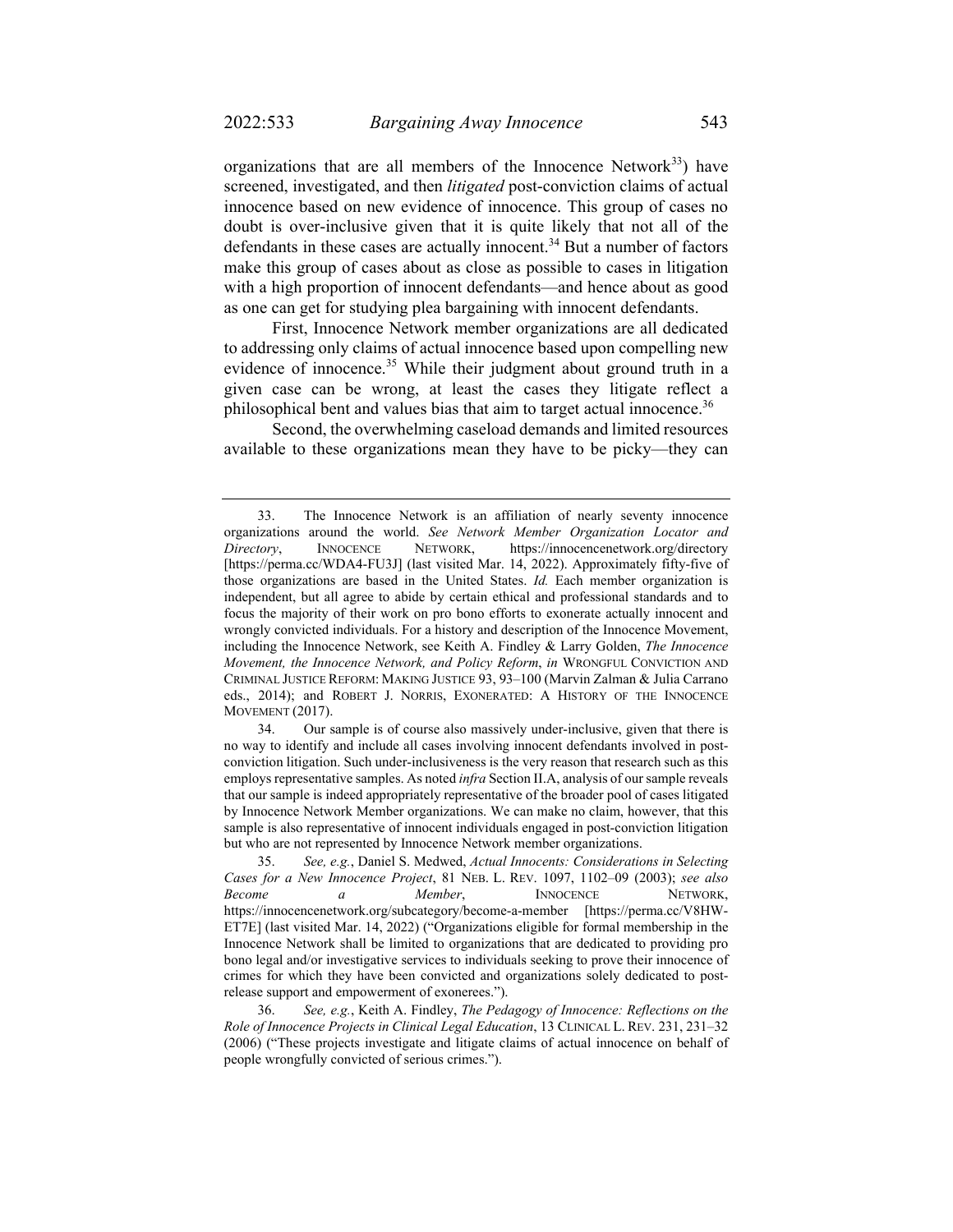only afford to handle those cases with the strongest claims of innocence.<sup>37</sup> Russell Covey has argued that party behavior, beyond formal pleadings and bargaining assertions, can function as a kind of "signaling" mechanism that can reveal private information needed to assess the veracity of an innocence claim.<sup>38</sup> Covey's claim is that responses by a suspect to police interrogation can constitute that kind of signaling in criminal cases.39 We contend that the commitment of resources by innocence advocates similarly serves a type of signaling function, which provides some measure of assurance of veracity in innocence claims.

Third, given these first two constraints, innocence organizations expend considerable effort screening cases at the initial intake stages, and then investigating them, before deciding to commit to litigation.<sup>40</sup> While a project may receive literally thousands of requests from inmates per year, it is not unusual for that project to litigate only a handful of cases. Those cases that make it to litigation have been vetted, examined, and tested repeatedly, all in a framework that is looking for actual innocence. An Innocence Project analysis revealed that on average it takes more than ten years to move a case from intake to ultimate exoneration.<sup>41</sup> While that vetting process is not foolproof, it is fair to say that no other entity in our legal system expends as much time and effort looking in depth for viable innocence cases.

Fourth, legal standards for reopening old cases impose onerous barriers that ensure that only the most meritorious claims proceed to litigation or to an order for a new trial. Those obstacles are well known and do not need to be recounted in detail here. Suffice it to say those

 <sup>37.</sup> *See* Ellen Yankiver Suni, *Ethical Issues for Innocence Projects: An Initial Primer*, 70 UMKC L. REV. 921, 925 (2002) ("[T]he high cost of proceeding on a case of alleged innocence and the limited resources for doing so makes the screening function for innocence projects an essential part of their work.").

 <sup>38.</sup> Covey, *supra* note 1, at 95–103.

 <sup>39.</sup> *Id.* at 110.

 <sup>40.</sup> *See* Suni, *supra* note 37, at 925; Findley, *supra* note 36, at 267–68; *see generally* Medwed, *supra* note 35.

 <sup>41.</sup> The Innocence Project conducted an analysis on over ten years of closed client cases, revealing that,

on average, it takes: (1) over a year and a half for an innocent person to be convicted; (2) 10 years for them to write to the Innocence Project for help; (3) four years for their case to be evaluated and accepted (the demand for representation is far greater than the capabilities of the community of innocence advocates and, at least at the Innocence Project, there is a backlog); and (4) nearly six more years to find and test evidence, litigate, and secure exoneration and release.

Vanessa Meterko, *Strengths and Limitations of Forensic Science: What DNA Exonerations Have Taught Us and Where to Go from Here*, 119 W. VA. L. REV. 639, 646 (2016).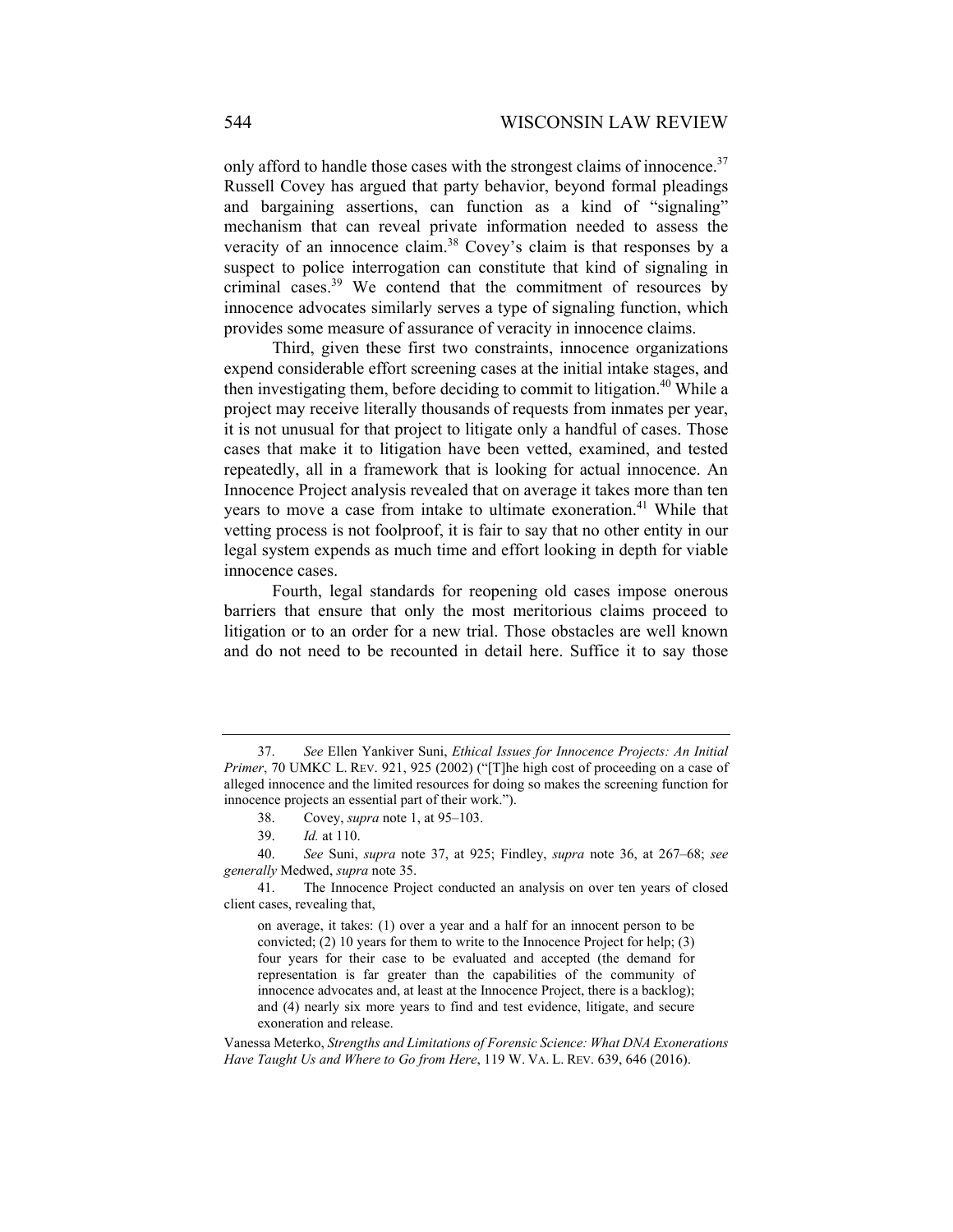barriers include a variety of waiver and procedural default rules,<sup>42</sup> statutes of limitations,43 and demanding substantive burdens for winning new trials on everything from newly discovered evidence to ineffective assistance of counsel,<sup>44</sup> *Brady* violations,<sup>45</sup> and free-standing claims of actual innocence.46 Innocence organizations vet their cases with those standards in mind, so their judgments about innocence are necessarily reserved for the most compelling cases, and courts grant relief only when those onerous procedures and standards have been met.

 45. *Brady v. Maryland*, 373 U.S. 83, 86 (1963); Daniel S. Medwed, Brady*'s Bunch of Flaws*, 67 WASH. & LEE L. REV. 1533 (2010). Indeed, a previous analysis I undertook of Garrett's data reveals that, even among individuals who were exonerated by DNA evidence—again, actually innocent people—only 17% of their *Brady* claims were sustained by the courts. *See* Findley, *supra* note 44, at 601.

 46. In *Herrera v. Collins*, 506 U.S. 390 (1993), the Supreme Court rejected an argument that a freestanding claim of actual innocence was cognizable as a due process claim. *Id.* at 393. The Court did not wholly foreclose the possibility that execution of a demonstrably innocent person might violate due process but held that even if it did, the burden of proof on the condemned would be extraordinarily high:

 We may assume, for the sake of argument in deciding this case, that in a capital case a truly persuasive demonstration of "actual innocence" made after trial would render the execution of a defendant unconstitutional, and warrant federal habeas relief if there were no state avenue open to process such a claim. But because of the very disruptive effect that entertaining claims of actual innocence would have on the need for finality in capital cases, and the enormous burden that having to retry cases based on often stale evidence would place on the States, the threshold showing for such an assumed right would necessarily be extraordinarily high.

 <sup>42.</sup> *See generally Wainwright v. Sykes*, 433 U.S. 72 (1977) (describing state procedural defaults and the barriers those defaults pose to federal habeas corpus review). Those procedural barriers are especially pronounced in guilty-plea cases, as many jurisdictions bar innocence-based post-conviction challenges if the defendant pled guilty or no contest. *See* Colin Miller, *Why States Must Consider Innocence Claims After Guilty Pleas*, 10 U.C. IRVINE L. REV. 671 (2020) (surveying the rules that bar innocence claims in guilty-plea cases in many jurisdictions and arguing that they unconstitutionally deprive criminal defendants of "the 'right to access the courts'").

 <sup>43.</sup> *See* Daniel S. Medwed, *Up the River Without a Procedure: Innocent Prisoners and Newly Discovered Non-DNA Evidence in State Courts*, 47 ARIZ. L. REV. 655, 690–95 (2005).

 <sup>44.</sup> *See, e.g.*, Stephanos Bibas, *The Psychology of Hindsight and After-the-Fact Review of Ineffective Assistance of Counsel*, 2004 UTAH L.REV. 1, 1 ("Courts rarely reverse convictions for ineffective assistance of counsel, even if the defendant's lawyer was asleep, drunk, unprepared, or unknowledgeable. In short, any 'lawyer with a pulse will be deemed effective.'" (footnotes omitted)). Indeed, Professor Brandon Garrett found that, even among individuals who were exonerated by DNA evidence—that is, actually innocent people—only 11% of their ineffective assistance of counsel claims were sustained by the courts. *See* Keith A. Findley, *Innocence Protection in the Appellate Process*, 93 MARQ. L. REV. 591, 601–02 (2009) (citing Brandon L. Garrett, *Judging Innocence*, 108 COLUM. L. REV. 55, 96 tbl.5, 114 (2008)).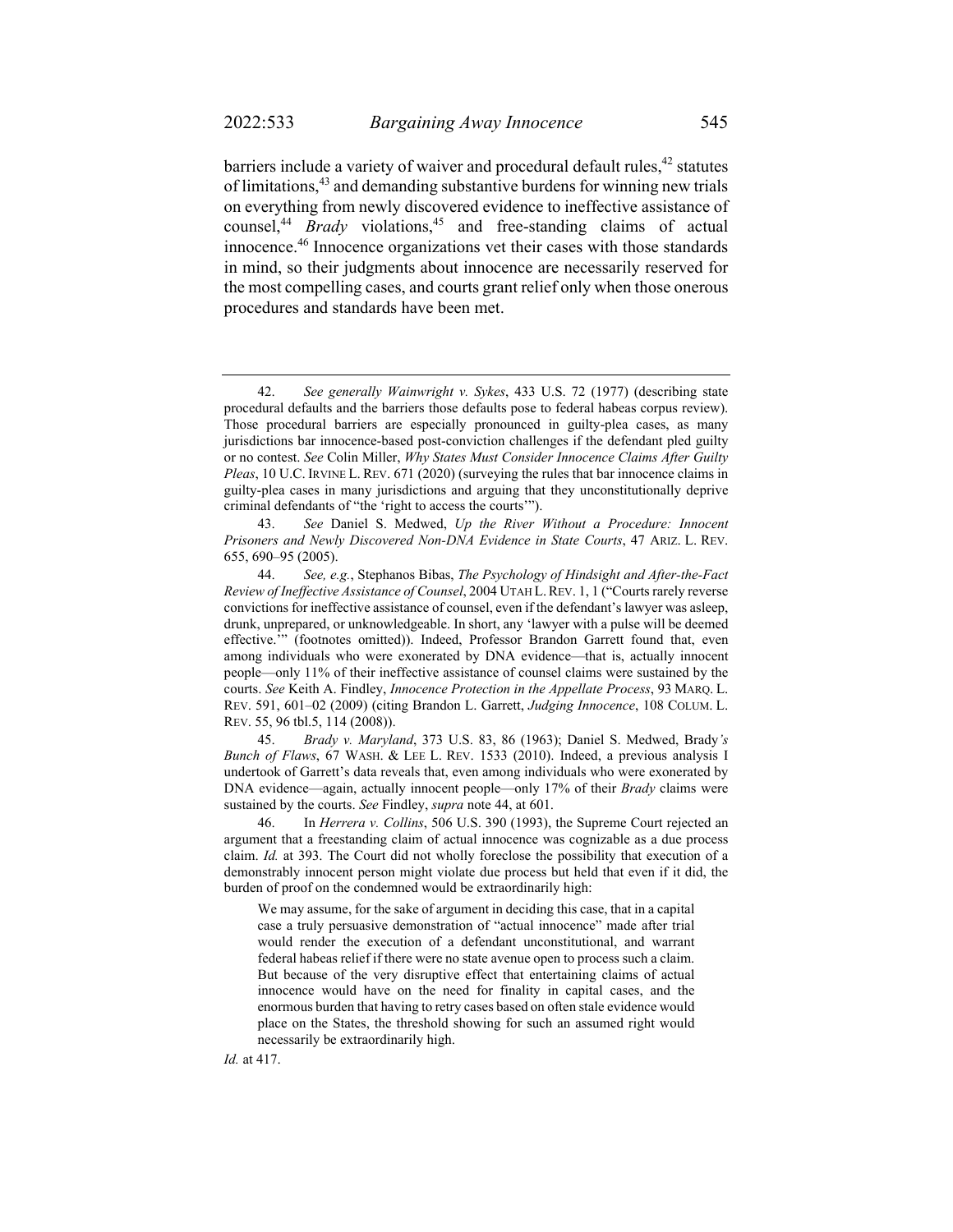Fifth, the data collected for this paper support the conclusion that the innocence advocacy organizations have done a good job of screening for actual innocence. As reflected in Figure 1 below, the data show that, in 199 of the 250 cases (80%) in which innocence organizations litigated claims of actual innocence to final resolution, the reviewing courts agreed with the innocence organization's assessment that the original convictions were flawed and reversed the convictions.<sup>47</sup> These numbers are especially remarkable given all the obstacles to post-conviction relief and the demanding standards for overturning convictions based on actual innocence that are imposed by the legal system (and all the cognitive biases that make it hard for system actors to imagine that initial assessments of guilt might be wrong<sup>48</sup>). Moreover, in 93 of the full cohort of 272 cases in this study*,* the *prosecutor* also agreed and joined in the request to vacate the conviction, or at least agreed not to oppose relief at the pre-adjudication phase of the post-conviction motion. And, in 184 of the 272 cases, the defendant was ultimately exonerated—either by way of acquittal, pardon, or dismissal of the charges.<sup>49</sup>

 <sup>47.</sup> Of the 272 cases collected for this study, 250 post-conviction motions had been litigated to resolution at the time the data was collected. The courts vacated the convictions in 199 of those cases, while courts denied a new trial in only 29 cases. Ultimately, in those 199 cases, the charges were dismissed in 179, the defendant accepted a plea deal (after the new trial was granted) in 16, and the defendant was acquitted at the retrial in four. In another 22 cases, the litigation was still pending at the time of data collection, in 20 cases there was no resolution (e.g., because a plea offer was accepted prior to resolution of the post-conviction motion), and in one case the defendant was resentenced to time served. In one case, the defendant received a pardon.

 <sup>48.</sup> *See* Keith A. Findley & Michael S. Scott, *The Multiple Dimensions of Tunnel Vision in Criminal Cases*, 2006 WIS. L. REV. 291.

 <sup>49.</sup> For purposes of this Article, we use the definition of "exoneration" provided by the National Registry of Exonerations and most scholars. *See* Gross, Jacoby, Matheson, Montgomery & Patil, *supra* note 8, at 523–24; *see also* Findley, *supra* note 8, at 1162 ("The standard definition of 'exoneration' in the scholarly literature usually includes all cases in which a conviction was vacated based, in part, on evidence of innocence, by a court or executive, followed by no new trial or an acquittal at retrial.").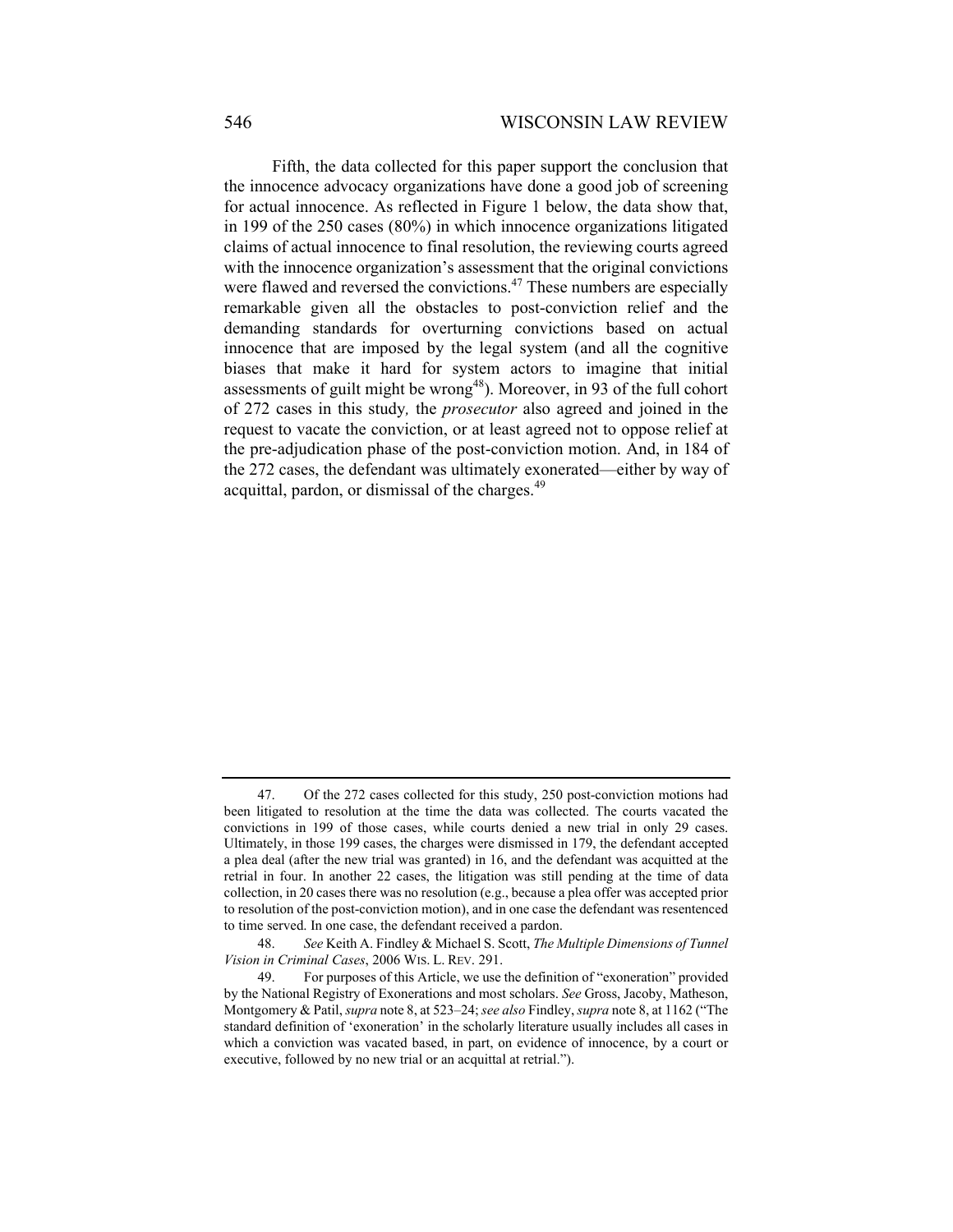

*Figure 1. Outcomes of Post-Conviction Litigation.* Outcomes of postconviction claims litigated by innocence organizations, 2010–2020 (N=272).

Finally, there is simply no better proxy for actual innocence in cases that are still in litigation. Pretrial *claims* of innocence cannot define the cohort, because virtually every defendant initially enters a not guilty plea, and those cases that go to trial by definition involve at least a denial of guilt. Case *outcomes* also cannot be the sole defining criterion because the point of this study is to assess the role of plea bargaining in producing *false* case *outcomes*. Nor can agreement of prosecutors alone set the standard. If the study turned on the judgments of prosecutors, there would be no cases involving plea bargaining with innocent defendants, because no ethical prosecutor would admit to offering a plea bargain to a defendant the prosecutor has concluded is innocent; most prosecutors would agree that the ethical prosecutor must be convinced of guilt in order to prosecute.50 Using prosecutorial agreement as the standard would reduce

 <sup>50.</sup> *See* Randolph N. Jonakait, *The Ethical Prosecutor's Misconduct*, 23 CRIM. L. BULL. 550, 551 (1987) ("The honorable prosecutor simply cannot believe that he is prosecuting the blameless."); Bruce A. Green, *Why Should Prosecutors "Seek Justice"?*, 26 FORDHAM URB. L.J. 607, 641 (1999) ("[Justice-motivated prosecutors] must satisfy themselves of an individual's guilt as a precondition to determining that the conviction of an individual is an end to be sought on behalf of the state or the federal government."). Prosecutors also are not uniquely reliable arbiters of truth; some prosecutors have been notoriously resistant to recognizing innocence in old cases, even when confronted with compelling evidence of innocence. *See* Findley, *supra* note 8, at 1179–84 (providing examples of prosecutorial resistance to strong claims of actual innocence).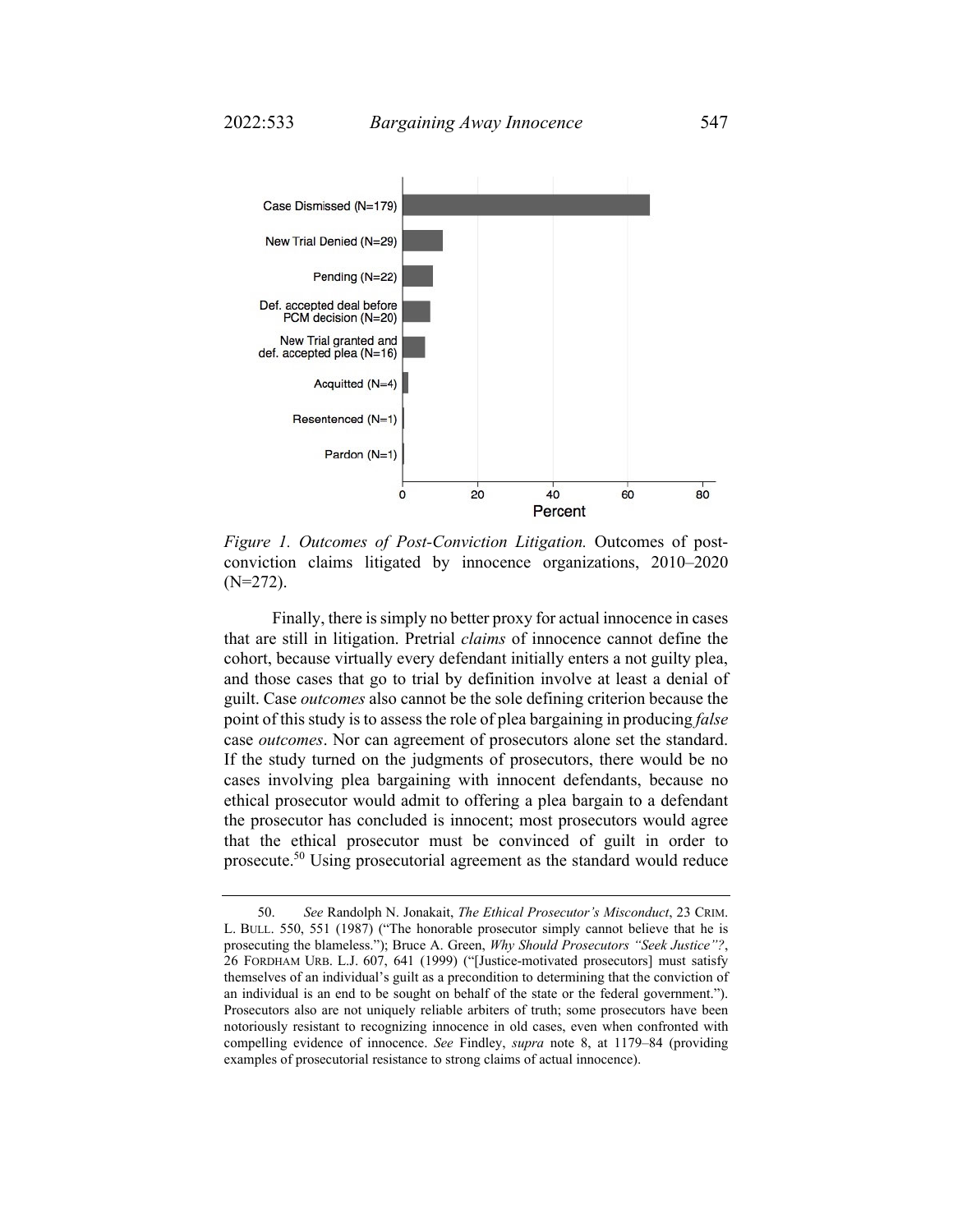the sample size for this study to zero, but that cannot be correct or useful. Moreover, while many prosecutors in our cases recognized the validity of the innocence cases presented to them, the majority did not, and the record of prosecutorial resistance to innocence claims, even when innocence was ultimately established, cautions against relying exclusively on prosecutorial judgments.<sup>51</sup> Cases vetted by and then ultimately pursued through litigation by innocence organizations come as close as we can get to a collection of criminal cases with at least a high proportion of actually innocent litigants.

### *B. Theorizing Plea-Bargaining Practices in Innocence Cases*

Finding cases to study gets us only partway to enabling meaningful inquiry into plea bargaining's effect on actually innocent defendants. We also need a methodology and an analytical tool to apply to the data from this group of cases.

This Article seeks to understand plea bargaining in innocence cases not by surveying participants about their strategies and goals, but by examining their actual behaviors. Survey research can be enlightening, as demonstrated recently by Wright, Roberts, and Wilkinson's recent survey of defense lawyers about their approaches to plea bargaining.<sup>52</sup> But such survey data can also be unreliable given that participants are not always fully aware of their own motivations and the perspectives that guide them, often subconsciously. As Bushway, Redlich, and Norris noted in their own survey-based empirical analysis of the trial-shadow model, such survey research has real strengths but also limitations, including concerns about external validity: "Actors may respond to questions in a hypothetical survey differently from how they would act when faced with the constraints of a real case, constraints that include the need to negotiate with other actors."<sup>53</sup>

This Article instead examines plea negotiation by looking at actual decisions made, and strategies undertaken, in cases involving a high (although not perfect) likelihood that the defendant was innocent. And to make sense of those decisions, the Article assesses them through the lens of the trial-shadow theory of plea bargaining.

 <sup>51.</sup> *See Findley*, *supra* note 8, at 1179–84.

 <sup>52.</sup> *See* Ronald F. Wright, Jenny Roberts & Betina Cutaia Wilkinson, *The Shadow Bargainers*, 42 CARDOZO L. REV. 1295 (2021).

 <sup>53.</sup> Shawn D. Bushway, Allison D. Redlich & Robert J. Norris, *An Explicit Test of Plea Bargaining in the "Shadow of the Trial*,*"* 52 CRIMINOLOGY 723, 725 (2014). Their survey research involved providing hypothetical case facts to respondents (lawyers and judges) and then surveying them about "their best estimates for the three main components of the shadow of the trial: the probability of conviction at trial, the outcome at trial, and the plea deal they would advocate for in this situation (all within their own jurisdiction)." *Id.*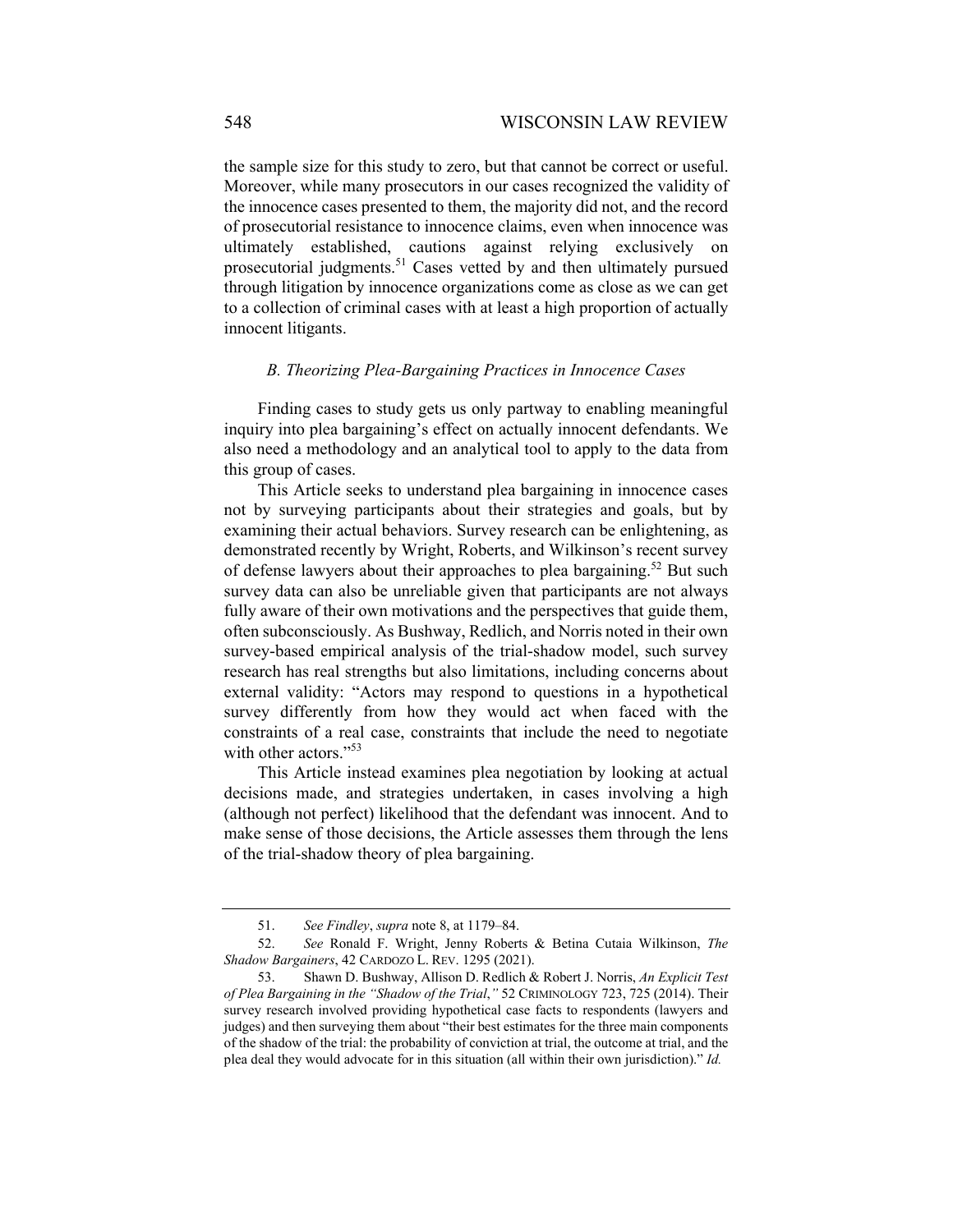We use the trial-shadow theory of the market model of plea bargaining despite recognizing that the theory has its weaknesses. As others have observed, the trial-shadow/market model does not fully explain plea bargaining. To begin, it ignores a variety of other factors that influence bargaining decisions and impair market conditions. William Stuntz has explained that, "in a variety of ways and for a variety of reasons, criminal settlements do not efficiently internalize the law."<sup>54</sup> Stephanos Bibas has identified many of those reasons: "Agency costs; attorney competence, compensation, and workloads; resources; sentencing and bail rules; and information deficits all skew bargaining"; and "psychological biases and heuristics," such as "overconfidence, denial, discounting, risk preferences, loss aversion, framing, and anchoring," all "warp judgments."<sup>55</sup> Stephen Schulhofer has argued that agency costs and externalities plague plea bargaining and that, unlike true market systems, "no market-like solutions are available to protect either the public or the accused."56 Moreover, the theory depends on an assumption that actors will act in rational ways, but behavioral economists and psychologists have shown repeatedly that people, including experts and professionals, often do not behave rationally.<sup>57</sup>

Stuntz adds another critique: it simply is not true that most prosecutors seek to maximize punishment in every case.<sup>58</sup> Rather, because the law provides prosecutors so many charging and dispositional alternatives—most of which individually or in combination would permit punishment that far exceeds what almost anyone would consider just—

 <sup>54.</sup> Stuntz, *supra* note 25, at 2548.

 <sup>55.</sup> Stephanos Bibas, *Plea Bargaining Outside the Shadow of Trial*, 117 HARV. L. REV. 2463, 2464, 2466–67 n.10 (2004) (first citing Mark Galanter, *The Civil Jury as Regulator of the Litigation Process*, 1990 U. CHI. LEGAL F. 201, 241–51; then citing Russell Korobkin & Chris Guthrie, *Psychological Barriers to Litigation Settlement: An Experimental Approach*, 93 MICH. L. REV. 107, 109–11 (1994); then citing Jonathan T. Molot, *How Changes in the Legal Profession Reflect Changes in Civil Procedure*, 84 VA. L. REV. 955, 995–98 (1998); then citing Jonathan T. Molot, *How U.S. Procedure Skews Tort Law Incentives*, 73 IND. L.J. 59, 70–74 (1997); and then citing Michael J. Saks, *Do We Really Know Anything About the Behavior of the Tort Litigation System—And Why Not?*, 140 U. PA. L. REV. 1147, 1222–23, 1243–44 (1992)).

 <sup>56.</sup> Stephen J. Schulhofer, *Plea Bargaining as Disaster*, 101 YALE L.J. 1979, 1990 (1992).

 <sup>57.</sup> Chris Guthrie, Jeffrey J. Rachlinski & Andrew J. Wistrich, *Inside the Judicial Mind*, 86 CORNELL L. REV. 777 (2001); SCOTT PLOUS, THE PSYCHOLOGY OF JUDGMENT AND DECISION MAKING (1993); Amos Tversky & Daniel Kahneman, *Judgment Under Uncertainty: Heuristics and Biases*, 185 SCI. 1124 (1974).

 <sup>58.</sup> *See* Stuntz, *supra* note 25, at 2553; Daniel Epps, *Adversarial Asymmetry in the Criminal Process*, 91 N.Y.U. L. REV. 762, 765 (observing that prosecutors "have no inherent incentive to seek maximal punishment within the criminal process").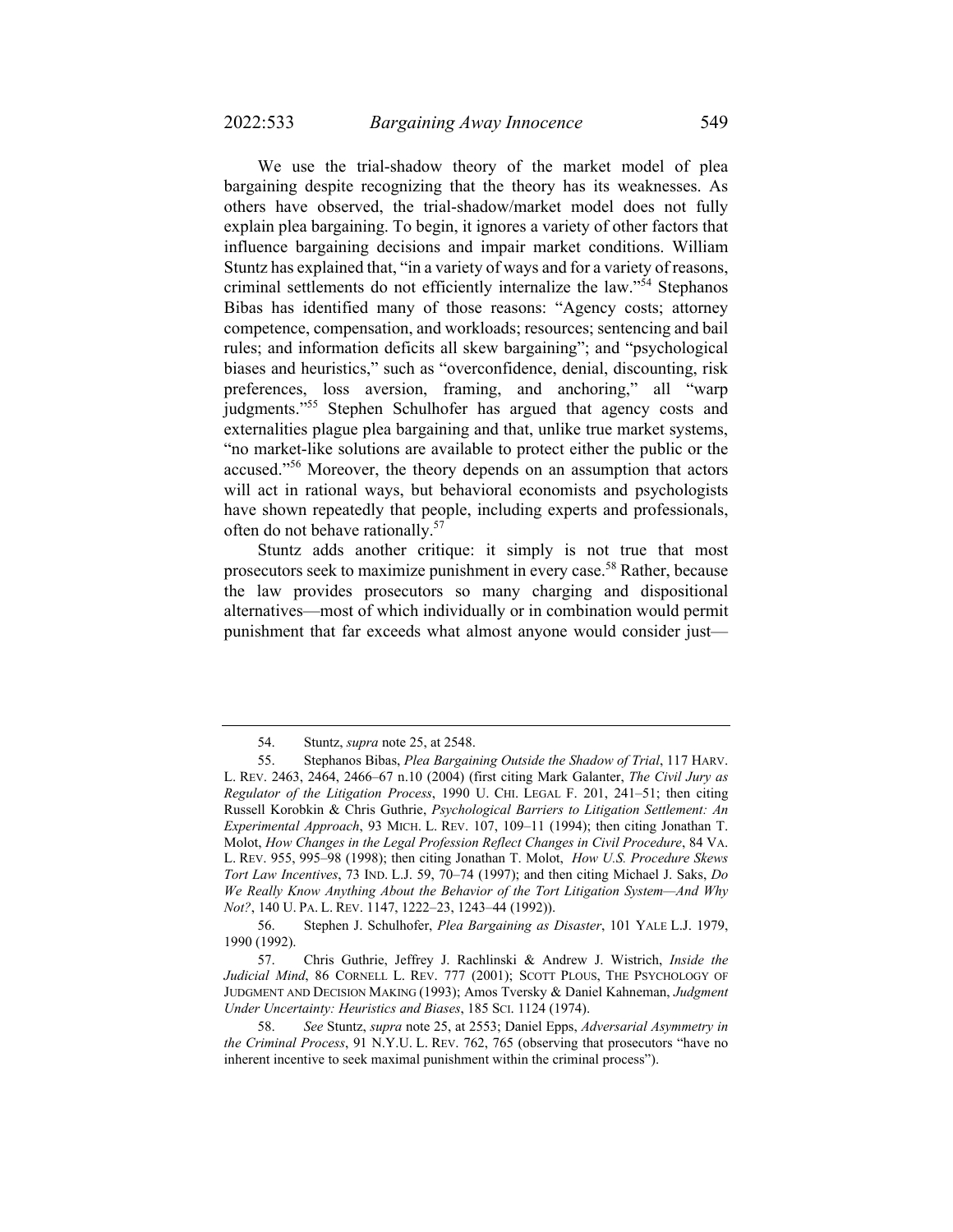prosecutors get to leverage plea bargaining to suit their personal notions of justice and fairness.<sup>59</sup>

Looking at the other side of the bargaining table, Ronald Wright, Jenny Roberts, and Betina Cutaia Wilkinson have developed survey evidence suggesting that, while some defense lawyers by their own assessment do indeed bargain in the shadow of the trial, others claim to focus more on client-centered values—often non-legal considerations that do not turn on the likelihood of conviction or the likely post-trial sentence. Wright, Roberts, and Wilkinson call this bargaining in the "shadow of the client."<sup>60</sup>

Why use the trial-shadow lens, then, when the theory is undoubtedly an incomplete model of plea bargaining? To start, there can be no question that the trial-shadow theory has some explanatory power: implicit in the very notion of bargaining is that the parties negotiate to mutually agreeable terms that minimize the perceived risks (and expenses) of going to trial. Anticipated trial outcomes unavoidably cast some shadow over the bargaining process. And indeed, research provides some empirical support for the trial-shadow theory.<sup>61</sup>

Moreover, despite its shortcomings, the trial-shadow theory is especially useful in our inquiry because it probably does a pretty good job of describing party behavior in the kinds of cases we are analyzing—the high-stakes cases that are typical in innocence litigation. While the trialshadow theory cannot explain all plea-bargaining decisions or outcomes, it is widely recognized that it has its most purchase in serious cases such as murder and rape. In those cases, maximum sentences typically are not viewed as excessive (e.g., life sentences—or death—for murder, lengthy imprisonment or life for rape), and so prosecutors routinely seek those maximums or other extreme sentences. At the same time, the seriousness of the potential punishment makes it much more likely that defendants will also be motivated primarily by legal concerns (i.e., concerns about the likelihood of conviction and the likely penalty) and will bargain primarily to limit exposure to maximum or other onerous punishments. In that scenario, the parties are most likely to behave as trial-shadow theory predicts.

 <sup>59.</sup> Stuntz, *supra* note 25, at 2553–54; *see also* Andrew Manuel Crespo, *The Hidden Law of Plea Bargaining*, 118 COLUM. L. REV. 1303, 1312 (2018) ("[P]rosecutors rarely want to maximize [sentences], hoping instead to obtain only their *preferred* sentence.").

 <sup>60.</sup> *See* Wright, Roberts & Wilkinson, *supra* note 52, at 1299–1300, 1313.

 <sup>61.</sup> *See* Bushway, Redlich & Norris, *supra* note 53, at 740–41, 740 tbl.3, 750; Shawn D. Bushway & Allison D. Redlich, *Is Plea Bargaining in the "Shadow of the Trial" a Mirage?*, 28 J. QUANTITATIVE CRIMINOLOGY 437 (2012). *But see* David S. Abrams, *Is Pleading Really a Bargain?*, 8 J. EMPIRICAL LEGAL STUD. 200 (2011) (finding that the average plea-based sentence in this study was actually higher than the average expected sentence after trial).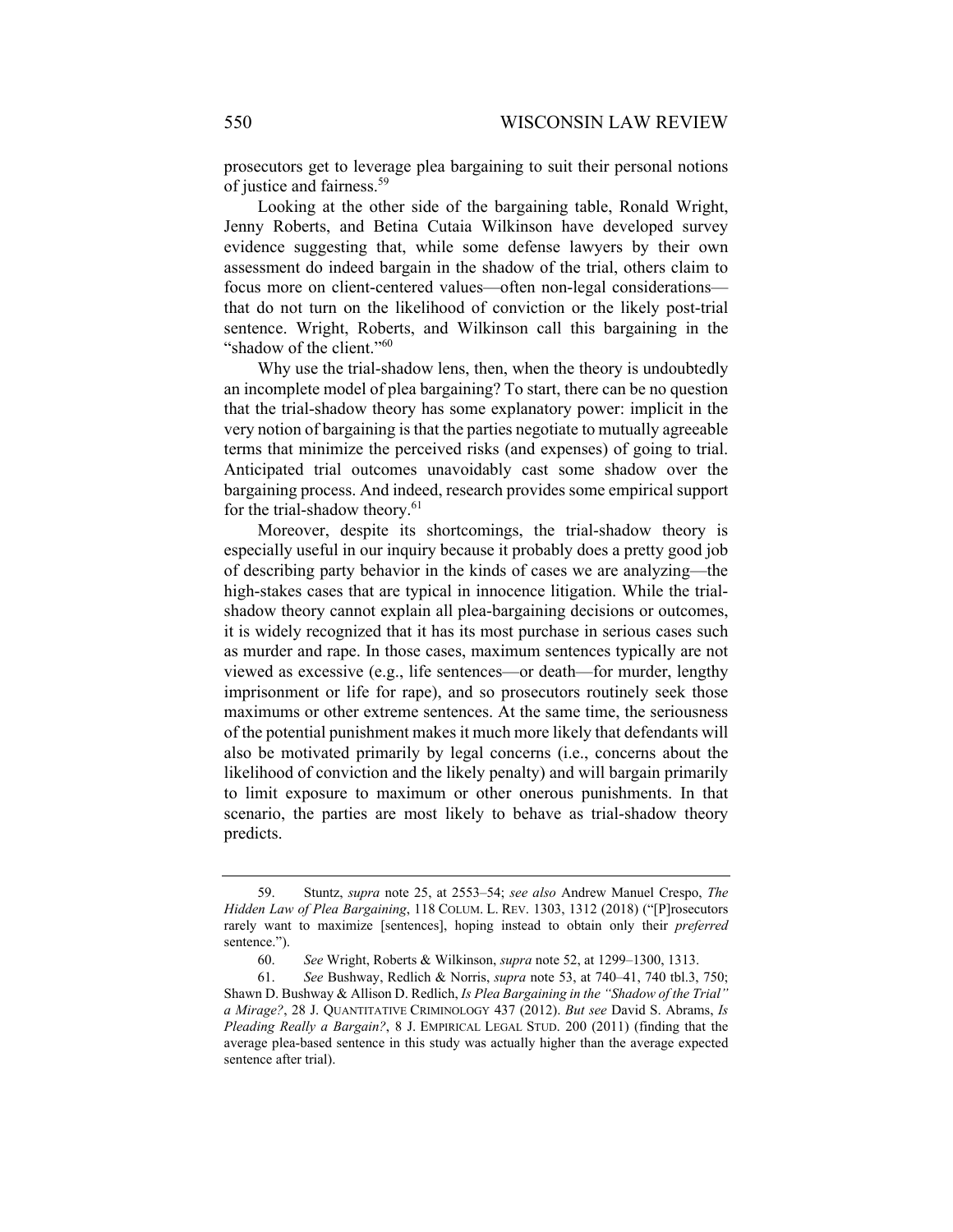It is precisely that type of serious, high-stakes case that also draws most of the attention of innocence advocates and the innocence movement. In our dataset, for example, innocence organizations reported litigation that focused almost exclusively on the most serious types of cases and longest sentences. Seventy-five percent of our cases (205/272) involved some degree of homicide or attempted homicide; 23% (64/272) involved adult sexual assault; 7.7% (21/272) involved child abuse, including child sexual abuse; and 34% involved an adult violent crime less than homicide. Only 15% (41/272) involved a nonviolent crime. Note that the percentages here do not add up to 100 because defendants can be prosecuted for more than one type of offense. Therefore, any given case might have multiple offenses. The upper bound of the original sentences imposed ranged from death (1.5%) and life in prison (48%) to zero years for the least serious case (0.4%). For a breakdown of the cases in our dataset by sentence, see Figure 2 below. Innocence cases, therefore, provide an especially useful cohort of cases in which to empirically assess, under the trial-shadow theory, the risk that plea bargaining might be producing wrongful convictions. This Article undertakes that empirical examination.



*Figure 2. Distribution of Sentences Initially Imposed* 

In important ways, bargaining in high-stakes criminal cases resembles bargaining in civil cases, in which the trial-shadow theory is most widely accepted. Indeed, it may be even more applicable in innocence litigation. According to Stuntz, the trial-shadow theory probably captures bargaining in civil cases pretty well, because there—as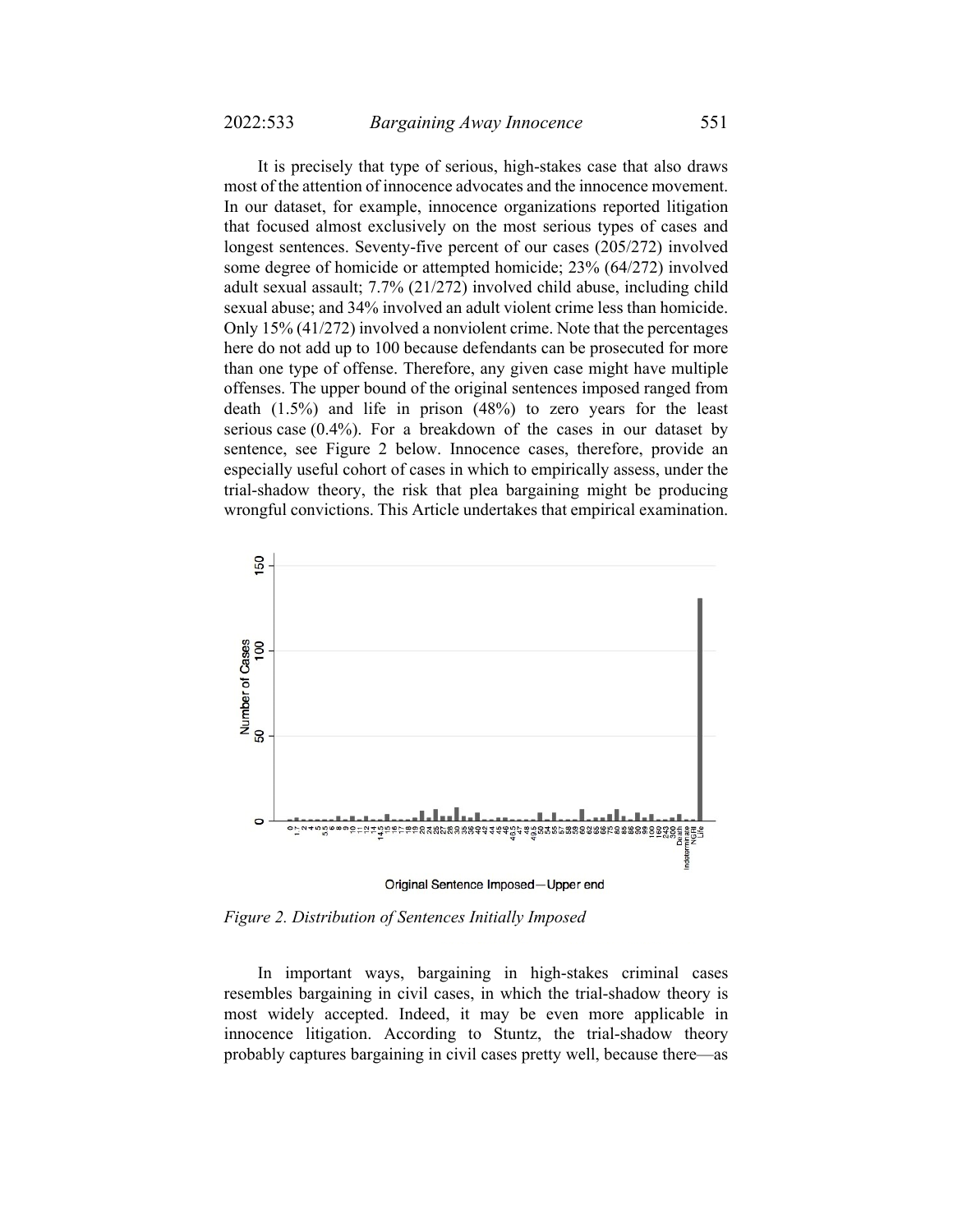theorized—the parties are mutually motivated to maximize benefits (the plaintiff will always seek the greatest damages possible, and the defendant will seek to reduce damages as much as possible); few other interests—if any—overshadow those motivations; information needed for efficient bargaining is provided by extensive civil discovery; and the law, as applied by the jury (or judge), fully defines the outcome.<sup>62</sup> Either the defendant committed a tort or they didn't; either the defendant infringed a patent or breached a contract or they didn't. And the remedy flows directly from any finding of liability (as applied and interpreted by the jury or sometimes by a judge).

But that does not so neatly describe negotiating in most criminal cases. In criminal cases, the proliferation of criminal offenses in the statutes means the law gives prosecutors a menu of potential crimes to charge and potentially massive sentences that often far exceed what any prosecutor would actually seek to impose.<sup>63</sup> Hence, the law does not dictate possible outcomes. Rather, the law gives the prosecutor multiple choices about what outcomes to pursue. Stuntz explains,

Civil laws define obligations; those obligations in turn define litigation outcomes. Parties bargain in the shadow of those outcomes, hence in the law's shadow. Some of criminal law works like that. But for the most part, criminal law and the law of sentencing define prosecutors' options, not litigation outcomes. They are not rules in the shadow of which litigants must bargain. Rather, they are items on a menu from which the prosecutor may order as she wishes. She has no incentive to order the biggest meal possible. Instead, her incentive is to get whatever meal she wants, as long as the menu offers it. The menu does not define the meal; the diner does. The law-on-thestreet—the law that determines who goes to prison and for how long—is chiefly written by prosecutors, not by legislators or judges.<sup>64</sup>

In this regard, it is worth noting that this feature of the bargaining process likely enhances the coercive power that prosecutors can wield in ways that exacerbate plea bargaining's innocence problem. As Andrew Manuel Crespo has explained, plea bargaining is inherently coercive for two fundamental reasons:

 <sup>62.</sup> *See* Stuntz, *supra* note 25, at 2548–49.

 <sup>63.</sup> *See supra* notes 58–59 and accompanying text.

 <sup>64.</sup> Stuntz, *supra* note 25, at 2549. In this regard, Stuntz observes, "[t]his points to a basic irony about criminal law: the more it expands, the less it matters." *Id.* at 2550.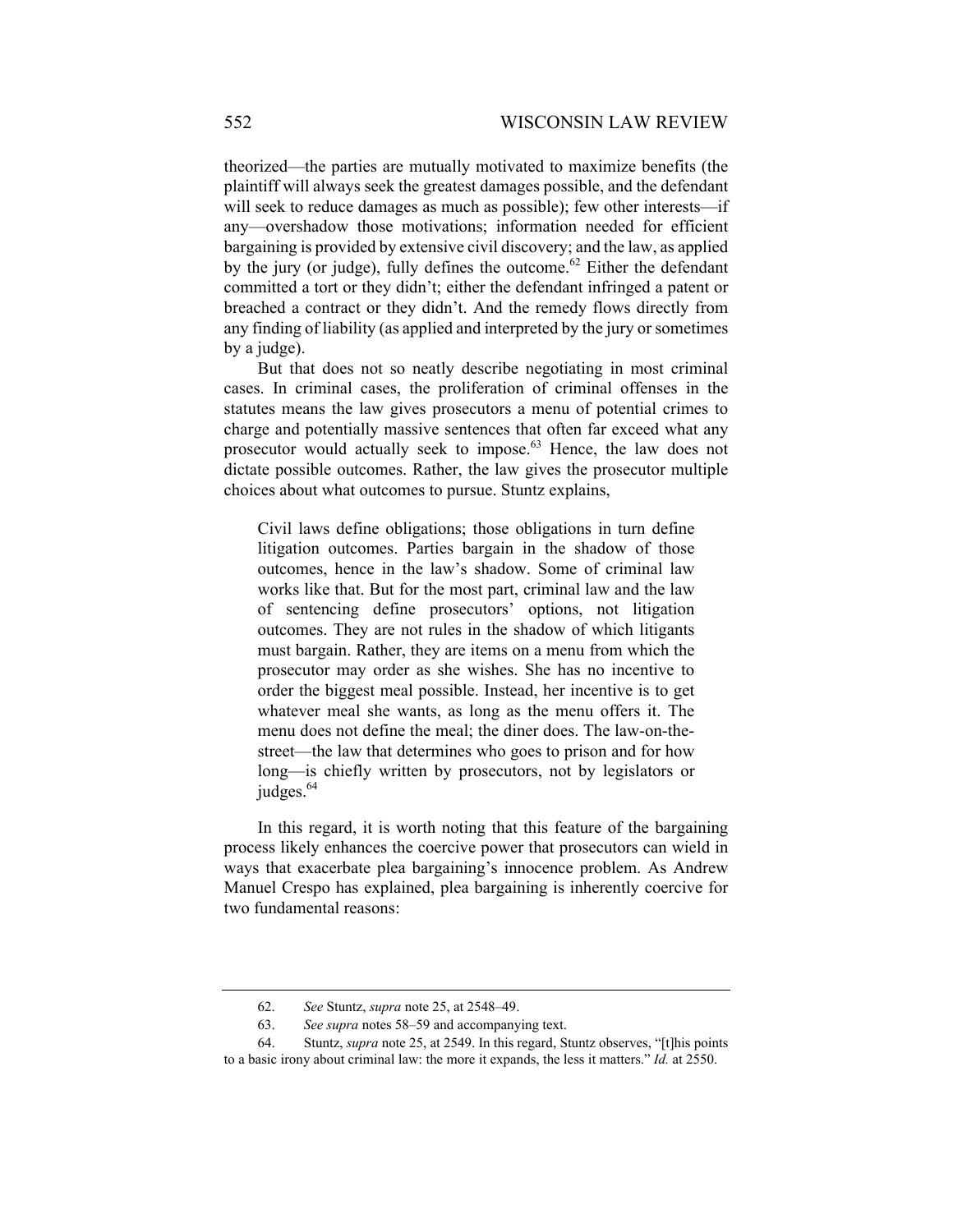First, while defendants always want to minimize their potential sentences, prosecutors rarely want to maximize them, hoping instead to obtain only their preferred sentence, in the most efficient way possible. This asymmetry allows prosecutors to trade away "extra" years of incarceration that the defendant desperately wants to avoid but that the prosecutor doesn't particularly value. As for the second problem: This free leverage is typically overwhelming, because most criminal codes authorize sentences much higher than what a typical prosecutor—or a typical person, for that matter—would actually want to see imposed in a given case. Thus, by threatening a seriously inflated set of charges and then offering to replace it with the charges that she truly desires, the prosecutor is able to control the defendant's incentive to plead guilty, and with it the outcome of any subsequent "negotiation." In the aggregate, prosecutors so empowered can obtain more convictions, with longer sentences, at lower costs—all preconditions for mass

incarceration.<sup>65</sup>

For these reasons, Stuntz concludes, "For some crimes, the law may have *no* effect at the margin. That is quite different from the world of civil settlements."<sup>66</sup> In most criminal cases, Stuntz points out, three factors undermine the trial-shadow theory: "First, prosecutors do not try to maximize total prison time. Second, due to docket pressure, prosecutors lack the time to pursue even some winnable cases. And third, the legally authorized sentence is harsher than the sentence prosecutors want to impose."<sup>67</sup> When any one of these factors, or even all three, are present, "the law—both substantive criminal law and the law of sentencing—casts a very small shadow on plea bargaining."68

Yet this critique of the trial-shadow theory of plea bargaining has less salience in that small group of criminal cases that involves particularly violent behavior—the cases in which the stakes are highest and the punishments harshest—the very cases examined in the present study. $^{69}$  As Stuntz observes, "In murder cases, prosecutors generally pursue every case they can . . . ."70 Moreover, "prosecutors probably try to maximize punishment in murder cases—not counting death sentences—partly

 <sup>65.</sup> Crespo, *supra* note 59, at 1311–13 (footnotes omitted).

 <sup>66.</sup> Stuntz, *supra* note 25, at 2549.

 <sup>67.</sup> *Id.* at 2553–54.

 <sup>68.</sup> *Id.* at 2554.

 <sup>69.</sup> *See supra* fig.2 and accompanying text.

 <sup>70.</sup> Stuntz, *supra* note 25, at 2563. This, he observes, probably explains in part why the acquittal rate is so much higher in murder cases than in other types of cases. *Id.*  (citing BUREAU OF JUST. STATS., U.S. DEP'T OF JUST., SOURCEBOOK OF CRIMINAL JUSTICE STATISTICS—2000, at 463 tbl.5.53 (Kathleen Maguire & Ann L. Pastore eds., 2001)).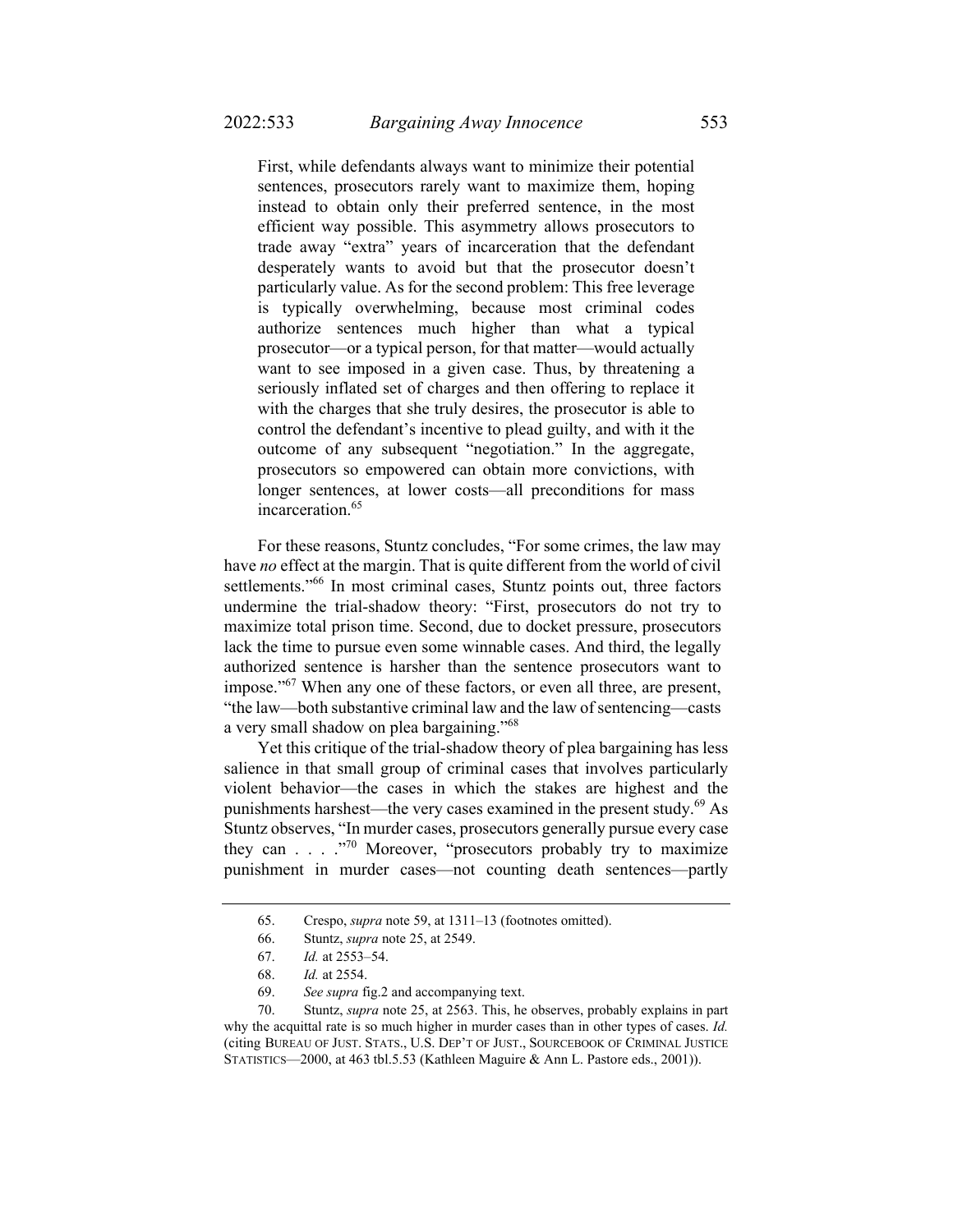because the public wants the harshest possible punishment in those cases, and partly because the prosecutors themselves believe it just."<sup>71</sup> Although Stuntz does not identify them in particular, stranger sexual assaults today are likely subject to the same pressures and responses.<sup>72</sup> In serious violent cases such as these, Stuntz says, "[p]lea bargains fall squarely in the law's shadow."73

In another way, plea negotiations in innocence litigation reflect trial shadows more clearly than negotiations in most other kinds of cases. In criminal post-conviction litigation—the stuff of innocence cases—much of the guesswork about trial outcomes—the size and shape of the trial's shadow—is a known. In civil cases, by contrast, while the parties are motivated to seek the most they can from the litigation, they bring little more than an educated guess about the trial outcome to settlement

 <sup>71.</sup> Stuntz, *supra* note 25, at 2563.

 <sup>72.</sup> Although sexual assault historically has been—and for some types of offenses continues to be—under-prosecuted, attempts have been made in recent decades to change that. *See, e.g.*, Jan Ransom, *'Nobody Believed Me': How Rape Cases Get Dropped*, N.Y. TIMES (Sept. 28, 2021), https://www.nytimes.com/2021/07/18/nyregion/manhattanda-rape-cases-dropped.html [https://perma.cc/JH74-G9TX]; *see also* Deborah Tuerkheimer, *Incredible Women: Sexual Violence and the Credibility Discount*, 166 U. PA. L. REV. 1 (2017) (providing an illuminating account of the challenges to prosecuting rape, particularly in "he said/she said" cases that typically focus on issues of consent). While under-prosecution remains prevalent in such cases, "[r]ape reform became a prominent goal during the feminist movement in the 1970s" to remove barriers to prosecution and conviction. Daniel Belcher, *The War on Rape? The Implications of Setting Mandatory Minimum Sentencing for Rape and Sexual Assault Convictions*, 24 CARDOZO J. EQUAL RTS. & SOC. JUST. 165, 177 (2017). Some rapes, such as stranger rapes—the type of especially violent offense most frequently involved in innocence organization litigation—have long been prosecuted and punished quite harshly, especially those involving Black defendants and white victims. Jeffrey J. Pokorak, *Rape as a Badge of Slavery: The Legal History of, and Remedies for, Prosecutorial Race-of-Victim Charging Disparities*, 7 NEV. L.J. 1, 1–3 (2006). Historically, "the rape of a White woman by a Black man was treated with especial violence." *Id.* at 1. Indeed, "studies from 1930 to 1950 show that rape made up 11.1% of the total number of death sentences, second only to murder." *Id.* at 26 (citing Frank E. Hartung, *Trends in the Use of Capital Punishment*, 284 ANNALS AM. ACAD. POL. & SOC. SCI. 8, 10 (1952)). Although Blacks make up just 13.4% of the general population (compared to 76.3% that is white), U.S. CENSUS BUREAU, *Quick Facts U.S.* (July 2021), https://www.census.gov/quickfacts/fact/table/US/PST045219 [https://perma.cc/38M5- 3WBE], and "are incarcerated in state prisons at nearly 5 times the rate of white Americans," THE SENT'G PROJECT, THE COLOR OF JUSTICE: RACIAL AND ETHNIC DISPARITY IN STATE PRISONS 5 (2021), https://www.sentencingproject.org/wpcontent/uploads/2016/06/The-Color-of-Justice-Racial-and-Ethnic-Disparity-in-State-Prisons.pdf [https://perma.cc/RK3X-YRVV], as of 2021 they comprised 59% of the known exonerations in sexual assault cases. As of March 2022, the National Registry of Exonerations knew of 206 cases in which Blacks had been wrongly convicted of sexual assault, compared to 116 cases for whites and another 23 involving Hispanics. *Exonerations By Race/Ethnicity and Crime*, NAT'L REGISTRY OF EXONERATIONS, https://www.law.umich.edu/special/exoneration/Pages/ExonerationsRaceByCrime.aspx [https://perma.cc/2GL7-F2F6] (last visited Mar. 6, 2022).

 <sup>73.</sup> Stuntz, *supra* note 25, at 2563.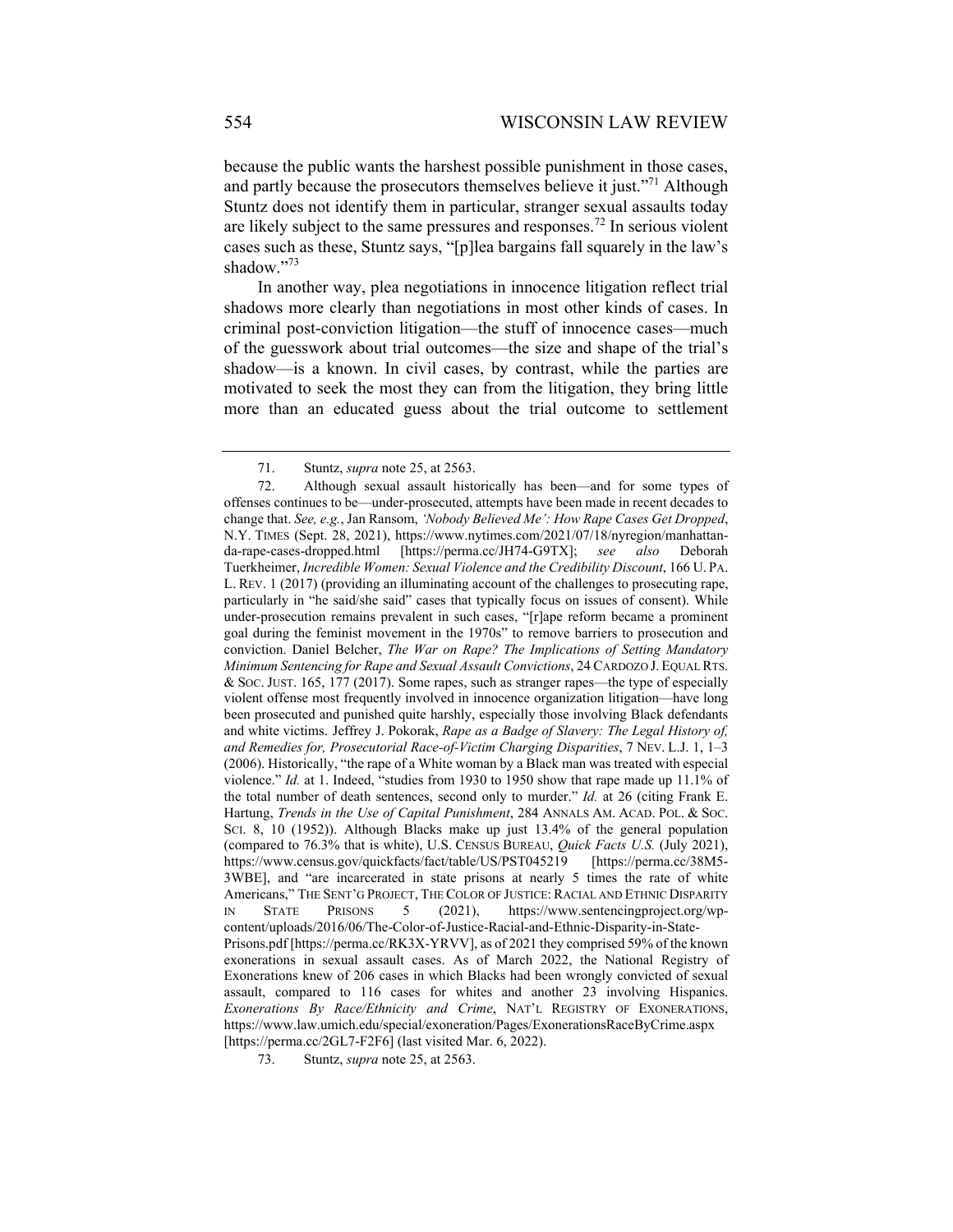negotiations. Indeed, one criticism of the trial-shadow model of negotiation in civil cases is that attorneys are not actually good at predicting civil jury verdicts.<sup>74</sup> In most criminal cases as well, even once the prosecutor selects a charge from the menu of available options and decides on an appropriate punishment, the outcome—both in terms of the nature and number of convictions and the sentence the court ultimately imposes—remains at best an educated guess. But in innocence litigation, the defendant has already been tried once and lost and hence has been subjected to a penalty. As the case moves to post-conviction litigation or to a retrial, the trial penalty is known. The parties bargain, discounting the anticipated trial outcome, knowing precisely what that outcome has already been. And while there is no guarantee that the penalty following a retrial and reconviction would be identical, it provides a firm anchor from which the parties negotiate. Any agreed-upon reduction in sentence below that known penalty therefore serves as a good measure of the parties' assessments of the likelihood of reconviction.

Frank Easterbrook has recognized the power of the trial-shadow theory in analogous retrial situations:

In some cases the trial process itself establishes a benchmark against which to measure the contention that the differential is coercive. When, for example, a trial is held and a sentence imposed, we may conclude that a subsequent, higher sentence after a new trial or plea is a "penalty," unless there is a strong legitimate explanation for the difference. In most cases, though, no such benchmark is available.75

In post-conviction innocence litigation, that benchmark is indeed available.

The trial's shadow still does not explain everything about plea negotiations in innocence cases. Prosecutors no doubt offer added discounts, entirely apart from their assessment of the likelihood of acquittal (or conviction) after a trial, based on an assortment of other considerations. In post-conviction or retrial contexts, for example, prosecutors might offer added discounts to avoid the costs of an additional trial, to spare alleged victims the pain of a retrial, or simply out of sheer case fatigue. But given the serious nature of most of these innocence cases, it is unlikely that these factors account for the bulk of the large plea discounts reflected in our data.

The trial-shadow theory also seems particularly apt when viewing innocence cases from the defense perspective. If we assume that most or at least a significant number of the defendants in the innocence cases are

 <sup>74.</sup> *See* Galanter, *supra* note 55, at 211.

 <sup>75.</sup> Easterbrook, *supra* note 24, at 312 (footnote omitted).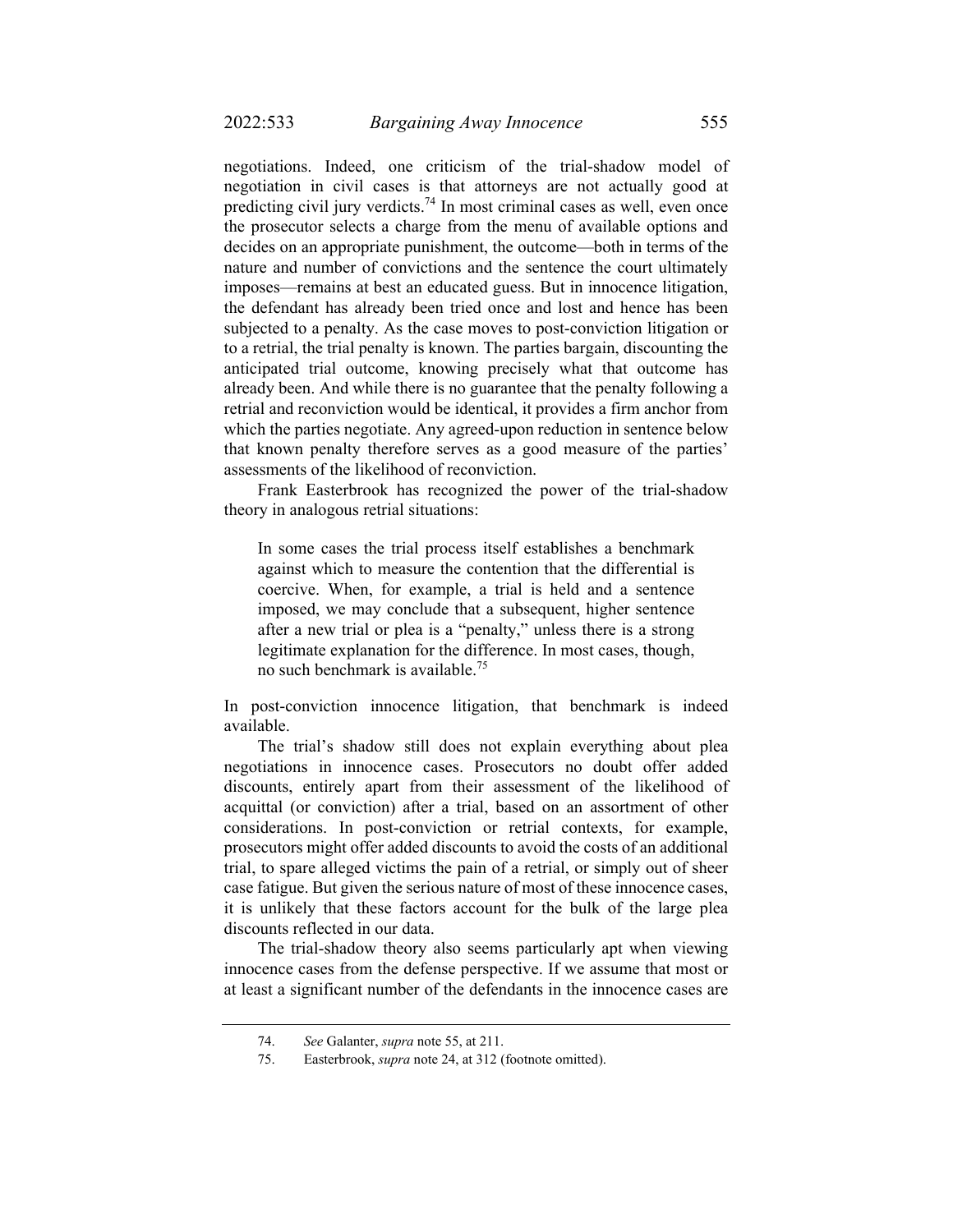indeed innocent, they have an added impetus to resist plea bargains. As one would expect, laboratory studies confirm that, while innocent individuals can be induced to plead guilty at alarming rates, they do indeed plead at a lower rate than guilty people.<sup>76</sup> At the same time, the risks of conviction are no doubt especially palpable for innocence case litigants: having lost once already, innocent defendants in this posture are keenly aware of the risks of trial and the attendant trial penalty. And there is reason to believe that, even for those who have not yet been tried once, innocent defendants might be particularly risk averse.<sup>77</sup> Plea bargains among these potentially innocent defendants, especially when extraordinarily steep plea discounts from the known trial outcomes are offered, provide strong evidence that the trial penalty looms large and that bargaining is indeed undertaken in the shadow of that trial penalty.

#### II. PLEA BARGAINING IN INNOCENCE CASES: THE DATA

#### *A. Methodology*

For this Article, we reached out to every U.S. member organization of the Innocence Network, asking each to provide anonymized case data for each case they had litigated between 2010 and 2020. We began by reaching out to the Network's Research Committee to request authorization to send information requests to the network's members.<sup>78</sup> Once the Committee authorized the data collection, the Network sent an email to each Network member organization notifying each project that we would be requesting anonymized case data. The data requests were sent via email and consisted of a two-page questionnaire that we asked each member to fill out for each case litigated.79 We collected the data progressively, as not all member organizations replied to our request simultaneously and some did so partially. Those who did not reply to our request were contacted again via email in an attempt to increase the response rate.

 <sup>76.</sup> Wilford, Wells & Frazier, *supra* note 3, at 554; Dervan & Edkins, *supra* note 3, at 34; Kenneth S. Bordens, *The Effects of Likelihood of Conviction, Threatened Punishment, and Assumed Role on Mock Plea Bargaining Decisions*, 5 BASIC & APPLIED SOC. PSYCH. 59, 66 (1984); Allison D. Redlich & Reveka V. Shteynberg, *To Plead or Not to Plead: A Comparison of Juvenile and Adult True and False Plea Decisions*, 40 LAW & HUM. BEHAV. 611, 616 (2016); Avishalom Tor, Oren Gazal-Ayal & Stephen M. Garcia, *Fairness and the Willingness to Accept Plea Bargain Offers*, 7 J. EMPIRICAL LEGAL STUD. 97 (2010); Miko M. Wilford & Gary L. Wells, *Bluffed by the Dealer: Distinguishing False Pleas from False Confessions*, 24 PSYCH. PUB. POL'Y & L. 158, 163 (2018).

 <sup>77.</sup> Bibas, *supra* note 55, at 2509–10.

 <sup>78.</sup> This research was also approved by the University of Wisconsin Institutional Review Board (as exempt from human subjects review protocols).

 <sup>79.</sup> Questionnaire available in the Appendix.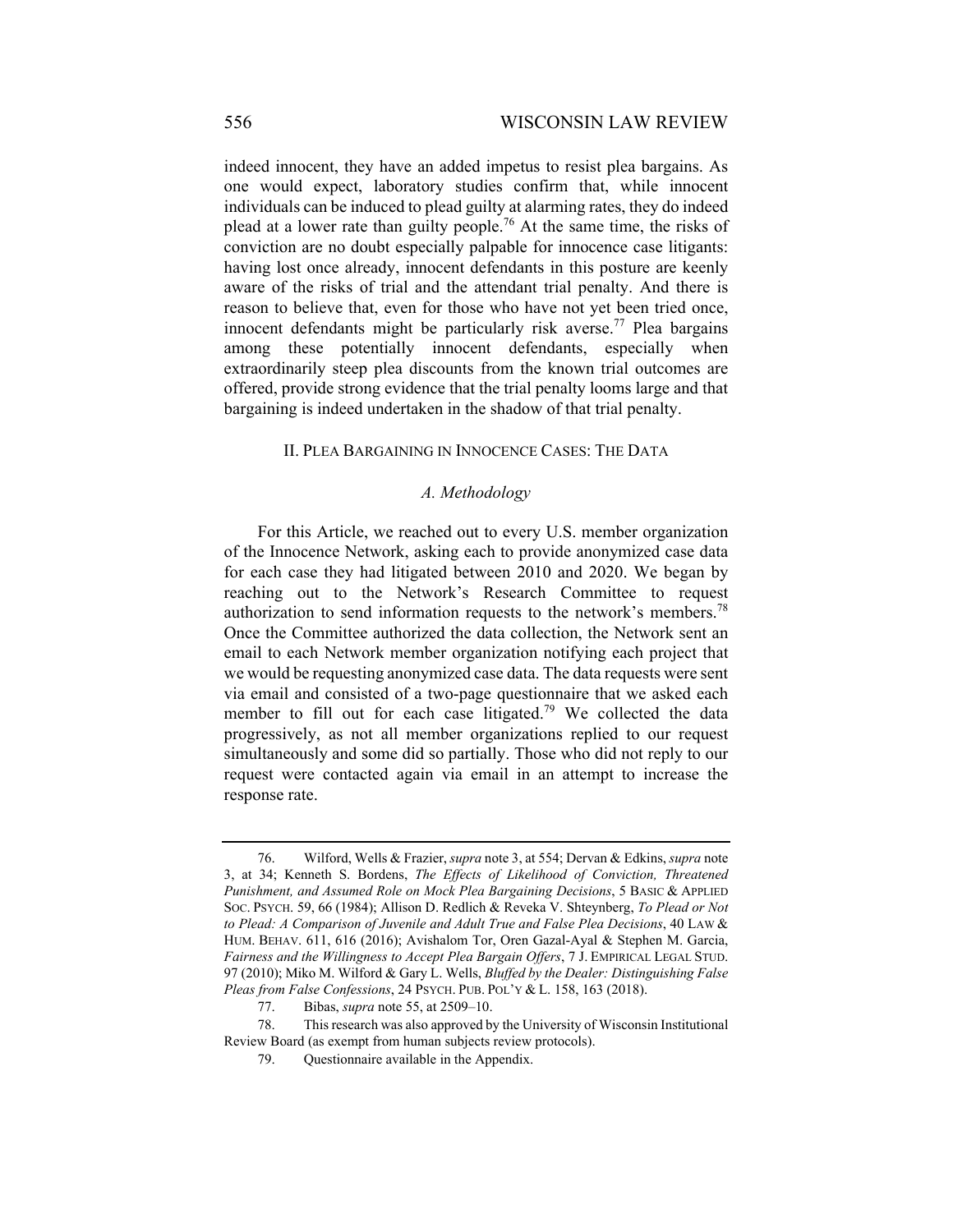At the time the information requests went out, there were 56 U.S. based member organizations. We were able to contact 53 of them, and 32% of those we contacted responded to our information request. While this rate may seem low, it is at the upper end of typical survey response rates.<sup>80</sup> These projects represented all geographical regions of the country and included some of the largest and oldest projects, as well as some of the smallest and newest projects. Moreover, because this cohort includes many of the largest and most active projects, the data it submitted probably represent a significant majority of all cases litigated by Innocence Network member organizations over the past decade.

To address concerns about nonresponse bias and the representativeness of the sample, we collected data for all projects in our sampling frame $81$  about their staff size, budget size, and success rates, as measured by number of exonerations, vacated convictions, *Alford* pleas, <sup>82</sup> paroles, and sentence reductions achieved in 2019. We also collected data on population estimates for the project locales to compare potential case workloads.<sup>83</sup> We consider that these covariates might affect plea bargain outcomes. Thus, comparing the projects that replied to our information request to those that did not along these variables allows us to determine whether the projects that replied to our information request differ significantly in capacity from those that did not respond. If there were significant differences between these two groups, these differences would suggest our results were not representative of the universe of projects and might be biased.

To assess the differences between the in-sample and out-of-sample Innocence Projects, we estimated an OLS regression to determine whether projects were more likely to respond or not to our information request as a function of the covariates previously mentioned. The results of the regression show that none of the covariates determine a project's (lack of) response to our request. The results of the OLS regression analysis are set forth in full in Table B, found in the Appendix. The results show that projects that achieved a sentence reduction were more likely than others to respond to our information request (p-value  $= 0.023$ ). This suggests that the results of our empirical analysis will be representative of projects that show a greater rate of success in sentence reductions. Yet, when we reestimate these results via logit regression, achieving sentence reductions is no longer significant at conventional levels. Also, when including

 <sup>80.</sup> *See* Tse-Hua Shih & Xitao Fan, *Comparing Response Rates in E-mail and Paper Surveys: A Meta-Analysis*, 4 EDUC. RSCH. REV. 26 (2009).

 <sup>81.</sup> Our sampling frame, that is, the list of all possible units of analysis from which our sample is drawn, corresponds to all Innocence Project members.

 <sup>82.</sup> *See North Carolina v. Alford*, 400 U.S. 25 (1970).

 <sup>83.</sup> Project-level data come from the Innocence Network. Data on population estimates correspond to the 2018 U.S. Census Bureau data.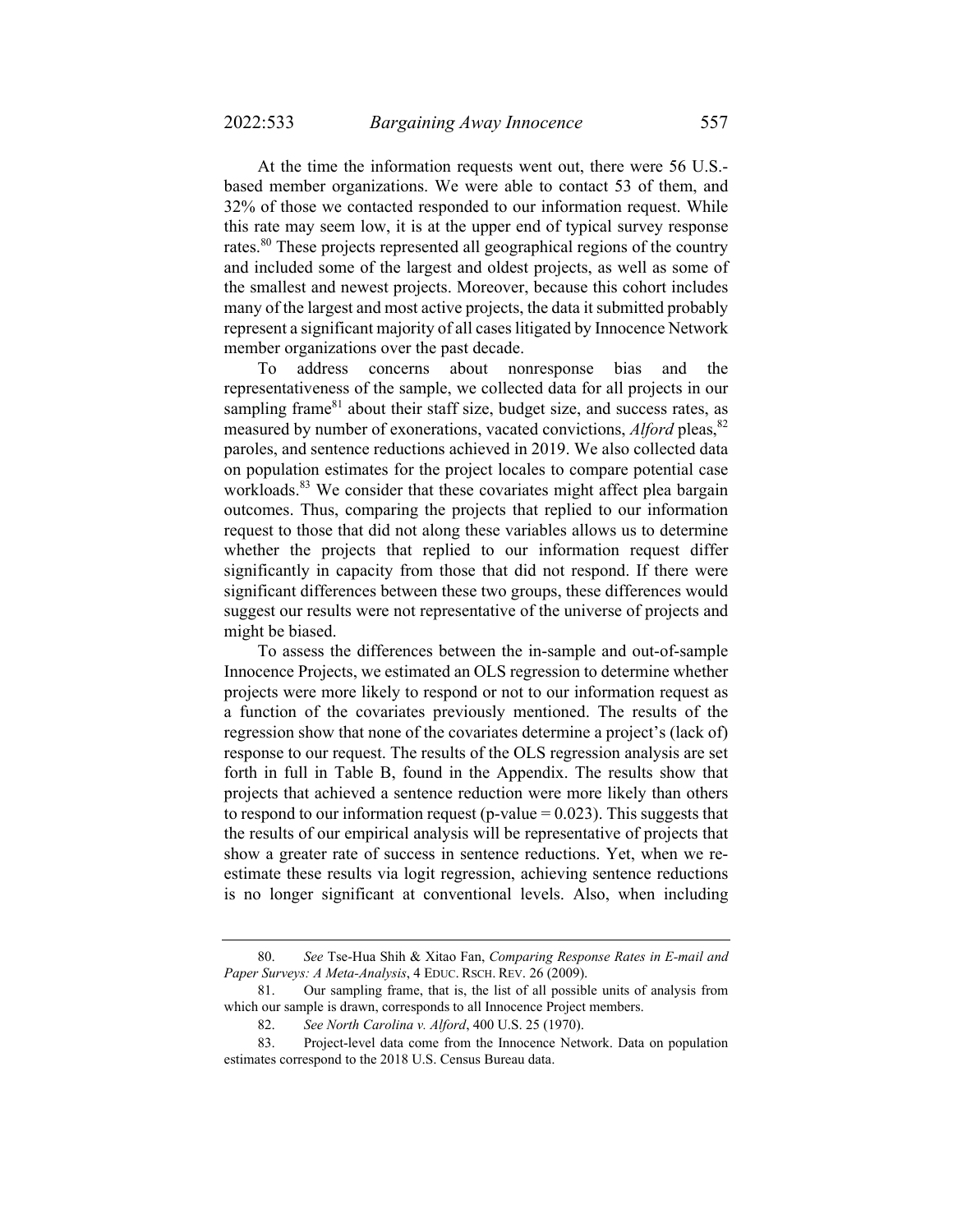location-fixed effects to our first OLS regression to account for variation across projects within the same location, the coefficient for sentence reductions is not statistically significant. The number of active volunteers increases its statistical significance slightly, but it still is not significant at conventional levels.

These results suggest that the projects that responded—that is, our insample projects—do not differ in important ways from the projects that did not respond across these covariates. As such, we expect the results in our empirical analysis to travel to projects out of sample.

### *B. The Data*

From the questionnaires sent out to the innocence organizations, we were able to collect data on the offense(s) the defendants committed, the original sentence and time served—from which we estimated the years remaining on their sentence—whether a plea offer was made before the original conviction, the type of new evidence that led to the postconviction litigation, the response of the prosecution to the post-conviction motion (PCM), the negotiation outcome prior to the resolution of the PCM, and the outcome of the post-conviction litigation. If the PCM led to a new trial, we also collected data on the prosecution's response to a new trial including whether the prosecutor offered a plea bargain—the defendant's response to a plea offer if any was made, and the outcome of the retrial. The data collection instrument (questionnaire) and the data distribution for all variables are available in the Appendix.

As an overview of the cases, after an innocence organization filed a PCM but prior to the court's adjudication of that motion, 14% of prosecutors offered a plea deal (39 cases in our dataset).<sup>84</sup> After the PCM was granted, the plea bargain rate was  $13\%$ , corresponding to 27 cases.<sup>85</sup> In 4 of these 66 instances of plea offers, prosecutors offered a plea deal both before and after a PCM was adjudicated. These patterns led to an overall plea-bargain offer rate of 23%.

From these 66 plea offers, we have data on the reduction rates for 63 cases. According to these data, prosecutors on average offered to knock off almost half of the original sentences—the plea offers amounted on average to 55% of the defendants' original maximum sentence. In other words, prosecutors offered on average a 45% reduction in the original sentence.<sup>86</sup> Moreover, these plea offers entailed a reduction in the number

 <sup>84.</sup> Thirty-four percent joined the PCM and 47% opposed the motion.

 <sup>85.</sup> Eighty percent dismissed the case and 14% opposed the motion.

 <sup>86.</sup> For defendants originally sentenced to life in prison, we followed the convention set by the U.S. Sentencing Commission, which counts any sentence of 470 months (just over 39 years) or greater to be a life sentence. *See* U.S. SENT'G COMM'N, LIFE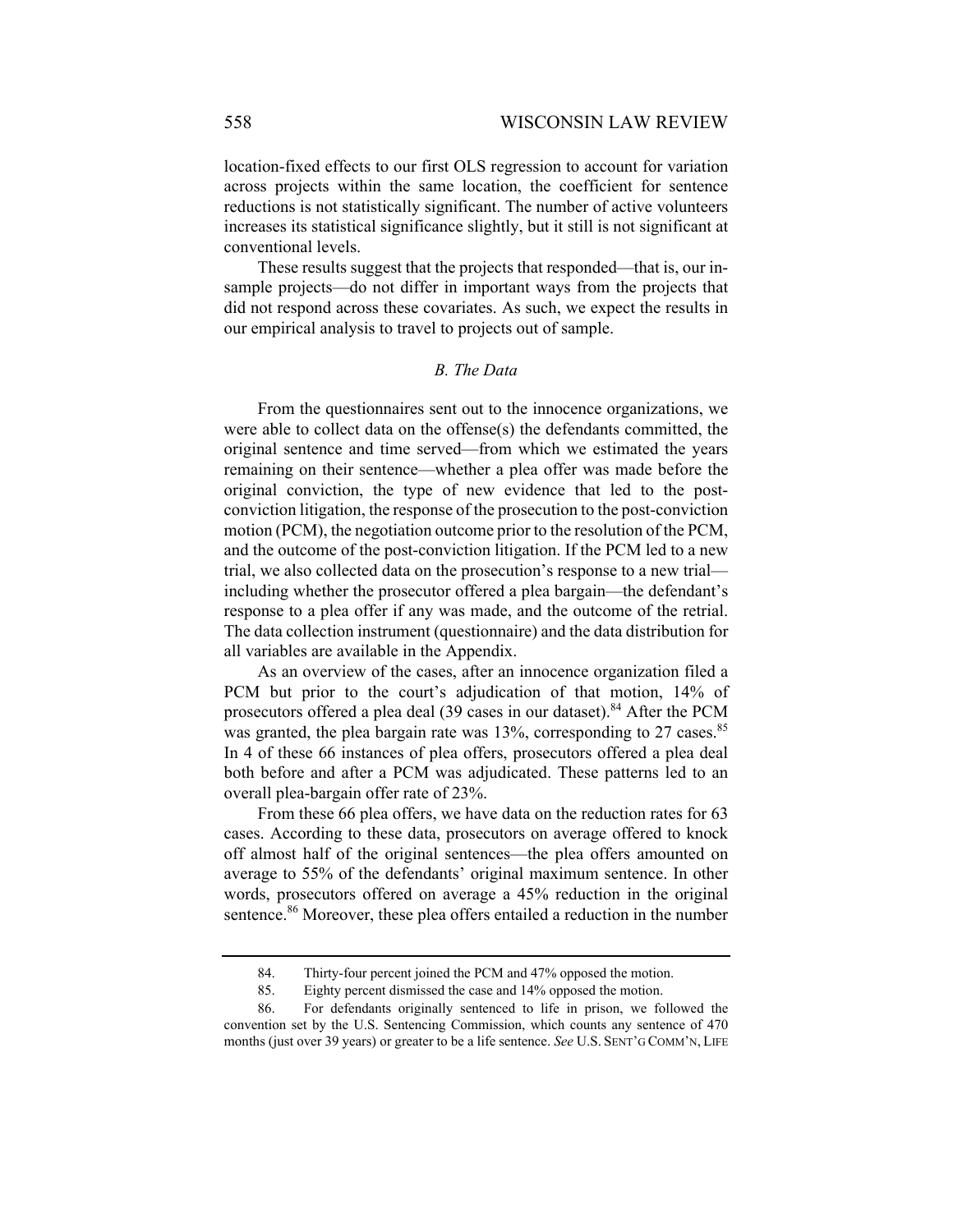of remaining years on the sentences, such that the remaining years represented on average 6% of the years the defendants had remaining on their original maximum sentence. In 88% of the cases, the effective remaining years on the sentence derived from the plea offer were zero, as most prosecutors offered time served.

Although many of the defendants in our sample had been in prison for years before the innocence litigation began, the plea offers to time served still represented strikingly large concessions—effectively erasing 90% of the total time the defendants had left to serve on average. For all cases, the defendants had served an average of 14.7 years but still had remaining an average of 36.4 years to serve on the upper end of the sentences originally imposed. Yet prosecutors frequently offered time served in their plea deals, even though that represented disregarding on average 45% of the original sentence. This offers some preliminary evidence supporting the trial-shadow model, suggesting prosecutors recognized the weakness of their case, as they reduced bargained-for penalties substantially. It also offers some support for the concern that some prosecutors are using their leverage in plea bargaining to preserve convictions in serious cases, even when they know the chances of conviction at a trial are quite low and hence the possibility of innocence is unusually high.

Additionally, the data suggest that prosecutors offered plea deals across all types of offenses except for attempted homicide at the preadjudication phase of the post-conviction motion. $87$  A similar pattern occurs once a new trial is granted. While in a majority of the cases prosecutors did not offer a plea deal, they did so in a sizable number of cases (23%) and across different types of offenses. Table 1 below shows the number of offenses by type for which prosecutors offered a plea deal both prior to the resolution of the post-conviction motion and after a new trial was granted. Note here that the total number of offenses is greater than our number of cases because defendants can be prosecuted for more than one type of offense. The last row of the table shows the plea offer rate estimated for the total number of cases instead of the count and type of offenses.

SENTENCES IN THE FEDERAL SYSTEM 10 (2015), https://www.ussc.gov/research/researchpublications/life-sentences-federal-criminal-justice-system [https://perma.cc/7NL5- 6MPY]*.* Because this is the minimum number of years the Sentencing Commission considers to be a life sentence, adopting this as the life-sentence equivalent represents a conservative estimate of the effective length of a life sentence for purposes of our analyses.

 <sup>87.</sup> A two-side Fisher's exact test on the significance of association between offering a plea deal prior to a PCM and attempted homicide suggests that the two variables are independent at conventional levels of significance (p-value = 0.05) (Two-sided Fisher's  $\text{exact} = 0.09$ ).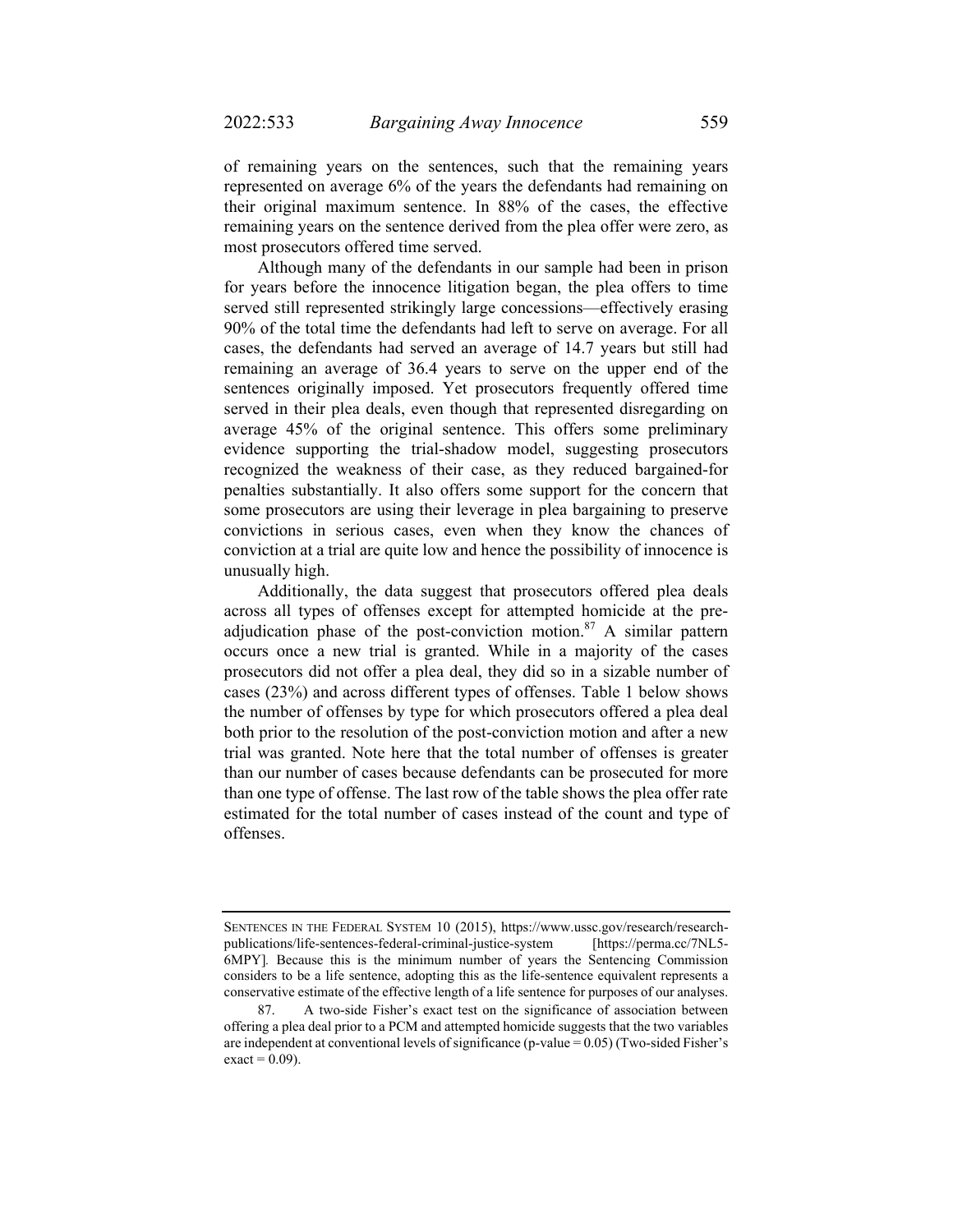| Attempted                   | Offered<br>Plea<br>$\boldsymbol{0}$ | Count of offenses<br>and plea offers<br>prior to resolution<br>of PCM by offense<br>No Plea<br>Offer<br>20 | Count of offenses<br>and plea offers in<br>response to new<br>trial<br>Offered<br>Plea<br>$\overline{3}$ | N <sub>o</sub><br>Plea<br>Offer<br>8 | Total<br>Plea<br>Offer<br>Rate<br>Offered<br>Plea<br>9.7% |
|-----------------------------|-------------------------------------|------------------------------------------------------------------------------------------------------------|----------------------------------------------------------------------------------------------------------|--------------------------------------|-----------------------------------------------------------|
| Homicide                    |                                     |                                                                                                            |                                                                                                          |                                      |                                                           |
| Child Abuse                 | 1                                   | 6                                                                                                          | 3                                                                                                        | 3                                    | 30.8%                                                     |
| Murder                      | 25                                  | 138                                                                                                        | 14                                                                                                       | 101                                  | 13.4%                                                     |
| Nonviolent                  | $\overline{4}$                      | 37                                                                                                         | $\overline{2}$                                                                                           | 27                                   | 8.6%                                                      |
| Other<br>Homicide           | 6                                   | 16                                                                                                         | $\overline{4}$                                                                                           | 10                                   | 27.8%                                                     |
| Other<br>Violent            | 21                                  | 72                                                                                                         | 15                                                                                                       | 54                                   | 21%                                                       |
| Sexual<br>Offense-<br>Adult | 10                                  | 54                                                                                                         | 3                                                                                                        | 50                                   | 11.1%                                                     |
| Sexual<br>Offense-<br>Child | $\mathbf{1}$                        | 13                                                                                                         | $\mathbf{1}$                                                                                             | 11                                   | 7.7%                                                      |
| All Cases                   | 39                                  | 233                                                                                                        | 27                                                                                                       | 175                                  | 23%                                                       |

*Table 1. Type of Offense and Plea Deal Offers*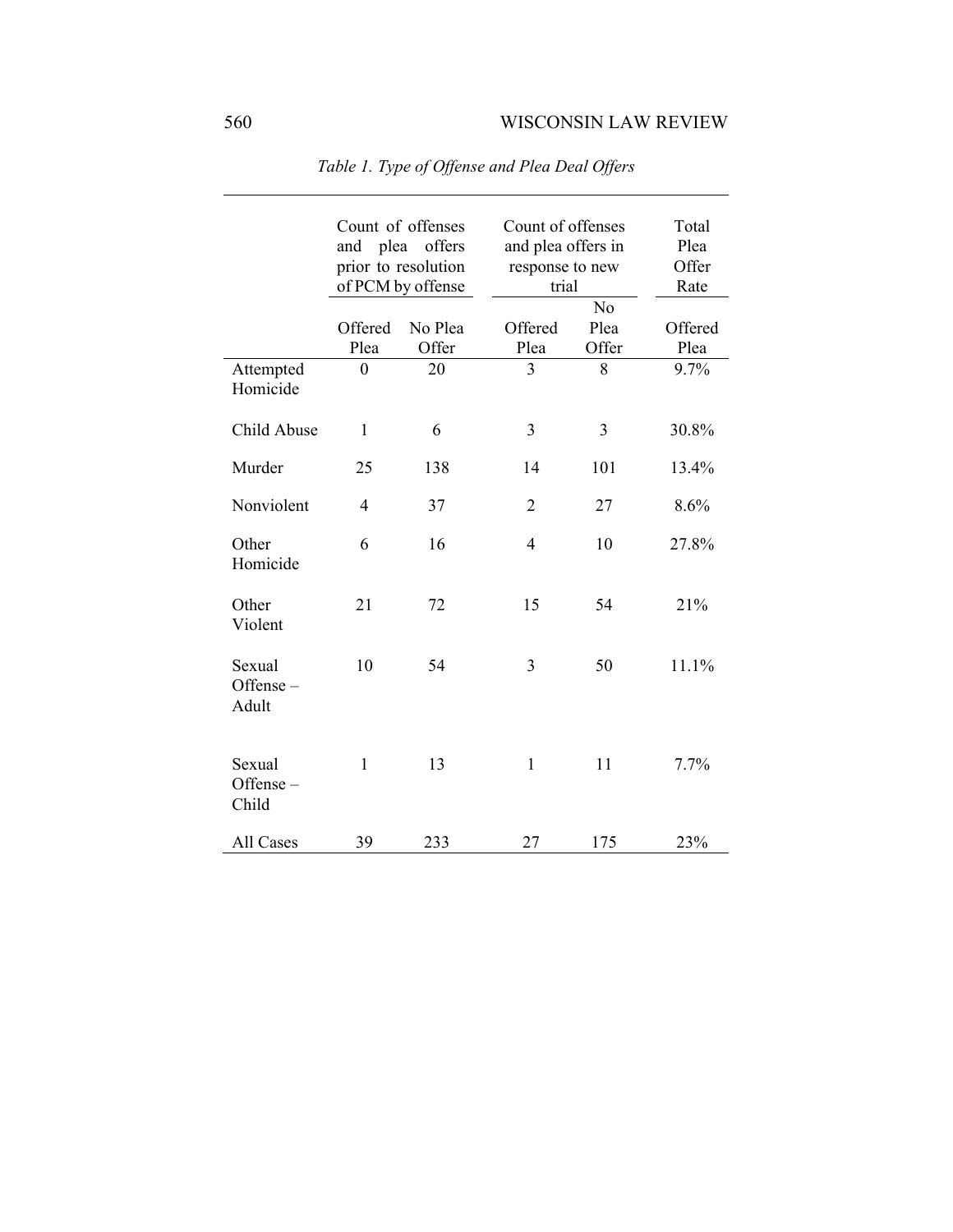While offering a plea deal is a relatively low-frequency event, it happens across the spectrum of sentences that defendants receive. Figure 4 shows the distribution of plea offers prior to a resolution of a PCM across categories of maximum years of sentence. Similarly, Figure 5 shows the distribution of plea offers in response to new trial by original sentence. These figures show that among cases brought by Innocence Network organizations, pleas are offered at similar rates across the sentencing distribution.



*Figure 4. Plea Prior to Resolution of PCM by Original Sentence*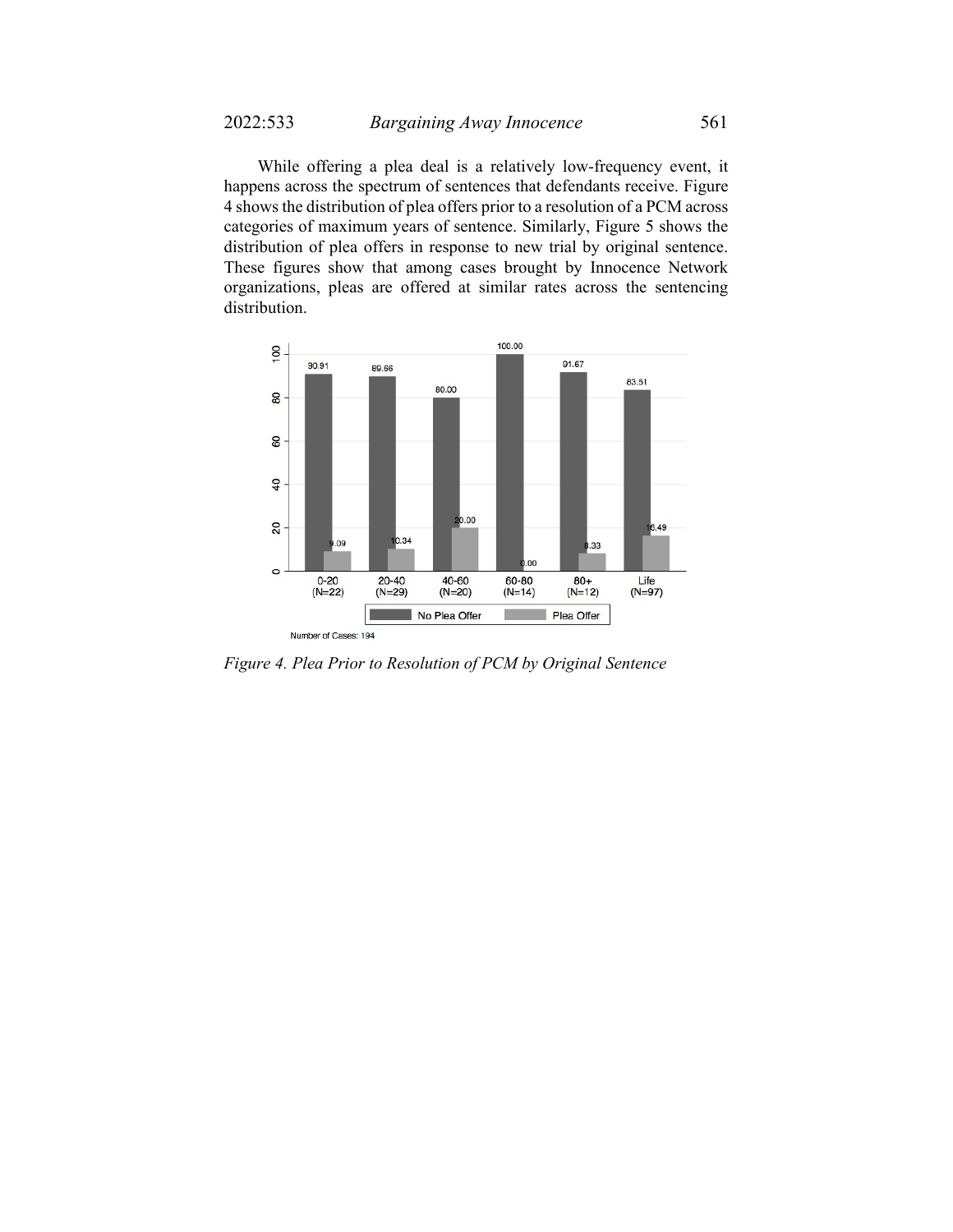

*Figure 5. Plea Offer in Response to New Trial by Original Sentence* 

The data also show some variation in how defendants responded to plea offers, and their responses offer additional preliminary evidence supporting the prevalence of an innocence problem. At the preadjudication phase, defendants rejected 46% of the plea offers (18/39). At the post-PCM phase, defendants rejected 41% (11/27) of the plea offers. Overall, defendants rejected 44% of the plea offers (29/66), but that means that defendants accepted 56% of the offers despite their claims of innocence. Yet in 61% (11/18) of the cases in which defendants rejected the plea offer at the pre-adjudication phase, the convictions ultimately were vacated. Of the 18 cases in which defendants rejected preadjudication plea offers, three cases were denied a new trial, eleven cases were dismissed, one case was granted a new trial but the defendant ultimately accepted a plea deal, and one case is registered as pending.<sup>88</sup> Similarly, in 80% of the cases in which defendants rejected the plea offer at the post-PCM phase, the convictions were vacated: nine cases were dismissed, and the other two cases were still pending at the time of our analysis.<sup>89</sup>

Breaking this data down further, we find that there was widespread success of innocence claims in our sample, as well as significant prosecutorial support for many such claims. But the data also reveal prosecutorial resistance in other cases, often accompanied by surprisingly generous plea offers apparently designed to preserve vulnerable convictions. As reflected below in Figure 6, 199 of the 272 cases studied (73%) resulted in a new trial. In those cases, four defendants were

 <sup>88.</sup> In 11/18 cases, a plea offer was rejected at the pre-adjudication phase.

 <sup>89.</sup> In 9/11 cases, a plea offer was rejected at the post-PCM phase.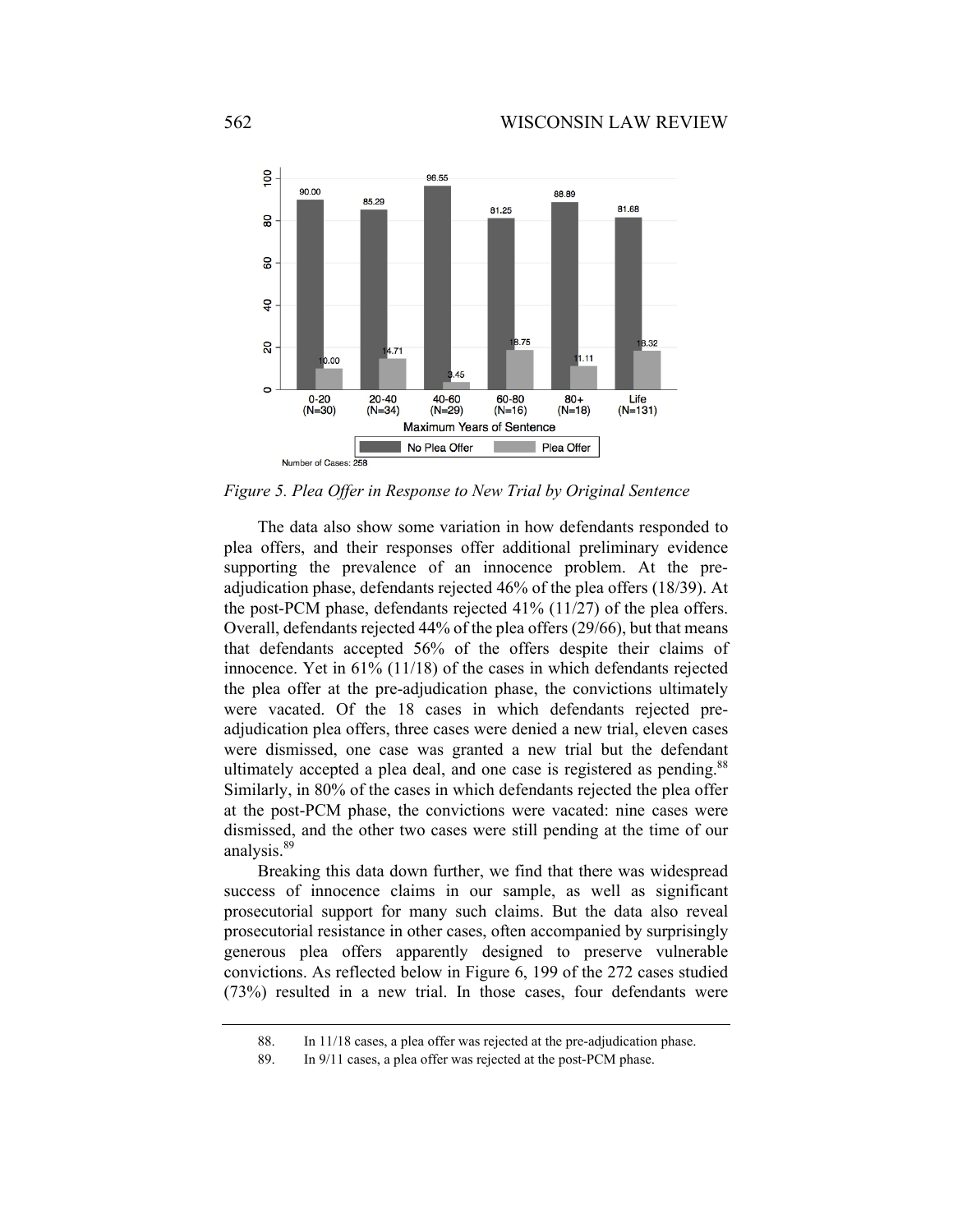acquitted at a new trial and 16 accepted a plea deal. In addition to those cases, one case was dismissed under a unique state law permitting a finding of actual innocence, one was resolved through resentencing, 20 were settled via plea bargain before the post-conviction motion was adjudicated, and 22 cases were still pending at the time the data was collected. Of those cases that reached a final resolution (250 cases), 80% of resolved cases resulted in a new trial or outright dismissal, and another 8% obtained some other form of relief (mostly via plea bargain), meaning defendants obtained some relief in a total of 88% of the cases. In stark contrast, only 29 cases (11% of the total, or 12% of the cases litigated to resolution) resulted in a denial of any relief.



*Figure 6. Ultimate Outcome* 

The data reveal prosecutorial awareness of at least some merit in the majority of the defense claims. In their responses to innocence claims, prosecutors fully opposed the defense motions in fewer than half of the cases (128, or 47%). In the other 144 cases (53%), prosecutors responded in a way that signaled an awareness of vulnerability in the conviction. In 93 cases (34%) prosecutors either joined in the defense motion or did not oppose it. In another 12 cases (4%), prosecutors initially opposed relief but then ultimately dropped their opposition and joined in the defense request, meaning that, in total, prosecutors conceded relief in 38% of the cases. Interestingly, in 39 cases (14%), prosecutors offered plea bargains prior to the final disposition of the post-conviction proceedings—that is, while the merits of the request for a new trial were still being litigated again suggesting awareness of the vulnerability of the convictions. Figure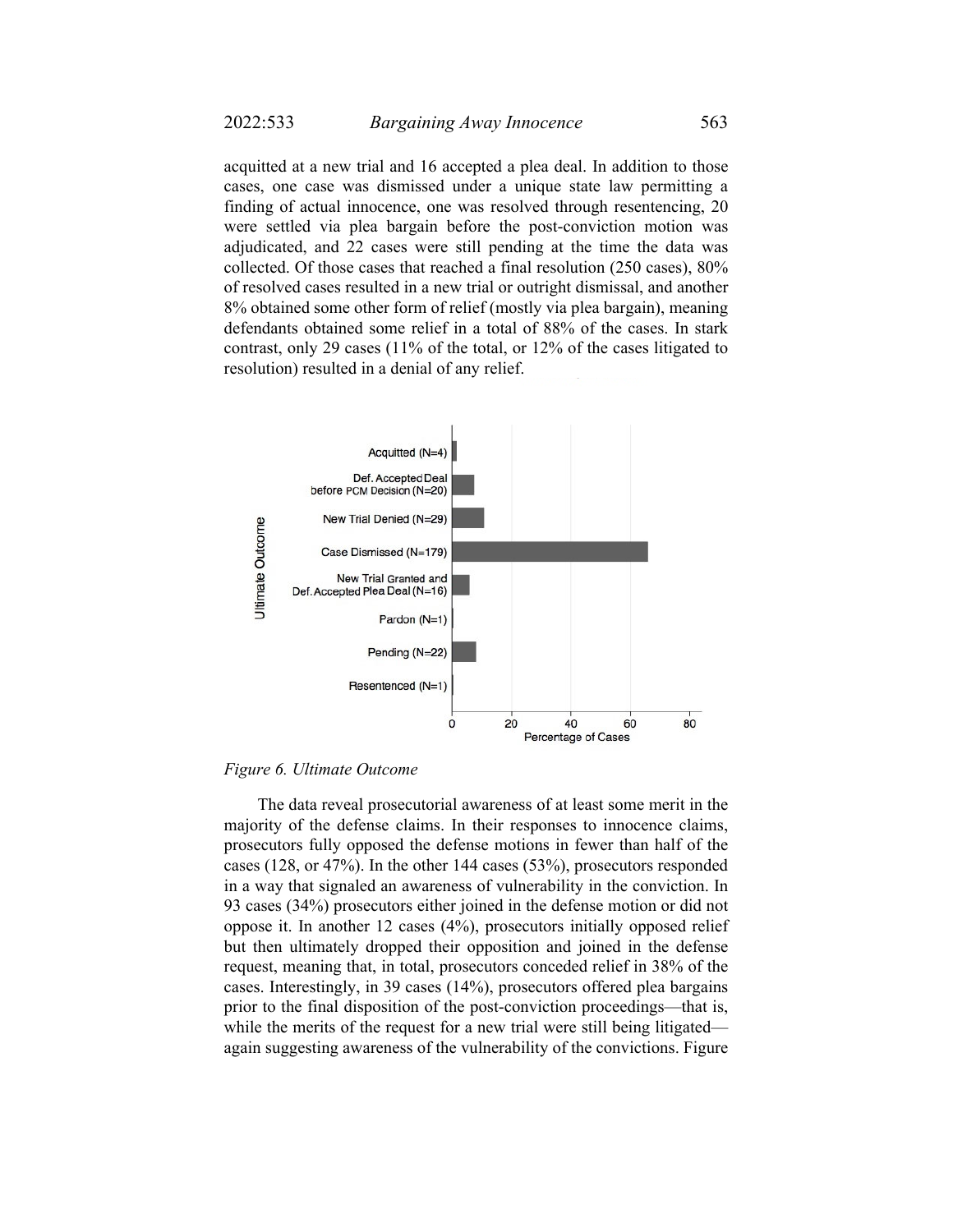

7 reflects the proportion of each type of prosecution response to the postconviction motions.

*Figure 7. Prosecution's Response to PCM* 

In those cases that advanced to full litigation and in which courts ultimately granted a new trial, prosecutors had a range of options they could pursue. While the most common response from prosecutors after a conviction was reversed was to dismiss charges (160 of 202 cases, or 79%), the second most common response was to offer a plea bargain (27 cases, or 13%). In only 14 of the cases in which courts had granted new trials (7%) did prosecutors assert they were going to retry the defendants. Figure 8 reflects the totals of the prosecution responses after courts granted new trials.

Number of Observations: 272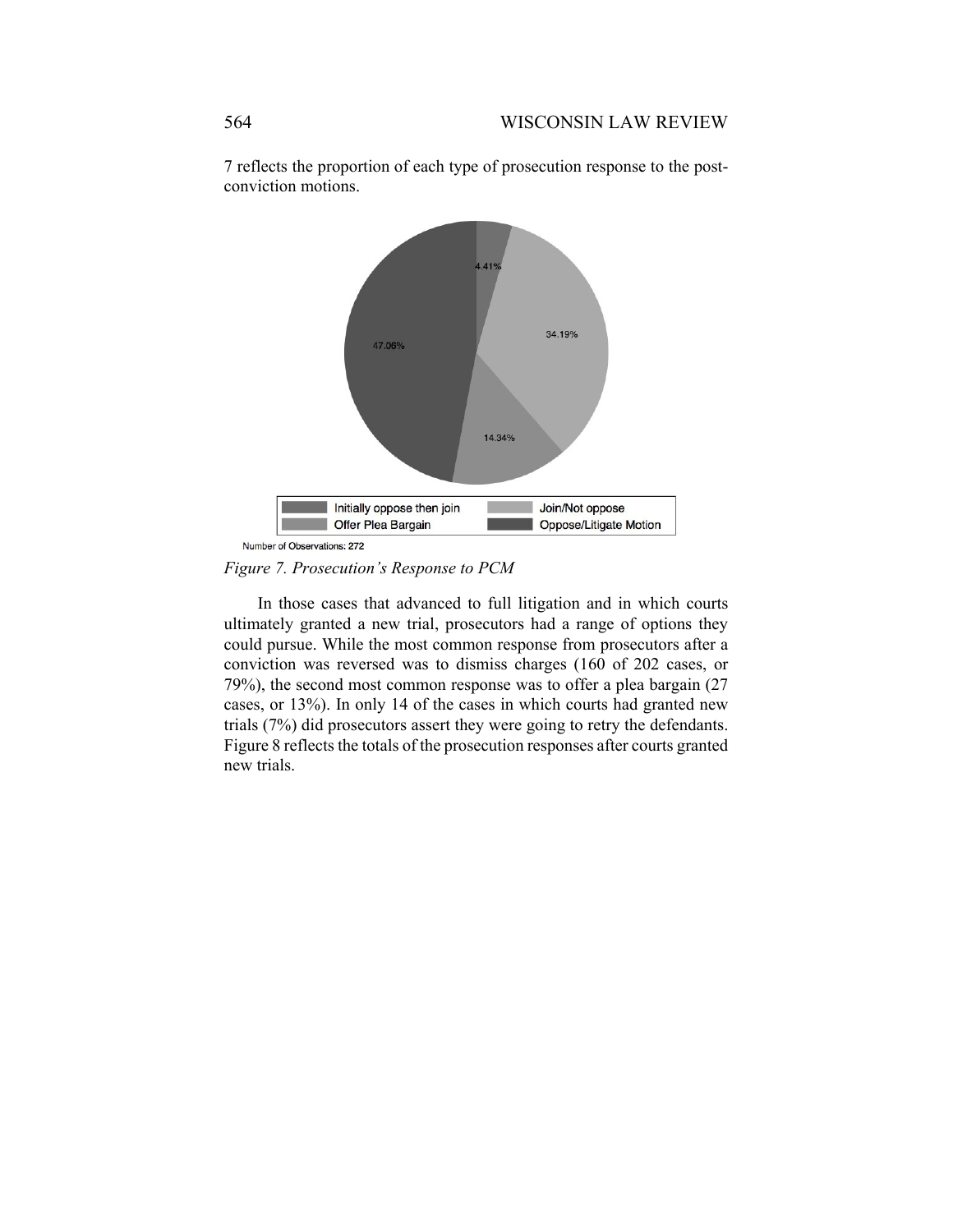

*Figure 8. Prosecution Responses After Courts Granted New Trial* 

In that small proportion of cases in which prosecutors pledged to retry the defendant without making any plea offer (a total of 14 cases), only four of them (28.6%) actually went to a retrial, and all four resulted in acquittals. Of the remaining ten cases, one is pending, and in the other nine cases (64.3%) the charges were dismissed prior to retrial. No defendant was convicted at a retrial. Figure 9 shows the distribution of outcomes for these cases.



*Figure 9. Outcomes for Retrials Without Plea Offer* 

Perhaps equally telling regarding plea bargaining's potential innocence problem is the nature of the discounts offered in these post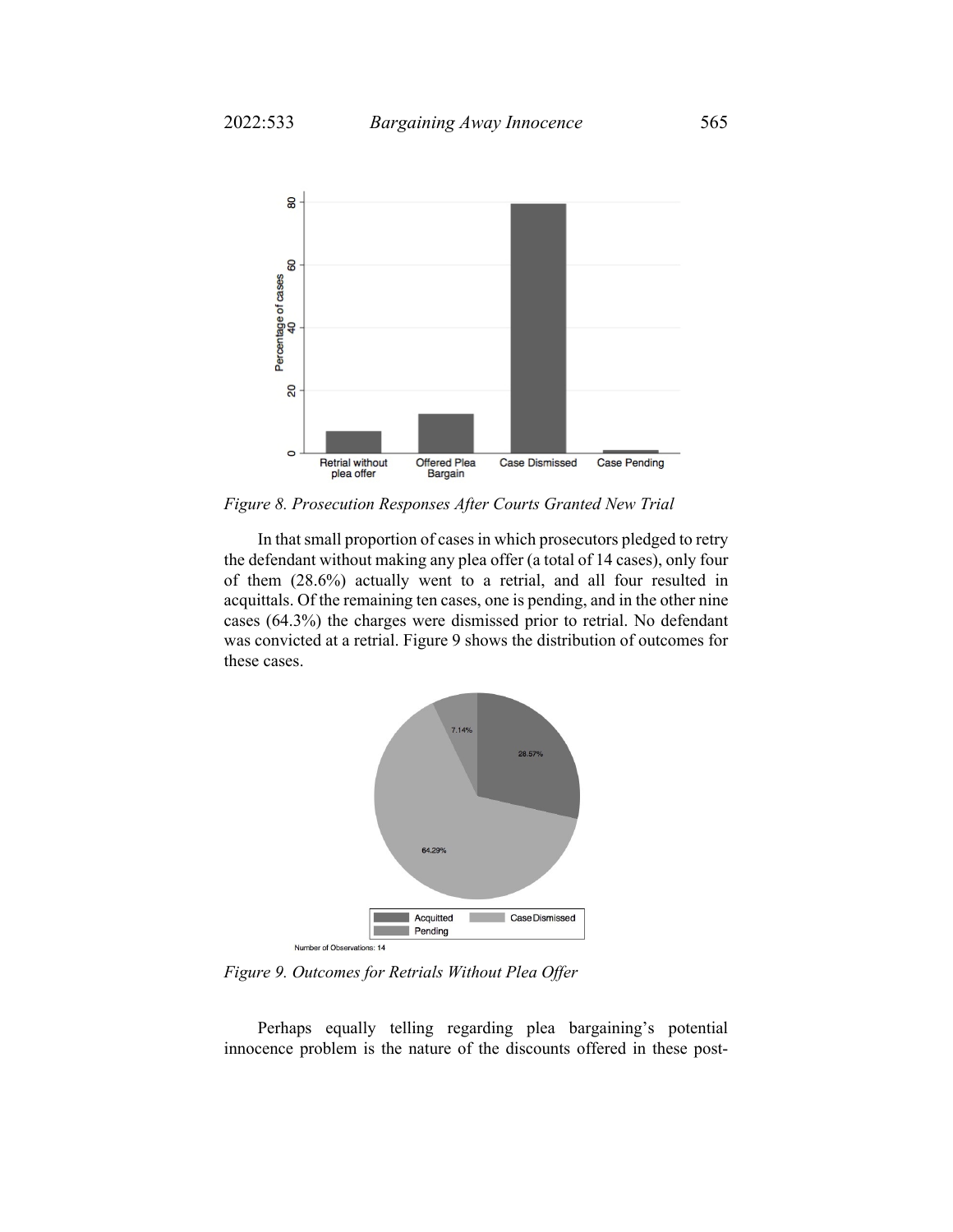conviction innocence cases. The plea discounts prosecutors offered were uniformly steep, again reflecting an apparent prosecutorial judgment that the likelihood of conviction after a retrial was quite low (an assessment that appears to be validated by the high rate of acquittal that followed in the few cases that prosecutors did ultimately take to retrial). In 61% of the cases in which pleas were offered in the post-conviction process, the plea offers were to time served. If the trial-shadow theory has explanatory power here, it suggests that prosecutors recognized the weakness of their cases and that the likelihood of conviction at retrial was exceedingly low, if not zero.

To the extent that our data suggest that the threat to innocence in plea bargaining arises because prosecutors offer substantially higher plea discounts to defendants with strong defenses and a good chance of acquittal, it is consistent with other empirical research.<sup>90</sup> A study by Ronald Wright provides additional evidence that steep plea discounts have this distorting effect on case outcomes, which can ensnare innocent defendants.<sup>91</sup> Wright found that federal district courts that grant extensive sentencing discounts under the Federal Sentencing Guidelines for "acceptance of responsibility" and for providing "substantial assistance" to law enforcement—both typical features of plea bargains—had higher rates of guilty pleas than other districts *and* also lower rates of acquittals.<sup>92</sup> Wright concluded that these data together probably indicate that defendants are abandoning meritorious trial defenses because of the steep discounts they receive for their guilty pleas. $93$ 

#### *C. Strategic Bargaining—Before and After PCM Adjudication*

One important assumption of the trial-shadow theory is that prosecutors behave strategically, if not opportunistically. One observable implication of this assumption is that there should be a relationship between their responses to a PCM or new trial and the specific traits of the cases they prosecute. If prosecutors are being strategic about offering plea deals, considering costs and benefits, we hypothesize that prosecutors might be more likely to offer a plea deal depending on the nature of the

 <sup>90.</sup> Albert W. Alschuler, *The Changing Plea Bargaining Debate*, 69 CALIF. L. REV. 652, 714–15 (1981) [hereinafter Alschuler, *The Changing Plea Bargaining Debate*]; Albert W. Alschuler, *The Prosecutor's Role in Plea Bargaining*, 36 U. CHI. L. REV. 50, 60 (1968) (noting that "the greatest pressures to plead guilty are brought to bear on defendants who may be innocent"); Oren Gazal-Ayal, *Partial Ban on Plea Bargains*, 27 CARDOZO L. REV. 2295, 2295 (2006).

 <sup>91.</sup> Ronald F. Wright, *Trial Distortion and the End of Innocence in Federal Criminal Justice*, 154 U. PA. L. REV. 79, 85–86 (2005).

 <sup>92.</sup> *Id.* 

 <sup>93.</sup> *Id.*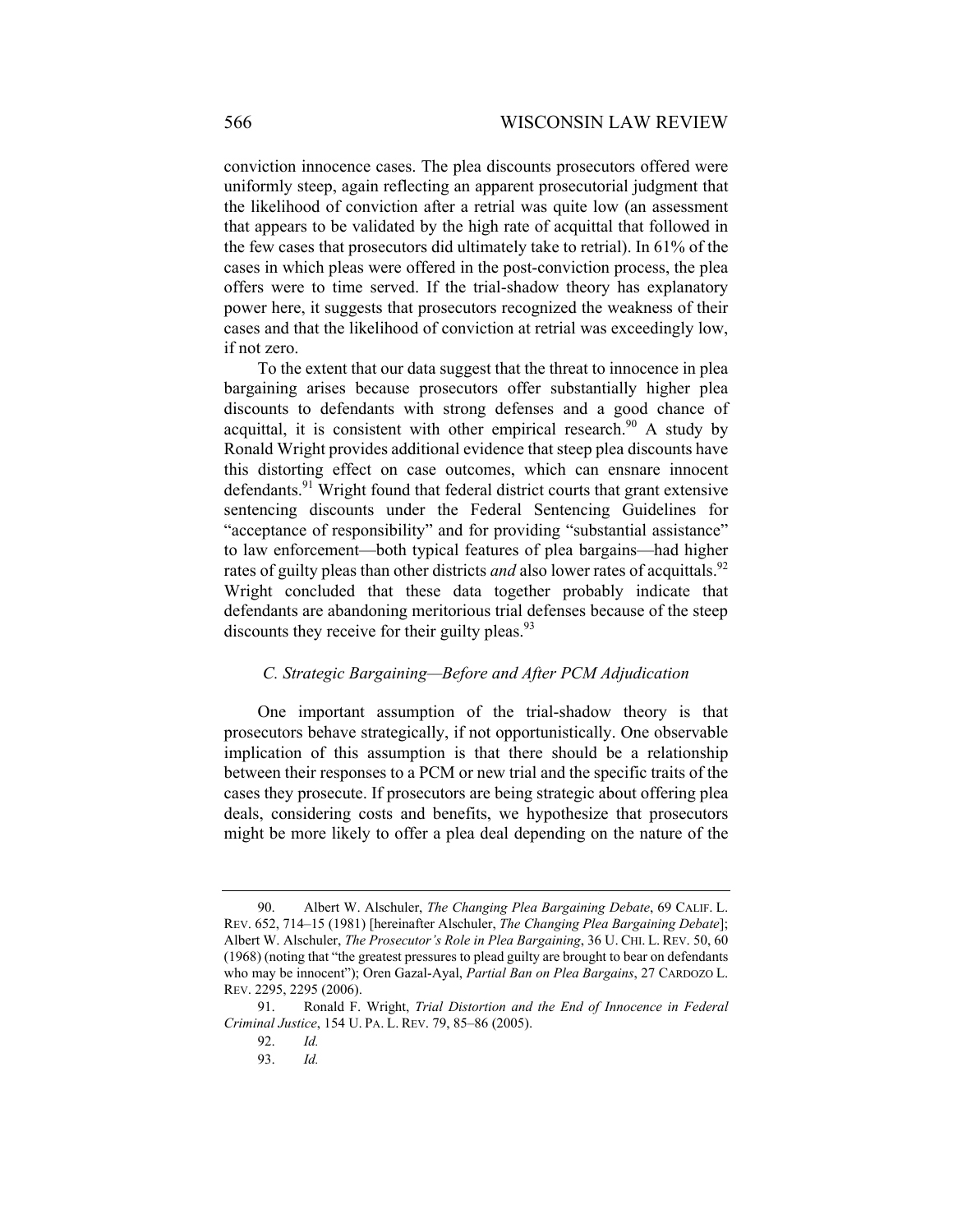offense and original sentence.<sup>94</sup> In other words, prosecutors might be more willing to offer a plea deal when the offense entails a steeper sentence because they have more room to bargain. On the other hand, we also recognize that some prosecutors might not be operating just strategically to retain convictions: ethical prosecutors, when confronted with powerful new evidence of innocence, might be more likely to dismiss the case without a plea offer because they recognize that the defendant might indeed be innocent and that they cannot prove guilt and should not try. We see evidence of both in our data.

#### 1. PRE-ADJUDICATION PLEA BARGAINING

We explore what might explain the prosecution's decision to offer a plea deal at the pre-adjudication phase of the post-conviction process via an OLS regression. The dependent variable in this model is a dichotomous indicator for whether the prosecution responded to a PCM by offering a plea deal. The independent variables of interest correspond to the nature of the offenses for which the defendant is prosecuted,  $95$  the years served,  $96$ the maximum number of years remaining to serve, the maximum years of sentence originally imposed, $97$  the nature of the new evidence leading to

 <sup>94.</sup> Strength of evidence in the case would of course also be an important variable, but we do not assess that, as we have no access to the evidence in the cases and no way to assess its strength.

 <sup>95.</sup> Defendants can be prosecuted for more than one type of offense. To account for the one or multiple types of offenses for which a defendant was prosecuted, the model includes a set of dichotomous indicators, one for each type of offense, taking the value of one if the defendant was being prosecuted for the given type and taking the value of zero if otherwise. Thus, there is no baseline category for type of offense. Rather, for each indicator, the baseline is the absence of that given type of offense in the records of a case amongst the offenses for which each defendant was prosecuted.

 <sup>96.</sup> The model includes a set of dichotomous indicators, one for each type of offense, taking the value of one if the defendant was being prosecuted for the given type and taking the value of zero if otherwise.

 <sup>97.</sup> As noted in note 86 *supra*, for defendants originally sentenced to life in prison, we followed the convention set by the U.S. Sentencing Commission, which counts any sentence of 470 months (just over 39 years) or greater to be a life sentence. Again, because this is the minimum number of years the Sentencing Commission considers to be a life sentence, adopting this as the life-sentence equivalent represents a conservative estimate of the effective length of a life sentence for purposes of our analyses. We coded NGRI, indeterminate, and death sentences as missing values to avoid assigning an inaccurate equivalent in years.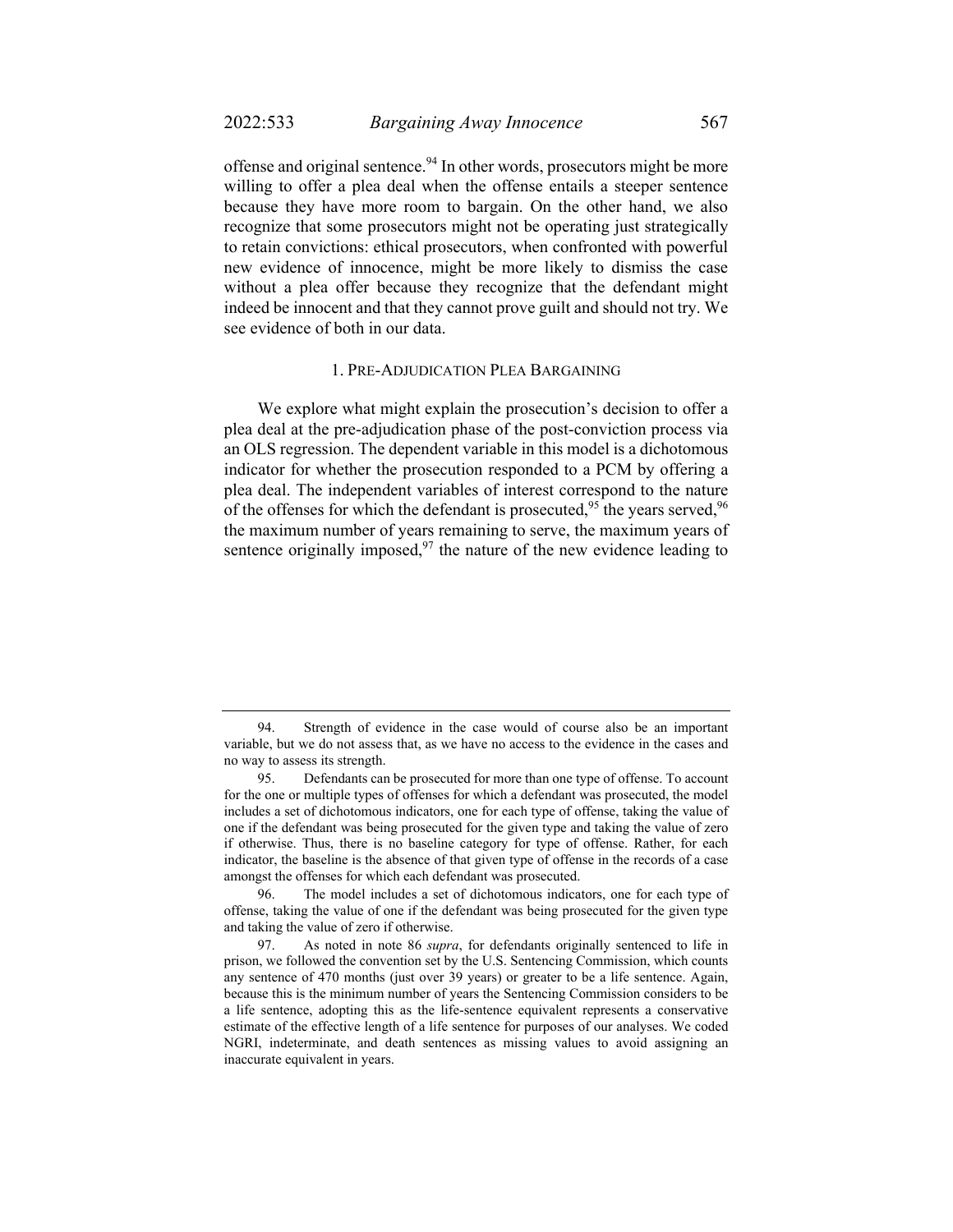the PCM, $98$  and the total number of new pieces of evidence available.  $99$  As a robustness check, we reestimate this model via logit and probit regressions. The results are robust to these model specifications; the full results are in Table C in the Appendix.

The results of this exploratory analysis via OLS regression are in Table 2 below. The results allow us to identify not the causes but the correlates of plea bargaining. The coefficient for each variable in our model represents the amount of change in the likelihood of offering a plea deal for every one-unit increase of its corresponding variable. Positive coefficients indicate a positive correlation with the dependent variable, and negative coefficients indicate a negative correlation with the dependent variable. The coefficients that are statistically different from zero—and therefore have some leverage in the likelihood of offering a plea deal—are marked with their corresponding level of statistical significance.

| (1)        |
|------------|
| <b>OLS</b> |
|            |
| $-0.143**$ |
| (0.0574)   |
| 0.0535     |
| (0.153)    |
|            |
| $0.116**$  |
| (0.0548)   |
| $0.128*$   |
| (0.0712)   |
|            |
| 0.133      |
| (0.0898)   |
| $0.150***$ |
|            |

*Table 2. Exploratory Analysis—Prosecution's Response at Pre-Adjudication Phase* 

 98. We use the same coding strategy for new type of evidence as we did for type of offense. Each case could register more than one type of new evidence. Thus, the model includes a set of dichotomous indicators, one for each type of new evidence, taking the value of one for each type of new evidence when registered in a case and taking the value of zero otherwise. There is no baseline category for type of new evidence. Rather, for each indicator, the baseline is the absence of that given type of new evidence.

 99. As noted, strength of evidence is no doubt an important variable, but we have no data that permit us to assess strength of evidence or to estimate its impact on pleabargaining decisions.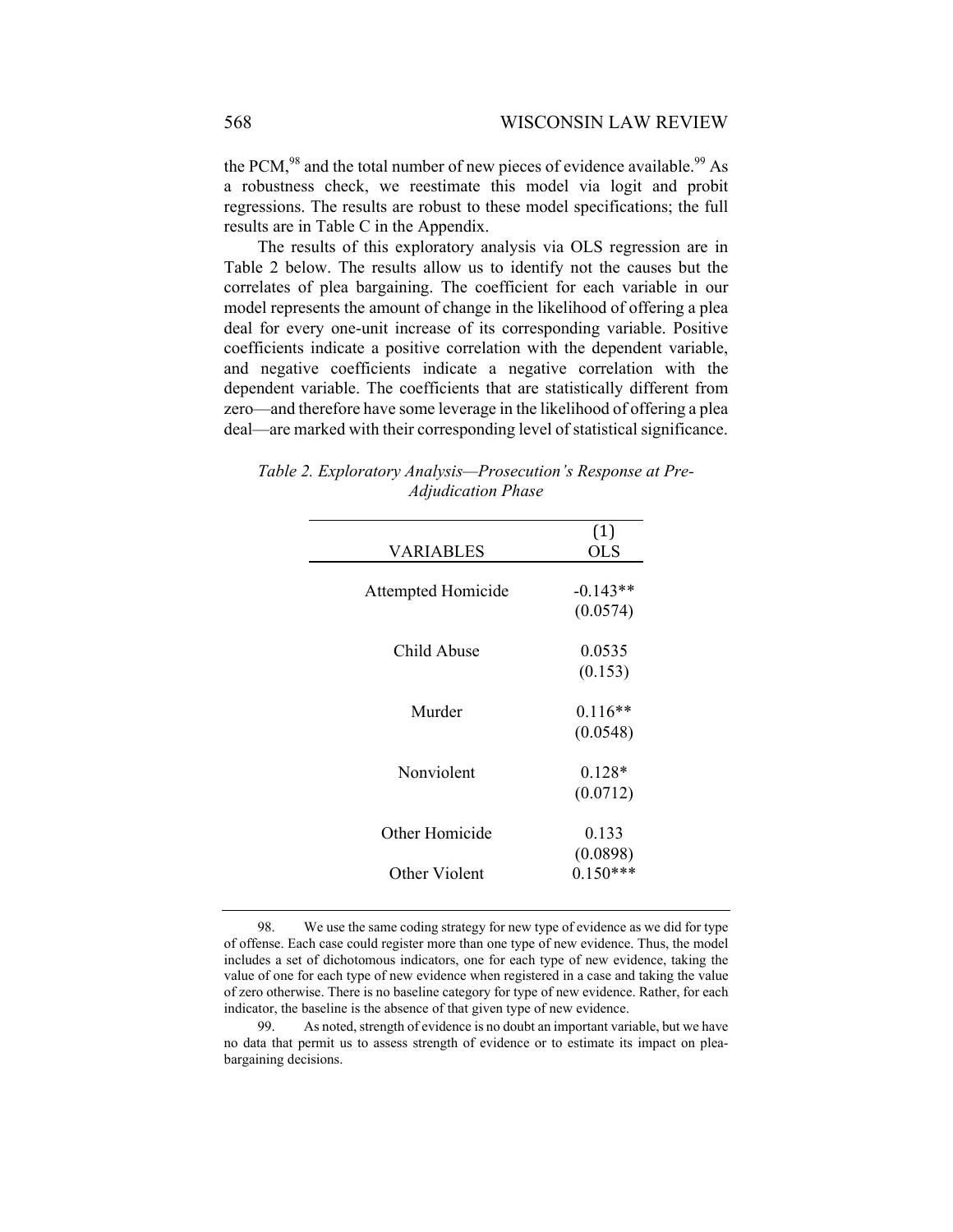|                            | (0.0534)                      |
|----------------------------|-------------------------------|
| Sexual Offense - Adult     | 0.0988<br>(0.0628)            |
| Sexual Offense - Child     | 0.0788<br>(0.141)             |
| <b>Years Served</b>        | 0.00472<br>(0.00305)          |
| Max Years Remaining        | 0.00119<br>(0.00154)          |
| Sentence – Upper Bound     | $-0.00238$<br>(0.00153)       |
| <b>Total New Evidence</b>  | $-0.0440$<br>(0.0581)         |
| Recantation                | 0.00859<br>(0.0811)           |
| <b>False Confession</b>    | 0.0322<br>(0.108)             |
| Alt Perp - Confess         | 0.0566<br>(0.0927)            |
| Alt Perp - Other           | 0.0466<br>(0.138)             |
| <b>DNA</b>                 | 0.0334<br>(0.0826)            |
| Forensics Other            | 0.0886<br>(0.0810)            |
| Witness Misidentification  | $0.213*$<br>(0.124)           |
| New Witness                | 0.183                         |
| <b>Official Misconduct</b> | (0.116)<br>0.0447<br>(0.0790) |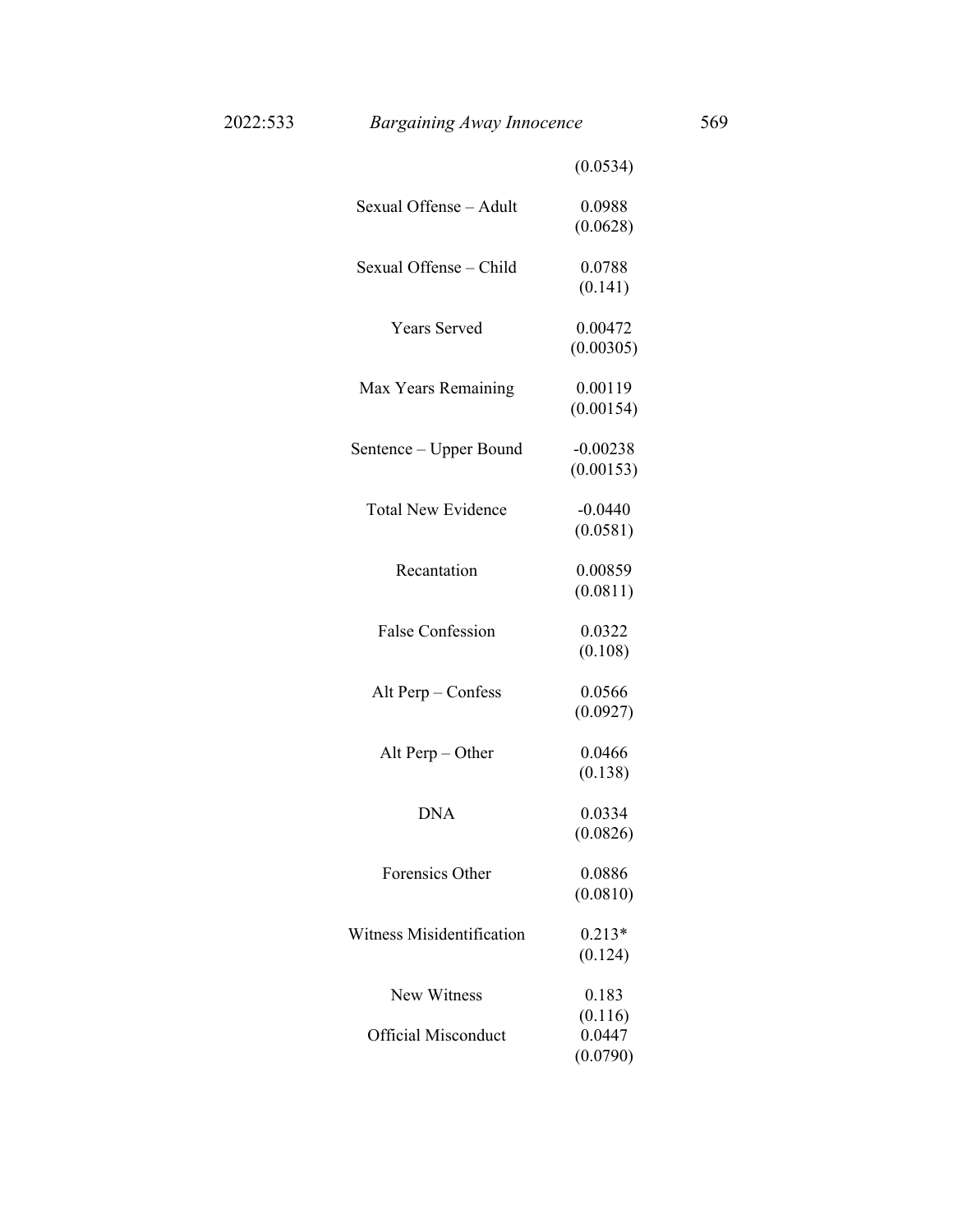| IAC                       | 0.0730<br>(0.0992)    |
|---------------------------|-----------------------|
| New Alibi Evidence        | $-0.167*$<br>(0.0923) |
| Constant                  | 0.152<br>(0.179)      |
| Observations<br>R-squared | 265<br>0.296          |
| <b>Robust Std Errors</b>  | Yes                   |
| Location FE               | Yes                   |
|                           |                       |

Robust standard errors in parentheses \*\*\* p<0.01, \*\* p<0.05, \* p<0.1

Table 3 shows the results of an exploratory analysis on the potential determinants of prosecutors' responses to a PCM. The dependent variable is a dichotomous indicator for whether the prosecution offered a plea deal (offered a deal  $= 1$ ) or not (did not offer a deal  $= 0$ ). The independent variables are the nature of the offense for which the defendant is prosecuted, the years served, the maximum number of years remaining to serve, the maximum years of sentence originally imposed, the nature of the new evidence leading to the PCM, and the total number of new pieces of evidence available. Model 1 is estimated via OLS, and the robustness checks are performed using a logit and probit specification. The full results are available in the Appendix. The three models are estimated with robust standard errors and location fixed-effects to account for time-invariant factors at the districts where the cases are taken by the Innocence Project.

Focusing on the results that are statistically significant, this analysis suggests that prosecutors are more likely to offer a plea deal when defendants are prosecuted for murder, nonviolent offenses (such as burglary, unlawful possession of a firearm, drug possession, and possession with intent to distribute), and other violent offenses, as opposed to attempted homicide and sex offenses against children. To understand better the association between these types of offenses and the response of the prosecution, we estimate a prediction of the prosecution's response to a PCM based on our model. According to these predictions (predictive margins), when the offense is murder, the probability that the prosecution offers a plea deal increases from 8% to 19%, according to the predictive margins in our model. In other words, when the offense is one other than murder, the predicted probability that the prosecution will offer a plea deal prior to adjudication of the PCM is 8% while holding all other covariates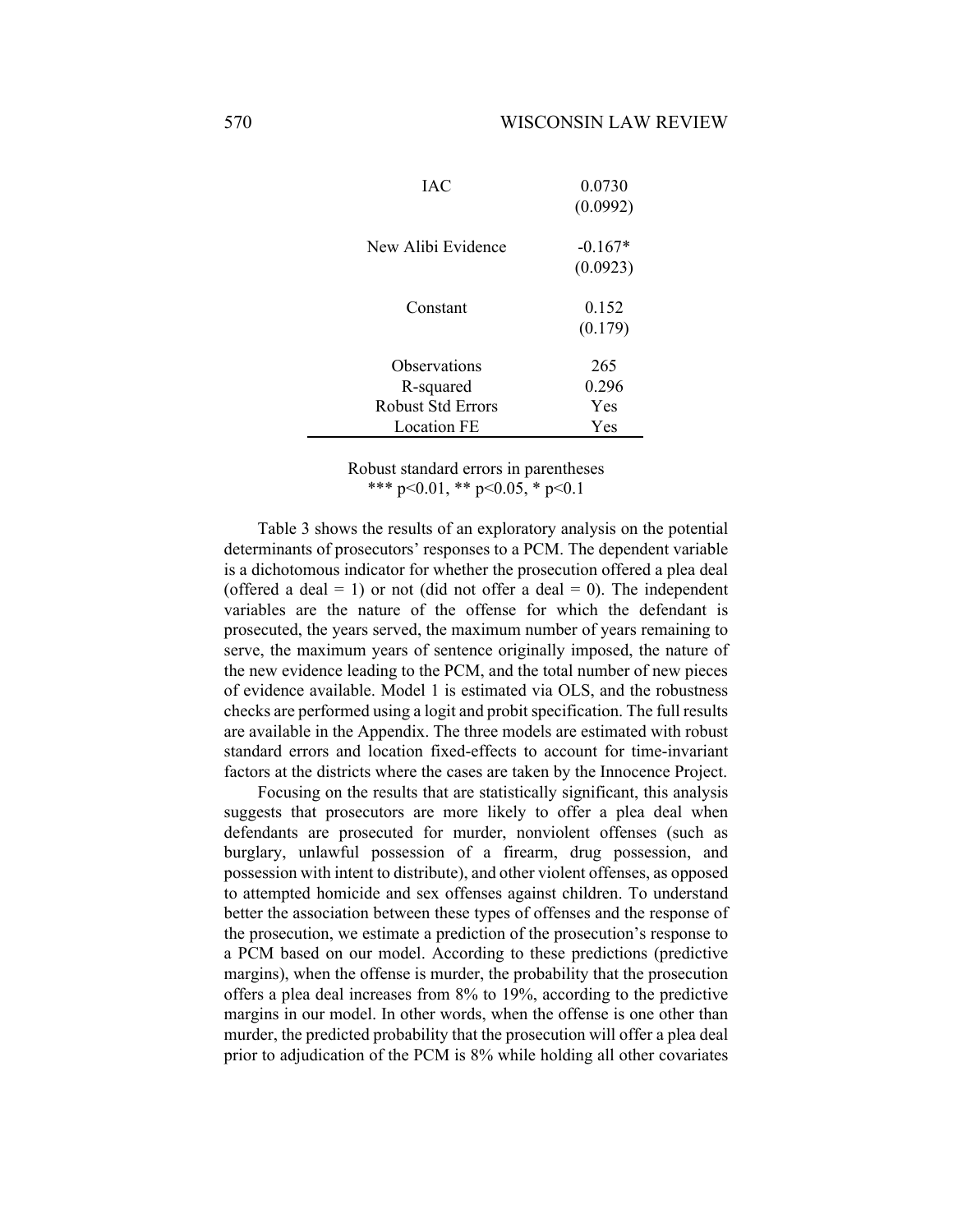in the model constant at their means. When the offense is murder, the predicted probability that the prosecution offers a plea deal is 20% while holding all other covariates constant at their means.

Similarly, the probability of offering a plea deal in the preadjudication phase increases from 13% to 26% when the offense is nonviolent and from 9% to 25% when the offense is an "other violent" offense.100 The coefficients for these types of offenses are also statistically significant and positively correlated with the dependent variable in the robustness checks available in the Appendix. This suggests that the strength of association between these types of offenses and the prosecution offering a plea deal is plausible and robust to other model specifications.

The results also suggest that prosecutors are less likely to offer a plea deal in the pre-adjudication phase when the offense corresponds to attempted murder. With this type of offense, the probability of offering a plea deal decreases from 16% to 1%, according to the predictive margins in our model. In other words, the predicted probability that the prosecution offers a plea deal is 16% when the offense is other than attempted murder but is 1% when the offense is attempted murder, holding all other covariates at their means. This result, however, is not robust to other model specifications.

Together, these data appear to reflect strategic thinking by prosecutors at the pre-adjudication phase. The increased likelihood of a plea offer in murder cases, for example, might suggest that prosecutors are especially motivated to preserve those most serious convictions and hence are inclined to bargain when those convictions appear vulnerable. This, however, does not explain why the plea-offer rate also goes up for other violent offenses and for nonviolent offenses.

The data also suggest that the type of new evidence matters when it comes to prosecutors offering a plea deal. The data show that a witness misidentification<sup>101</sup> increases the probability of offering a plea deal—from 13% to 34%. Note, however, that the coefficient is not statistically significant at conventional levels.

Lastly, when the new evidence is a new alibi, the probability that the prosecution offers a plea deal decreases from 15% to zero. This finding, however, also is not statistically significant at conventional levels.

These data together offer at least some support for the hypothesis that prosecutors employ plea bargaining strategically to shore up weak cases. Eyewitness error is now widely recognized as prevalent and a leading

 <sup>100.</sup> Here the 13% and 9% baselines correspond to the predicted probabilities that the prosecution will offer a deal when the offense corresponds to other than "nonviolent" and when the offense is other than "other nonviolent," respectively. Note that the coefficient for nonviolent offenses is not statistically significant at conventional levels.

 <sup>101.</sup> The presence of "witness misidentification" in a case was based on innocence organization assessments and responses to our survey instrument; in each such case, the responding organization reported a witness misidentification in the case.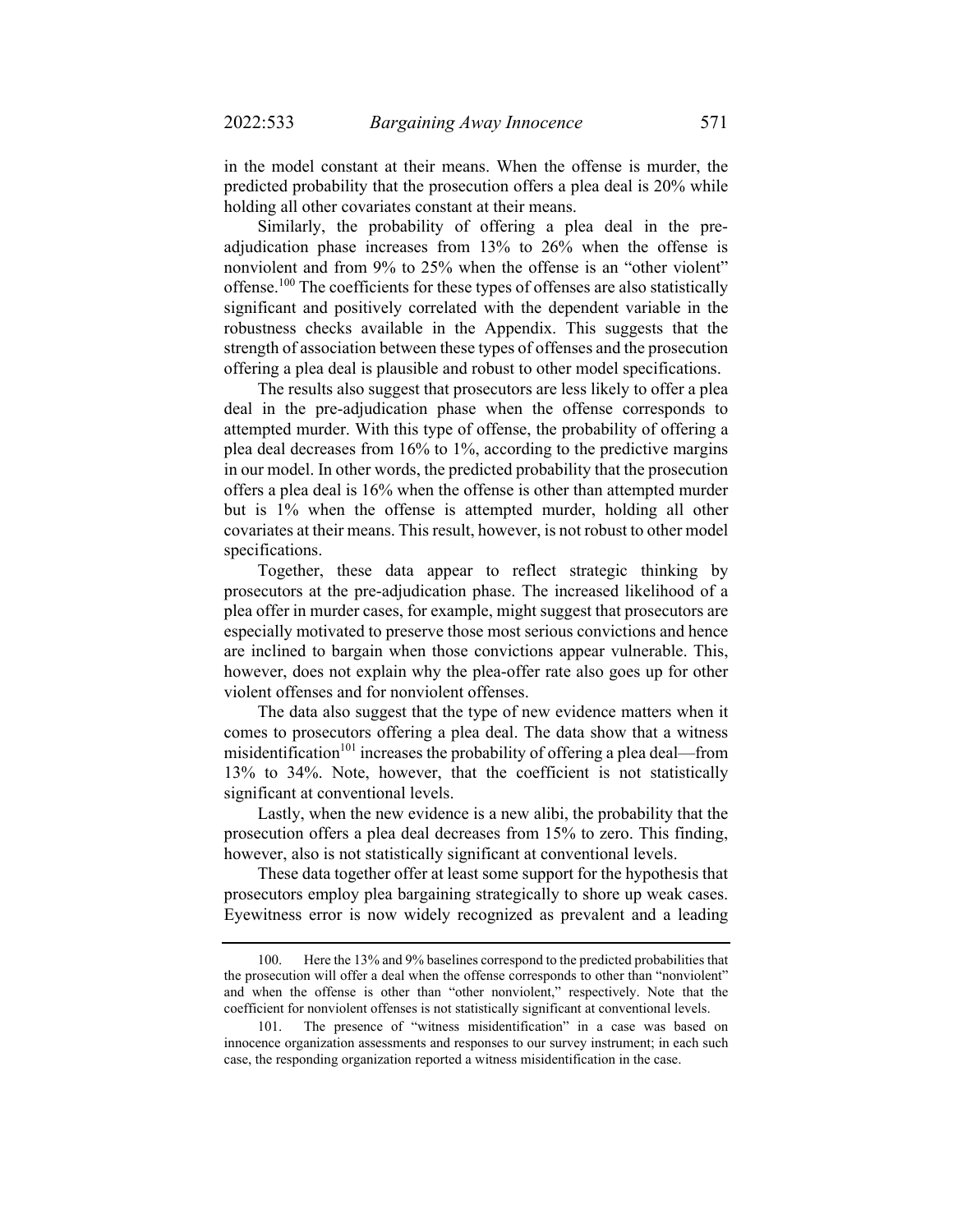cause of wrongful convictions.102 When confronted with evidence of eyewitness error, therefore, prosecutors are very likely to realize that their convictions are vulnerable. This might explain the increased likelihood that a prosecutor will perceive a need to make a plea offer to preserve the conviction. Alibis, by contrast, are notoriously ineffective as defenses.<sup>103</sup> Assuming prosecutors recognize this, the low rate of plea offers in innocence cases with new alibi evidence might reflect prosecutors' strategic assessments that the original conviction is relatively secure, and hence there is no need to offer a sweet plea deal to preserve it.

#### 2. POST-NEW-TRIAL PLEA BARGAINING

Our data allow us to replicate the previous analysis using as the dependent variable the prosecution's decision to offer a plea deal in response to the court granting a new trial. The results for this OLS analysis are in Table 3 below, and the full results with robustness checks are available in Table D in the Appendix. Note that the results here are different in various ways from those in Table 2, suggesting that the factors that shape the prosecution's decision to offer a plea deal are different at different stages of the prosecution process. When the courts grant a new trial, according to the results in our model, it is less likely for the prosecution to offer a plea deal as the number of years served increases and when the type of new evidence that emerges corresponds to recantation, DNA, official misconduct, and a new alibi.

*Table 3. Exploratory Analysis—Prosecution's Response to a New Trial* 

| <b>VARIABLES</b>   | OL S  |
|--------------------|-------|
| Attempted Homicide | 0.184 |

 <sup>102.</sup> *See* Keith A. Findley, *Implementing the Lessons from Wrongful Convictions: An Empirical Analysis of Eyewitness Identification Reform Strategies*, 81 MO. L.REV. 377, 379 (2016) ("[E]yewitness testimony is the most common evidentiary feature of wrongful convictions among those later exonerated by DNA.").

 <sup>103.</sup> It is not uncommon for juries to reject alibi evidence—even true alibi evidence—particularly when the alibi witnesses are perceived as motivated to protect the defendant. *See* Elizabeth A. Olson & Gary L. Wells, *What Makes a Good Alibi? A Proposed Taxonomy*, 28 LAW & HUM. BEHAV. 157, 157–58 (2004) (noting that, even for individuals later exonerated by DNA testing, alibi evidence is often ineffectual and that indeed "'weak alibis' [are] often exploited by prosecutors and used as incriminating evidence"); R. C. L. Lindsay, Robert Lim, Louis Marando & Deborah Cully, *Mock-Juror Evaluations of Eyewitness Testimony: A Test of Metamemory Hypotheses*, 16 J. APP. SOC. PSYCH. 447 (1986) (finding that only alibi witnesses who were not relatives of the defendant were effective at reducing convictions in cases in which an eyewitness identified the defendant as the perpetrator).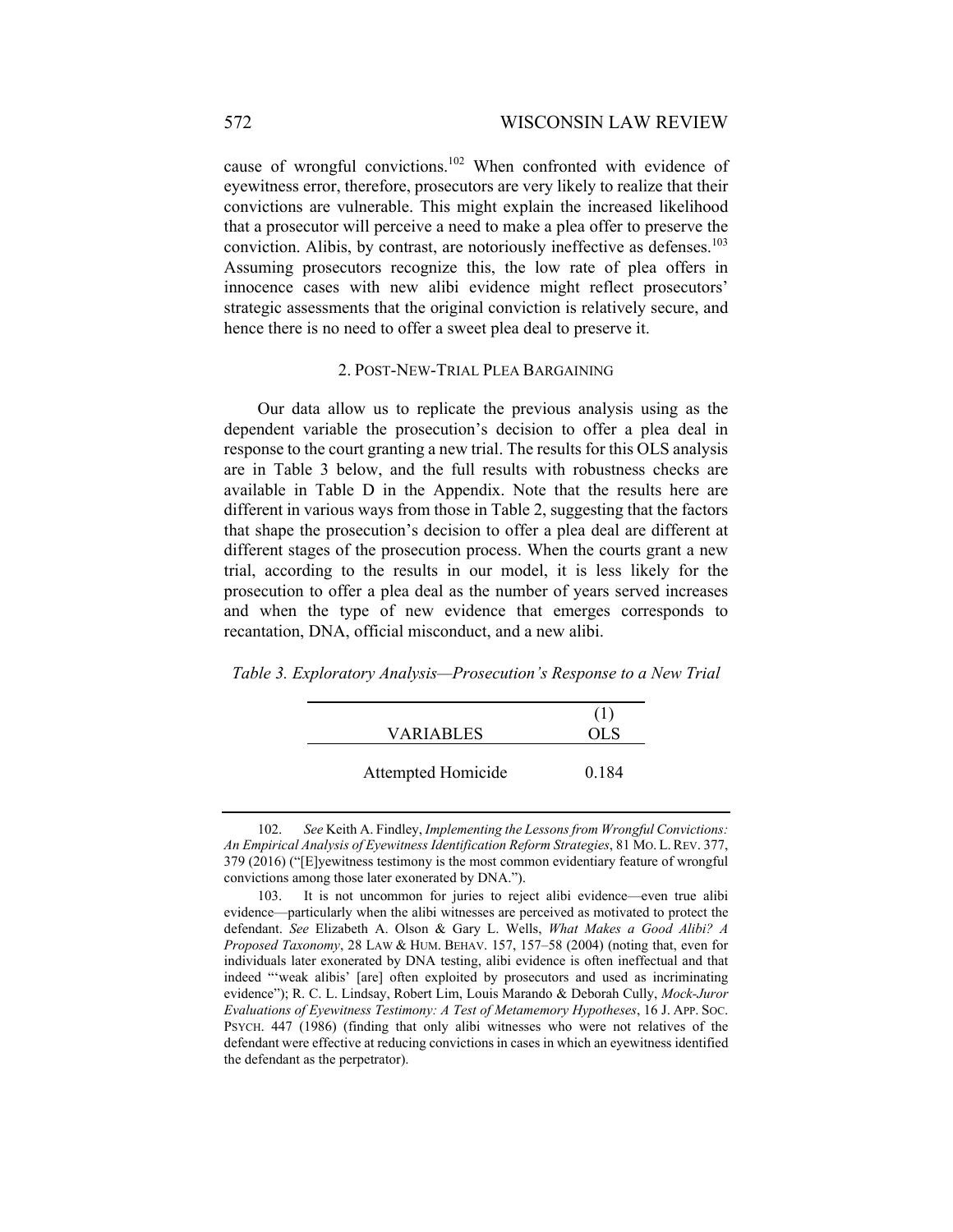|                           | (0.126)                  |
|---------------------------|--------------------------|
| Child Abuse               | 0.165<br>(0.247)         |
| Murder                    | $0.115*$<br>(0.0613)     |
| Nonviolent                | $-0.0273$<br>(0.0623)    |
| Other Homicide            | 0.0107<br>(0.126)        |
| Other Violent             | 0.0803<br>(0.0499)       |
| Sexual Offense - Adult    | $-0.00190$<br>(0.0557)   |
| Sexual Offense - Child    | 0.125<br>(0.114)         |
| <b>Years Served</b>       | $-0.00654*$<br>(0.00334) |
| Max Years Remaining       | 0.00202<br>(0.00177)     |
| Sentence – Upper Bound    | $-0.000784$<br>(0.00184) |
| <b>Total New Evidence</b> | 0.133<br>(0.085)         |
| Recantation               | $-0.144$<br>(0.0909)     |
| <b>False Confession</b>   | $-0.0894$<br>(0.129)     |
| Alt Perp $-$ Confess      | $-0.0920$<br>(0.133)     |
| Alt Perp $-$ Other        | $-0.0668$                |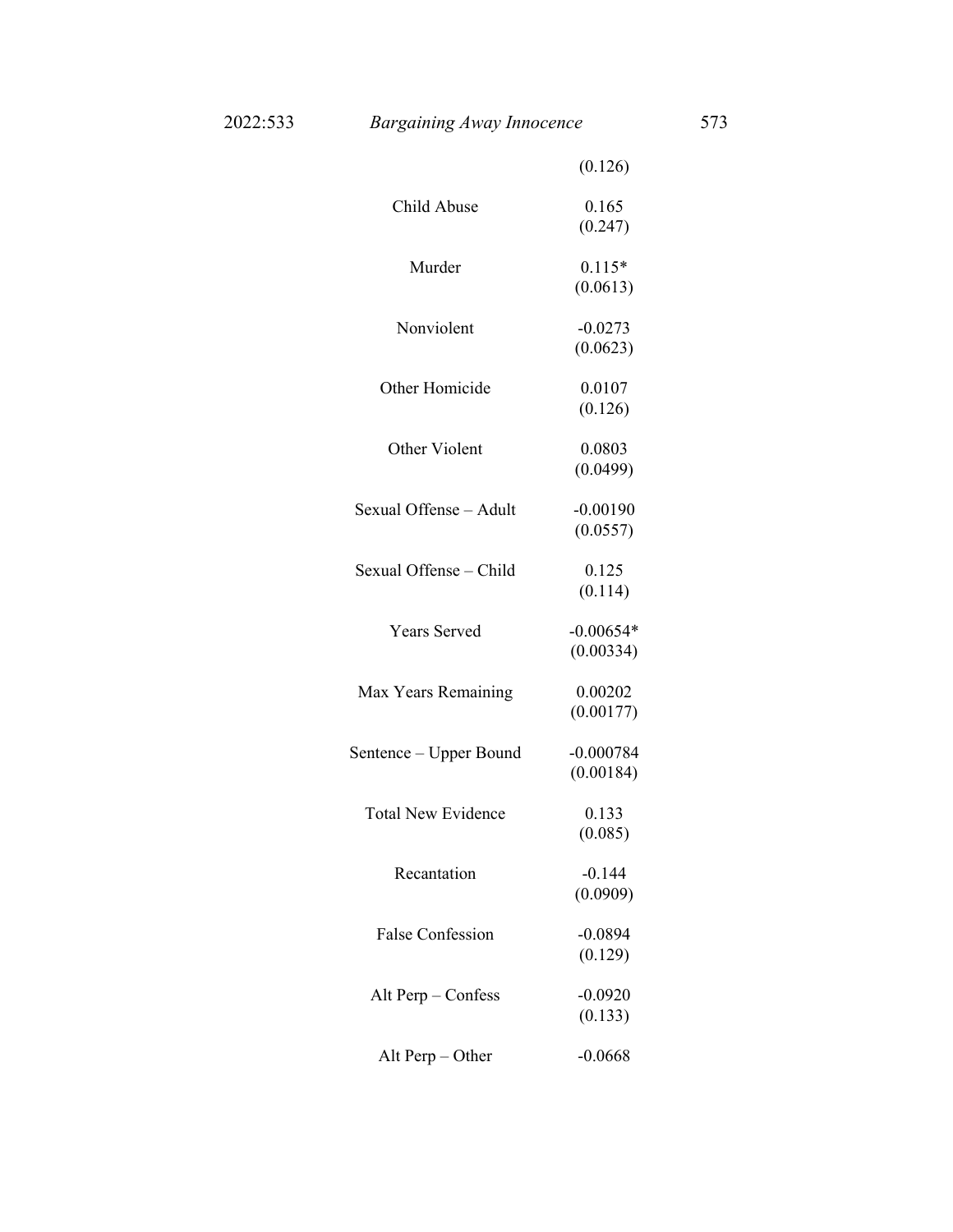|                                                       | (0.142)                    |
|-------------------------------------------------------|----------------------------|
| <b>DNA</b>                                            | $-0.201**$<br>(0.0819)     |
| Forensics Other                                       | $-0.0570$<br>(0.0953)      |
| Witness Misidentification                             | $-0.107$<br>(0.132)        |
| New Witness                                           | $-0.174$<br>(0.140)        |
| Official Misconduct                                   | $-0.201**$<br>(0.0988)     |
| <b>IAC</b>                                            | $-0.122$<br>(0.0949)       |
| New Alibi Evidence                                    | $-0.213*$<br>(0.109)       |
| Constant                                              | 0.140<br>(0.193)           |
| Observations<br>R-squared<br><b>Robust Std Errors</b> | 196<br>0.431<br>Yes<br>Yes |
| <b>Location FE</b>                                    |                            |

Robust standard errors in parentheses \*\*\* p<0.01, \*\* p<0.05, \* p<0.1

Table 3 shows the results of an exploratory analysis on the potential determinants of prosecutors' responses to courts granting a new trial. The dependent variable is a dichotomous indicator for whether the prosecution offered a plea deal (offered a deal = 1) or not (did not offer a deal = 0) in response to the courts granting a new trial. The independent variables are the nature of the offense for which the defendant is prosecuted, the years served, the maximum number of years remaining to serve, the maximum years of the sentence originally imposed, the nature of the new evidence leading to the PCM, and the total number of new pieces of evidence available. Model 1 is estimated via OLS with robust standard errors and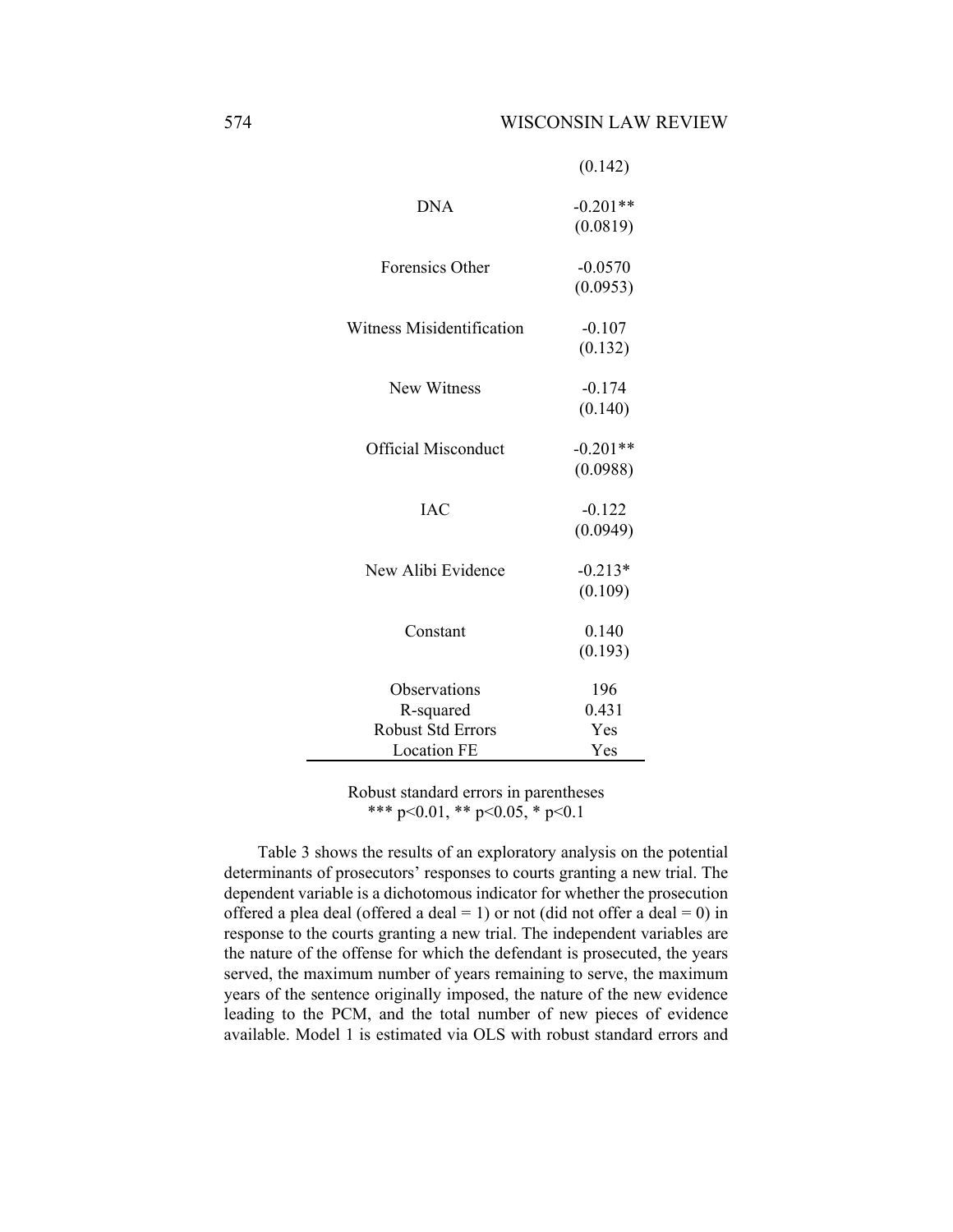location fixed-effects to account for time-invariant factors at the districts where the Innocence Project takes the cases.

According to the predictive margins from the model in Table 3, the probability that the prosecution offers a plea deal after a court grants a new trial decreases 6% for a one-standard deviation increase in the number of years served. When the type of new evidence is DNA, the probability decreases 22%. And when the evidence corresponds to official misconduct, the probability decreases 19%. Lastly, there also is a decrease in the probability that the prosecution will offer a plea deal when the type of new evidence corresponds to a new alibi. In such cases, the probability decreases 14%, although the coefficient for new alibi variable is not statistically significant at conventional levels.

## 3. PLEA-BARGAINING RESPONSES TO VARIOUS FORMS OF NEW EVIDENCE ACROSS STAGES OF THE POST-CONVICTION PROCESS

The data tell us also that there are differences in what prosecutors do with a case in lieu of offering a plea deal, depending on some of these variables. Our data suggest, for example, that when the new type of evidence corresponds to DNA or official misconduct, prosecutors tend to dismiss the case in lieu of offering a plea deal. Figure 10 below illustrates these patterns by showing the percentage of cases for which these types of evidence were registered and the prosecution's response to a PCM and to a new trial. The figure shows that in most of these cases, the prosecution dismissed the case. But there are differences depending on the type of new evidence in the case and the stage of the process, among other things.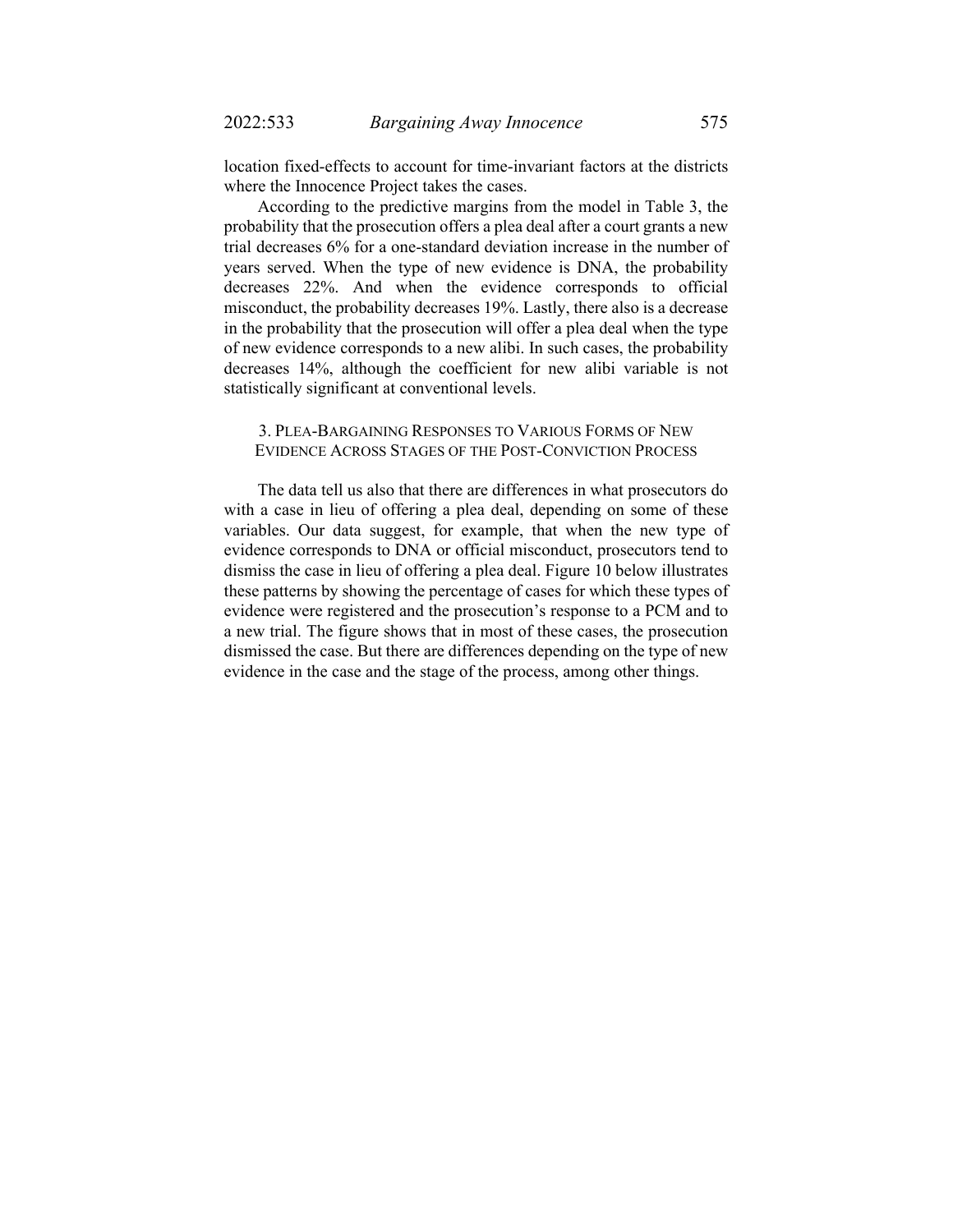

# *Figure 10. Response of the Prosecution by Stage for Cases with DNA and Official Misconduct as New Types of Evidence*

Again, these data are telling. The reduction in the likelihood of a plea offer in official misconduct cases, for example, might reflect an increased defensiveness by prosecutors—an initial unwillingness to accept that they or their colleagues engaged in misconduct. Support for this comes from the fact that, in close to half of the official misconduct cases in which prosecutors did not offer a plea bargain, they opposed any relief from the conviction at the pre-adjudication phase. In response to a post-conviction motion alleging official misconduct, prosecutors opposed the motion in 47% of the cases. But once a court found misconduct and granted a new trial, the prosecution then dismissed the charges in 85% of the cases.

While not achieving statistical significance, the data also suggest a reduction in the likelihood of a plea bargain in recantation cases, and this might reflect another type of strategic thinking. It might be that prosecutors perceive recantation evidence (such as the alibis discussed above) as unpersuasive and thus less threatening. Courts are widely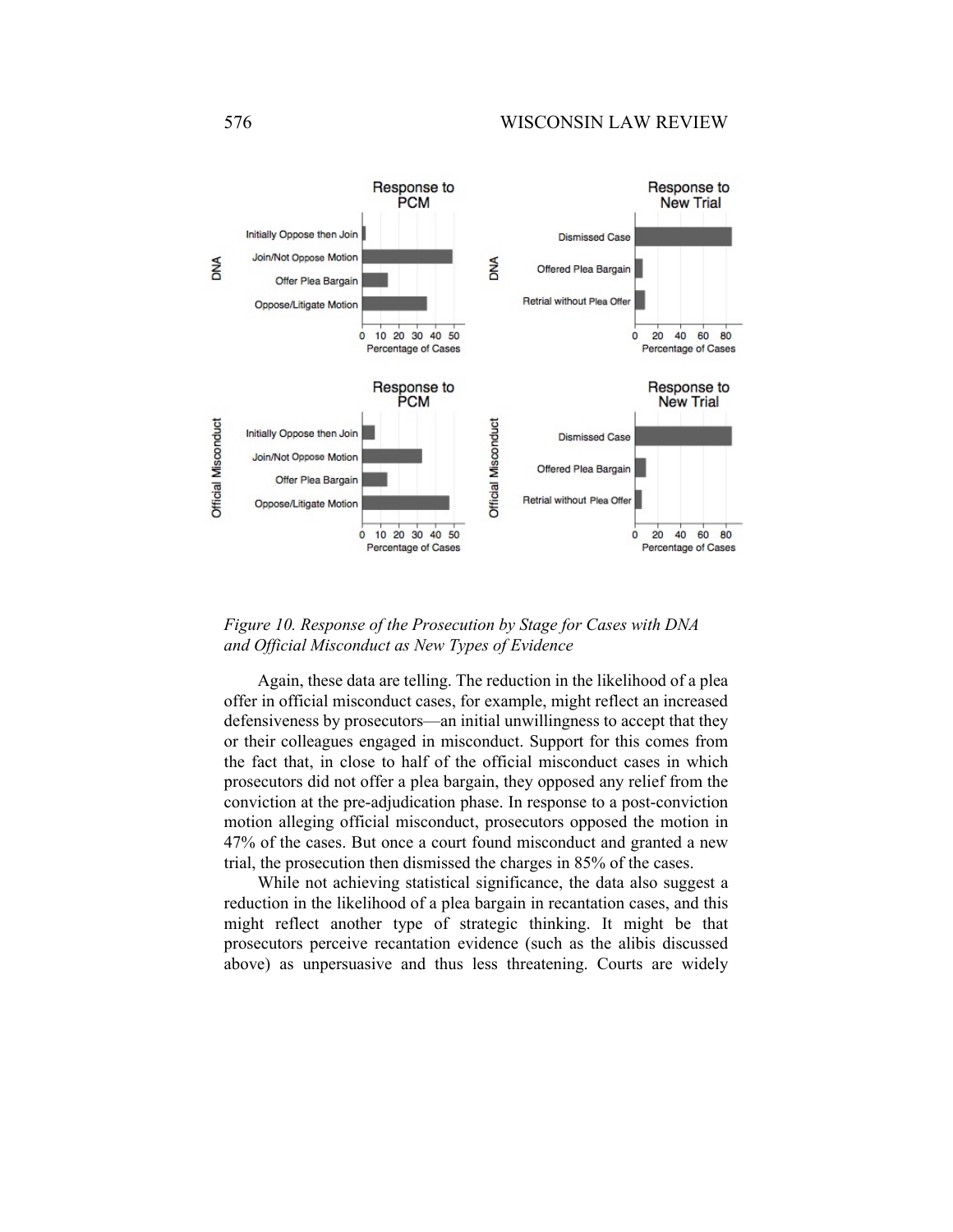skeptical of recantation evidence, $104$  so prosecutors might view the recantations as a relatively weak threat to the conviction, making a plea offer comparatively unnecessary. If we look at these decisions through the lens of the trial-shadow theory, prosecutors confronted with recantation evidence might be assessing the likelihood of conviction as remaining relatively high, and hence they might see little need to offer significant discounts to the expected trial outcome.

New DNA evidence also might reflect strategic thinking, but be working in the opposite direction. DNA evidence is, of course, uniquely powerful and can serve as the most convincing basis possible for exoneration.<sup>105</sup> When confronted with new DNA evidence, prosecutors themselves may recognize a failed conviction beyond redemption and, therefore, not even worth bargaining over. These might be the cases in which prosecutors, as ministers of justice, see their duty to dismiss the charges as most compelling. Again, our data support this hypothesis: when confronted with new DNA evidence, prosecutors tended to dismiss the cases rather than pursue a retrial. In response to a post-conviction motion in DNA cases, prosecutors joined or did not oppose the motion in 57% of the cases. And in response to a new trial, the prosecution dismissed 91% of the cases.

Just as we are able to explore the elements potentially shaping the prosecution's decision to offer a plea deal at different stages of the process, we also can explore what shapes whether there is ever a plea offer made in the cases we have in our dataset. For this purpose, we created a dichotomous indicator taking the value of 1 when the prosecution offered a plea deal at any point throughout the prosecution process and 0 otherwise. We use this indicator as our dependent variable, and as independent variables we use the same covariates as in our previous models. The results of this analysis via OLS regression are in Table 4 below, and the full results with robustness checks via probit and logit regressions are in Table E in the Appendix. The results in Table 4 echo the results on Table 2 about the prosecution's decision to offer a plea deal at the pre-adjudication phase. The model in Table 4 suggests that the probability of ever offering a plea deal is higher when the offense corresponds to murder, "other violent," and sexual offense against an

 <sup>104.</sup> An oft-repeated proposition in judicial opinions is that recantation evidence is disfavored in the law. *See, e.g.*, *People v. Jenkins*, 923 N.Y.S.2d 706, 711 (N.Y. App. Div. 2011) ("Recantation evidence is considered to be the most unreliable form of evidence . . . ."); *State v. McCallum*, 561 N.W.2d 707, 712 (Wis. 1997) ("Recantations are inherently unreliable."); Janice J. Repka, Comment, *Rethinking the Standard for New Trial Motions Based Upon Recantations as Newly Discovered Evidence*, 134 U. PA. L. REV. 1433, 1434 (1986) ("[R]ecantations are typically viewed with suspicion . . . .").

 <sup>105.</sup> *See generally* THE INNOCENCE PROJECT, https://www.innocenceproject.org [https://perma.cc/WY4M-CU8U] (last visited Mar. 2, 2022) (maintaining database of exonerations based solely on post-conviction DNA testing).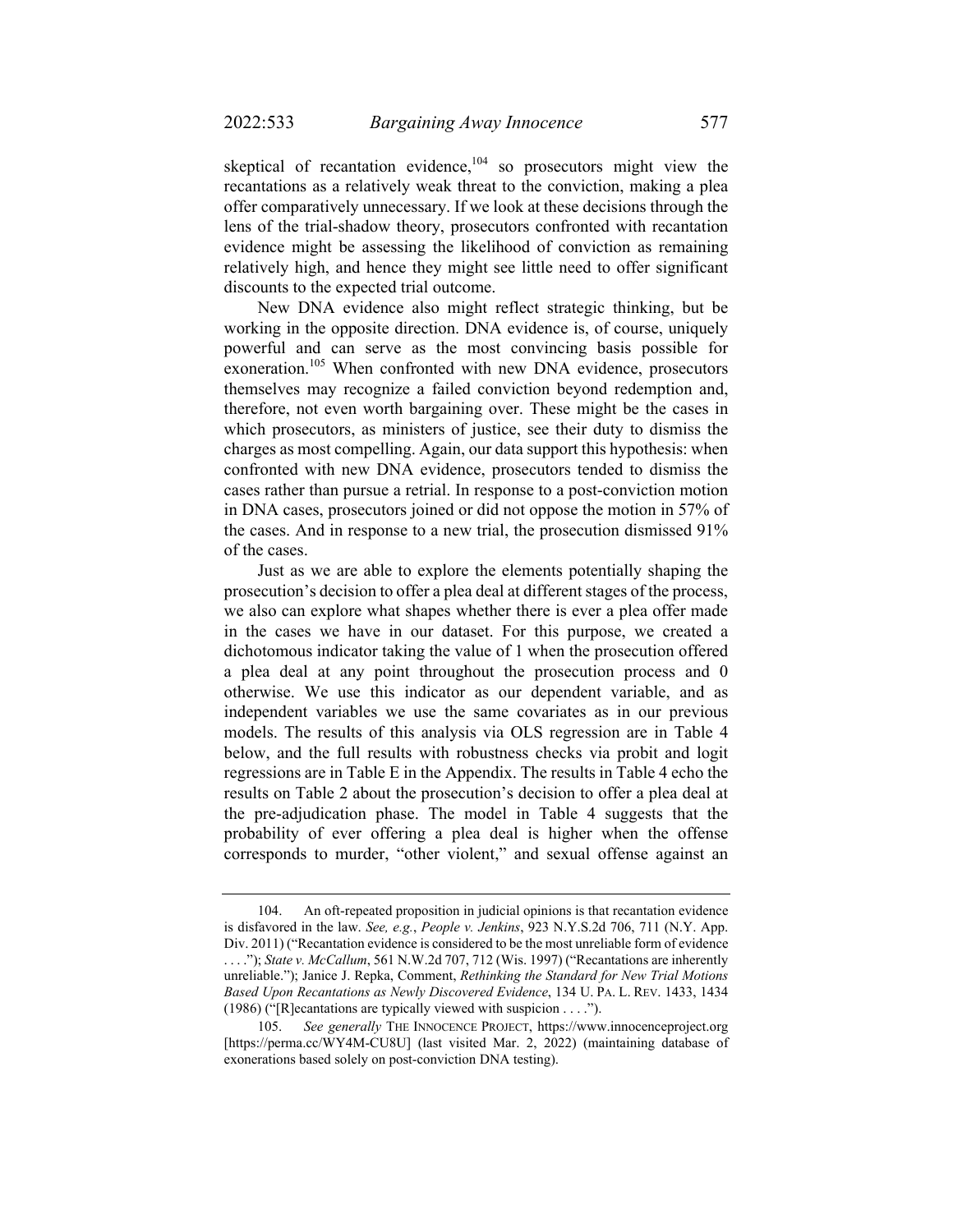adult. On the other hand, the probability of a plea offer is reduced when the type of new evidence is a new alibi.

|                           | (1)                  |
|---------------------------|----------------------|
| <b>VARIABLES</b>          | <b>OLS</b>           |
| Attempted Homicide        | $-0.0411$            |
|                           | (0.0908)             |
|                           |                      |
| Child Abuse               | 0.116                |
|                           | (0.226)              |
| Murder                    | $0.177**$            |
|                           | (0.0692)             |
|                           |                      |
| Nonviolent                | 0.0564               |
|                           | (0.0804)             |
|                           |                      |
| Other Homicide            | 0.190                |
|                           | (0.128)              |
| Other Violent             | $0.183***$           |
|                           | (0.0608)             |
|                           |                      |
| Sexual Offense - Adult    | $0.120*$             |
|                           | (0.0664)             |
| Sexual Offense - Child    | 0.102                |
|                           | (0.155)              |
|                           |                      |
| <b>Years Served</b>       | $-0.00319$           |
|                           | (0.00378)            |
|                           |                      |
| Max Years Remaining       | 0.00105<br>(0.00175) |
|                           |                      |
| Sentence - Upper Bound    | $-0.00158$           |
|                           | (0.00174)            |
|                           |                      |
| <b>Total New Evidence</b> |                      |
|                           | 0.0689               |
|                           | (0.0857)             |

*Table 4. Exploratory Analysis—Prosecution's Decision to Ever Offer a Plea Deal*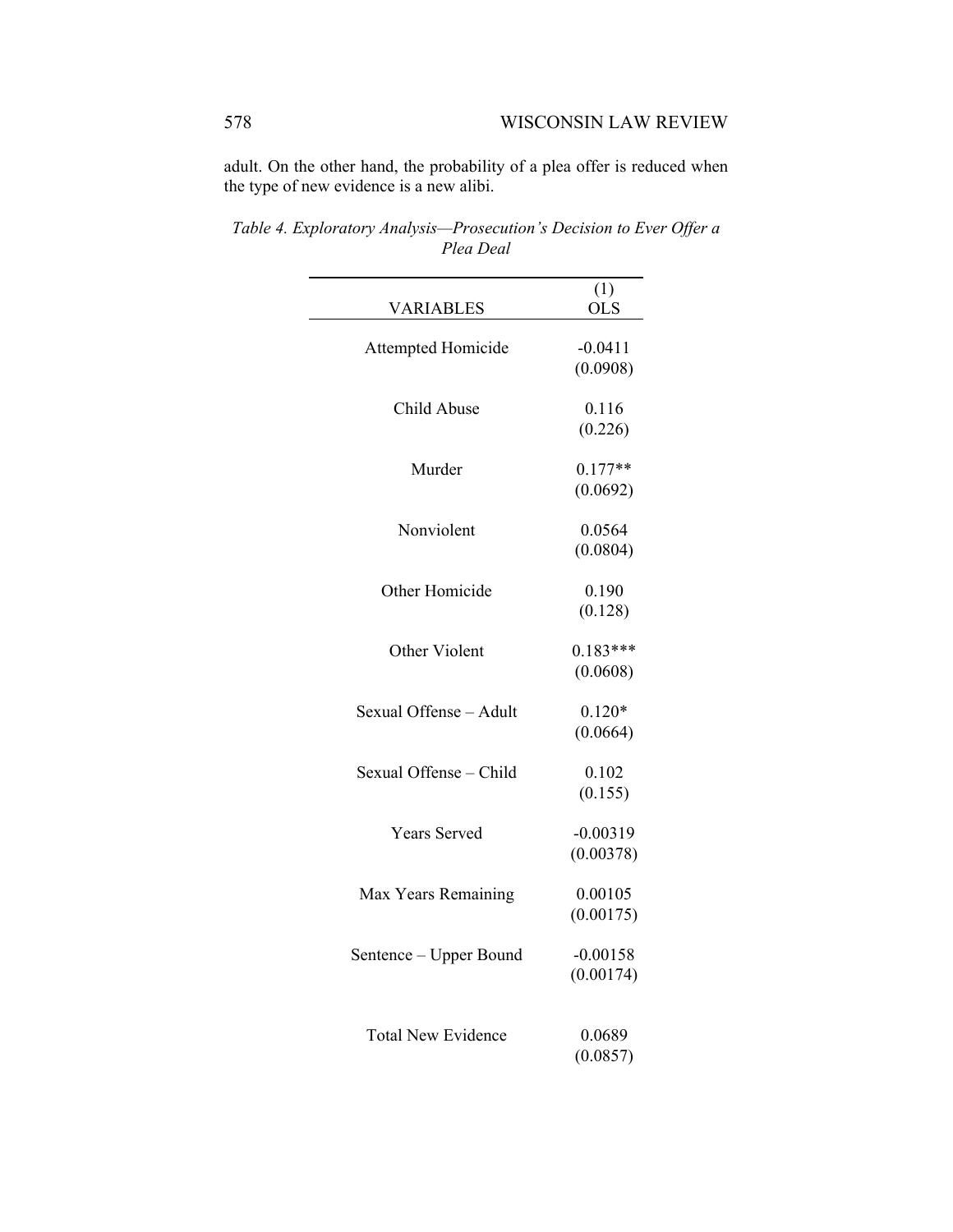| Recantation                | $-0.149$   |
|----------------------------|------------|
|                            | (0.104)    |
|                            |            |
| <b>False Confession</b>    | $-0.0503$  |
|                            | (0.130)    |
| Alt Perp - Confess         | $-0.0416$  |
|                            | (0.114)    |
|                            |            |
| Alt Perp $-$ Other         | 0.0552     |
|                            | (0.150)    |
| <b>DNA</b>                 | $-0.0840$  |
|                            | (0.0978)   |
|                            |            |
| Forensics Other            | 0.0367     |
|                            | (0.103)    |
|                            |            |
| Witness Misidentification  | 0.0731     |
|                            | (0.135)    |
|                            |            |
| New Witness                | 0.0747     |
|                            | (0.152)    |
| <b>Official Misconduct</b> | $-0.114$   |
|                            | (0.103)    |
|                            |            |
| <b>IAC</b>                 | $-0.0235$  |
|                            | (0.122)    |
| New Alibi Evidence         | $-0.234**$ |
|                            |            |
|                            | (0.117)    |
| Constant                   | 0.310      |
|                            | (0.221)    |
|                            |            |
| Observations               | 265        |
| R-squared                  | 0.332      |
| <b>Robust Std Errors</b>   | Yes        |
| <b>Location FE</b>         | Yes        |

Robust standard errors in parentheses \*\*\* p<0.01, \*\* p<0.05, \* p<0.1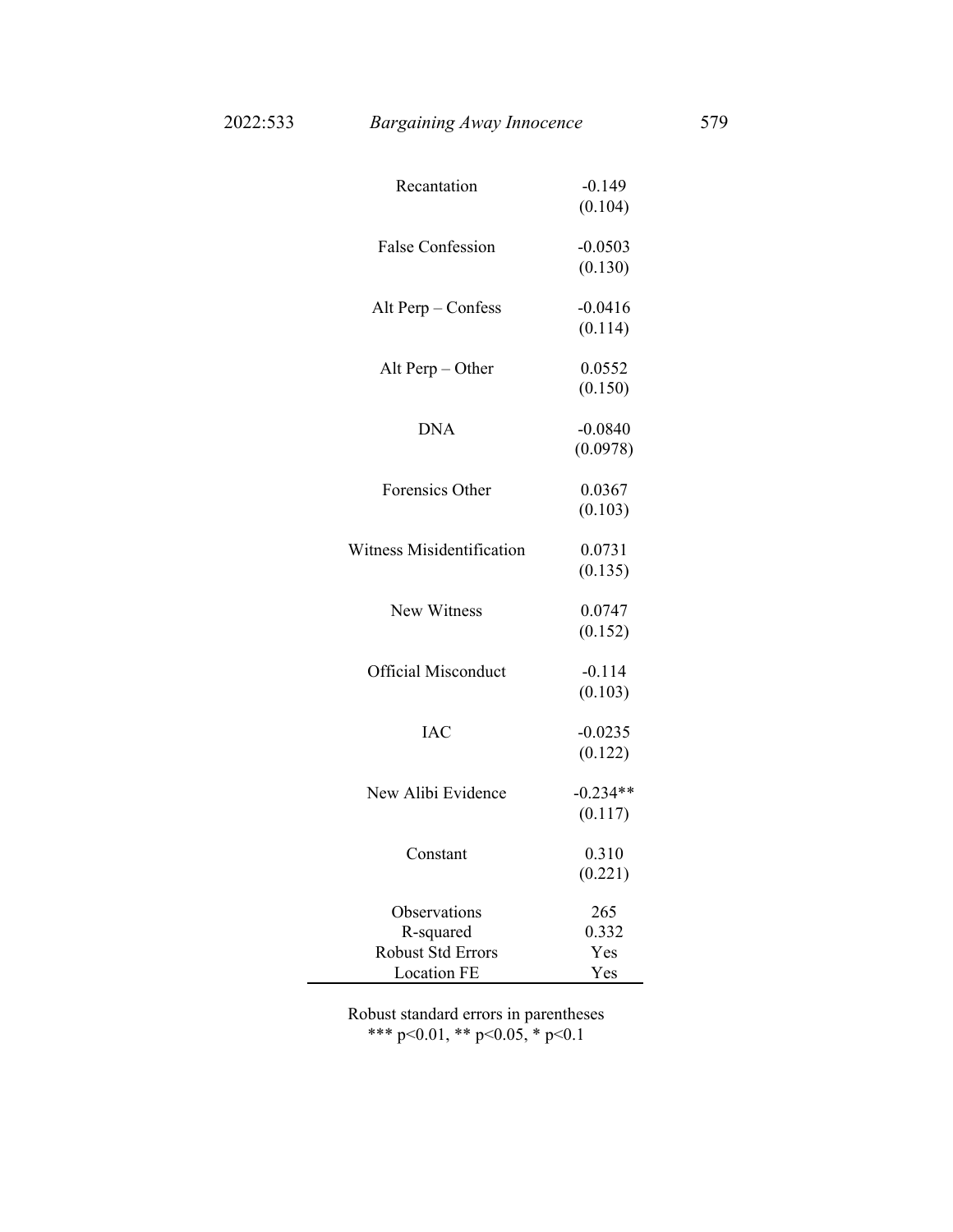Table 4 shows the results of an exploratory analysis of the potential determinants of prosecutors' offering a plea deal at any stage of the litigation process. The dependent variable is a dichotomous indicator for whether the prosecution offered a plea deal (offered a deal  $= 1$ ) or not (did not offer a deal  $= 0$ ) at any stage of the litigation process. The independent variables are the nature of the offense for which the defendant is prosecuted, the years served, the maximum number of years remaining to serve, the maximum years of sentence originally imposed, the nature of the new evidence leading to the PCM, and the total number of new pieces of evidence available. The model is estimated via OLS with robust standard errors and location fixed-effects.

According to the predictive margins in Table 4, the probability of ever offering a plea deal is greater when the type of offense is murder, such that the probability increases from 13% to 31%. Similarly, the probability increases from 17% to 35% and from 21% to 33% for cases in which the offense is an "other violent" offense or sexual offense against an adult. Regarding types of new evidence, echoing the results in Table 2 and Table 3, when the type of new evidence is a new alibi, the probability of ever offering a plea deal decreases from 24% to 0%.

Although counterintuitive, the positive correlation between severe offenses (such as murder) and the prosecution's inclination to offer a plea deal might reflect the greater room to bargain that prosecutors have due to the steeper sentences imposed for these types of offense. The correlation might also reflect the greater urgency that prosecutors feel to protect convictions in the most serious types of cases. More troubling, to the extent that some of the generous plea offers in these cases might represent some type of prosecutorial misconduct—for example, prosecutors manipulating the plea process to preserve illegitimate convictions, even convictions of the innocent—our data are consistent with patterns found by researchers with the National Registry of Exonerations.<sup>106</sup> Examining their data on wrongful convictions since 1989, Samuel Gross and his colleagues found that the rate of prosecutorial misconduct as a contributor to a wrongful conviction was highest in murder cases when compared to all other types of offenses except white collar crimes.<sup>107</sup> Together, these data suggest a pattern in which prosecutors appear most likely to push the

 <sup>106.</sup> *See* SAMUEL R. GROSS, MAURICE J. POSSLEY, KAITLIN JACKSON ROLL & KLARA HUBER STEPHENS, NAT'L REGISTRY OF EXONERATIONS, GOVERNMENT MISCONDUCT AND CONVICTING THE INNOCENT: THE ROLE OF PROSECUTORS, POLICE AND OTHER LAW ENFORCEMENT  $11-33$  (2020), https://www.law.umich.edu/special/exoneration/Documents/Government\_Misconduct\_an d\_Convicting\_the\_Innocent.pdf [https://perma.cc/R4TC-X3CZ].

 <sup>107.</sup> *Id.* at 12 tbl.3. Gross and his co-authors suggest that this pattern has two explanations: "[O]fficial misconduct is more likely to *occur* in exonerations for more aggravated crimes, especially murder, and misconduct that occurs in such cases is more likely to be *detected*." *Id.* at 15.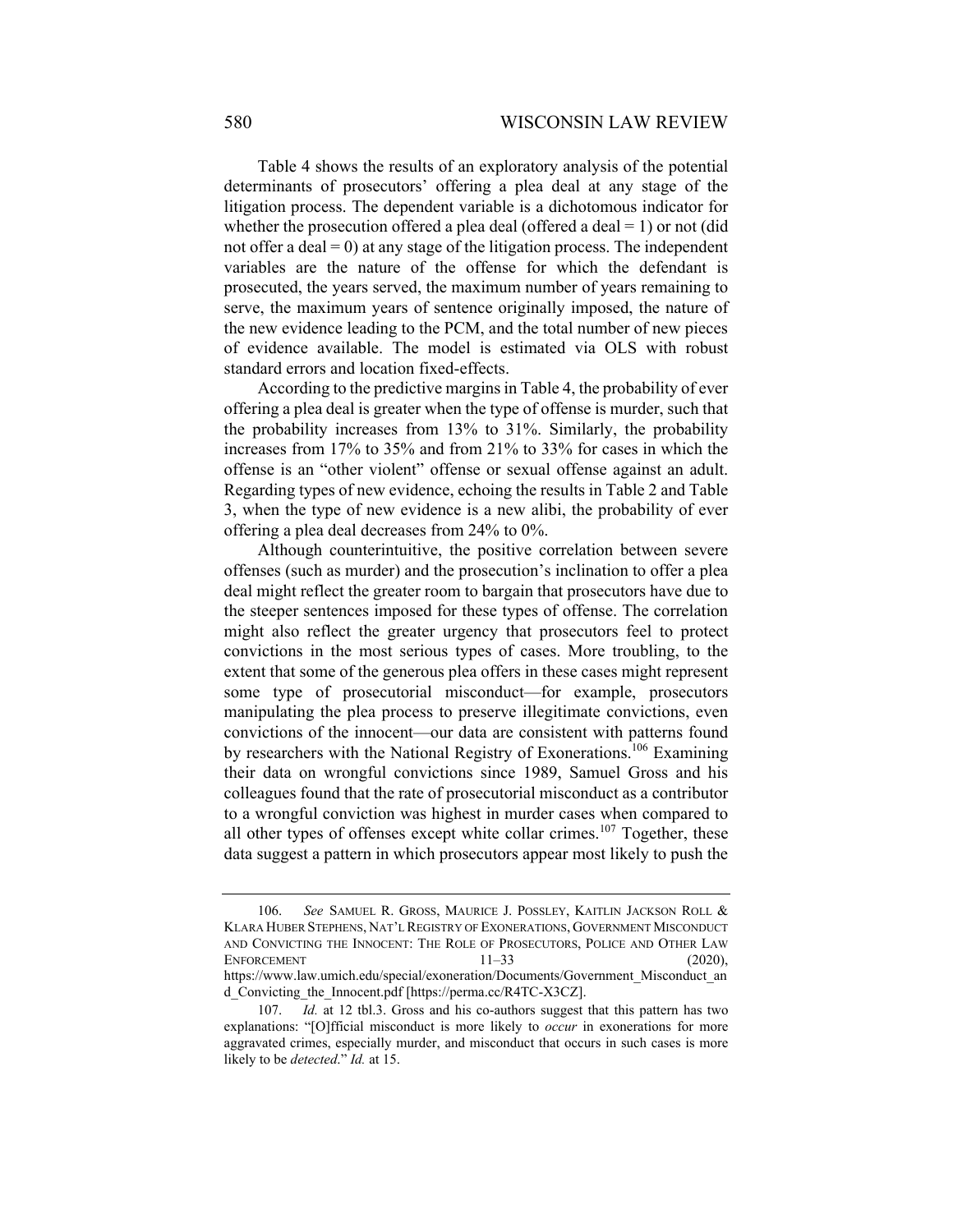envelope of appropriateness when addressing the most serious type of offense, even at the risk of convicting the innocent.

Again, the patterns we identified regarding the types of new evidence and the prosecutors' responses suggest that prosecutors do behave strategically depending on how new information might shift their leverage in the bargaining process. Our analysis suggests that prosecutors seem more reluctant to offer a plea deal when there is a new alibi across all stages of the prosecution process. Yet they are more willing to offer a plea deal when there is a witness misidentification or when a new witness emerges at the pre-adjudication phase of the post-conviction motion.

## III. IMPLICATIONS FOR THE LEGITIMACY OF THE PLEA-BARGAINING SYSTEM

The data presented thus support the claim that plea bargaining's innocence problem is real and that it infects the most serious kinds of cases. This in turn raises questions about the plea-bargaining system itself, the motives and behaviors of prosecutors, and the negotiating strategies and postures of defense lawyers.

While plea bargaining has long had its critics, the trial-shadow theory has been invoked to blunt those criticisms by suggesting that plea bargaining does little more than approximate trial outcomes, but in a much less costly way. If trial outcomes are the gold standard, and plea bargaining occurs in the shadow of those outcomes by incorporating the law and expected outcomes to arrive at a bargained-for outcome of approximately equal value, then there is no need to consider serious reforms or the abolishment of plea bargaining. Bibas explains it this way:

The shadow-of-trial argument . . . means there is no need to abolish plea bargains, which resolve most adjudicated criminal cases. If highly proceduralized and regulated trials serve as a backstop to largely unregulated plea bargaining, we do not need new procedural safeguards for pleas because plea outcomes already incorporate the value of trial safeguards. . . . [I]f we assume that police and prosecutors want to get the most bang for their buck, they have incentives to go after the worst criminals who face the strongest evidence of guilt. Conversely, this incentive should steer police and prosecutors away from those who may well be innocent. $108$ 

But if, as the data in this Article suggest, prosecutors in a meaningful proportion of cases are manipulating their bargaining power in such dramatic and powerful ways as to induce probably innocent defendants to

 <sup>108.</sup> Bibas, *supra* note 55, at 2466.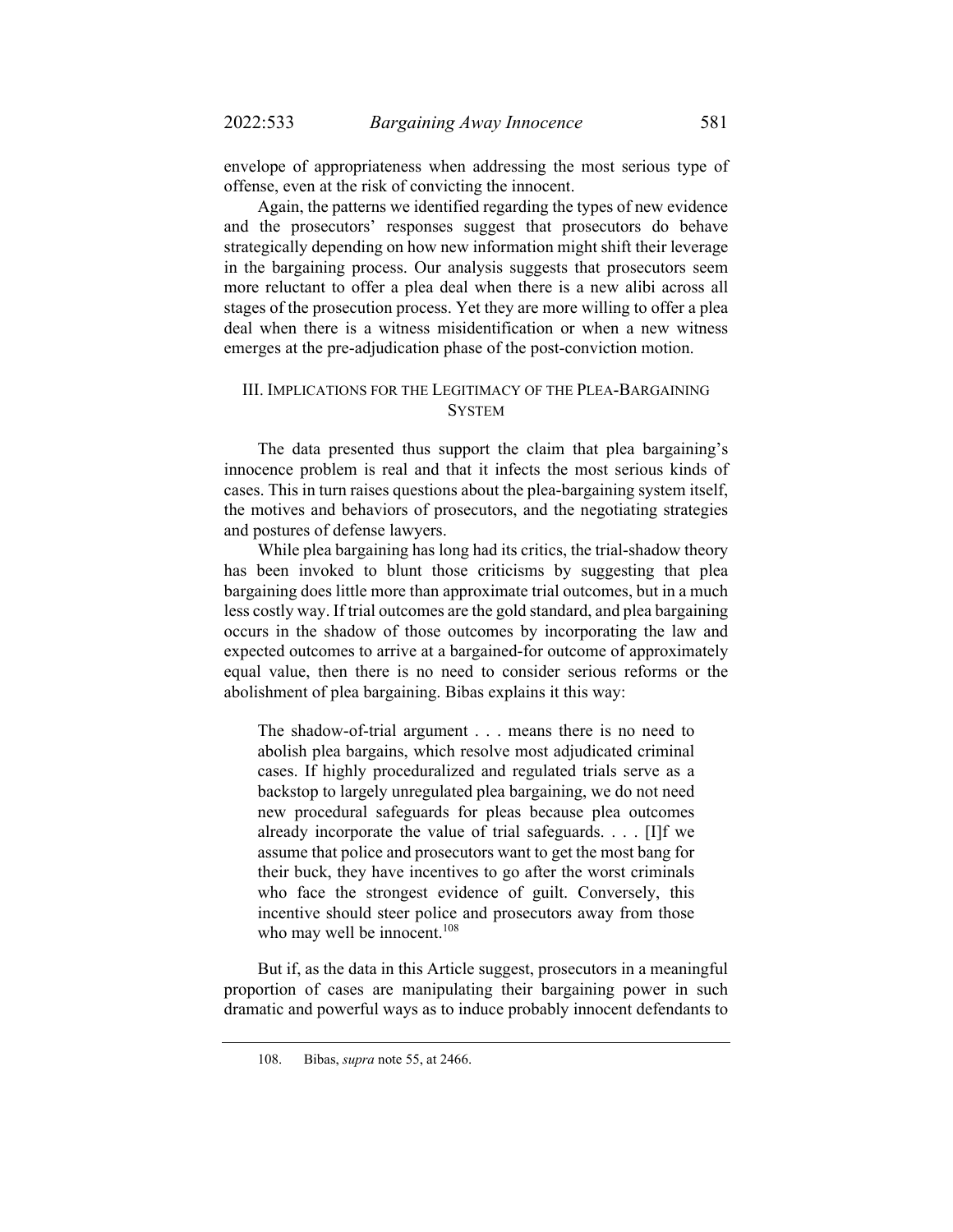plead guilty, this defense of plea bargaining loses force. The vast menu of options available to prosecutors and the threat of massive injustice too easily can be used to produce lesser, but still serious, injustices. Proof of this reality casts doubt on the legitimacy of plea bargaining, at least as currently practiced in serious cases.

More than fifty years ago, the American Bar Association (ABA) cautioned that disproportionately steep plea discounts could be inappropriate. The ABA's Project on Standards for Criminal Justice Relating to Pleas of Guilty observed:

 Assuming that two defendants have engaged in the same conduct under essentially the same circumstances and that the usual presentence information as to the two does not materially differ, is it proper to give a somewhat lower sentence to one defendant because he has consented to enter a plea of guilty? . . . [M]ost judges consider such leniency proper *if the sentence disparity is not unreasonable*. 109

Yet nearly forty years ago, Albert Alschuler surveyed the empirical data and concluded that, when comparing plea outcomes to trial outcomes, "in a great many cases the sentence differential in America assumes shocking proportions."110 Our data reinforce that conclusion today.

In this regard, the rationale adopted by the Supreme Court for approving plea bargaining is worth revisiting. Prior to the 1970s, courts generally disapproved of bargained-for justice, repeatedly proclaiming that convictions produced by bargaining were inherently coercive and constitutionally infirm.<sup>111</sup> Moreover, the Supreme Court consistently insisted that "the incentives offered in return for a plea must not be so powerful as to remove the defendant's ability to consider the choice and act with 'free will.'"<sup>112</sup>

 <sup>109.</sup> AM. BAR ASS'N PROJECT ON STANDARDS FOR CRIM. JUST., STANDARDS RELATING TO PLEAS OF GUILTY 37–38 (1968) (emphasis added).

 <sup>110.</sup> Alschuler, *The Changing Plea Bargaining Debate*, *supra* note 90, at 656; *see, e.g.*, *Bordenkircher v. Hayes*, 434 U.S. 357, 358–59, 363 (1978) (upholding the constitutionality of a life sentence following trial even though the defendant had been offered, but declined, a plea deal of five years' imprisonment).

 <sup>111.</sup> For discussions of this history, see Alschuler, *Plea Bargaining and Its History*, *supra* note 23, at 7–40; Dervan, *supra* note 1, at 65–82; Dervan & Edkins, *supra* note 3, at 7–15.

 <sup>112.</sup> Dervan, *supra* note 1, at 93; *see, e.g.*, *Brady v. United States*, 397 U.S. 742, 750 (1970) ("[T]he agents of the State may not produce a plea by actual or threatened physical harm or by mental coercion overbearing the will of the defendant."); *Bordenkircher*, 434 U.S. at 363 ("[A]cceptance of the basic legitimacy of plea bargaining necessarily implies rejection of any notion that a guilty plea is involuntary in a constitutional sense simply because it is the end result of the bargaining process."); *see also Machibroda v. United States*, 368 U.S. 487, 493 (1962) ("A guilty plea, if induced by promises or threats which deprive it of the character of a voluntary act, is void.").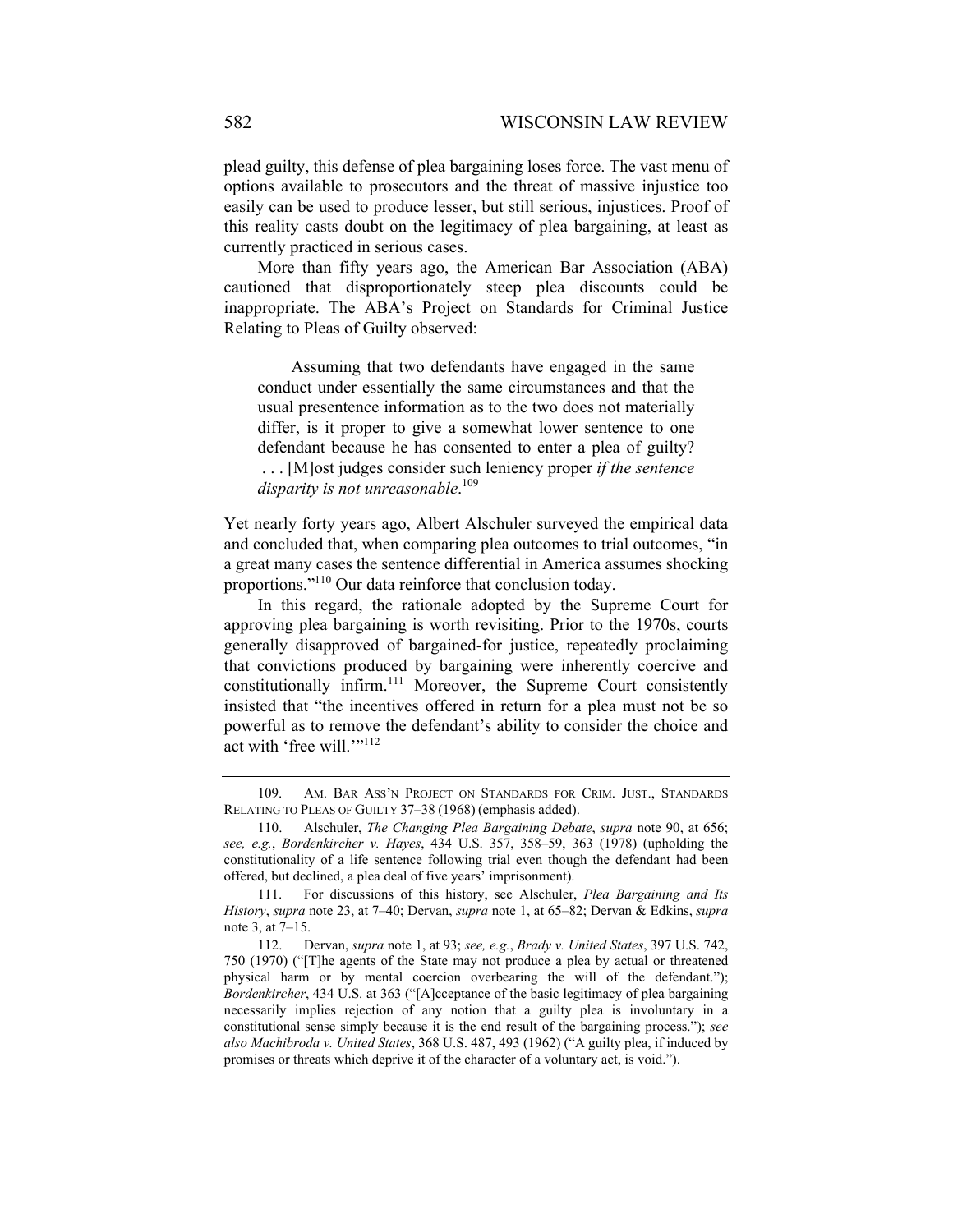But as plea bargaining continued to grow in practice and the crush of criminal caseloads made bargaining all but unavoidable, the Court finally capitulated and endorsed plea bargaining as an essential feature of the criminal justice system.113 In 1970, in *Brady v. United States*, <sup>114</sup> the Supreme Court endorsed plea bargaining as a necessary compromise:

 For a defendant who sees slight possibility of acquittal, the advantages of pleading guilty and limiting the probable penalty are obvious—his exposure is reduced, the correctional processes can begin immediately, and the practical burdens of a trial are eliminated. For the State there are also advantages—the more promptly imposed punishment after admission of guilt may more effectively attain the objectives of punishment; and with the avoidance of trial, scarce judicial and prosecutorial resources are conserved for those cases in which there is a substantial issue of the defendant's guilt or in which there is substantial doubt that the State can sustain its burden of proof.<sup>115</sup>

In so holding, however, the Court cautioned that the constitutionality of the practice might be altered if it became clear that bargaining was producing too much injustice. The Court explicitly addressed the potential innocence problem, stating the following:

This is not to say that guilty plea convictions hold no hazards for the innocent or that the methods of taking guilty pleas presently employed in this country are necessarily valid in all respects. This mode of conviction is no more foolproof than full trials to the court or to the jury. Accordingly, we take great precautions against unsound results, and we should continue to do so, whether conviction is by plea or by trial. *We would have serious doubts about this case if the encouragement of guilty pleas by offers of leniency substantially increased the likelihood that defendants, advised by competent counsel, would falsely condemn themselves*. 116

It is now widely accepted that accuracy is a serious concern in plea bargaining and that a system that pressures too many innocents to condemn themselves would be constitutionally suspect. As Lucian Dervan

 <sup>113.</sup> *See, e.g.*, *Santobello v. New York*, 404 U.S. 257, 260 (1971) ("The disposition of criminal charges by agreement between the prosecutor and the accused, sometimes loosely called 'plea bargaining,' is an essential component of the administration of justice.").

 <sup>114. 397</sup> U.S. 742 (1970).

 <sup>115.</sup> *Id.* at 752.

 <sup>116.</sup> *Id.* at 757–58 (emphasis added).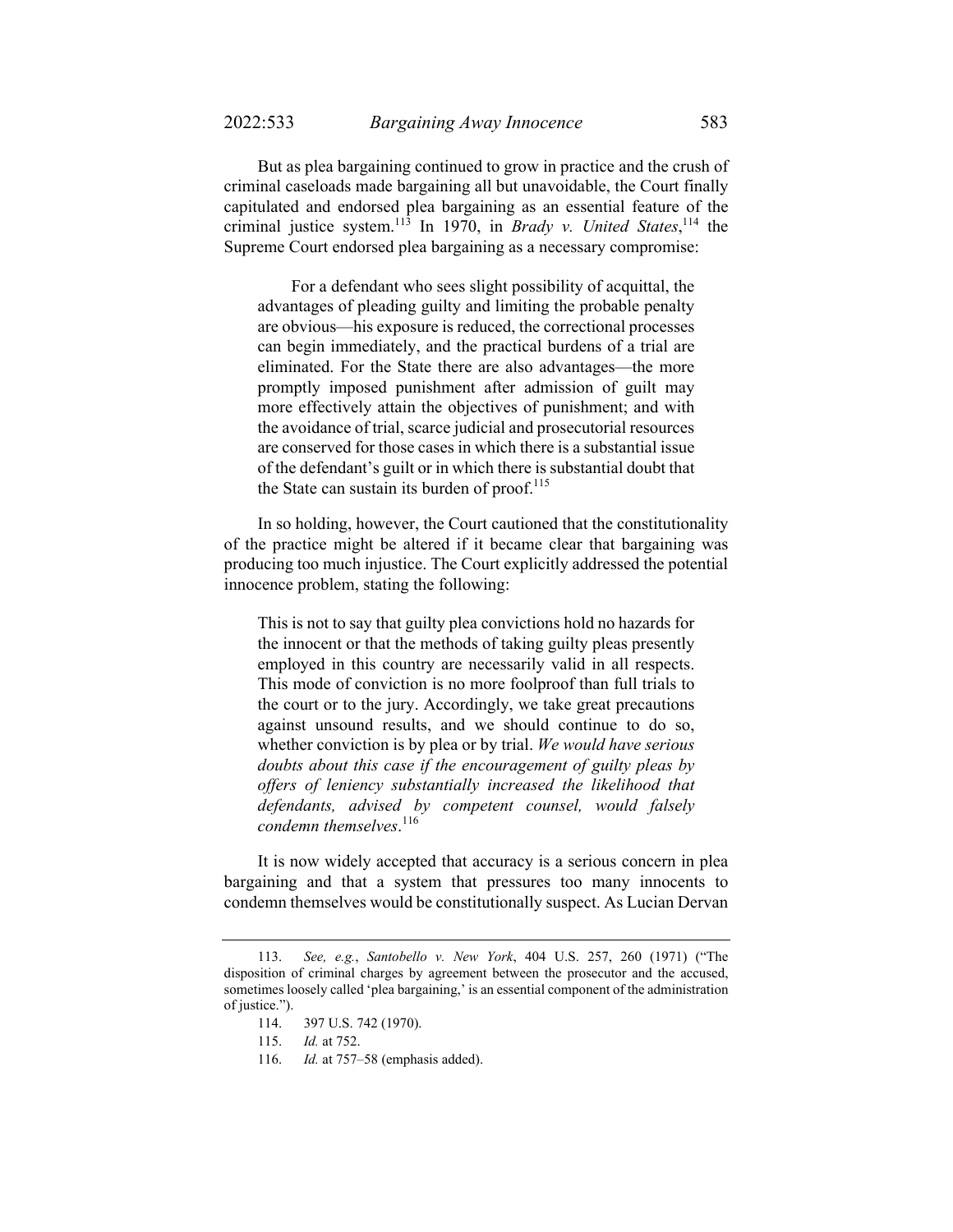has put it, "The *Brady* Court stated that if the plea bargaining system began to operate in a manner resulting in a significant number of innocent defendants pleading guilty, the Court would reexamine the constitutionality of bargained justice."117 And Dervan concludes, "[T]here is a significant innocence problem with plea bargaining today. This being the case, the *Brady* safety-valve may not be working and, if so, defendants, both innocent and guilty, are being offered unconstitutional incentives to confess."<sup>118</sup>

The data in this Article support that conclusion. The evidence now shows that the time has come to take corrective measures against an intensely coercive process. While some critics of plea-bargaining have long called for abandoning the practice, $119$  full abolition is nowhere on the horizon, both because plea bargaining has become so entrenched in our system and culture<sup>120</sup> and because, like discretion itself, it is nearly impossible to stamp it out. Like a bubble in a balloon, squeeze it in one way or place and it will find a way to pop up somewhere else.

## IV. POTENTIAL FIXES

Given problems such as those we have identified here, prominent scholars have long advocated abolishing plea bargaining.<sup>121</sup> Assuming that such proposals have no practical chance of being adopted,<sup>122</sup> we address a different question: Short of abolishing plea bargaining altogether, what steps could system actors take to solve or at least mitigate the innocence problem?

 120. In 1971, in *Santobello v. New York*, Chief Justice Burger expressed the prevailing view of plea bargaining in this way: "'[P]lea bargaining[]' is an essential component of the administration of justice. Properly administered, it is to be encouraged. If every criminal charge were subjected to a full-scale trial, the States and the Federal Government would need to multiply by many times the number of judges and court facilities." 404 U.S. 257, 260 (1971); *see also* Susan R. Klein, *Enhancing the Judicial Role in Criminal Plea and Sentence Bargaining*, 84 TEX. L. REV. 2023, 2023 (2006) ("[T]he American criminal justice system, like the civil system, would collapse if even a small percentage of suspects took advantage of these procedures and demanded trials.").

 121. *See, e.g.*, Albert W. Alschuler, *The Defense Attorney's Role in Plea Bargaining*, *supra* note 23, at 1180; Schulhofer, *supra* note 56, at 2000–09.

 <sup>117.</sup> Dervan, *supra* note 1, at 57.

 <sup>118.</sup> *Id.*

 <sup>119.</sup> *See, e.g.*, Schulhofer, *supra* note 56, at 2000–09; Albert W. Alschuler, *Implementing the Criminal Defendant's Right to Trial: Alternatives to the Plea Bargaining System*, 50 U. CHI. L. REV. 931, 935–36 (1983); John H. Langbein, *Land Without Plea Bargaining: How the Germans Do It*, 78 MICH. L. REV. 204, 204–05 (1979).

 <sup>122.</sup> For a summary of the arguments asserting that abolishing plea bargaining is not realistic, see Scott W. Howe, *The Value of Plea Bargaining*, 58 OKLA. L. REV. 599, 609–13 (2005).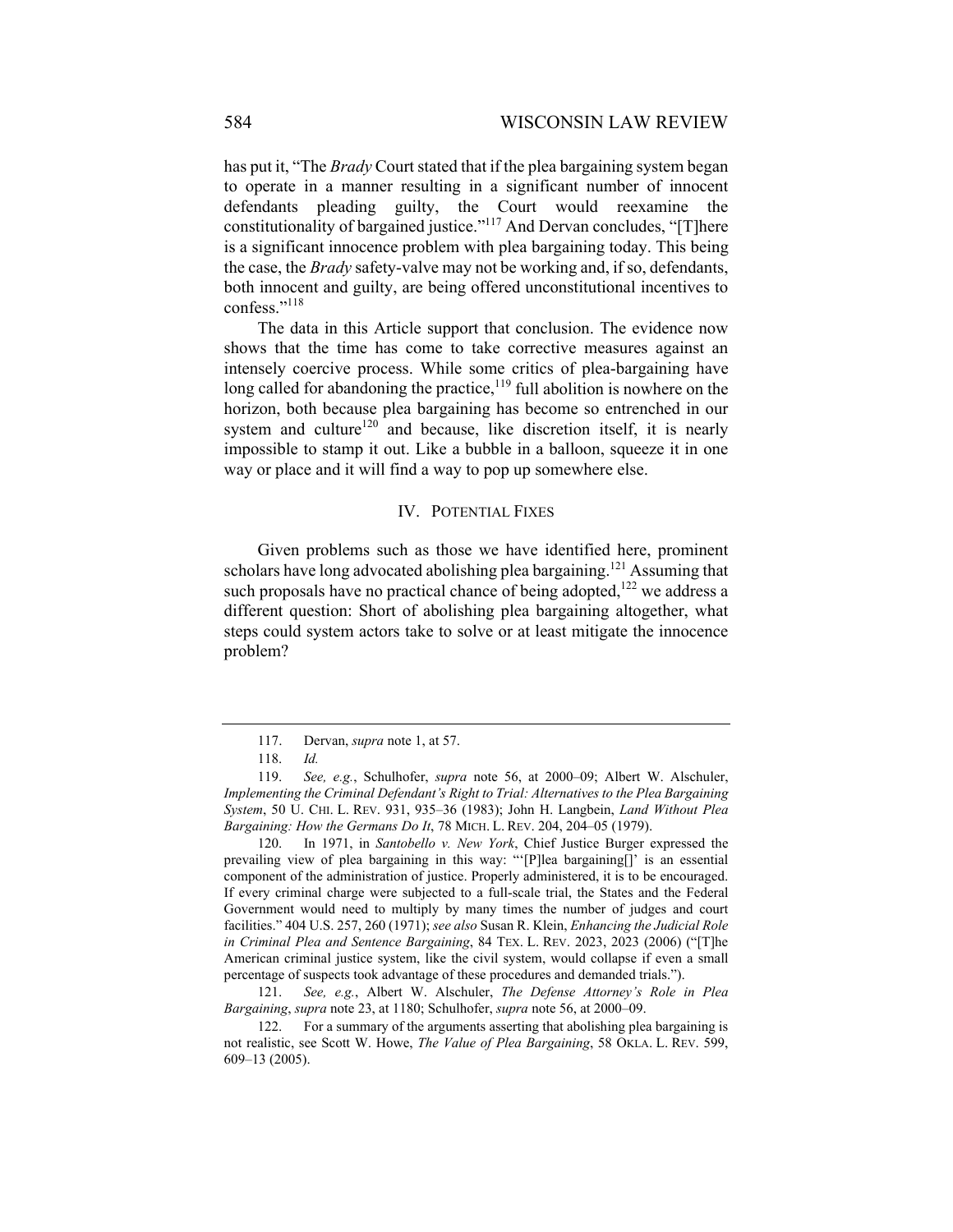## *A. Greater Judicial Involvement in Plea Bargaining*

## 1. GENERALIZED FAIRNESS REVIEW

In most U.S. jurisdictions, judges are barred from participating in the plea-bargaining process; their role is a purely passive one aimed at ensuring, through a brief colloquy at the plea hearing, that the accused is entering the plea knowingly, voluntarily, and intelligently and that there is a sufficient "factual basis" for the plea.<sup>123</sup> While the factual basis inquiry is ostensibly designed to provide some measure of protection against conviction of the innocent, in reality "the factual basis inquiry into the plea is often perfunctory."<sup>124</sup> The inquiry typically involves a brief recitation of the allegations—often just a short summary from the prosecutor or a reading of the indictment, information, or complaint—and an inquiry to the defense as to whether those summarized facts are true or can be used as the factual basis.125 Even in *Alford* pleas, the standard comes nowhere close to requiring proof beyond a reasonable doubt but rather is "something closer to a 'high probability of conviction'"<sup>126</sup> or even a subjective "I-know-it-when-I-see-it" approach. $127$ 

Accordingly, scholars have argued for greater judicial oversight of the plea-bargaining process. Blume and Helm argue that "the criminal justice system could (and definitely should) require more judicial

While the arraignment judge must find a factual basis for the plea, this requirement can be satisfied merely by asking the parties in charge of evidence production—the prosecutor and the defense attorney—if such a basis exists, and not even that much is required for the facts underlying the sentence.

Christopher Slobogin, *Plea Bargaining and the Substantive and Procedural Goals of Criminal Justice: From Retribution and Adversarialism to Preventive Justice and Hybrid-Inquisitorialism*, 57 WM. & MARY L. REV. 1505, 1518 (2016) (footnotes omitted). For a discussion of the varied and generally lax standards courts apply when assessing the factual basis for a plea, see Myeonki Kim, *Conviction Beyond a Reasonable Suspicion? The Need for Strengthening the Factual Basis Requirements in Guilty Pleas*, 3 CONCORDIA L. REV. 102, 120–23 (2018).

 <sup>123.</sup> *See* FED. R. CRIM. P. 11(b); Stephanos Bibas, *Regulating the Plea-Bargaining Market: From Caveat Emptor to Consumer Protection*, 99 CALIF. L. REV. 1117, 1142 (2011); Albert W. Alschuler, *The Trial Judge's Role in Plea Bargaining, Part I*, 76 COLUM. L.REV. 1059, 1123–34 (1976) (acknowledging the consensus that trial judges should not participate in plea bargaining but arguing that judges should assume a more dominant role).

 <sup>124.</sup> Jenia Iontcheva Turner, *Judicial Participation in Plea Negotiations: A Comparative View*, 54 AM.J. COMPAR. L. 199, 212 (2006). Christopher Slobogin describes it this way:

 <sup>125.</sup> *Santobello*, 404 U.S. at 261–62; *see also* FED. R. CRIM. P. 11(b)(3).

 <sup>126.</sup> Turner, *supra* note 124, at 213 (quoting John L. Barkai, *Accuracy Inquiries for All Felony and Misdemeanor Pleas: Voluntary Pleas but Innocent Defendants?*, 126 U. PA. L. REV. 88, 126 (1977)).

 <sup>127.</sup> Barkai, *supra* note 126, at 123.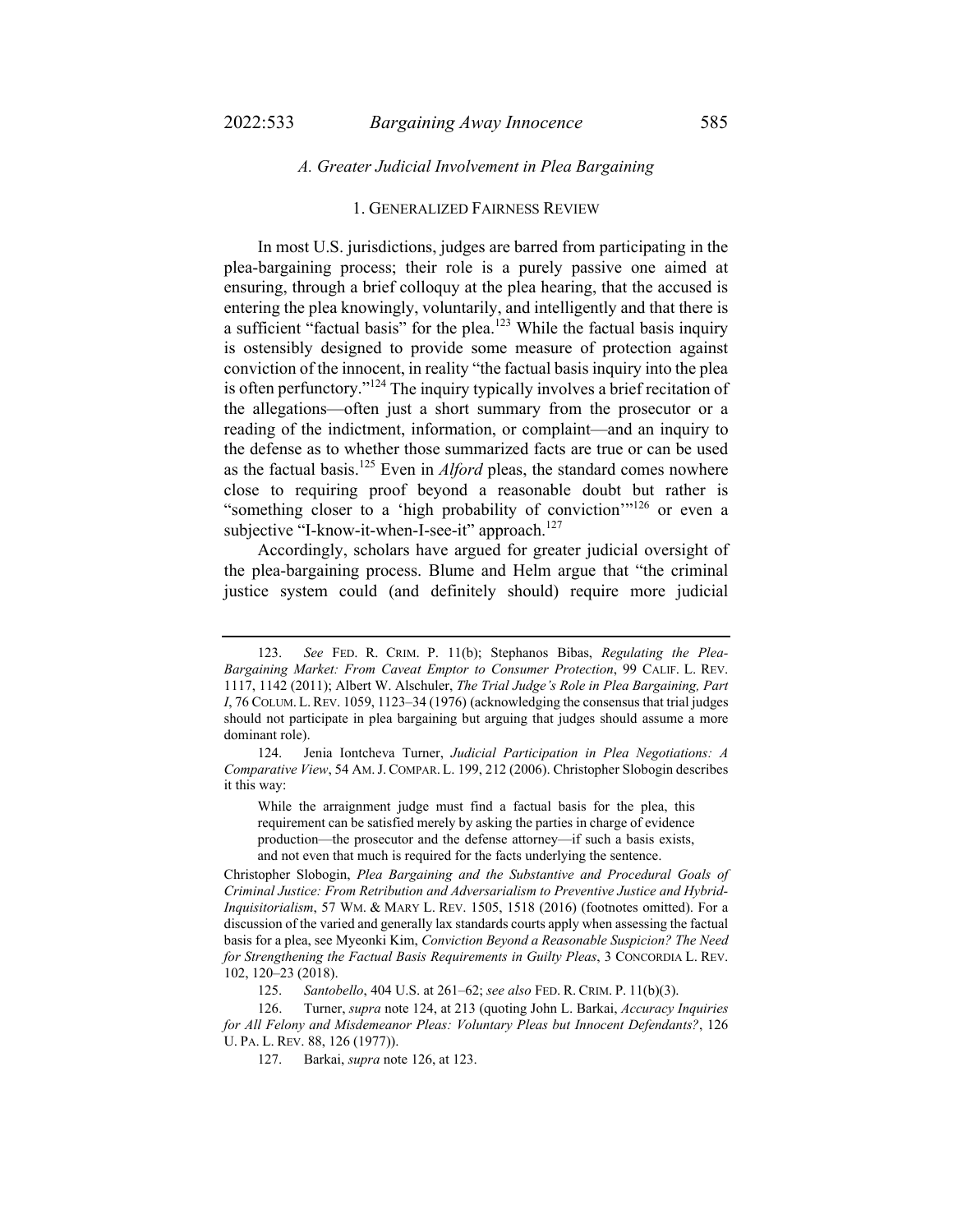supervision of the plea bargaining process."<sup>128</sup> They suggest, for example, that, "[a]t one end of the spectrum, judges could be authorized to strike the death penalty as a potential punishment if the court thought it was being used only for, or primarily for, 'plea extraction' purposes."<sup>129</sup> Máximo Langer argues, somewhat more expansively, that courts should recognize that plea bargaining becomes coercive if the threatened penalty for going to trial exceeds "a fair sentence that fits the characteristics of the offense and the offender."<sup>130</sup> Similarly, Conrad Brunk suggests that the relevant question is "whether the charge and sentence threatened and imposed" on the defendant who insists on trial are "normal."131 Justice Powell, in his dissent in *Bordenkircher v. Hayes*, posited a similar inquiry. Powell argued that, when a prosecutor threatens potentially coercive charges for failure to accept a plea offer, "the question to be asked under the circumstances is whether the prosecutor reasonably might have charged respondent . . . in the first place."<sup>132</sup>

As important as these questions are, however, the reality is that judges are not well positioned to assess them, and more problematically, they appear systematically unwilling to do so. Blume and Helm, for example, concede that judicial inquiry into such matters "is likely to do little good. Even assuming a judge acting in good faith, it is difficult to overcome the information-gap problem. How is a judge to know if the prosecutor is acting coercively or vindictively except in the most egregious cases?"<sup>133</sup> Moreover, judges likely will resist deviating from the entrenched legal culture that demarcates charging and bargaining decisions as off-limits to the judiciary, instead reserving such decisions to the unfettered discretion of prosecutors.<sup>134</sup>

Noted federal judge Jed Rakoff offers an interesting alternative proposal. Judge Rakoff takes his inspiration from the civil system, in which courts have found a way to engage with the parties in settlement negotiations without putting undue pressure on the parties or running the risk of prejudging, or appearing to prejudge, the cases.135 Rakoff notes that,

133. Blume & Helm, *supra* note 2, at 183.

 134. *See, e.g.*, *Bordenkircher*, 434 U.S. at 364 ("In our system, so long as the prosecutor has probable cause to believe that the accused committed an offense defined by statute, the decision whether or not to prosecute, and what charge to file or bring before a grand jury, generally rests entirely in his discretion.").

 135. JED S. RAKOFF, WHY THE INNOCENT PLEAD GUILTY AND THE GUILTY GO FREE 32 (2021).

 <sup>128.</sup> Blume & Helm, *supra* note 2, at 183.

 <sup>129.</sup> *Id.* 

 <sup>130.</sup> Máximo Langer, *Rethinking Plea Bargaining: The Practice and Reform of Prosecutorial Adjudication in American Criminal Procedure*, 33 AM. J. CRIM. L. 223, 239 (2006).

 <sup>131.</sup> Conrad G. Brunk, *The Problem of Voluntariness and Coercion in the Negotiated Plea*, 13 LAW & SOC'Y REV. 527, 548 (1979).

 <sup>132.</sup> *Bordenkircher v. Hayes*, 434 U.S. 357, 370 (1978) (Powell, J., dissenting).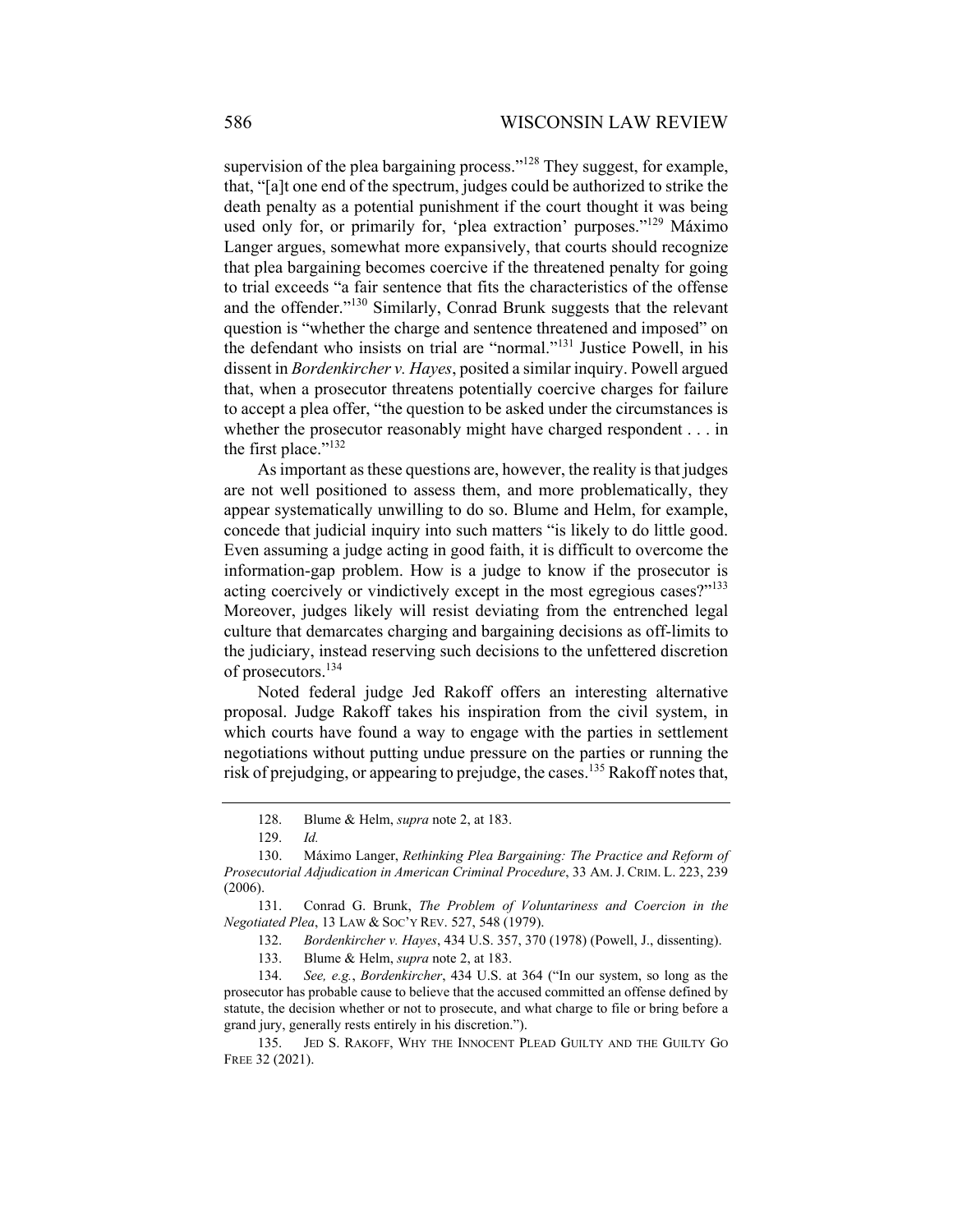to preserve judicial objectivity, supervision of settlement negotiations in the federal courts is referred to magistrates or special masters, who then withhold the results to the judges who ultimately preside over the cases.<sup>136</sup> He suggests rule changes that would permit a similar process in criminal cases:

 As I envision it, shortly after an indictment is returned (or perhaps even earlier if an arrest has occurred and the defendant is jailed), a magistrate would meet separately with the prosecutor and the defense counsel, in proceedings that would be recorded but placed under seal, and all present would be provided with the particulars regarding the evidence and issues in the case. In certain circumstances, the magistrate might interview witnesses or examine other evidence, again under seal so as not to compromise any party's strategy. The magistrate might even interview the defendant, under an arrangement in which it would not constitute a waiver of the defendant's Fifth Amendment privilege against self-incrimination.

 The prosecutor would, in the meantime, be precluded from making any plea-bargain offer (or threat) while the magistrate was studying the case. Once the magistrate was ready, she would then meet separately with both sides and, if appropriate, make a recommendation, such as to dismiss the case (if she thought the proof was weak), to proceed to trial (if she thought there was no reasonable plea bargain available), or to enter into a plea bargain along lines she might suggest. No party would be required to follow the magistrate's suggestions. Their force, if any, would come from the fact that they were being suggested by a neutral third party who, moreover, was a judicial officer that the prosecutors and defense lawyers would have to appear before in many other cases.<sup>137</sup>

Judge Rakoff harbors no illusions that such a procedure would eliminate all false guilty pleas.<sup>138</sup> But such a procedure almost certainly would help. Unfortunately, this additional layer of judicial oversight would require resources—including the availability of magistrates or special masters—that might exist in the federal system but likely would not be possible for most cases in most state systems (where, of course, most criminal cases are handled).

So, while enhanced judicial involvement in the bargaining process might help the system assess critical questions about fairness and

 <sup>136.</sup> *Id.* at 32–33.

 <sup>137.</sup> *Id.*

 <sup>138.</sup> *Id.* at 33.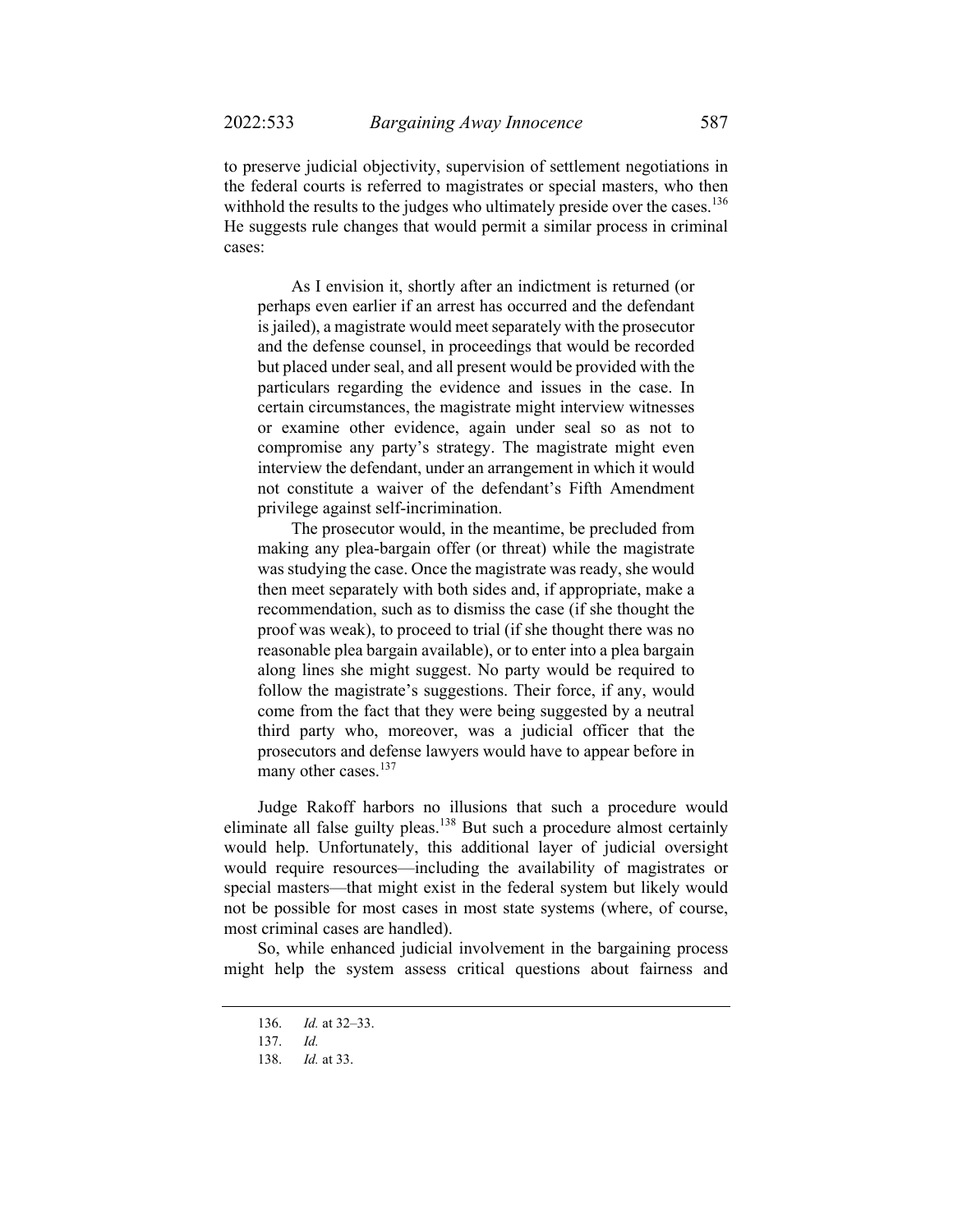appropriateness, it is hard to see how most courts can be induced or enabled to address those questions effectively. It may be that prosecutors themselves will have to find ways to address these questions more seriously and consistently. We take up this challenge in the final section of this Article.<sup>139</sup> In the meantime, we turn our attention to other, perhaps more feasible and more narrowly specified, measures that judges realistically can be expected to enforce.

## 2. ENHANCED FACTUAL BASIS REVIEW

Others have argued that the fairness and accuracy of the pleabargaining process can be enhanced by demanding more expansive and meaningful "factual basis" review in plea cases.<sup>140</sup> Drawing on examples of judicial involvement in the plea-bargaining process in Germany, Florida, and Connecticut, Jenia Iontcheva Turner argues that "[r]equiring judges to inquire more thoroughly into the facts of the case early, before the parties have agreed on a version of the facts, could minimize the chances that the plea terms are unduly harsh, unduly lenient, or otherwise misrepresent the facts."141 Turner notes that permitting judges to effectively monitor plea bargains for truth could be accomplished, for example, by providing the complete investigative file to both the judge and defense counsel prior to the plea negotiations, as is done in Germany.<sup>142</sup> Alternatively, Turner and, before her, Albert Alschuler have proposed requiring probation officers to prepare a factually dense presentence investigation report before, rather than after, entry of a plea, which the judge could then use to assess the safety of a conviction.<sup>143</sup> Turner also suggests that statutes "could simply require disclosure to the judge of the same evidence that the parties would receive under liberal discovery rules."<sup>144</sup>

Similarly, Christopher Slobogin argues for what he calls "hybrid inquisitorialism," in which "the judge [would] have the authority to demand evidence supporting any pretrial deal and the authority to dismiss weakly supported or duplicative charges."<sup>145</sup> William Stuntz argues that military courts show how this can be done: "[T]hey review the factual

 <sup>139.</sup> *See infra* Section IV.D.

 <sup>140.</sup> *See, e.g.*, Barkai, *supra* note 126, at 100.

 <sup>141.</sup> Turner, *supra* note 124, at 259–60.

 <sup>142.</sup> *Id.* at 260.

 <sup>143.</sup> *Id.* at 260–61; Alschuler, *supra* note 123, at 1146–47.

 <sup>144.</sup> Turner, *supra* note 124, at 261.

 <sup>145.</sup> Slobogin, *supra* note 124, at 1531.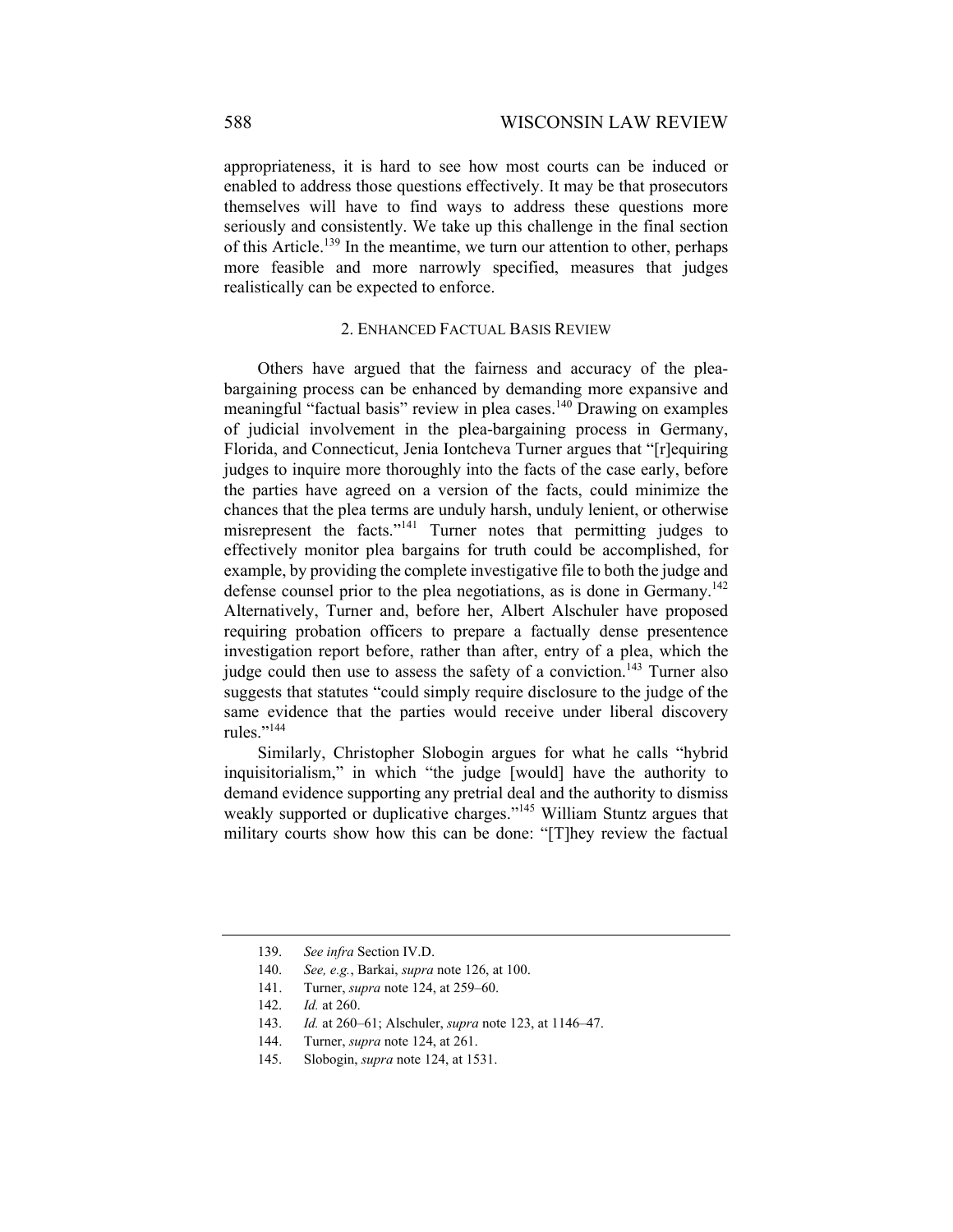basis of guilty pleas with great care, and with little deference to the pleas themselves."<sup>146</sup>

Other scholars have suggested that the factual-basis review process can be enhanced to protect the innocent by imposing an explicit standard of proof at the plea hearing. Myeonki Kim argues that no new rules or legislation are required because existing rules can—and *should*—be interpreted to require the judge to find a factual basis by at least a preponderance of the evidence or, preferably, clear and convincing evidence.<sup>147</sup> To facilitate meaningful factual-basis review in a system that requires proof beyond a reasonable doubt, Máximo Langer would require prosecutors to present a sworn affidavit containing a summary of the evidence that would be offered at trial and to "explicitly state her belief that she has enough elements of proof to meet the directed acquittal standard."<sup>148</sup>

At the same time, Kim acknowledges that it is not clear whether imposing a standard of proof "will make much difference."<sup>149</sup> There is, after all, good reason to believe that factfinders, including judges, often fail to apply standards of proof rigorously.<sup>150</sup> Yet, at the least, such a standard would impress on courts the need to make more than a perfunctory review of the evidence in guilty-plea cases. Moreover, Kim argues that imposing such a standard would "induce prosecutors to develop the weaker cases to meet the specific standard of proof," thereby leading them either to strengthen their good cases or to discover exculpatory evidence and to dismiss weak cases.<sup>151</sup>

 <sup>146.</sup> WILLIAM J. STUNTZ, THE COLLAPSE OF AMERICAN CRIMINAL JUSTICE 302–03 (2011).

 <sup>147.</sup> Kim, *supra* note 124, at 127.

 <sup>148.</sup> Langer, *supra* note 130, at 276–77.

 <sup>149.</sup> Kim, *supra* note 124, at 128.

 <sup>150.</sup> *See* Dan Simon, *The Limited Diagnosticity of Criminal Trials*, 64 VAND. L. REV. 143, 196–97 (2011) (explaining how cognitive processes such as the "coherence effect" can create confidence inflation that "can boost a mere leaning towards conviction up to a highly confident judgment of guilt that surpasses the requisite threshold for conviction"). Simon also observes that empirical research reveals that "both judges and jurors tend to vote to convict even when they deem the inculpatory evidence to be less than compelling." *Id.* at 202 n.253 (citing Theodore Eisenberg, Paula L. Hannaford-Agor, Valerie P. Hans, Nicole L. Waters, G. Thomas Munsterman, Stewart J. Schwab & Martin T. Wells, *Judge-Jury Agreement in Criminal Cases: A Partial Replication of Kalven and Zeisel's* The American Jury, 2 J. EMPIRICAL LEGAL STUD. 171, 186–87 (2005)); *see also* Findley & Scott, *supra* note 48, at 340–41 (discussing the ways in which cognitive biases dilute the proof-beyond-a-reasonable-doubt standard); Michael J. Saks & D. Michael Risinger, *Baserates, the Presumption of Guilt, Admissibility Rulings, and Erroneous Convictions*, 2003 MICH. ST. L. REV. 1051, 1061–62 (discussing how judges' knowledge of guilt "baserates"—that is, their knowledge that the vast majority of criminal defendants are in fact guilty—can affect judicial judgments about evidence).

 <sup>151.</sup> Kim, *supra* note 124, at 129.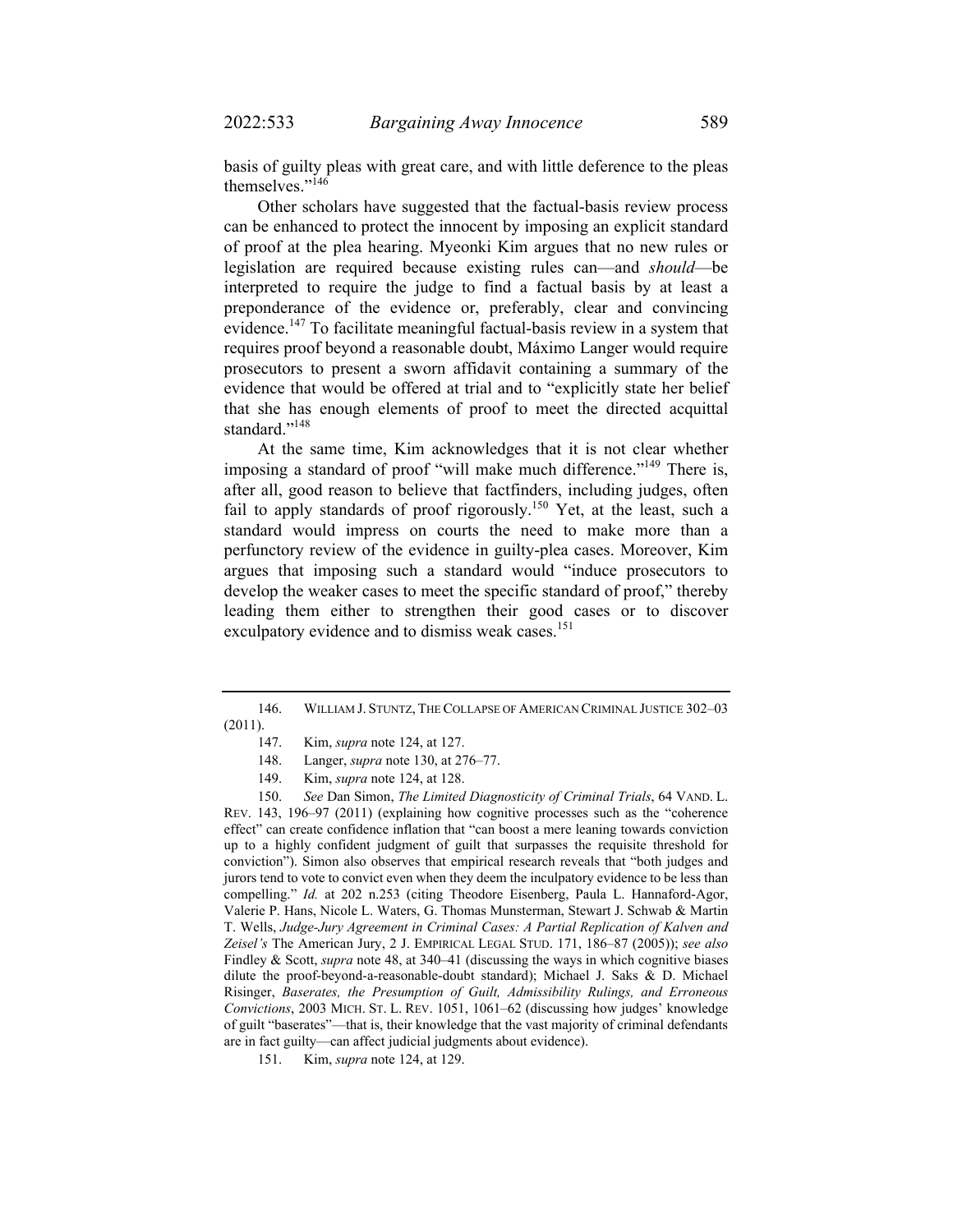Not only would heightened factual-basis review have the potential to screen out some innocent defendants, but the very process of strictly reviewing the factual basis—both at the plea hearing and on appeal—also would likely produce the desirable result of increasing the proportion of cases resolved by trial rather than by plea.<sup>152</sup> Stuntz explains that "[t]he surest road to fewer pleas and more trials is to make trials cheaper and pleas more expensive from the prosecutors' point of view."153 And the easiest way to do this is to demand that trial judges and appellate courts strictly scrutinize the factual basis for the plea. Stuntz explains, "Stringent appellate review, with reversal in cases of what the military calls improvident pleas, would amount to a procedural tax on pleas. Tax anything and one is likely to see less of it."<sup>154</sup>

This enhanced factual-basis review proposal can be refined further to make it more targeted to the innocence problem and hence more feasible from a resource perspective. Wrongful conviction scholars have explored ideas for separate trial processes, or tracks, reserved for cases involving real claims of actual innocence.<sup>155</sup> The proposals are varied, but at their essence they involve mechanisms by which defendants claiming actual innocence would be entitled to invoke special procedures designed to carefully and thoroughly scrutinize the question of factual guilt and protect them from the kinds of faulty evidence that are known to contribute to wrongful convictions.<sup>156</sup> Often, these proposals specify that, in return for invoking these special innocence procedures, defendants might be required to relinquish some of their other rights, particularly those often thought to interfere with the full search for the truth (such as the right to remain silent).<sup>157</sup> Regardless of the merits of such proposals in general,<sup>158</sup>

 <sup>152.</sup> *See id.* 

 <sup>153.</sup> STUNTZ, *supra* note 146, at 302.

 <sup>154.</sup> *Id.* at 303.

 <sup>155.</sup> *See, e.g.*, Tim Bakken, *Truth and Innocence Procedures to Free Innocent Persons: Beyond the Adversarial System*, 41 U. MICH. J.L. REFORM 547, 547 (2008); Samuel R. Gross, *Pretrial Incentives, Post-Conviction Review, and Sorting Criminal Prosecutions by Guilt or Innocence*, 56 N.Y. L. SCH. L. REV. 1009, 1010–11 (2011–12); D. Michael Risinger, *Unsafe Verdicts: The Need for Reformed Standards for the Trial and Review of Factual Innocence Claims*, 41 HOUS. L. REV. 1281, 1282–83 (2004); D. Michael Risinger & Lesley C. Risinger, *Innocence Is Different: Taking Innocence into Account in Reforming Criminal Procedure*, 56 N.Y. L. SCH. L. REV. 869, 869–71 (2011–12). For a summary and analysis of some of these proposals, see Marvin Zalman & Ralph Grunewald, *Reinventing the Trial: The Innocence Revolution and Proposals to Modify the American Criminal Trial*, 3 TEX. A&M L. REV. 189, 192–93 (2015).

 <sup>156.</sup> *E.g.*, Bakken, *supra* note 155, at 561–66; Risinger, *supra* note 155, at 1311– 13; Risinger & Risinger, *supra* note 155, at 871.

 <sup>157.</sup> *See, e.g.*, Bakken, *supra* note 155, at 549.

 <sup>158.</sup> For a critique of such proposals, particularly a critical assessment of the assertion that eliminating the right to remain silent can enhance the search for the truth, see Keith A. Findley, *Adversarial Inquisitions: Rethinking the Search for the Truth*, 56 N.Y. L. SCH. L. REV. 911, 913, 922–29 (2011–12).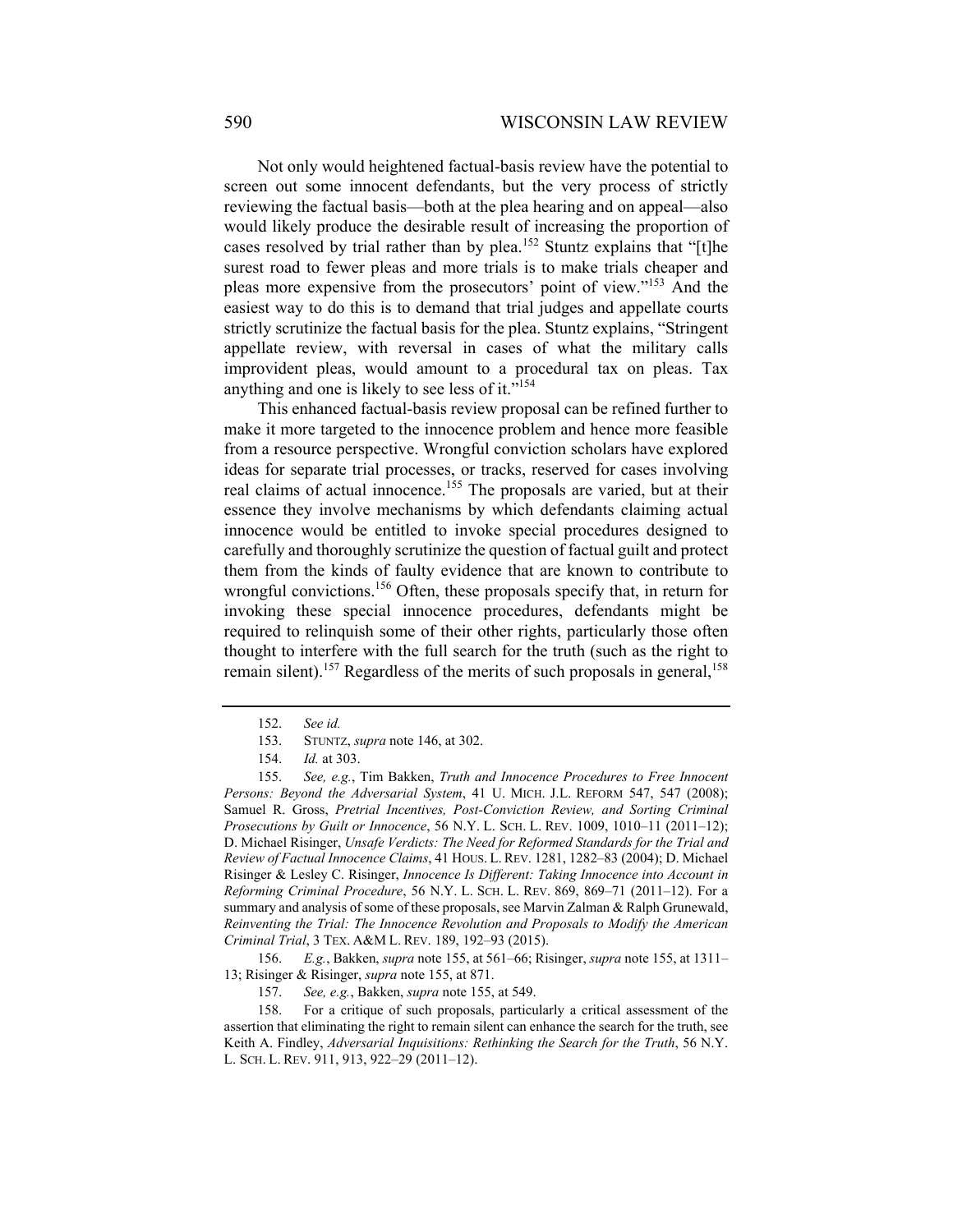such special screening mechanisms might be readily applicable to the factual-basis review process in guilty plea cases.

Applied specifically to the guilty-plea process, defendants who plead guilty but claim to be innocent could invoke heightened factual-basis review processes by asserting their actual innocence at the plea hearing (or by a prescribed time before the plea hearing). Once the defendant invokes such a process, the judge would be required to undertake a searching inquiry for an adequate factual basis, which would involve an assessment of whether the evidence outlined by the prosecutor would truly be persuasive beyond a reasonable doubt to a jury. To prevent the actual innocence claims from diluting the plea offers prosecutors are willing to make, the prosecutor would not be permitted to withdraw the plea offer after the defendant invokes the heightened factual-basis review process, and the prosecutor would not be permitted to ask the defendant during negotiations if they plan to invoke the process or to condition any plea offers on waiver of the heightened factual-basis review. And if a judge were to find the factual basis wanting, that finding should have preclusive effect, barring further prosecution.

Such a process would simultaneously dissuade prosecutors from making coercively lenient plea offers in weak cases (making it more likely they would just dismiss those cases instead) and permit innocent defendants to take advantage of favorable plea deals without forfeiting their right to be found not guilty by a neutral and impartial magistrate, albeit in a more limited way than would be afforded by a full trial. Moreover, because there is no real dispute about guilt in the vast majority of criminal cases (and hence defendants would have no reason to invoke it in run-of-the-mill cases), this process would reserve the heightened factual-basis review to the limited number of cases in which innocence is really at issue and thereby make the process less resource demanding and hence more feasible.

## 3. DISMISSING CASES WITH DISPROPORTIONATELY STEEP PLEA **DISCOUNTS**

Oren Gazal-Ayal proposes instead a partial ban on plea bargaining that prohibits coercively steep plea discounts.159 Gazal-Ayal notes the objections in the literature to complete bans on plea bargaining—the entrenched nature of the practice and the enormous resource demands of a no-plea-bargaining system.160 Such considerations, he notes, make a full ban impractical and essentially unthinkable.<sup>161</sup> Moreover, a complete ban runs headlong into the reality that many defenders argue that plea bargains

 <sup>159.</sup> *See* Gazal-Ayal, *supra* note 90, at 2299.

 <sup>160.</sup> *Id.* 

 <sup>161.</sup> *Id.* at 2295.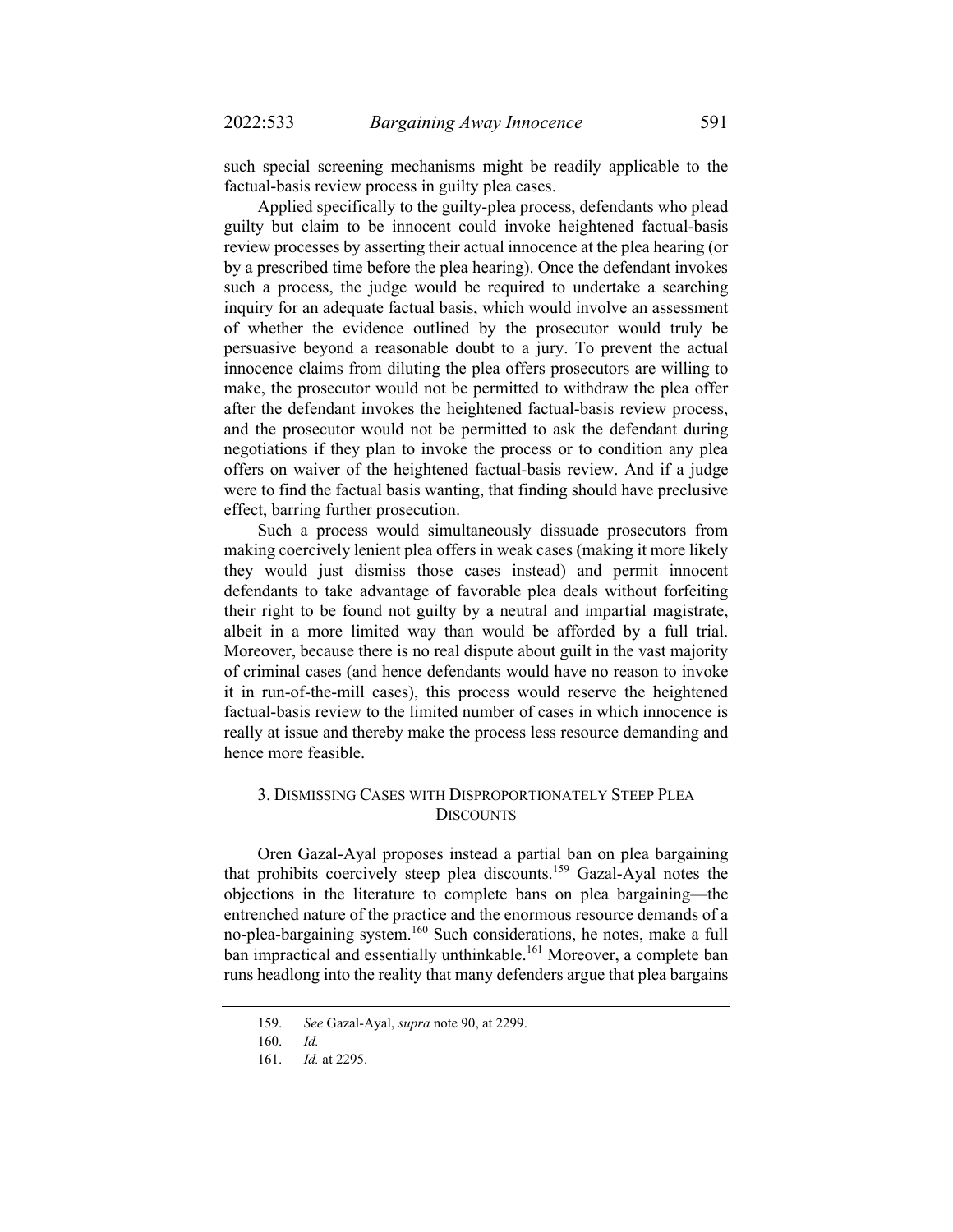can be beneficial to the accused, whether guilty or innocent.<sup>162</sup> As Scott Howe has put it, "[A]n innocent defendant may prefer the deal, and, certainly, he may prefer the inefficiently lenient one."163 Stated otherwise, Howe argues, "Abolition of plea bargaining would harm innocent defendants by denying them a risk-reducing option."164 On the other hand, our data strongly suggest that abolishing plea bargaining might not be much of a disadvantage to innocent defendants, as the defendants in our case cohort who rejected plea bargaining uniformly suffered no harms: in each case, the defendant was ultimately fully exonerated, either by way of dismissal or acquittal.

Gazal-Ayal contends, however, that these arguments about banning plea bargaining largely overlook a key component of the current system of unlimited and largely unreviewed bargaining: the effect that the practice has on prosecutors' screening decisions.<sup>165</sup> When prosecutors know they can extract a plea even in weak cases simply by making overly generous offers, their incentive to screen out those weak cases diminishes.<sup>166</sup> Because plea bargaining removes a primary disincentive that prosecutors might otherwise have to prosecute weak cases, the practice inherently creates risks for the innocent that simply would not exist if prosecutors were forced to be more selective about which cases they prosecute. Banning bargaining in those weak cases, Gazal-Ayal argues, offsets by far any benefits the innocent might receive by being able to bargain down their exposure on crimes they actually did not commit.<sup>167</sup> As he puts it,

The best way to cope with the innocence problem is to allow plea bargaining only in strong cases and to ban plea bargaining in weak cases. Such a "partial ban" on plea bargains would allow prosecutors to extract guilty pleas when defendants are almost certainly guilty, while forcing them to conduct jury trials when they bring more questionable charges. As a result, the portion of weak cases pursued by prosecutors would decrease substantially.<sup>168</sup>

Gazal-Ayal is skeptical about the ability or willingness of judges to engage in meaningful factual-basis review of the evidence to screen out

 <sup>162.</sup> For an argument "that many innocent defendants are better off in a world with plea bargaining than one without it," see Josh Bowers, *Punishing the Innocent*, 156 U. PA. L. REV. 1117, 1119 (2008). Bowers's argument, however, explicitly applies primarily to innocent defendants in low-stakes cases. *Id.* at 1119–20.

 <sup>163.</sup> Howe, *supra* note 122, at 633.

 <sup>164.</sup> *Id.* 

 <sup>165.</sup> Gazal-Ayal, *supra* note 90, at 2298.

 <sup>166.</sup> *Id.* at 2298–99.

 <sup>167.</sup> *Id.* 

 <sup>168.</sup> *Id.* at 2299.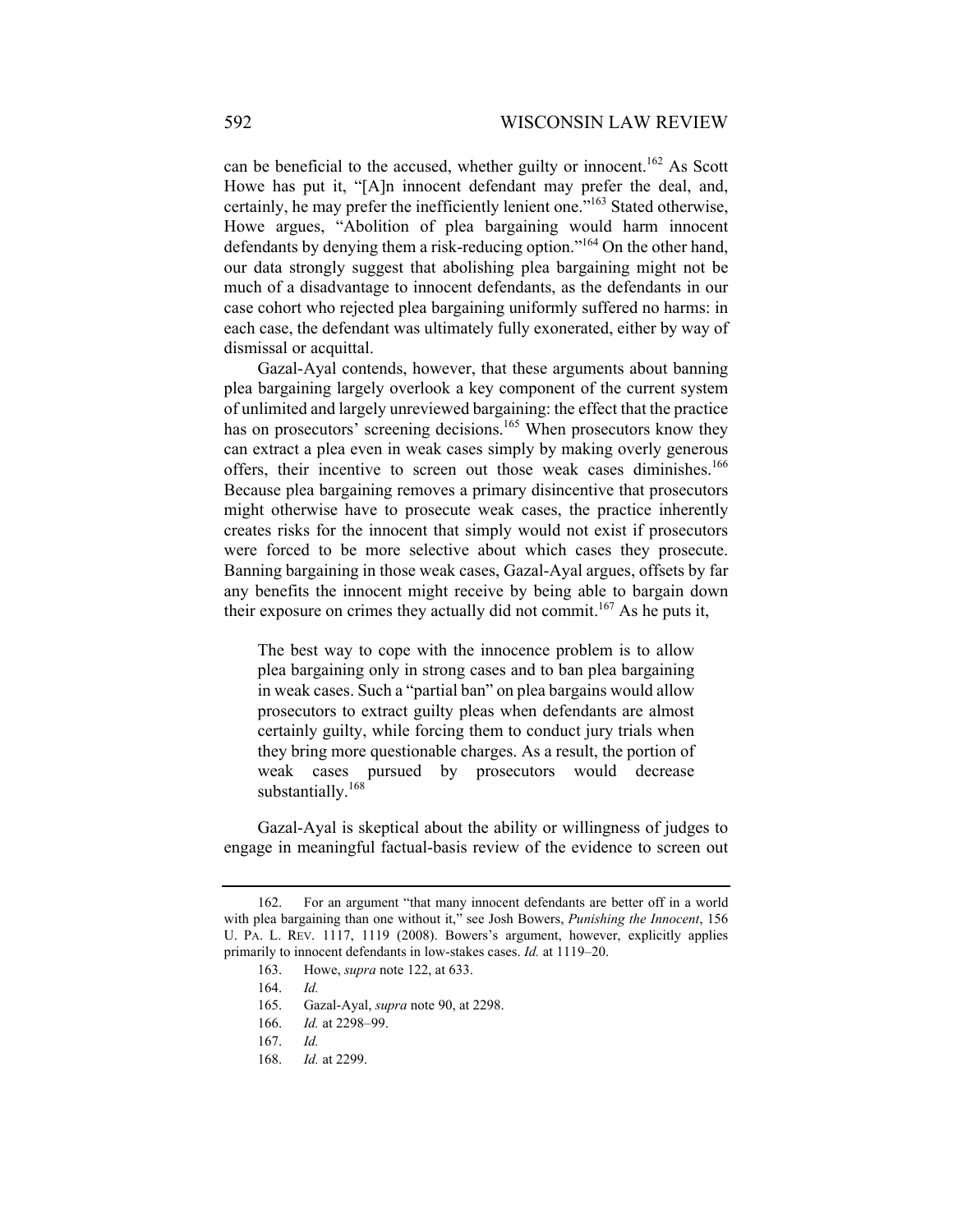weak cases.<sup>169</sup> Accordingly, he proposes that courts use overly generous plea concessions as a proxy for weak cases.170 He argues, "[T]he disparity between the expected sentence after a trial conviction and the bargainedfor sentence signals the strength of the case. When the plea bargain leads to an exceptionally lenient sentence, the guilty plea should be rejected."<sup>171</sup>

While judges surely can detect overly generous plea offers at the extremes, it is not clear that they could be effective at detecting or acting on disproportionate plea offers anywhere but at the margins. Regardless, whatever the merits of such a proposal for general pretrial plea-bargaining practice, this proposal has special appeal for plea bargaining in innocence cases in post-conviction litigation.

First, in these cases, it is not difficult to identify what constitutes an extraordinarily lenient plea offer. The original sentence is known, and the differential can be easily calculated, as this Article has done for these cases in the aggregate. No guessing about what the case would be worth after conviction at a trial is needed.

Second, our data confirm that, at least in these cases, when plea bargaining is taken off the table, in most instances prosecutors respond precisely as Gazal-Ayal hypothesizes: they screen out the cases and dismiss the charges. In our cohort of cases, prosecutors at some point in the post-conviction process offered plea deals (almost always remarkably lenient ones) in 14% of the cases, and defendants *rejected* those plea offers 43.6% of the time. When the plea offer was thus rebuffed, prosecutors dismissed the charges in 79.9% of the cases after a new trial was granted; that is, when unable to induce a plea with generous plea offers, the prosecutors did indeed screen out the vast majority of the cases.

Moreover, forcing prosecutors' hands in this way (here, by rejecting the plea offers) did not come at a cost to innocent defendants. After a new trial was granted, seven out of the ten cases that rejected a plea deal were ultimately dismissed. The three remaining cases are pending. Excluding the cases still pending, in no case in which a defendant rejected a plea offer after winning a new trial did the prosecutor retry the defendant.

Justice Michael Donnelly of the Ohio Supreme Court goes even further than Gazal-Ayal for that limited group of cases in which the defendant has filed a motion seeking a new trial. Justice Donnelly calls pleas during post-conviction litigation "dark pleas" and contends that they should be banned entirely.<sup>172</sup> He argues, "Plea agreements are designed to resolve pending accusations of criminal acts made by the government. They should not be used to resolve charges that have already been

 <sup>169.</sup> *See id.* at 2300.

 <sup>170.</sup> *Id.* 

 <sup>171.</sup> *Id.* 

 <sup>172.</sup> Telephone Interview with the Hon. Michael P. Donnelly, Just., Sup. Ct. of Ohio (June 8, 2021).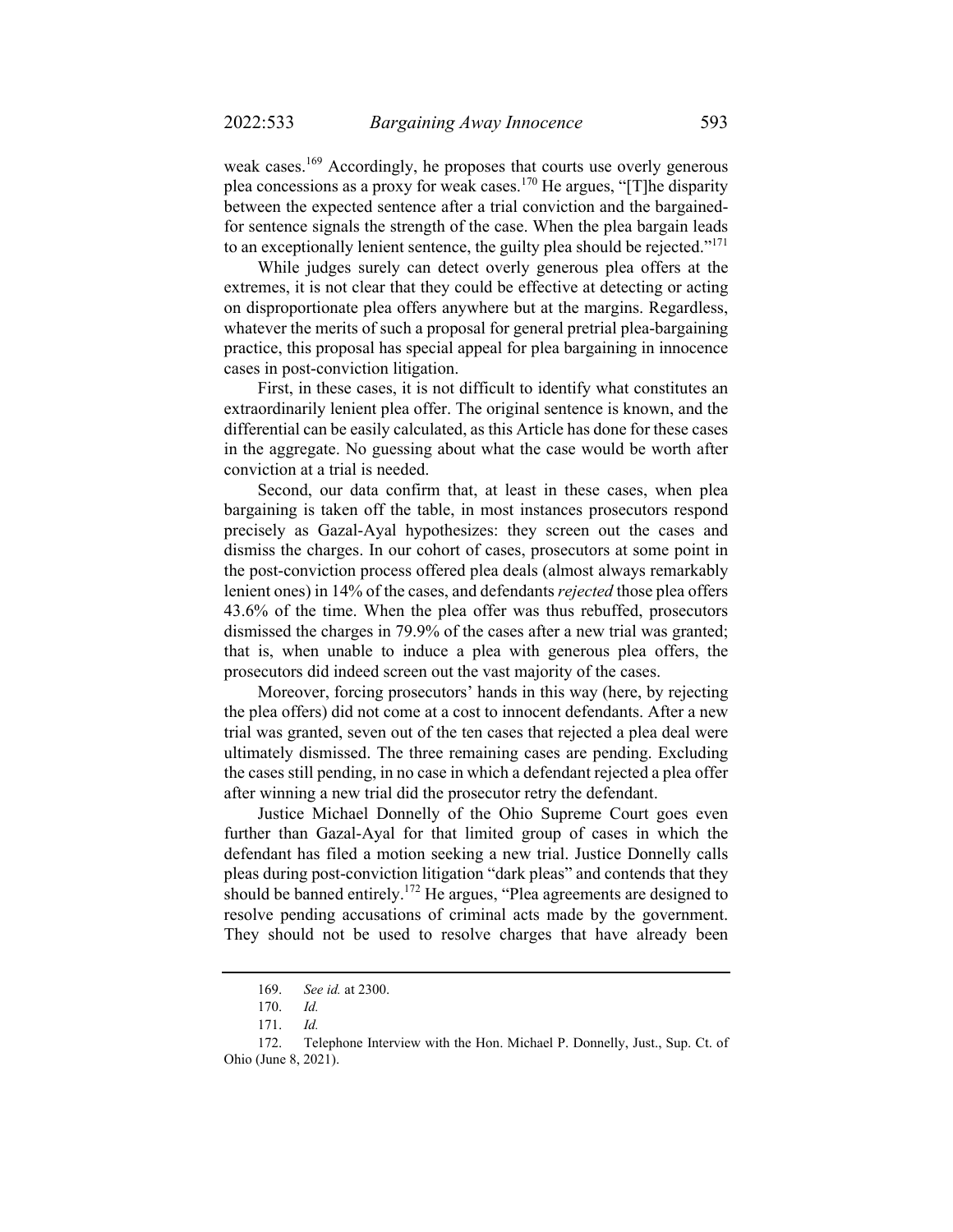resolved."173 Why? He answers that question with a rhetorical question of his own: "Why would a prosecutor, who after reviewing a prisoner[']s motion for a new trial, who continues to maintain a good faith basis in the guilt of the prisoner *ever* offer a reduced prison sentence before learning the court<sup>['</sup>]s ruling on a motion for a new trial?"<sup>174</sup> His answer: "They would not unless they believed that the motion had merit and that the new evidence undermined the original theory of guilt and there was a good chance a new trial would be granted if the evidence warranting the new trial was presented at a hearing in open court."<sup>175</sup> Moreover, he contends, plea bargaining in the post-conviction litigation process comes "at a time when the government possesses all the negotiation leverage and the prisoner has virtually none."<sup>176</sup> And he laments that resolving innocence claims through such bargaining "ensures that the evidence supporting the claim of innocence never sees the light of day."<sup>177</sup>

Our data suggest that Justice Donnelly's concern about the possible prosecutorial motivations underlying plea bargaining and the effect that such bargaining has on the search for the truth in innocence cases may have real merit. A ban on plea bargaining during post-conviction litigation may indeed be warranted. And while some might still object that such a ban would harm innocent defendants who do not want to take the risk of a retrial, our data again suggest that that risk is minimal at best.<sup>178</sup> We acknowledge, however, that our data might be somewhat misleading in this respect, because it may be that those defendants in our pool of cases who accepted plea bargains might have accepted the deals precisely because they had weaker defenses than those who rejected the plea offers; thus, some of them indeed might have been convicted at a retrial.

#### *B. Set Discount Rates*

Others have advocated for more judicial oversight by authorizing courts to enforce set discount rates in plea bargaining. Albert Alschuler, for example, has argued that in plea bargaining cases, judges should be required to first determine the sentence that would be appropriate if the defendant had been convicted at trial and then apply a "specific discount rate."<sup>179</sup> Stephen Schulhofer has similarly proposed that small set

 <sup>173.</sup> Hon. Michael P. Donnelly, The Dark Plea: A Legal Fiction Produced from Backroom, Off-the-Record Negotiations Which Prevents Truth and Causes Unjust Resolutions (unpublished presentation) (on file with author).

 <sup>174.</sup> *Id.*

 <sup>175.</sup> *Id.* 

 <sup>176.</sup> *Id.* 

 <sup>177.</sup> *Id.* 

 <sup>178.</sup> *See supra* notes 117–20 and accompanying text.

 <sup>179.</sup> Alschuler, *supra* note 123, at 1124.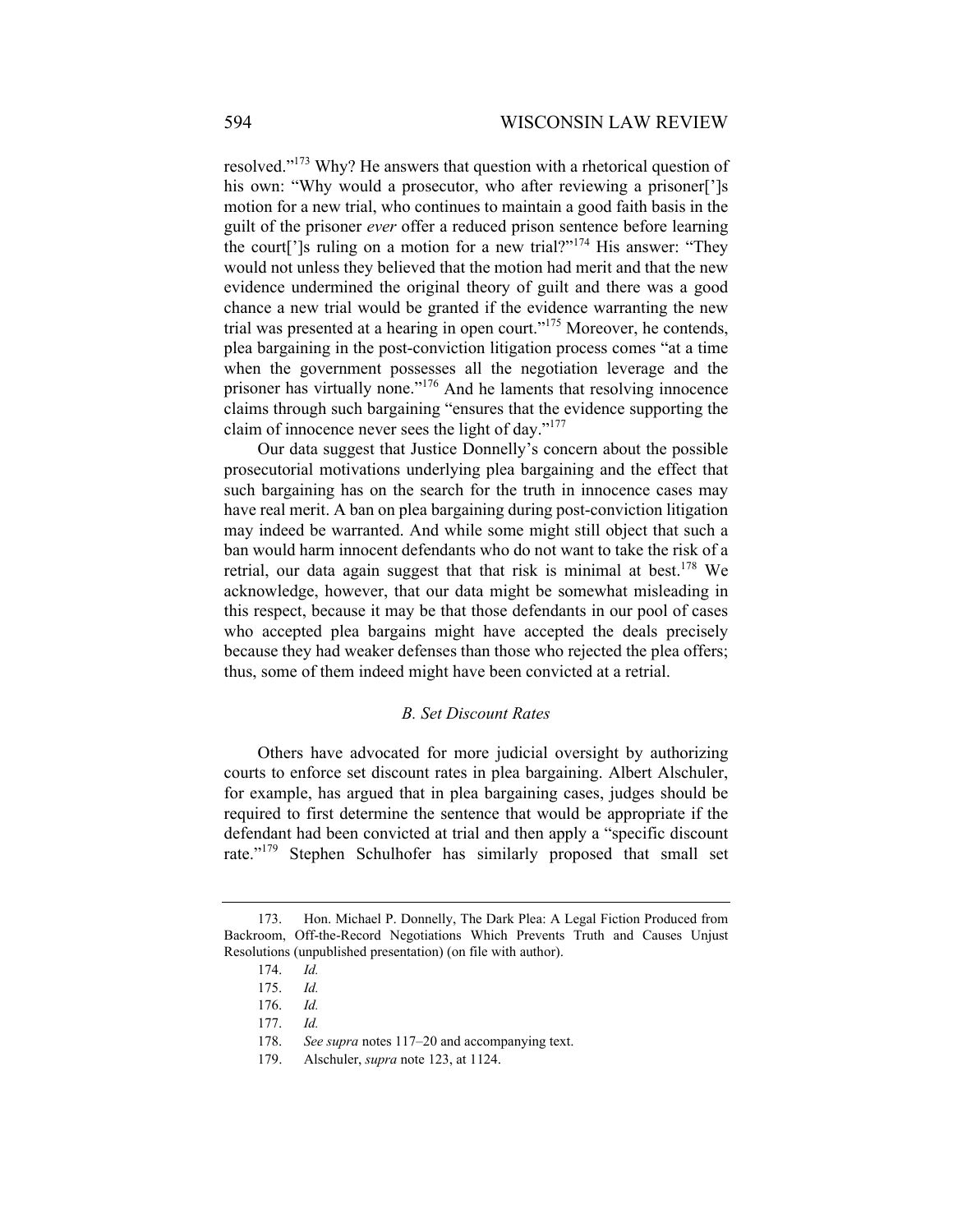discounts or concessions be applied to plea bargains,  $180$  and James Vorenberg has argued for set sentencing discounts of ten to twenty percent.<sup>181</sup>

Set discounts, however, can be arbitrary, can fail to take into account relevant factors, and can fail to prevent discretionary practices related to charge bargaining and fact bargaining from overwhelming the prescribed discounts.<sup>182</sup> Indeed, Russell Covey has argued persuasively that set discounts are doomed to fail—and have generally failed when tried because courts are ill-equipped to police prosecutorial bargaining discounts.<sup>183</sup> He contends,

Most fixed-discount proposals assume that courts will police plea bargaining by rejecting guilty pleas whenever the terms of the plea are "overly lenient." But this is a job judges are poorly suited to perform. Any system of fixed discounts that depends on preventing prosecutors from making and defendants from accepting overly lenient plea offers is doomed. Prosecutorial discretion over charging decisions, including the important discretion not to charge at all, is far too deeply embedded to be abolished, or even substantially limited.<sup>184</sup>

## *C. Fixed Trial Ceilings*

To overcome this problem, Covey argues that, rather than trying to impose fixed *discounts* for pleading guilty, the focus should be on imposing fixed *ceilings* on *trial* sentences.185 Under his proposal, instead of capping discounts on plea offers, ceilings would be imposed on the sentences that could be imposed whenever a plea bargain has been rejected and a case goes to trial.<sup>186</sup> These trial ceilings would be based on a set increment that would be permissible above the sentence offered during

 <sup>180.</sup> Stephen J. Schulhofer, *Due Process of Sentencing*, 128 U. PA. L. REV. 733, 792–94 (1980).

 <sup>181.</sup> James Vorenberg, *Decent Restraint of Prosecutorial Power*, 94 HARV. L. REV. 1521, 1560–61 (1981); *see also* Douglas D. Guidorizzi, Comment, *Should We Really "Ban" Plea Bargaining?: The Core Concerns of Plea Bargaining Critics*, 47 EMORY L.J. 753, 782 (1998) ("The establishment of a set of written sentencing discounts . . . limits the concessions the prosecutor can offer for a guilty plea . . . .").

 <sup>182.</sup> Klein, *supra* note 120, at 2040; *see also* Bibas, *supra* note 55, at 2536 (noting that fixed discount rates lead to black-market bargaining).

 <sup>183.</sup> Russell D. Covey, *Fixed Justice: Reforming Plea Bargaining with Plea-Based Ceilings*, 82 TUL. L. REV. 1237, 1241 (2008).

 <sup>184.</sup> *Id.*; *see also id.* at 1260–68 (explaining in detail why fixed discounts have failed).

 <sup>185.</sup> *Id.* at 1242.

 <sup>186.</sup> *Id.*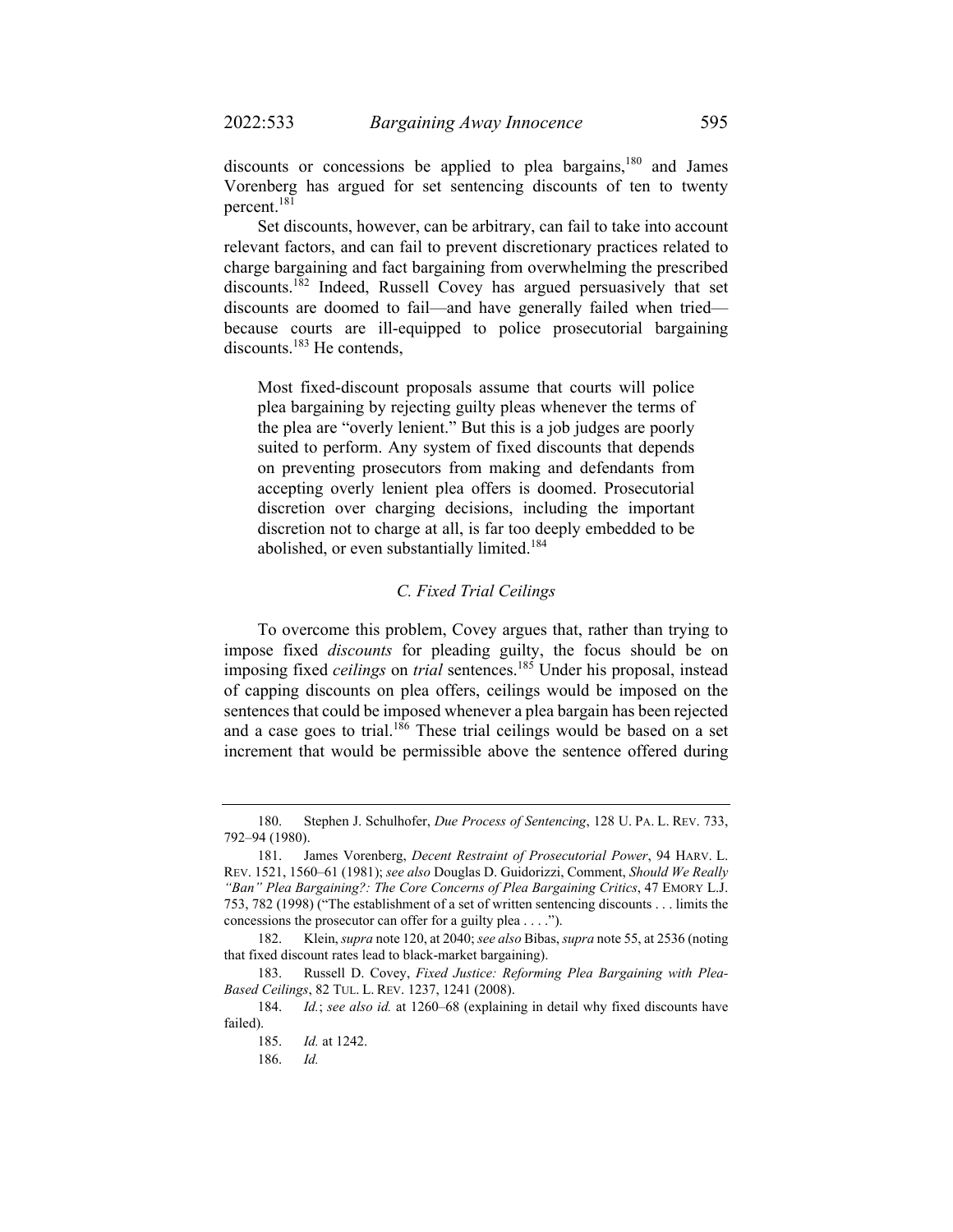plea negotiations.<sup>187</sup> For example, Covey explains that a defendant offered a plea bargain to a five-year sentence in a jurisdiction that has adopted a 33% fixed discount could reject the plea knowing that the most the defendant could receive if convicted after a trial would be 7.5 years—"that is, the same five-year sentence he would have received had he accepted the plea offer, adjusted upward to reflect the absence of the fixed discount."<sup>188</sup>

Covey theorizes that these "plea-based ceilings would dramatically curtail prosecutors' ability to induce defendants in weak cases to plead guilty."<sup>189</sup> Because the prosecutor would be bound by their plea offer, it would be difficult for them to make an offer in a weak case so lenient that it would have much likelihood of inducing a defendant to plead guilty.<sup>190</sup> The trial penalty simply would not be sufficiently steep to induce a defendant to accept a plea when the chances of conviction after trial are low.<sup>191</sup> As Covey explains,

If the prosecutor has a 10% chance of convicting the defendant on a charge that carries a ten-year term, her offer of six months might look good in a world without ceilings, but if the six-month offer creates a nine-month ceiling on the sentence the defendant could receive upon conviction at trial, then the inducement to plead guilty disappears.<sup>192</sup>

But that would not be so in strong cases; if the likelihood of conviction appears to be 80%, that same defendant with an offer of five years and a trial-sentence cap of 7.5 years would find that cap much more appealing and hence a much stronger inducement to accept the plea offer.<sup>193</sup>

Importantly, Covey argues, the ceiling approach is much more enforceable than the set-discount approach because the prosecutor would be bound by their own plea offer.<sup>194</sup> The prosecutor cannot engage in other discretionary practices and bargaining approaches to overcome the cap.<sup>195</sup> If anything, the approach would minimize coercively low plea offers because prosecutors would know that, if the plea bargain were rejected, they would have bound themselves to a relatively low sentence even after trial.

- 187. *Id.*
- 188. *Id.* at 1269–70.
- 189. *Id.* at 1270.
- 190. *Id.*
- 191. *Id.*
- 192. *Id.*
- 193. *Id.*
- 194. *Id.* at 1270, 1273.
- 195. *See id.* at 1273–75.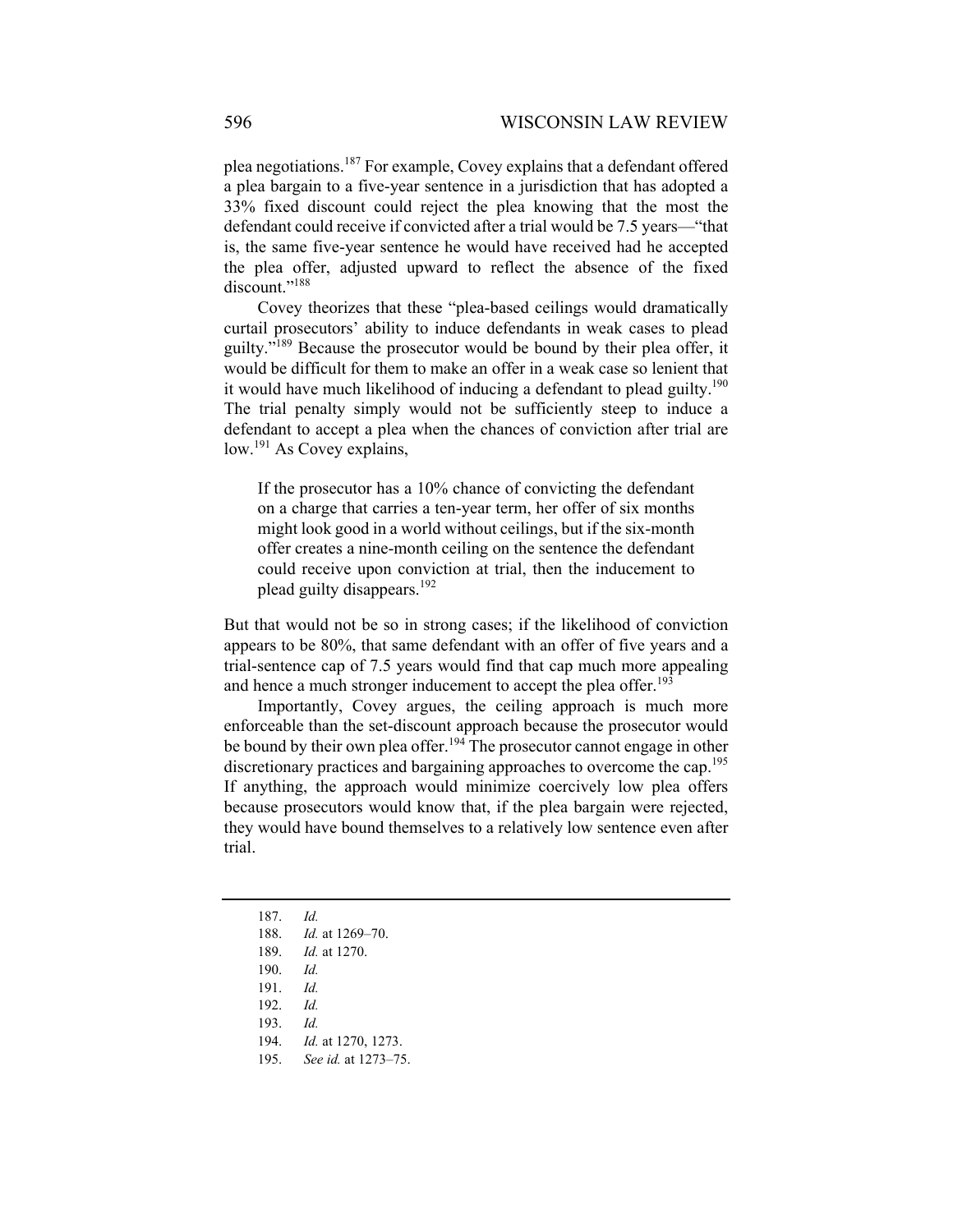In the special context of plea bargaining in post-conviction innocence cases—the cases directly studied here—this reform has real potential for minimizing coerced guilty pleas from the innocent. Given the very serious crimes typically at issue in innocence work, low-ball plea offers would be less appealing to prosecutors because they would know that, if rejected, they would essentially be bound to little additional imprisonment even if they undertook the risk, expense, and effort of a new trial. And innocent defendants would be much less likely to feel that overly generous plea offers—such as offers to time served—are too good to turn down, because they would know that, even if they went to trial, they would not be facing onerous prison time. So the relatively minimal risk of reconviction at a retrial (which is what would prompt the low-ball plea offers) might be worth taking.

In this context, however, it is important to note that not all timeserved or low-ball prison offers in innocence cases are the same. Some innocence litigants might have served decades by the time of their postconviction innocence litigation, while others might have served only a few years. Our data show that the number of years served by the time of the PCM ranges from zero to forty-five years. Hence, a time-served offer to someone who has served twenty years could be deemed a plea bargain to an effective sentence of twenty years, so the trial sentence could still be significant (e.g., an additional ten years for a total sentence of thirty years if a jurisdiction were to set a 33% discount rate). To eliminate the coercive nature of plea offers in innocence cases, therefore, the time-served sentences or short additional terms offered in innocence plea negotiations would have to be calculated from their additional time imposed, not from the total time served since original conviction. That is, a time-served offer in the post-conviction context would be deemed a plea offer to a sentence of zero years, regardless of how many years the defendant had already served.

Covey's proposal for trial ceilings would have one other significant consequence worth noting:

[I]t would change sentencing baselines from trial sentences to plea-bargained sentences. Plea-bargained sentences reflect society's (or at least prosecutors' and judges') estimate of the appropriate punishment in standard cases. Plea-based ceilings formalize this tacit assumption by treating bargain sentences as the legal baseline while preserving the government's ability to seek higher sentences where circumstances warrant.<sup>196</sup>

This shift is entirely appropriate because plea-bargained sentences are in fact the norm, and sentences imposed after trials are the rare exceptions.

 <sup>196.</sup> *Id.* at 1284.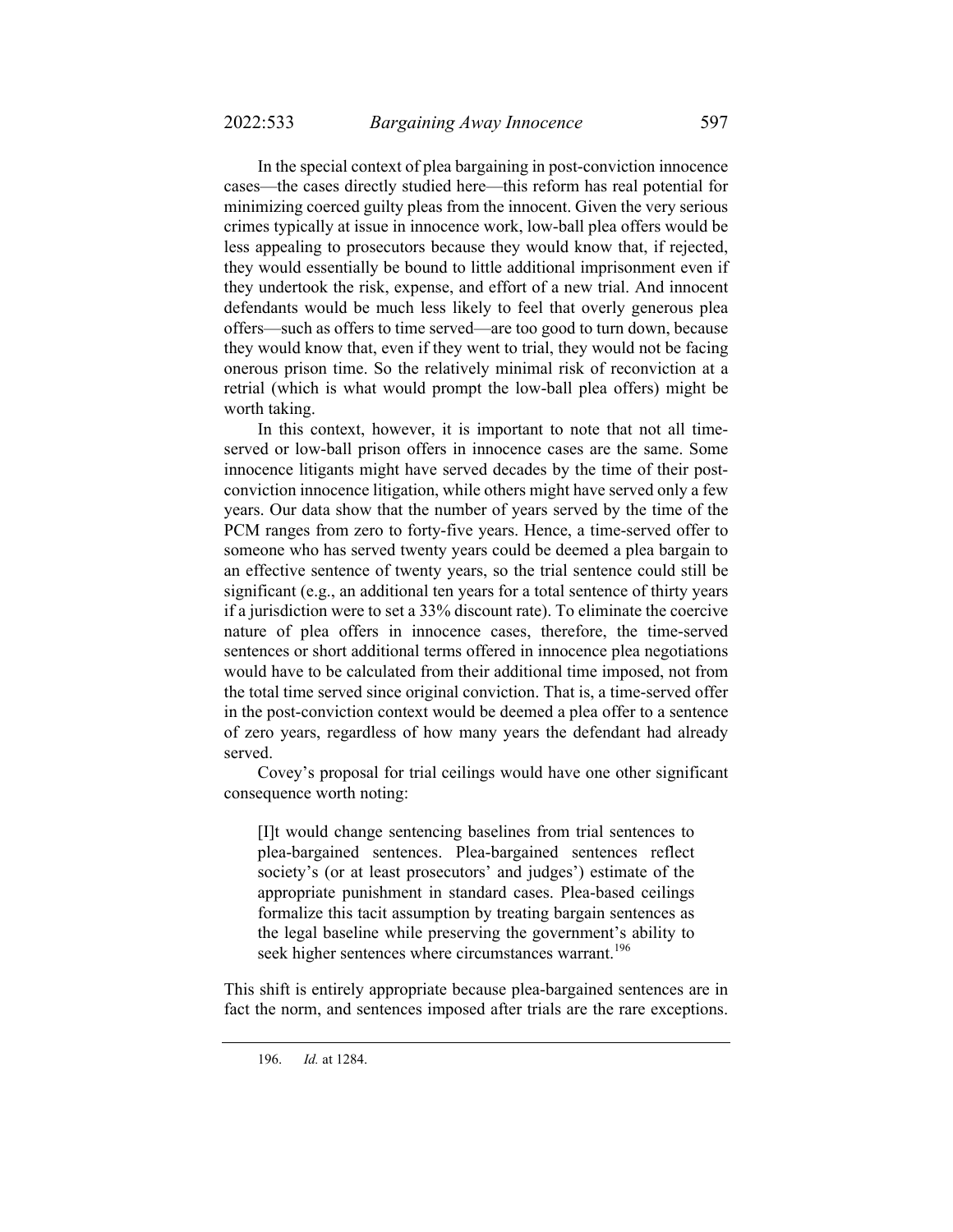As is widely recognized, upwards of 97% of all criminal convictions are obtained by plea, not trial.<sup>197</sup> Hence, it is a mistake to view plea-bargained sentences as a special deal, a gift,<sup>198</sup> or even the "escape of the guilty."<sup>199</sup> To the contrary, in practice they reflect the collective sense of the criminal justice system of what penalties are routinely appropriate.<sup>200</sup> A system with fixed ceilings on trial sentences recognizes the true norms in our system and thereby might to some extent legitimize plea-bargained "discounts" as no discounts at all—and along the way ease some of the pressure for imposing the onerous sentences that incorporate the trial penalty and that help to drive mass incarceration.

## *D. Prosecutor Ethics and Office-Based Standards*

In the end, no matter what else changes, it is likely that prosecutors themselves will retain substantial power—likely the greatest power of any actors in the system—to set the terms and scope of plea bargains. Regardless of any other changes that might be made—and especially if no other changes are made—ultimately the fixes for plea bargaining's innocence problem require prosecutors themselves to take preventive or corrective measures. Whatever other reforms might be appropriate, prosecutors have not only the power, but also a special responsibility to address this problem. In the American system, prosecutors are explicitly charged with responsibility to act not just as zealous advocates to seek convictions, but also to be "ministers of justice" whose overriding concern

 <sup>197.</sup> RAKOFF, *supra* note 135, at 20.

 <sup>198.</sup> *See, e.g.*, Stanley A. Cohen & Anthony N. Doob, *Public Attitudes to Plea Bargaining*, 32 CRIM. L.Q. 85, 97 (1989–90) (citing data showing that a large majority of Canadians oppose plea bargaining because they believe it treats defendants too leniently).

 <sup>199.</sup> *E.g.*, RALPH ADAM FINE, ESCAPE OF THE GUILTY (1986).

 <sup>200.</sup> For the contrary perspective, which no doubt represents the prevailing view of plea bargaining and trial penalties, see Howe, *supra* note 122. Howe argues that "[d]efendants receiving post-trial sentences get the deserved punishments for their crimes. Bargained sentences involve the extension of leniency on risk-reduction and utilitarian grounds from the maximum deserved punishment." *Id.* at 618. Howe does not, however, explain why the post-trial sentence is the deserved sentence; he just posits it and contends that plea bargains represent discounts. *Id.* at 607. Deserved sentences are, of course, socially constructed values, not immutable features of some natural law. (Howe himself acknowledges this, observing that "[n]otions of desert derive from 'contemporary community morality'" and that it is impossible to "declar[e] a sentence deserved according to any objective measure." *Id.* at 619–20 (footnotes omitted)). But that just makes it all the more difficult to understand why the abnormality of post-trial sentences would be viewed as "deserved sentences" and not some artifact of the process; because well above 95% of all sentences are bargained sentences, not post-trial sentences, *see* RAKOFF, *supra* note 135, at 20, Covey is surely correct that those bargained-for sentences have in fact become our socially constructed expression of appropriate or deserved punishment.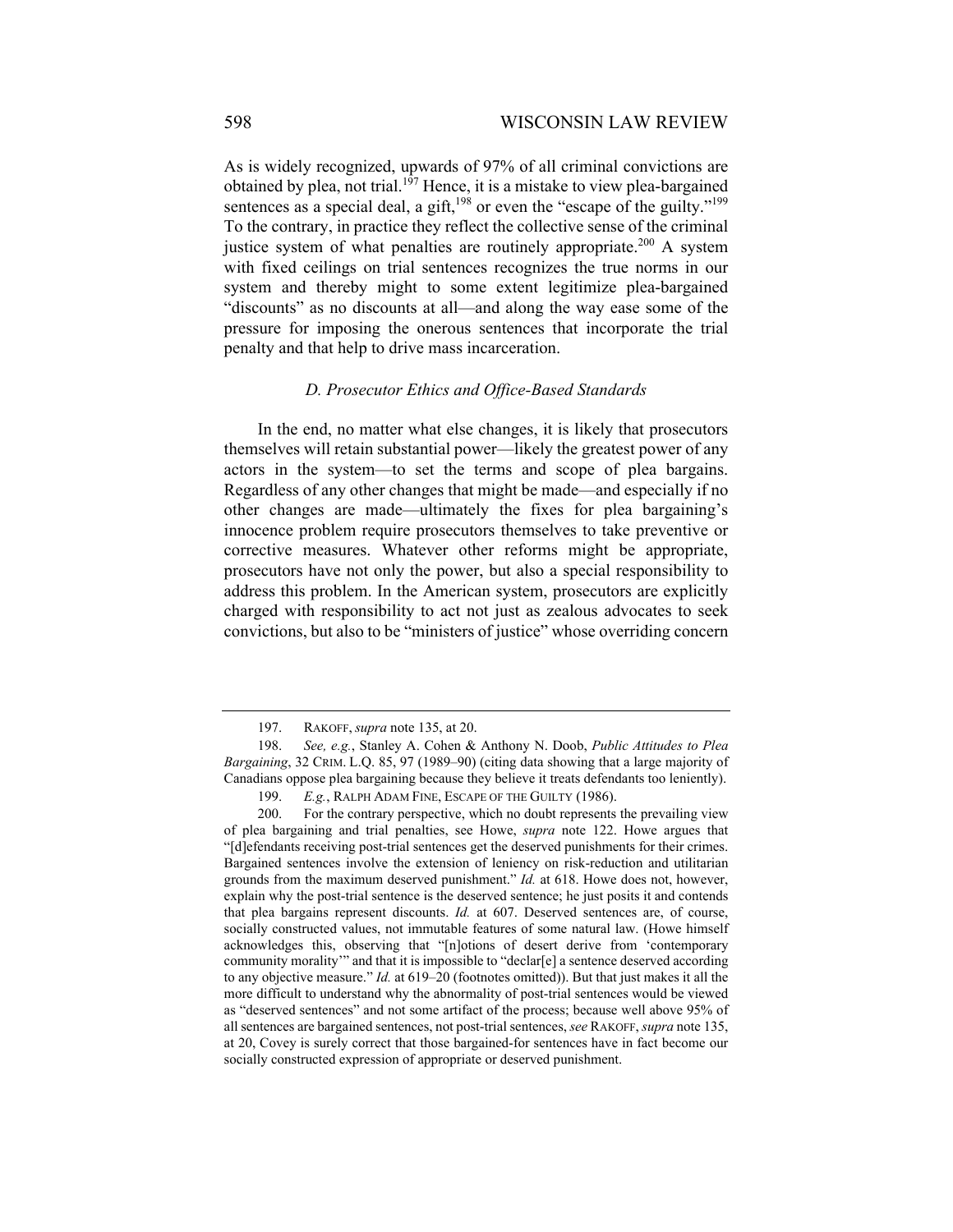is to ensure fairness and reliability in criminal cases.<sup>201</sup> Making that responsibility even more explicit, since 2008, ABA Model Rule of Professional Conduct 3.8 has imposed on prosecutors a duty to correct wrongful convictions.<sup>202</sup>

Rule-makers can adopt even more explicit ethics standards to address this problem, and prosecutors' offices can adopt standards designed to guide their own bargaining discretion. Both can make clear that, when in doubt, prosecutors should dismiss weak cases rather than attempt to salvage old convictions with disproportionately lenient plea offers.<sup>203</sup> In all cases, prosecutors should ask themselves whether they would have pursued the charges at all "in a criminal justice system without plea bargaining."<sup>204</sup> At a minimum, prosecutors must continually ask themselves the question Justice Powell posed in his dissent in *Bordenkircher v. Hayes*: whether, in the absence of the coercive powers inherent in plea bargaining, "the prosecutor reasonably might have

(g) When a prosecutor knows of new, credible and material evidence creating a reasonable likelihood that a convicted defendant did not commit an offense of which the defendant was convicted, the prosecutor shall:

(1) promptly disclose that evidence to an appropriate court or authority, and

(2) if the conviction was obtained in the prosecutor's jurisdiction,

(i) promptly disclose that evidence to the defendant unless a court authorizes delay, and

(ii) undertake further investigation, or make reasonable efforts to cause an investigation, to determine whether the defendant was convicted of an offense that the defendant did not commit.

(h) When a prosecutor knows of clear and convincing evidence establishing that a defendant in the prosecutor's jurisdiction was convicted of an offense that the defendant did not commit, the prosecutor shall seek to remedy the conviction.

MODEL RULES OF PRO. CONDUCT r. 3.8 (AM. BAR ASS'N 2020).

 203. *See* Thomas W. Church, Jr., *In Defense of "Bargain Justice*,*"* 13 LAW & SOC'Y REV. (SPECIAL ISSUE ON PLEA BARGAINING) 509, 509–10 (1979) ("Abuse of prosecutorial discretion can be lessened considerably if prosecutors promulgate and enforce office standards to guide the plea bargaining decisions of their deputies . . . .").

 204. Alschuler, *The Changing Plea Bargaining Debate*, *supra* note 90, at 687– 88.

 <sup>201.</sup> *See* MODEL RULES OF PRO. CONDUCT r. 3.8 cmt. 1 (AM. BAR ASS'N 2020) ("A prosecutor has the responsibility of a minister of justice and not simply that of an advocate."); Kenneth Bresler, *Pretty Phrases: The Prosecutor as Minister of Justice and Administrator of Justice*, 9 GEO. J. LEGAL ETHICS 1301, 1301–02 (1996); Daniel S. Medwed, *The Zeal Deal: Prosecutorial Resistance to Post-Conviction Claims of Innocence*, 84 B.U. L. REV. 125, 132 (2004); Dana Carver Boehm, *The New Prosecutor's Dilemma: Prosecutorial Ethics and the Evaluation of Actual Innocence*, 2014 UTAH L. REV. 613, 620–27.

 <sup>202.</sup> *See* James Podgers, *Righting Wrongs*, ABA J. (Apr. 1, 2008, 8:57 PM), https://www.abajournal.com/magazine/article/righting\_wrongs [https://perma.cc/LA9Q-F3YE]. Model Rule 3.8 provides, in relevant part: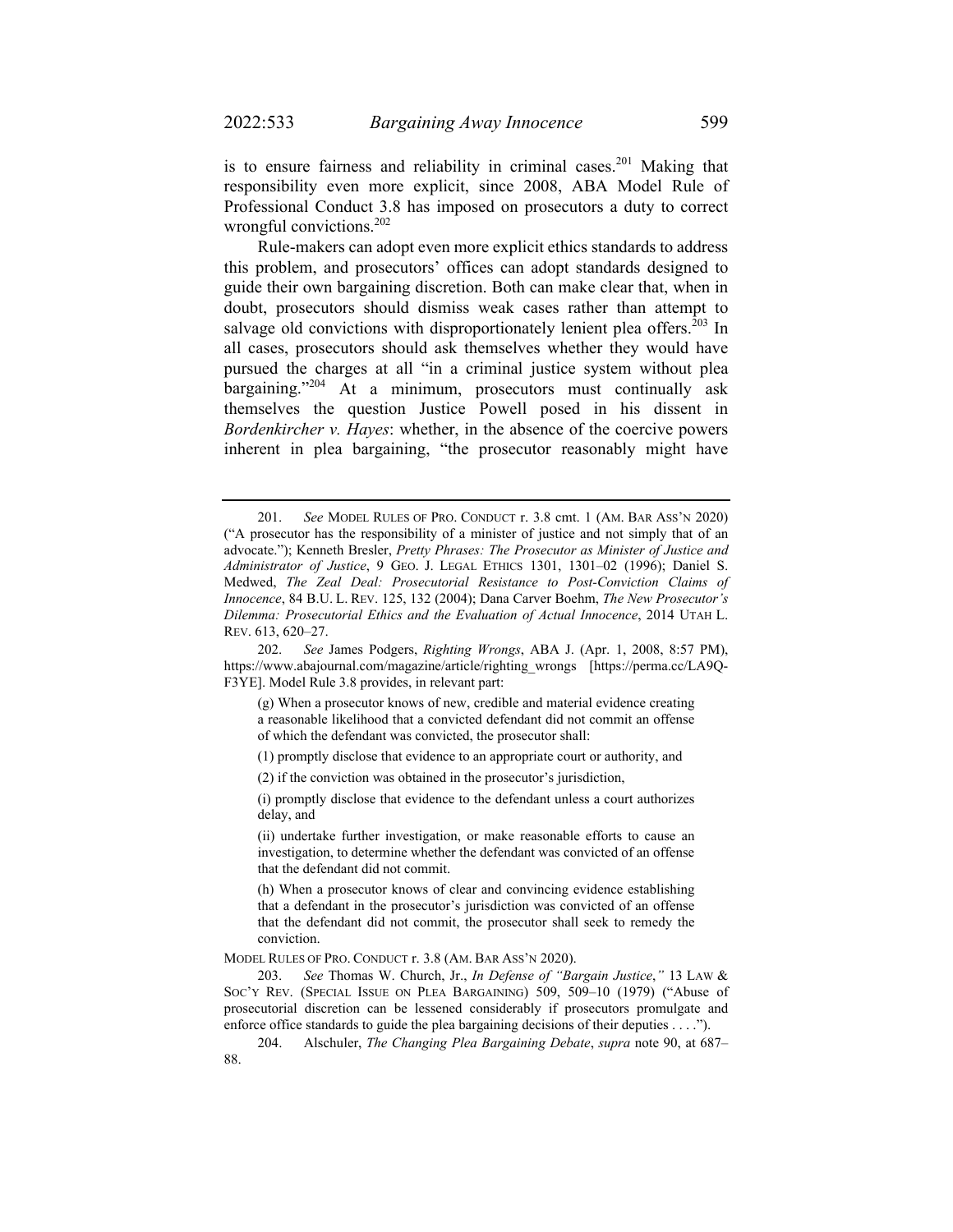charged respondent  $\ldots$  in the first place."<sup>205</sup> As Albert Alschuler has pointed out, such a standard, if enforced, would get at the heart of the innocence problem, because "it does not seem too naïve to suppose that a prosecutor in a no-plea-bargaining system would have declined to devote substantial resources to a case in which there was only an outside chance of conviction at trial."206

To ensure fidelity to that principle, prosecutors can and should create systems—mandatory checklists, $207$  designated devil's advocates, $208$  or the like—to ensure that this question gets asked and considered seriously. For example, Blume and Helm suggest various structural reforms to enhance the objectivity of prosecutorial review of innocence claims.<sup>209</sup> One way to do this, they suggest, is for prosecutors to use citizen panels to review cases in which defendants pled guilty but maintain their claim of innocence.<sup>210</sup> This, they contend, would be one way to "extend the historical protection provided by juries to all defendants, not just the 3% who go to trial."<sup>211</sup> As an alternative, they suggest that in those cases in which innocence-claiming defendants win a new trial, a new prosecutor, one not otherwise invested in the conviction, could be assigned to handle the case after the reversal.<sup>212</sup> Yet Blume and Helm express profound skepticism of this proposal, noting that "[p]rosecutors are a 'tight knit group,' and will be reluctant to earn the ire of their current or former prosecutorial colleagues (or law enforcement officers) by dismissing the charges."213

Conviction Integrity Units (CIUs) within prosecutors' offices, if designed properly, offer one promising way to break through the groupthink and role biases that can impede the effectiveness of proposals like those of Blume and Helm. A CIU is a division and a set of procedures within a district attorney's office established to identify, investigate, and rectify wrongful convictions within the jurisdiction.<sup>214</sup> Effective CIUs typically have full access to police and prosecutor files and evidence and have management-level authority to review cases; they are staffed with

 <sup>205.</sup> *Bordenkircher v. Hayes*, 434 U.S. 357, 370 (1978) (Powell, J., dissenting).

 <sup>206.</sup> Alschuler, *The Changing Plea Bargaining Debate*, *supra* note 90, at 688.

 <sup>207.</sup> For a discussion of the value of checklists in modifying behavior and improving outcomes in law, medicine, and industry, see Barry Scheck, *Professional and Conviction Integrity Programs: Why We Need Them, Why They Will Work, and Models for Creating Them*, 31 CARDOZO L. REV. 2215, 2226, 2239–42 (2010).

 <sup>208.</sup> For a discussion of the value of devil's advocates for overcoming cognitive biases that can lead prosecutors astray, see Findley & Scott, *supra* note 48, at 388–89.

 <sup>209.</sup> Blume & Helm, *supra* note 2, at 181–90.

 <sup>210.</sup> *Id.* at 186.

 <sup>211.</sup> *Id.* at 189.

 <sup>212.</sup> *Id.* at 186.

 <sup>213.</sup> *Id.* (citation omitted).

 <sup>214.</sup> *See* Scheck, *supra* note 207, at 2248.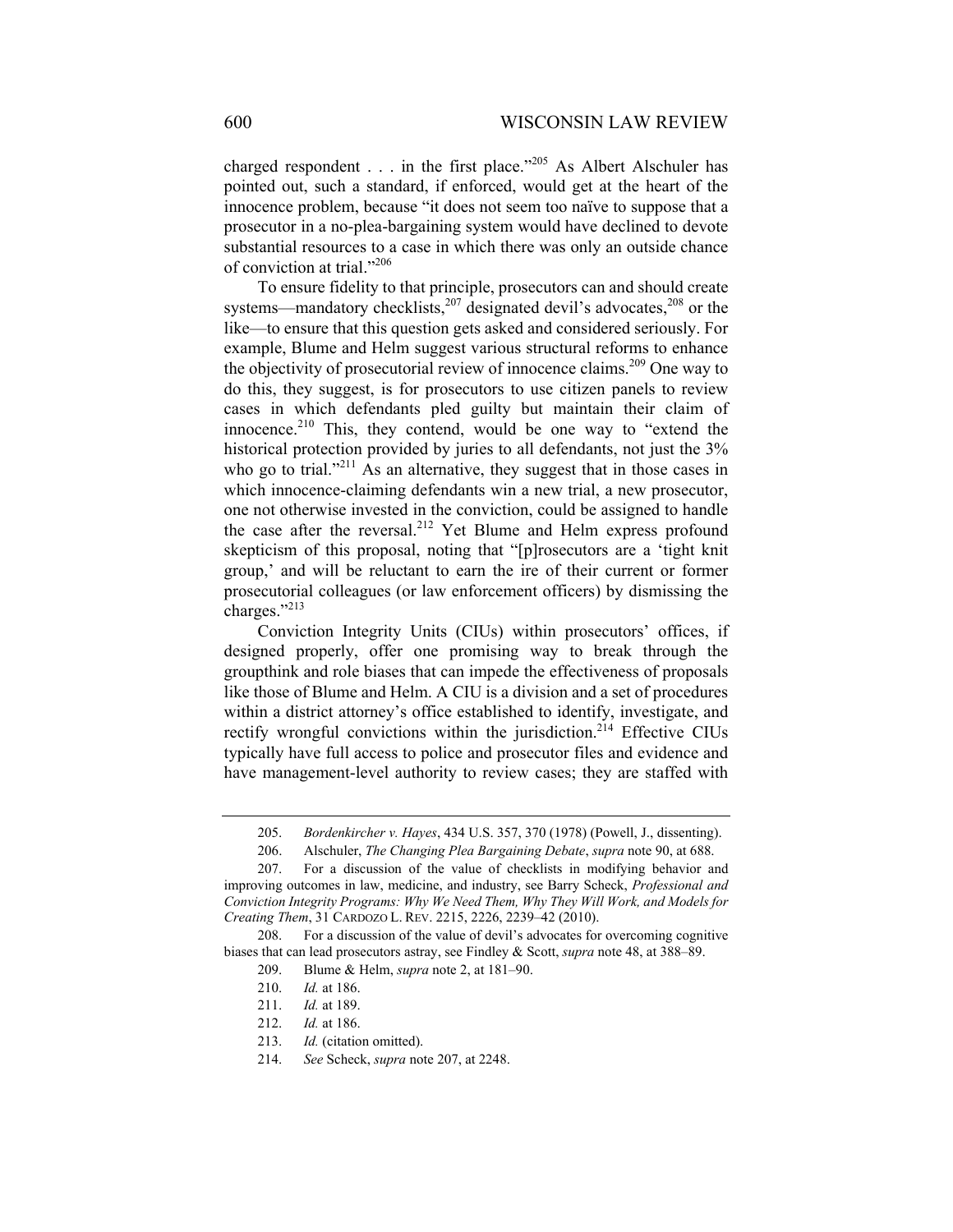attorneys who do not come from the prosecution culture in the jurisdiction (often former defense attorneys or innocence attorneys) and who work closely with public defenders and innocence advocates.<sup>215</sup> Creating, and then entrusting, those units to respond to post-conviction claims of innocence has real potential for mitigating the guilty-plea innocence problem, at least in the post-conviction context.

## **CONCLUSION**

The data we have collected on post-conviction litigation in innocence cases suggest, as long suspected, that plea bargaining is indeed deeply problematic for the innocent. Our data show that, at least in serious cases,<sup>216</sup> the extensive charging options and onerous sentencing options available to prosecutors do enable them to manipulate the bargaining process to make it very difficult even for innocent defendants to refuse to plead guilty (or no contest). And they confirm that in a minority—but a meaningful proportion—of such cases, some prosecutors appear to be so determined to preserve convictions that they offer startlingly lenient plea deals, so lenient they run a serious risk of snaring innocent defendants. Viewing these plea offers through the lens of the trial-shadow theory of plea bargaining, we find that these lenient plea offers also suggest that at least some prosecutors manipulate their plea-bargaining advantages to preserve convictions that even they likely recognize are unwinnable at trial—and that may even involve an innocent defendant. Moreover, the data show that a significant proportion of innocence-claiming defendants do indeed succumb to those plea-bargaining pressures and accept these remarkably lenient plea offers, even though the risks of reconviction may not be high. (Recall that all of the innocence-claiming defendants in our dataset who rejected the plea offers were in the end successful in obtaining relief from their convictions.)

A range of reforms is available to alleviate the harmful consequences of this system. Some reforms include increased judicial involvement in reviewing plea bargains; more robust factual basis review; imposing caps on plea concessions; imposing ceilings on trial penalties after plea bargaining fails; banning plea bargaining in post-conviction litigation; and, in the end, changing prosecutorial ethics, institutional structures, and culture to minimize the risk that prosecutors will seek to secure convictions in cases that are unlikely to be winnable at a retrial (or an initial trial). None of these solutions is likely to solve the problem alone; all are worth considering.

 <sup>215.</sup> *Id.* at 2249–50; *see also* Boehm, *supra* note 201, at 618.

 <sup>216.</sup> The data we collected are derived almost exclusively from very serious offenses and hence we cannot know how much they apply to minor offenses.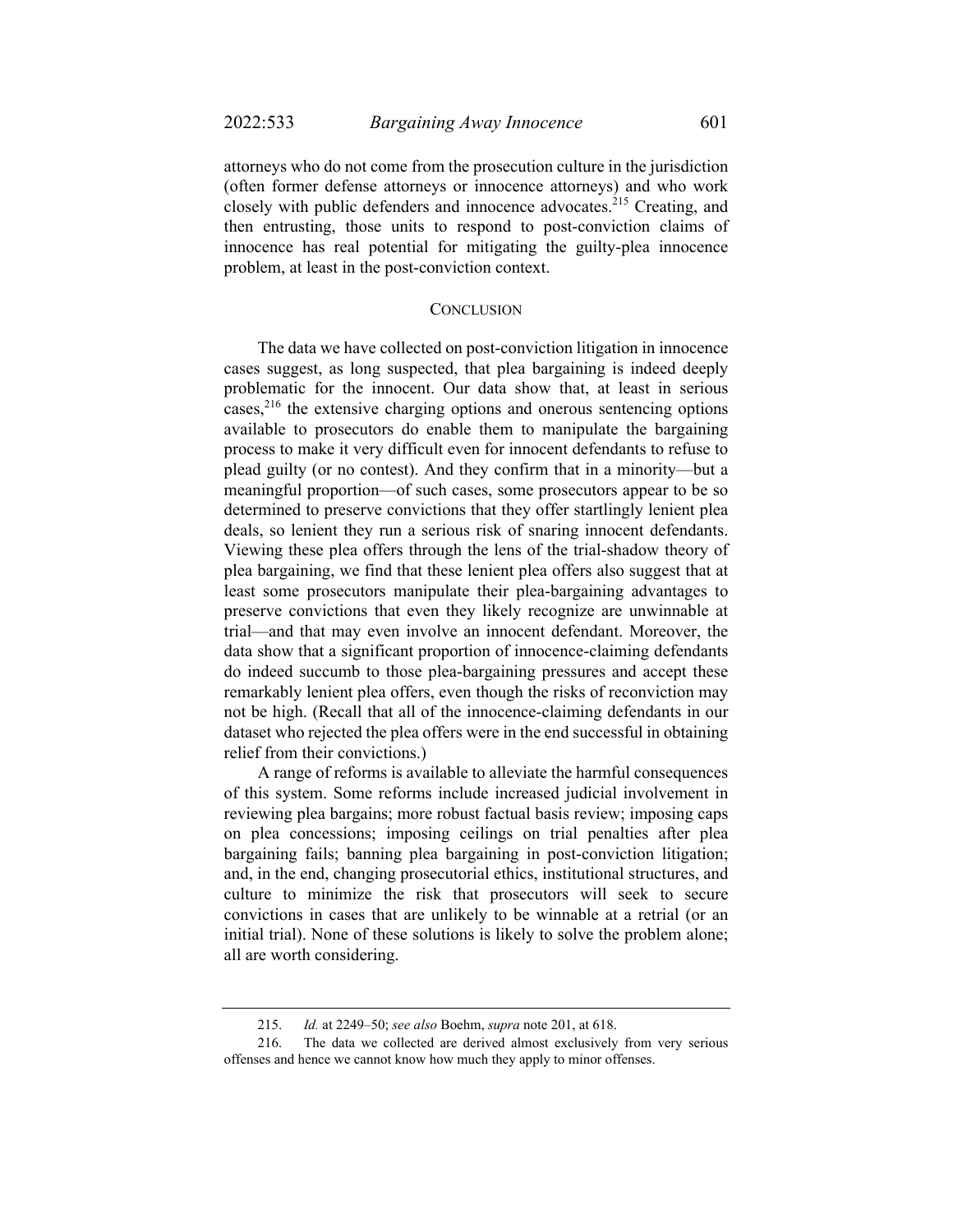## APPENDIX

| VARIABLES                                      | (1)<br>N | (2)<br>Mean | (3)<br>SD          | (4)<br>Min | (5)<br>Max |
|------------------------------------------------|----------|-------------|--------------------|------------|------------|
| Years served                                   | 271      | 14.74       | 10.20              | 0          | 45         |
| Type of Offense-                               |          |             |                    |            |            |
| Dichotomous Indicator                          |          |             |                    |            |            |
| <b>Attempted Homicide</b>                      | 272      | 0.0735      | 0.261              | 0          | 1          |
| Child Abuse                                    | 272      | 0.0257      | 0.159              | 0          | 1          |
| Murder                                         | 272      | 0.599       | 0.491              | 0          | 1          |
| Nonviolent                                     | 272      | 0.151       | 0.358              | 0          | 1          |
| Other Homicide                                 | 272      | 0.0809      | 0.273              | 0          | 1          |
| Other Violent                                  | 272      | 0.342       | 0.475              | 0          | 1          |
| Sexual Offense - Adult                         | 272      | 0.235       | 0.425              | 0          | 1          |
| Sexual Offense - Child                         | 272      | 0.0515      | 0.221              | $\theta$   | 1          |
| Type of Offense-                               |          |             | <i>Frequencies</i> |            |            |
| Frequencies<br><b>Attempted Homicide</b>       |          |             | 20                 |            |            |
| Child Abuse                                    |          |             | 7                  |            |            |
| Murder                                         |          |             | 163                |            |            |
| Nonviolent                                     |          |             | 41                 |            |            |
| Other Homicide                                 |          |             | 22                 |            |            |
| Other Violent                                  |          |             | 93                 |            |            |
| Sexual Offense - Adult                         |          |             | 64                 |            |            |
| Sexual Offense - Child                         |          |             | 14                 |            |            |
| Original Sentence                              |          |             | <i>Frequencies</i> |            |            |
| Death Sentence                                 |          |             | 4                  |            |            |
| Indeterminate                                  |          |             | 1                  |            |            |
| <b>NGRI</b>                                    |          |             | 1                  |            |            |
| Sentence Imposed in                            | 266      | 59.46       | 34.13              | 0          | 300        |
| Years—Upper Bound                              |          |             |                    |            |            |
| (Life sentences coded as 39                    |          |             |                    |            |            |
| years of sentence)                             |          |             |                    |            |            |
| Max Years Remaining to                         | 266      | 36.91       | 32.61              | $\theta$   | 299.2      |
| Serve                                          |          |             |                    |            |            |
| Type of New Evidence-<br>Dichotomous Indicator |          |             |                    |            |            |
| Recantation                                    | 272      | 0.213       | 0.410              | 0          | 1          |

# *Table A. Descriptive Statistics*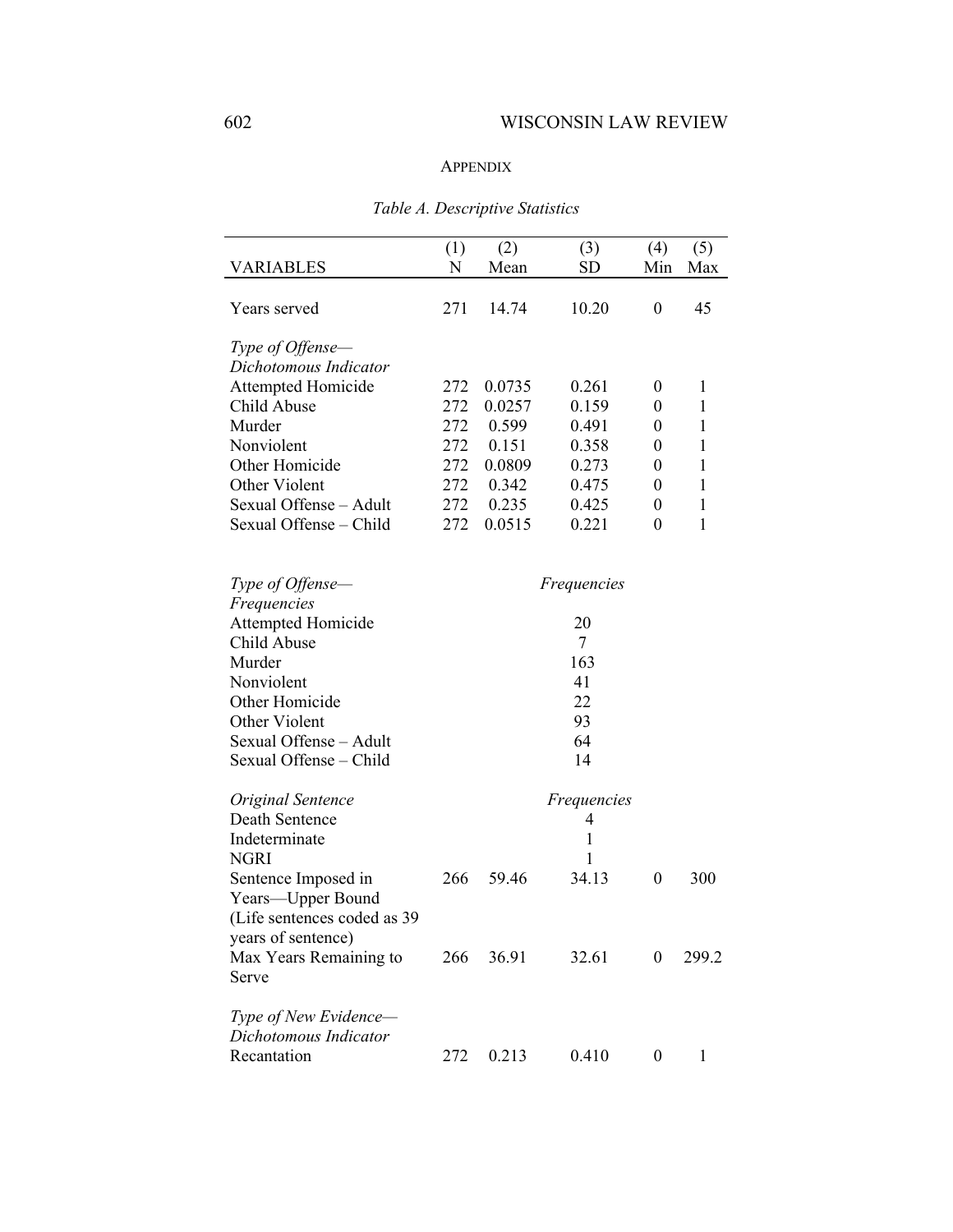| False confession           | 272 | 0.169  | 0.376              | 0                | $\mathbf{1}$ |
|----------------------------|-----|--------|--------------------|------------------|--------------|
| Alt Perp $-$ Confess       | 272 | 0.0588 | 0.236              | $\boldsymbol{0}$ | 1            |
| Alt Perp $-$ Other         | 272 | 0.0515 | 0.221              | 0                | 1            |
| <b>DNA</b>                 | 272 | 0.397  | 0.490              | 0                | 1            |
| Forensics Other            | 272 | 0.224  | 0.418              | 0                | 1            |
| Witness Misidentification  | 272 | 0.0809 | 0.273              | 0                | 1            |
| New Witness                | 272 | 0.0662 | 0.249              | 0                | 1            |
| <b>Official Misconduct</b> | 272 | 0.272  | 0.446              | 0                | 1            |
| <b>IAC</b>                 | 272 | 0.0662 | 0.249              | 0                | 1            |
| New Alibi Evidence         | 272 | 0.0331 | 0.179              | $\boldsymbol{0}$ | 1            |
| Other                      | 272 | 0.121  | 0.327              | 0                | 1            |
| Type of New Evidence-      |     |        | <i>Frequencies</i> |                  |              |
| Frequencies                |     |        |                    |                  |              |
| Recantation                |     |        | 58                 |                  |              |
| <b>False Confession</b>    |     |        | 46                 |                  |              |
| Alt Perp - Confess         |     |        | 16                 |                  |              |
| Alt Perp $-$ Other         |     |        | 14                 |                  |              |
| <b>DNA</b>                 |     |        | 108                |                  |              |
| Forensics Other            |     |        | 61                 |                  |              |
| Witness Misidentification  |     |        | 22                 |                  |              |
| New Witness                |     |        | 18                 |                  |              |
| <b>Official Misconduct</b> |     |        | 74                 |                  |              |
| IAC                        |     |        | 18                 |                  |              |
| New Alibi Evidence         |     |        | 9                  |                  |              |
| Other                      |     |        | 33                 |                  |              |
| <b>Total New Evidence</b>  | 272 | 1.754  | 0.890              | 1                | 5            |
|                            |     |        |                    |                  |              |
| Prosecution Response to    |     |        |                    |                  |              |
| PCM-Dichotomous            |     |        |                    |                  |              |
| Indicator                  |     |        |                    |                  |              |
| Initially oppose then join | 272 | 0.0441 | 0.206              | $\boldsymbol{0}$ | 1            |
| Join/Not Oppose            | 272 | 0.342  | 0.475              | $\boldsymbol{0}$ | 1            |
| Offer Plea Bargain         | 272 | 0.143  | 0.351              | $\boldsymbol{0}$ | 1            |
| Oppose/Litigate Motion     | 272 | 0.471  | 0.500              | 0                | 1            |
| Prosecution Response to    |     |        | Frequencies        |                  |              |
| PCM-Frequencies            |     |        |                    |                  |              |
| Initially oppose then join |     |        | 12                 |                  |              |
| Join/Not Oppose            |     |        | 93                 |                  |              |
| Offer Plea Bargain         |     |        | 39                 |                  |              |
| Oppose/Litigate Motion     |     |        | 128                |                  |              |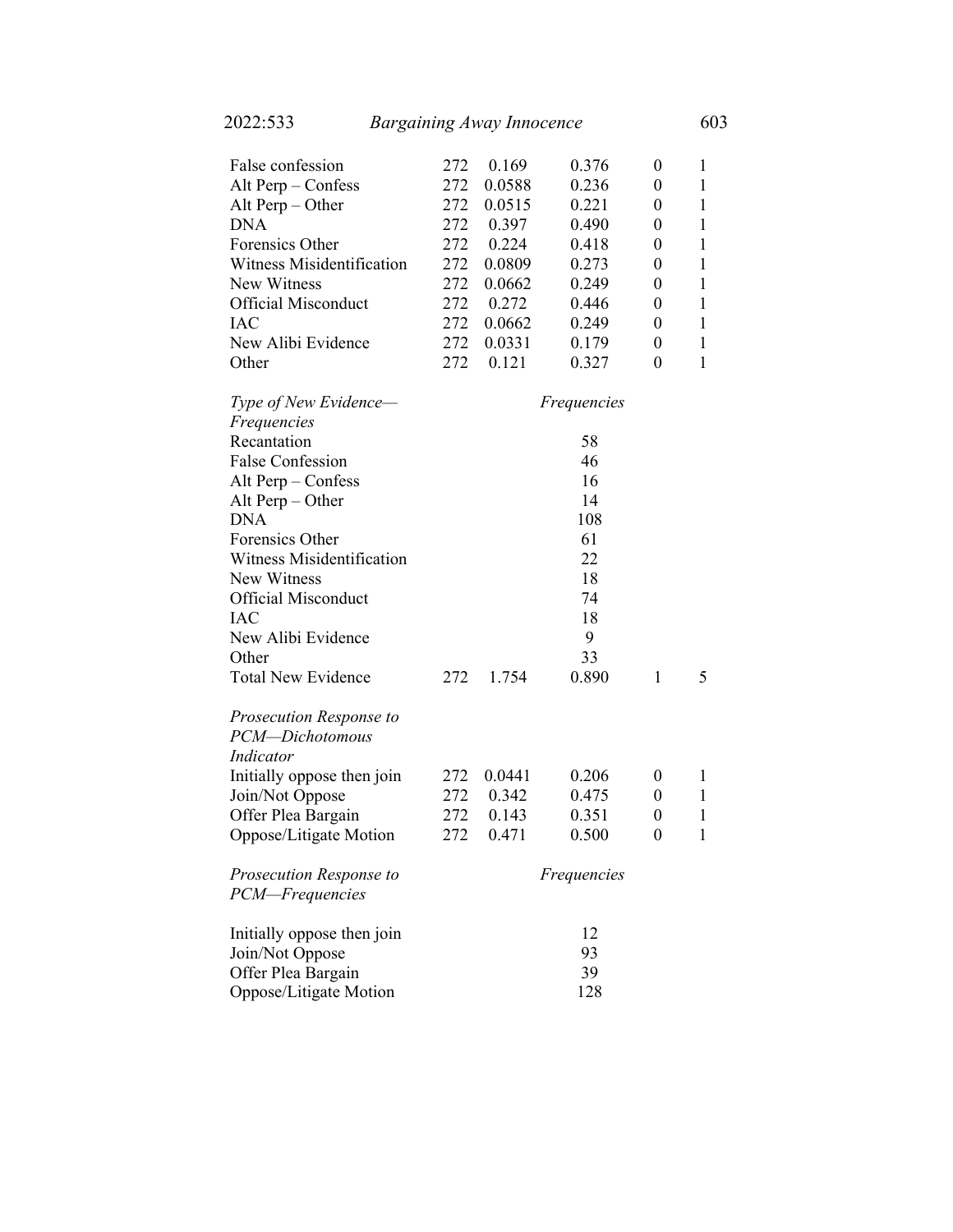| <b>Plea Negotiation Outcome</b><br>Prior to PCM decision                                    |     |           | <i>Frequencies</i> |                |              |
|---------------------------------------------------------------------------------------------|-----|-----------|--------------------|----------------|--------------|
| Defendant accepted plea<br>Defendant rejected plea and<br>prosecution dropped<br>opposition |     |           | 21<br>7            |                |              |
| Defendant rejected plea and<br>prosecution joined vacate<br>request                         |     |           | 1                  |                |              |
| Defendant rejected plea and<br>prosecution kept opposing<br>new trial                       |     |           | 10                 |                |              |
| No plea offer                                                                               |     |           | 233                |                |              |
| Prosecution Response to<br>New Trial-Dichotomous<br>Indicator                               |     |           |                    |                |              |
| Case Pending                                                                                | 202 | 0.0500    | 0.0703             | $\overline{0}$ | 1            |
| <b>Dismiss</b>                                                                              |     | 202 0.792 | 0.407              | $\theta$       | 1            |
| Offered Plea Bargain                                                                        |     | 202 0.134 | 0.341              | $\overline{0}$ | 1            |
| Retrial                                                                                     | 202 | 0.0700    | 0.255              | 0              | 1            |
| Prosecution Response to                                                                     |     |           | <i>Frequencies</i> |                |              |
| New Trial—Frequencies                                                                       |     |           |                    |                |              |
| Case Pending<br><b>Dismiss</b>                                                              |     |           | 1<br>160           |                |              |
| Offered Plea Bargain                                                                        |     |           | 27                 |                |              |
| Retrial                                                                                     |     |           | 14                 |                |              |
| Defendant Response to                                                                       |     |           | <i>Frequencies</i> |                |              |
| Prosecution's Plea Offer at<br>Post-PCM stage                                               |     |           |                    |                |              |
| Defendant accepted plea<br>offer                                                            |     |           | 16                 |                |              |
| Defendant rejected plea offer<br>Ultimate Outcome-                                          |     |           | 11                 |                |              |
| Dichotomous Indicator                                                                       |     |           |                    |                |              |
| Acquitted                                                                                   | 272 | 0.0147    | 0.121              | 0              | $\mathbf{1}$ |
| Accepted plea deal before                                                                   | 272 | 0.0735    | 0.261              | $\theta$       | 1            |
| PCM decision                                                                                |     |           |                    |                |              |
| New trial denied                                                                            | 272 | 0.107     | 0.309              | 0              | 1            |
| Dismissed                                                                                   | 272 | 0.658     | 0.475              | 0              | $\mathbf{1}$ |
| New trial granted, defendant<br>accepted plea deal                                          | 272 | 0.0590    | 0.236              | $\theta$       | 1            |
| Pardon                                                                                      | 272 | 0.00368   | 0.0606             | 0              | 1            |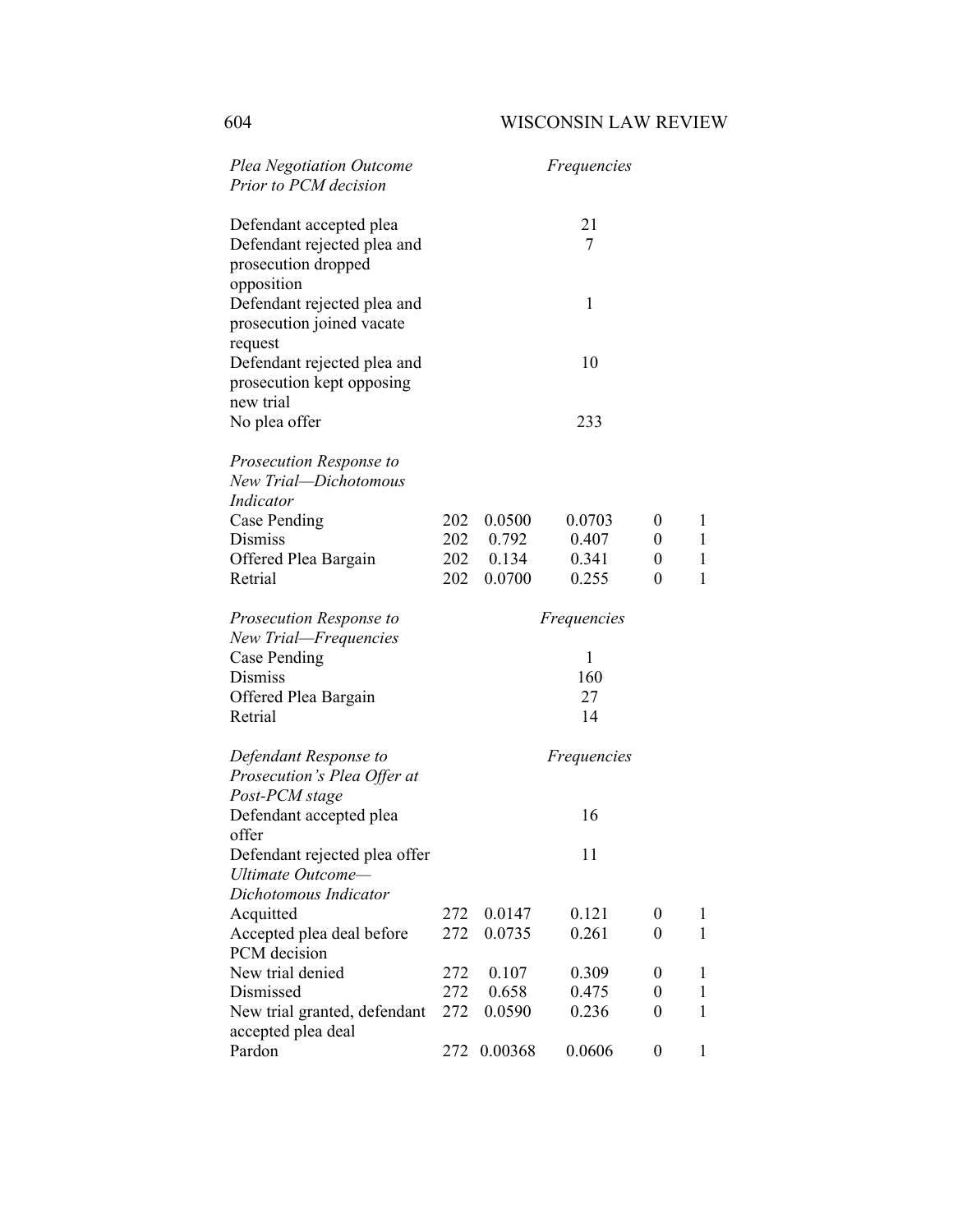| 40 <i>44.JJJ</i>             |     | Durgummg Away Innocence |                    |          | υν. |
|------------------------------|-----|-------------------------|--------------------|----------|-----|
| Pending                      | 272 | 0.0810                  | 0.273              | $\theta$ | 1   |
| Resentenced                  | 272 | 0.00368                 | 0.0606             | 0        |     |
| Ultimate Outcome—            |     |                         | <i>Frequencies</i> |          |     |
| <i>Frequencies</i>           |     |                         |                    |          |     |
| Acquitted                    |     |                         | 4                  |          |     |
| Accepted plea deal before    |     |                         | 20                 |          |     |
| PCM decision                 |     |                         |                    |          |     |
| New trial denied             |     |                         | 29                 |          |     |
| Dismissed                    |     |                         | 179                |          |     |
| New trial granted, defendant |     |                         | 16                 |          |     |
| accepted plea deal           |     |                         |                    |          |     |
| Pardon                       |     |                         | 1                  |          |     |
| Pending                      |     |                         | 22                 |          |     |
| Resentenced                  |     |                         |                    |          |     |
| Offering a plea deal at any  | 272 | 0.228                   | 0.420              | $\theta$ |     |
| stage—Indicator              |     |                         |                    |          |     |
|                              |     |                         |                    |          |     |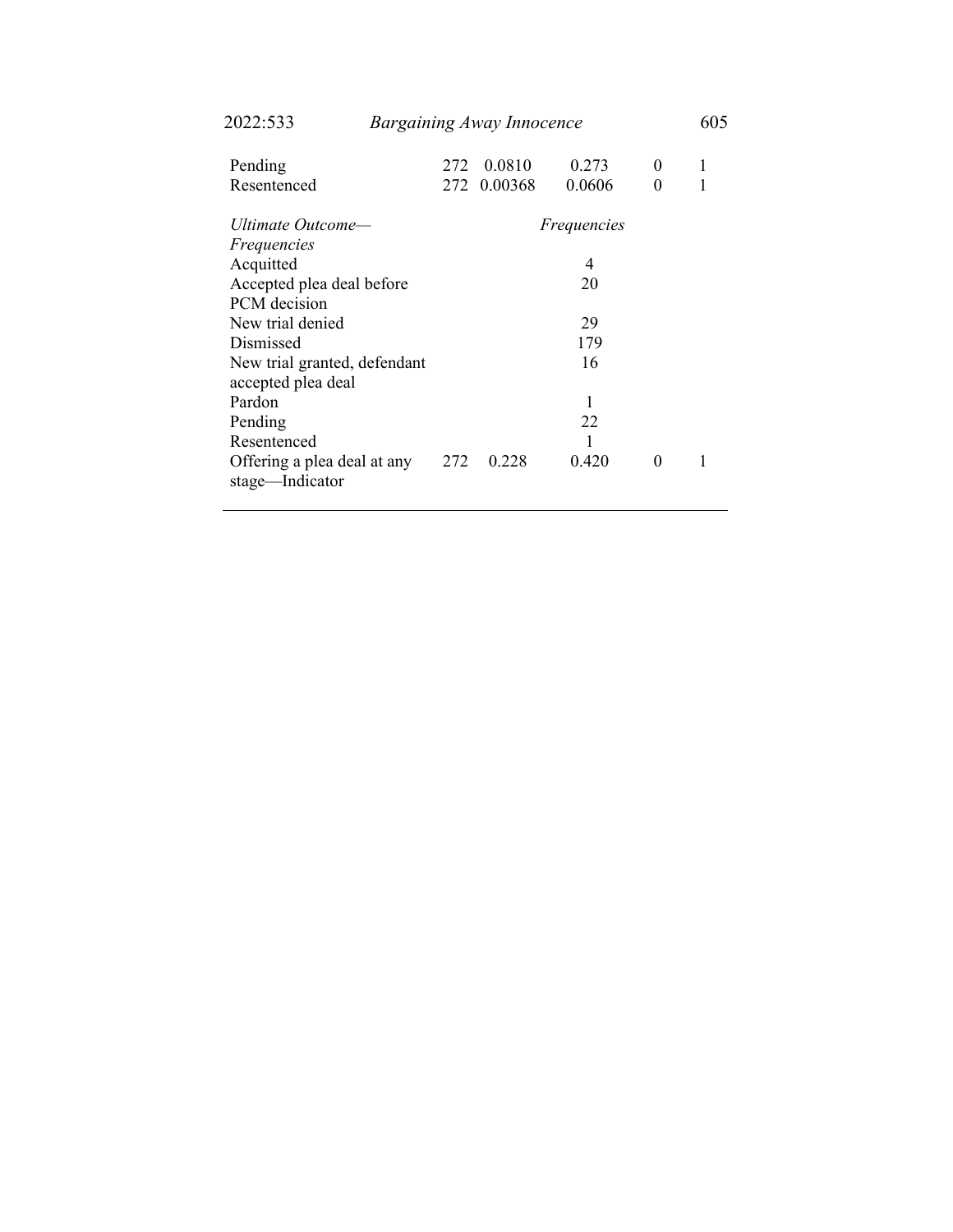*Information Request Form* 

## Plea Bargaining in Innocence Cases

Please provide the following information for each case your project has litigated within the past ten years, with all identifying information removed (name, jurisdiction, etc.):

1. Crime of conviction (list all offenses) and sentence imposed

2. Years served at the time of filing innocence-based

postconviction motion, and expected time remaining on sentence 3. Any plea offers made by the prosecution prior to original conviction, and response of the defendant to those offers

a. No plea offers made.

b. Plea offers made but rejected. Terms of the offer(s):

c. Plea offers made and accepted. Terms of the accepted offer: \_\_\_\_\_\_\_\_\_\_\_\_\_\_\_\_

d. That information is not available to us in our files. 4. General nature of the newly discovered evidence that led to litigating or pursuing a claim of innocence (e.g., DNA, recanting witness, other new scientific evidence, etc.)

5. Response of the prosecution to the motion or other request to vacate the conviction:

a. Oppose the motion and litigate it.

b. Offer plea bargain to settle the motion before any decision is made on motion for new trial.

c. Join in motion to vacate, or at least take the position not opposing the motion.

6. Prosecutor offered plea bargain before court granted (or denied) new trial

a. No. If no, skip to Question 9.

b. Yes.

7. Nature of the plea offer made prior to resolution of PC motion

8. Plea negotiation outcome prior to resolution of PC motion a. Defendant accepted plea offer; if so, under what

terms?

b. Defendant rejected plea offer and the prosecutor (whether as first response or after initially opposing the motion) dropped opposition to new trial.

c. Defendant rejected plea offer and the prosecutor (whether as first response or after initially opposing the motion) joined in requesting vacatur of conviction.

9. Outcome of postconviction litigation (include final disposition, after all appeals)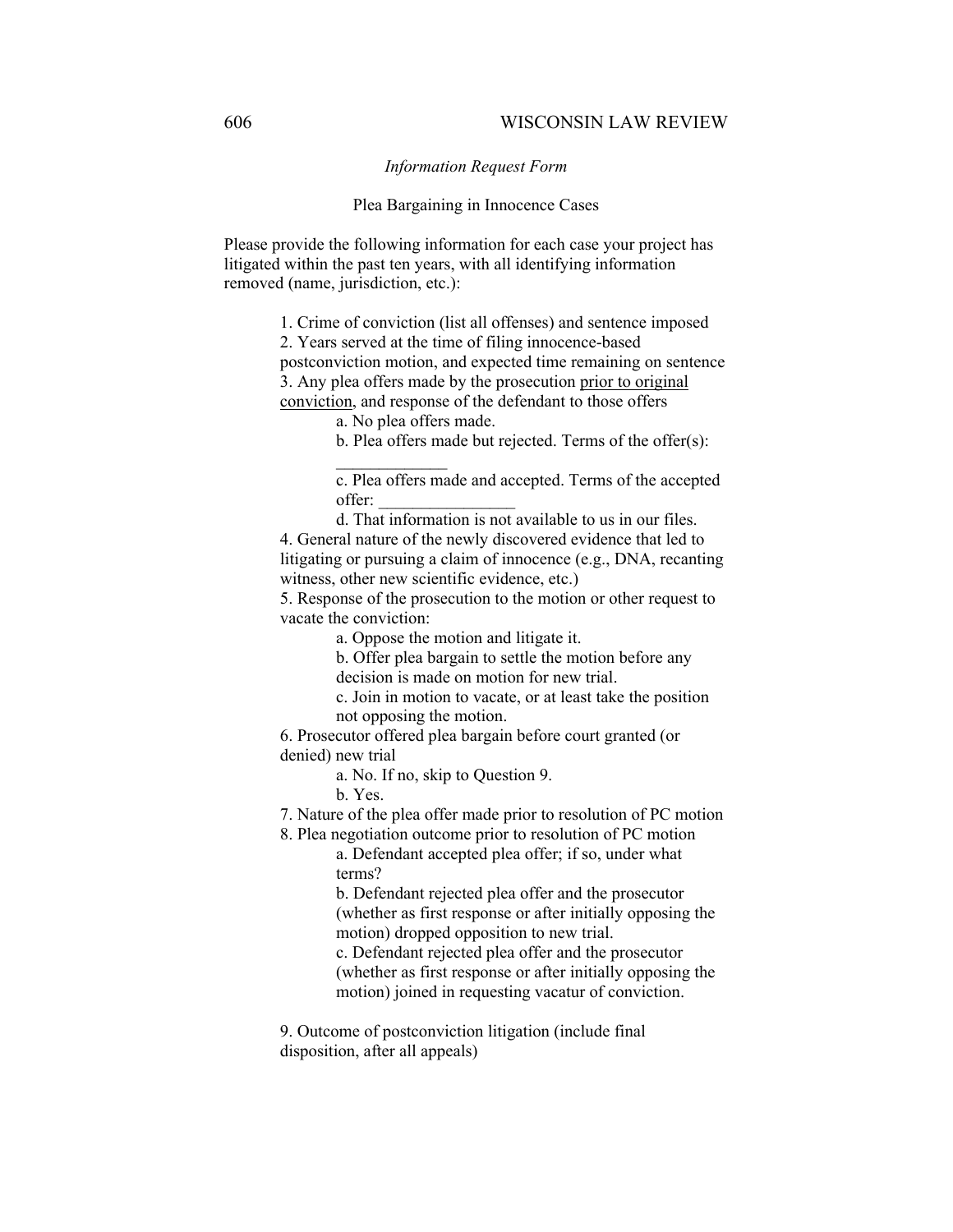- a. New trial granted.
- b. New trial denied. If denied, proceed no further with this questionnaire.
- 10. Number of years served when new trial granted?
- 11. If new trial granted, what was prosecutor's response? a. Dismissed the case without making plea offer or taking case to retrial. If prosecutor dismissed the case,
	- proceed no further with this questionnaire.

b. Offered plea bargain (whether accepted or not). What terms?

c. Retrial without any offer of plea bargain. If case went to retrial, skip to Question 13.

- 12. Defendant's ultimate response to the plea offer?
	- a. Accepted it. What terms? If plea bargain accepted, proceed no further with questionnaire. b. Rejected it.
- 13. If defendant rejected plea offer, what was case outcome?
	- a. Prosecutor dismissed case prior to (or at) retrial.
		- b. Acquittal.
		- c. Conviction on same offenses as original conviction.
		- d. Conviction on different charges than original conviction (identify them).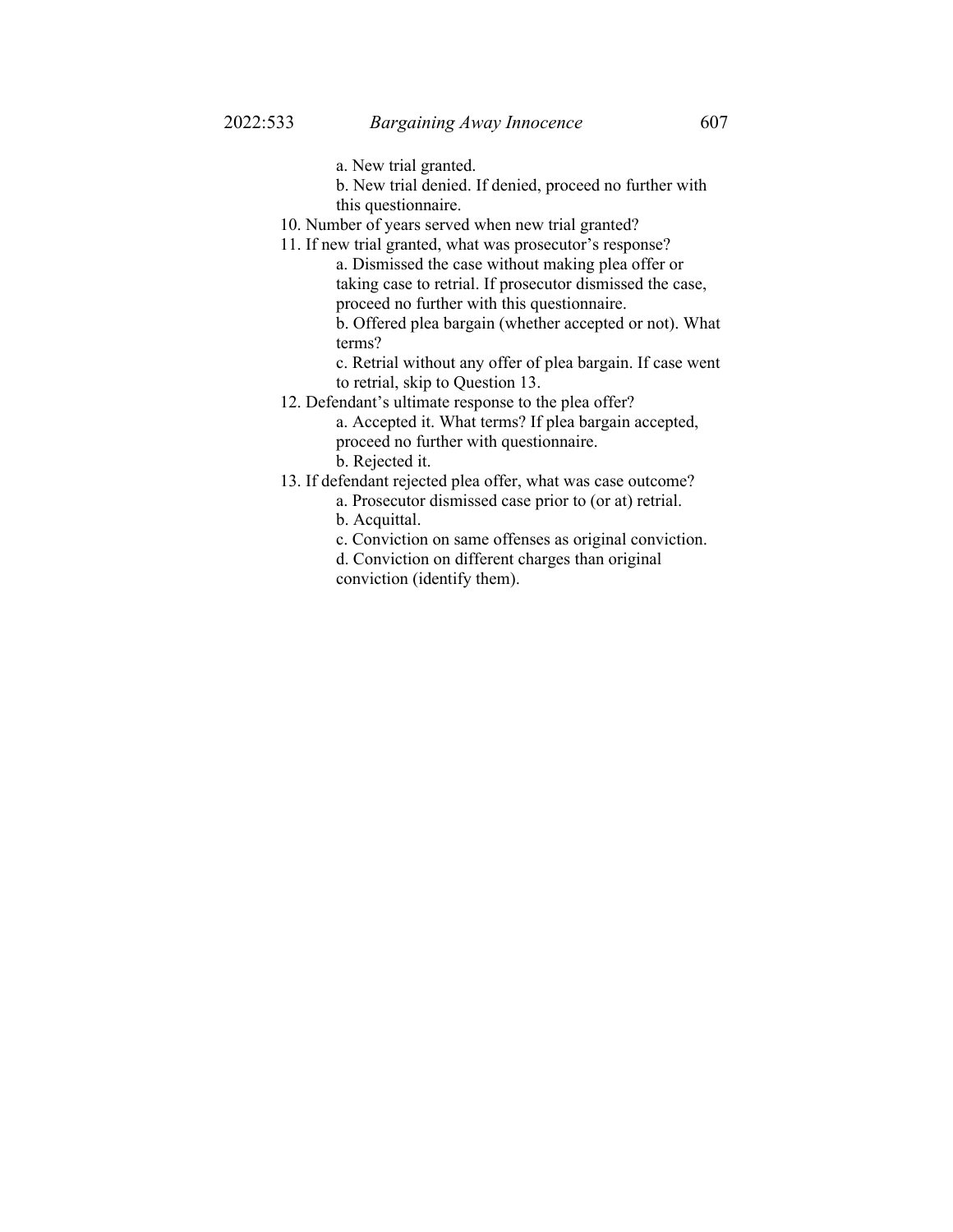| <b>VARIABLES</b>                                            | (1)          | (2)          | (3)                 |
|-------------------------------------------------------------|--------------|--------------|---------------------|
| Population                                                  | $-5.26e-09$  | $-2.11e-08$  | 2.65e-08            |
|                                                             | $(2.25e-08)$ | $(1.33e-07)$ | $(8.22e-08)$        |
| Number of Active Volunteers                                 | 0.00337      | 0.0160       | $0.00855*$          |
|                                                             | (0.00243)    | (0.0118)     | (0.00448)           |
| 2019 Exonerations                                           | 0.00235      | 0.0521       | 0.0428              |
|                                                             | (0.0228)     | (0.141)      | (0.0919)            |
| 2019 Alford Pleas                                           | 0.183        | 0.560        | 1.265               |
|                                                             | (0.186)      | (0.738)      | (1.011)             |
| 2019 Vacated Convictions                                    | 0.0929       | 0.419        | $-0.109$            |
|                                                             | (0.132)      | (0.672)      | (0.322)             |
| 2019 Parole Successes                                       | $-0.0172$    | $-0.186$     | $-0.149$            |
|                                                             | (0.0149)     | (0.133)      | (0.419)             |
| <b>Sentence Reductions</b>                                  | $0.536**$    | $2.573*$     | 0.404               |
| <b>Budget Size</b>                                          | (0.227)      | (1.341)      | (0.744)             |
|                                                             | 8.00e-09     | 6.66e-07     | 1.84e-09            |
| Constant                                                    | $(1.83e-08)$ | $(6.03e-07)$ | $(3.32e-08)$        |
|                                                             | $0.173*$     | $-1.901***$  | $-0.0534$           |
| Observations                                                | (0.0961)     | (0.679)      | (0.0499)            |
|                                                             | 52           | 52           | 52                  |
| R-squared<br><b>Robust Std Errors</b><br><b>Location FE</b> | 0.242<br>Yes | Yes          | 0.765<br>Yes<br>Yes |

*Table B. Comparing Innocence Projects in Our Sample and Out of Sample* 

Note: This table shows the results of an ordinary least squares regression where the dependent variables is a dichotomous indicator for whether an innocence project replied to our information request (response = 1) or not (response = 0). Results from Model 1 show that projects that achieved at least one sentence reduction were more likely to respond to our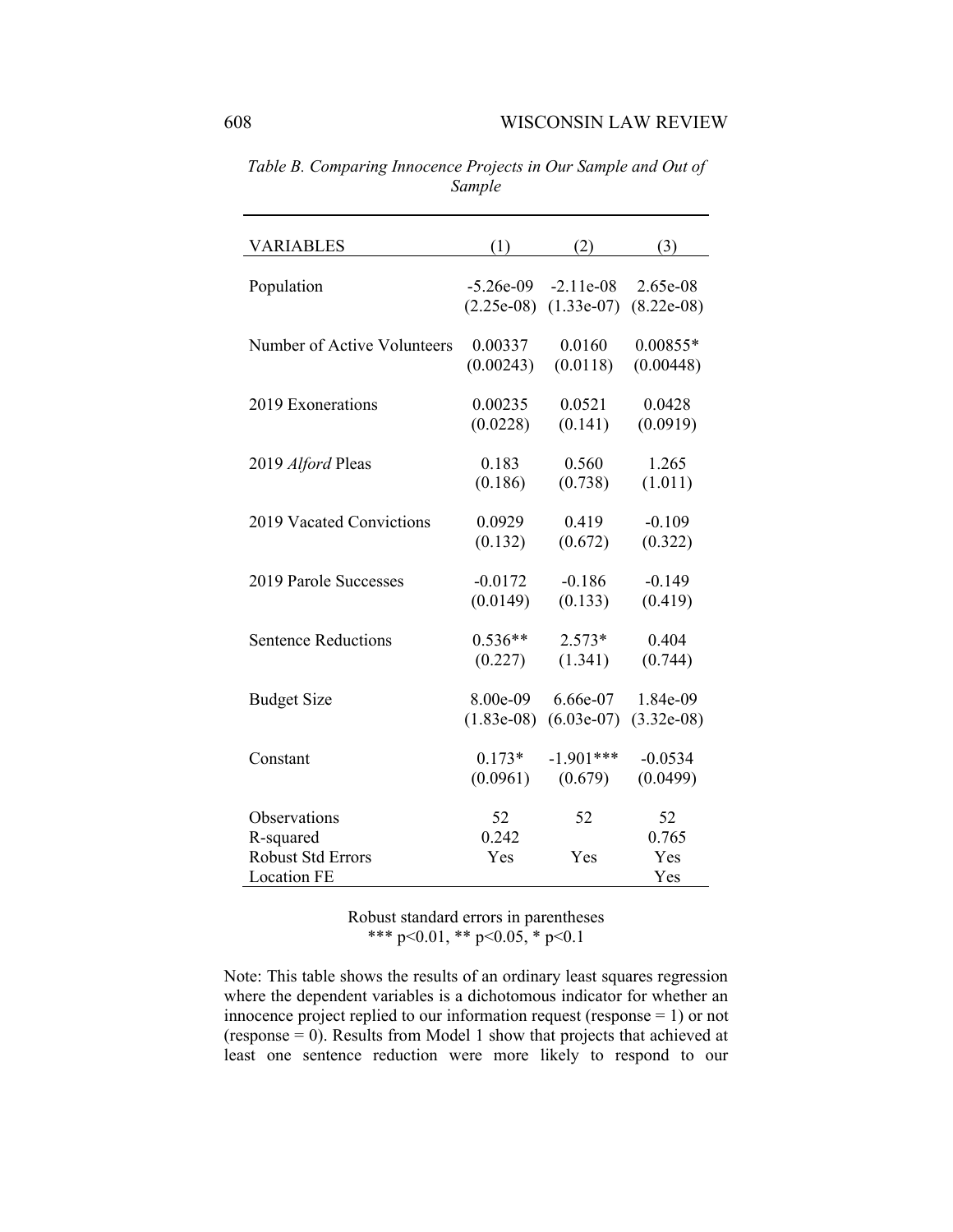information request (p-value  $= 0.023$ ). This suggests that the results of our empirical analysis will be representative of projects that show a greater rate of success in sentence reductions. Yet, when we reestimate these results via logit regression in Model 2, achieving sentence reductions is no longer statistically significant at conventional levels. Model 2 shows that none of the covariates have an important leverage on determining the response of a project. Model 3 estimates the response of a project along the same covariates via OLS and includes location fixed effects to account for within-location variation. We include this model specification considering that ten out of the 35 locations (28.6 percent of locations) hosting Innocence Project members currently host more than one project. The results from Model 3 suggest that none of the covariates has an important leverage in a project's response to our information request. The Number of Active Volunteers increases its statistical significance slightly, but is not significant at conventional levels. These results suggest that the projects that responded—that is, our in-sample projects—do not differ in important ways from the projects that did not respond across these covariates, which helps address potential concerns about non-response bias. Robust standard errors are reported in parenthesis and the p-values correspond to the statistical significance of the coefficients for each variable. Four projects are dropped from the estimation of the model due to missing values on their covariates.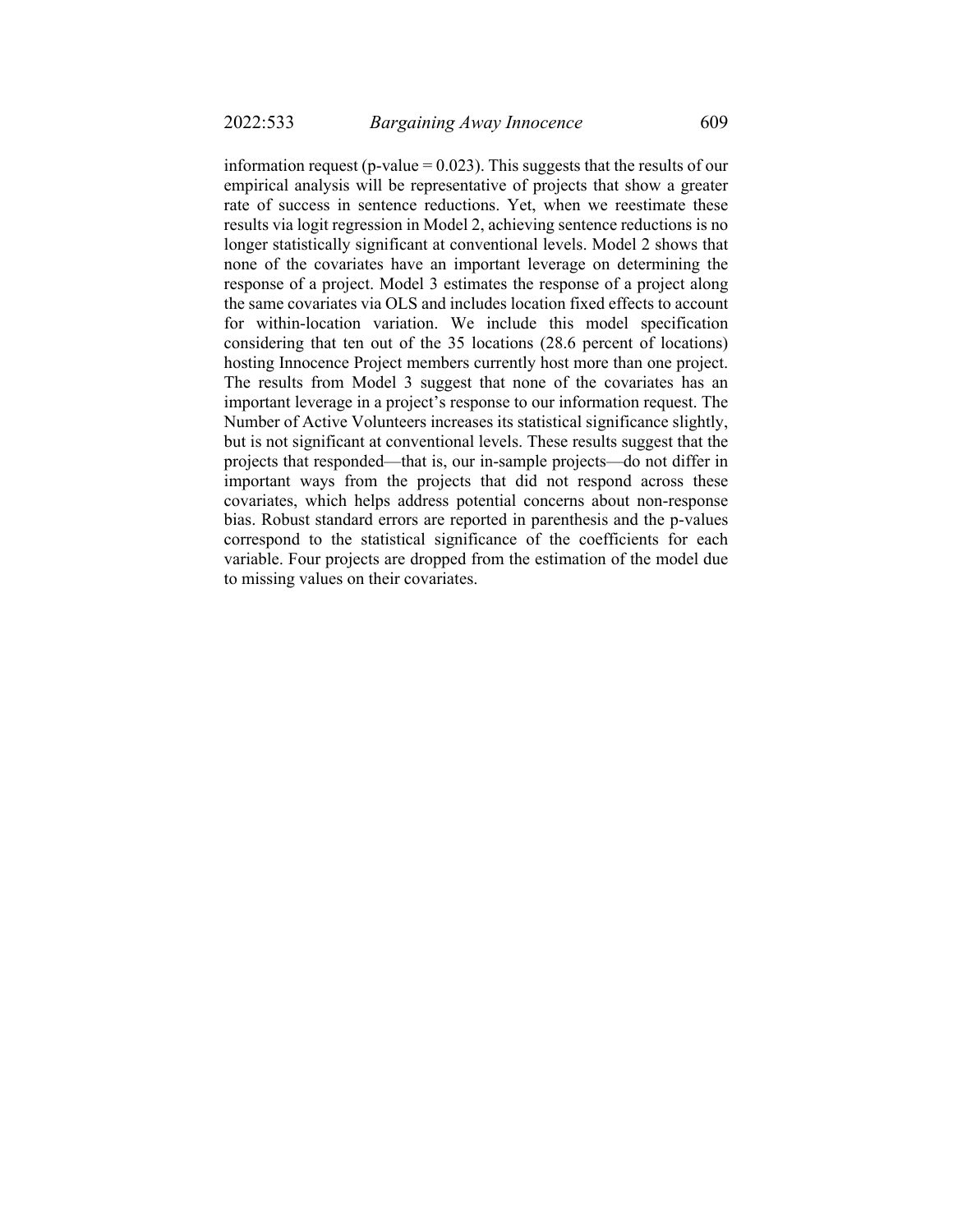|                           | (1)          | (2)          | (3)          |
|---------------------------|--------------|--------------|--------------|
| <b>VARIABLES</b>          | Offered Plea | Offered Plea | Offered Plea |
|                           | Bargain      | Bargain      | Bargain      |
|                           |              |              |              |
| Attempted Homicide        | 0.184        | 0.438        | 0.326        |
|                           | (0.126)      | (1.156)      | (0.566)      |
| Child Abuse               | 0.165        | 1.422        | 0.861        |
|                           | (0.247)      | (1.186)      | (0.673)      |
|                           |              |              |              |
| Murder                    | $0.115*$     | $-0.134$     | $-0.0893$    |
|                           | (0.0613)     | (0.677)      | (0.351)      |
| Nonviolent                | $-0.0273$    | $-0.715$     | $-0.411$     |
|                           | (0.0623)     | (0.980)      | (0.451)      |
|                           |              |              |              |
| Other Homicide            | 0.0107       | 0.337        | 0.254        |
|                           | (0.126)      | (0.963)      | (0.509)      |
|                           |              |              |              |
| Other Violent             | 0.0803       | $1.275**$    | $0.719***$   |
|                           | (0.0499)     | (0.557)      | (0.275)      |
| Sexual Offense-           | $-0.00190$   | $-1.336*$    | $-0.773**$   |
| Adult                     | (0.0557)     | (0.731)      | (0.360)      |
|                           |              |              |              |
| Sexual Offense-           | 0.125        | $-0.877$     | $-0.536$     |
| Child                     | (0.114)      | (1.109)      | (0.604)      |
| Years Served              | $-0.00654*$  | 0.00134      | $-0.00244$   |
|                           | (0.00334)    | (0.0280)     | (0.0146)     |
|                           |              |              |              |
| Max Years                 | 0.00202      | $0.0655**$   | $0.0343**$   |
| Remaining                 | (0.00177)    | (0.0307)     | (0.0148)     |
|                           | $-0.000784$  | $-0.0547*$   | $-0.0280*$   |
| Sentence - Upper          | (0.00184)    | (0.0305)     | (0.0148)     |
| End                       |              |              |              |
| <b>Total New Evidence</b> | 0.133        | 0.780        | 0.430        |
|                           | (0.0850)     | (0.846)      | (0.397)      |
|                           |              |              |              |
| Recantation               | $-0.144$     | $-1.301$     | $-0.735*$    |
|                           | (0.0909)     | (0.827)      | (0.443)      |

*Table C. Full Results—Prosecution's Response at Pre-Adjudication Phase*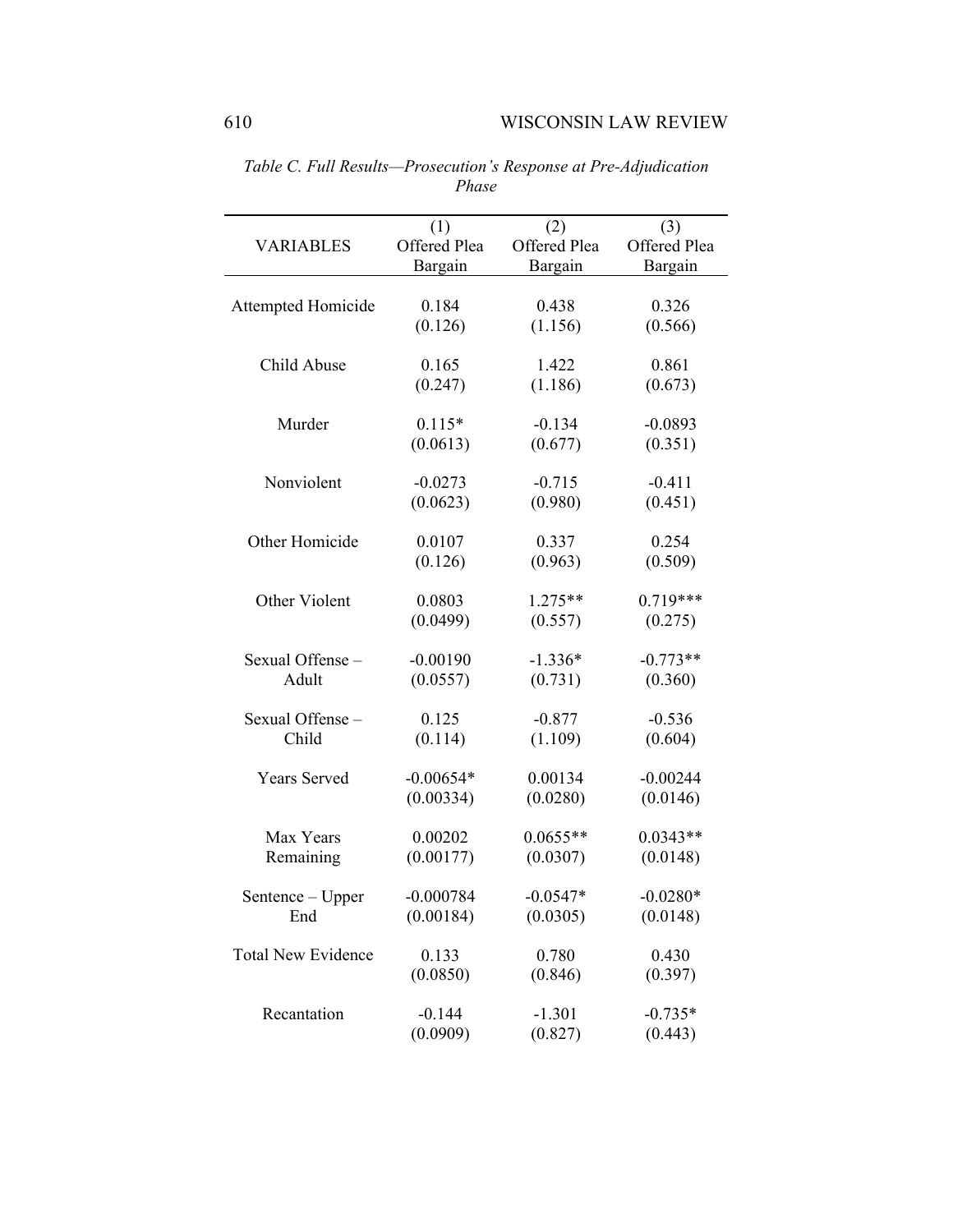| 2022:533                       | <b>Bargaining Away Innocence</b> |           | 611       |
|--------------------------------|----------------------------------|-----------|-----------|
| <b>False Confession</b>        | $-0.0894$                        | $-2.375$  | $-1.358*$ |
|                                | (0.129)                          | (1.565)   | (0.732)   |
| Alt Perp - Confess             | $-0.0920$                        | $-0.774$  | $-0.538$  |
|                                | (0.133)                          | (1.203)   | (0.634)   |
| Alt Perp $-$ Other             | $-0.0668$                        | $-0.591$  | $-0.304$  |
|                                | (0.142)                          | (1.007)   | (0.543)   |
| <b>DNA</b>                     | $-0.201**$                       | $-1.571*$ | $-0.827*$ |
|                                | (0.0819)                         | (0.827)   | (0.430)   |
| Forensics Other                | $-0.0570$                        | $-0.261$  | $-0.136$  |
|                                | (0.0953)                         | (0.779)   | (0.424)   |
| Witness                        | $-0.107$                         | $-0.587$  | $-0.340$  |
| Misidentification              | (0.132)                          | (1.254)   | (0.680)   |
| New Witness                    | $-0.174$                         | $-1.140$  | $-0.589$  |
|                                | (0.140)                          | (1.225)   | (0.622)   |
| <b>Official Misconduct</b>     | $-0.201**$                       | $-1.381$  | $-0.710$  |
|                                | (0.0988)                         | (1.088)   | (0.516)   |
| <b>IAC</b>                     | $-0.122$                         | $-1.527$  | $-0.840$  |
|                                | (0.0949)                         | (1.176)   | (0.623)   |
| New Alibi Evidence             | $-0.213*$                        |           |           |
|                                | (0.109)                          |           |           |
| Constant                       | 0.140                            | $-1.748$  | $-1.018*$ |
|                                | (0.193)                          | (1.113)   | (0.521)   |
| Observations                   | 196                              | 191       | 191       |
| R-squared<br>Robust Std Errors | 0.431<br>Yes                     | Yes       | Yes       |
| <b>Location FE</b>             | Yes                              | No        | No        |

Note: This table shows the results of an exploratory analysis on the potential determinants of prosecutors' response to a PCM. The three models have the same dependent and independent variables. The dependent variable is a dichotomous indicator for whether the prosecution offered a plea deal (offered a deal  $= 1$ ) or not (did not offer a deal  $= 0$ ).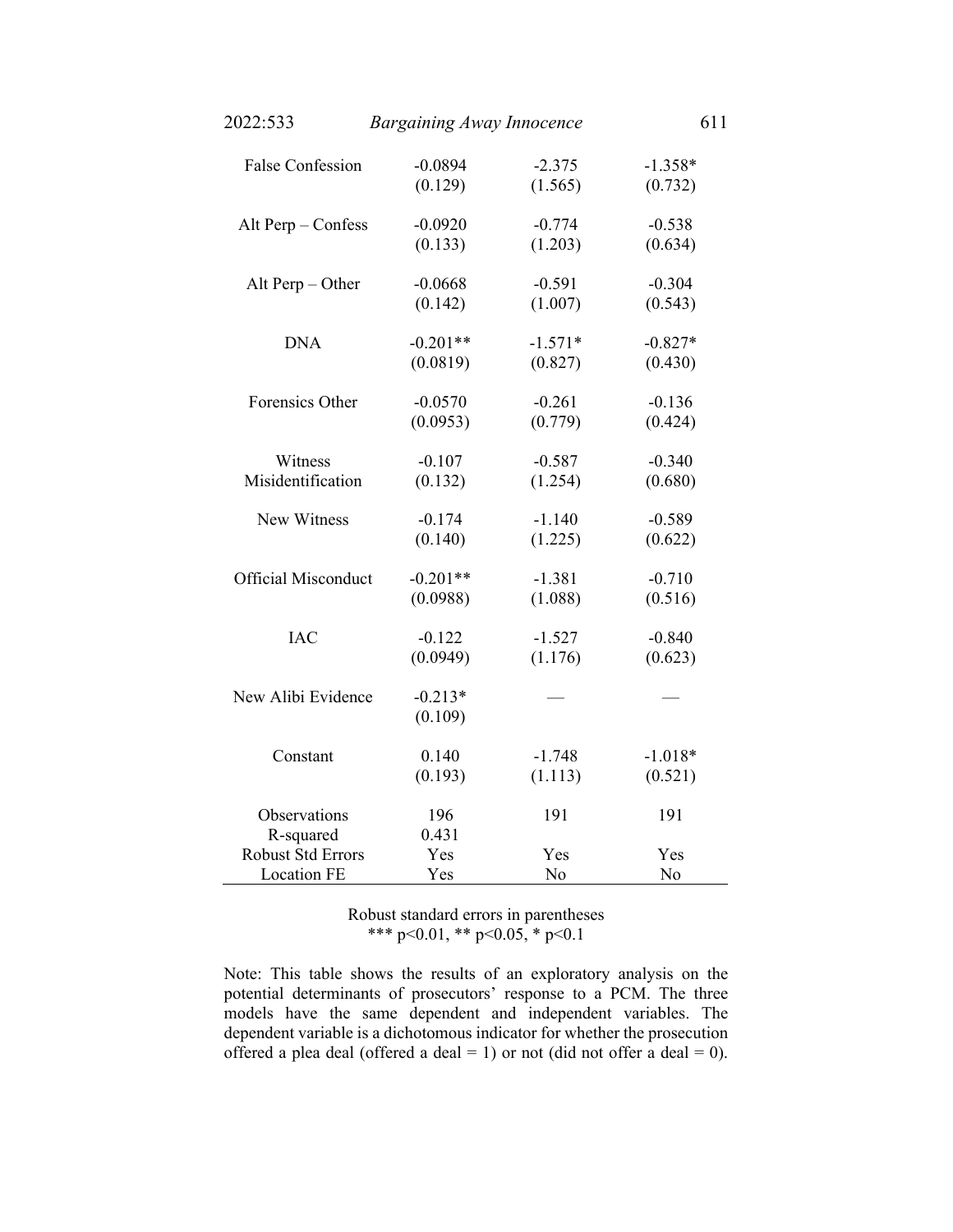The independent variables are the nature of the offense for which the defendant is prosecuted, the years served, the maximum number of years remaining to serve, the maximum years of sentenced originally imposed, the nature of the new evidence leading to the PCM, and the total number of new pieces of evidence available. Model 1 is estimated via OLS, Model 2 is estimated via logit regression, and Model 3 via probit regression. The three models are estimated with robust standard errors and location fixedeffects to account for time-invariant factors at the districts where the cases are taken by the Innocence Project. Note that some variables were automatically dropped from the models due to collinearity.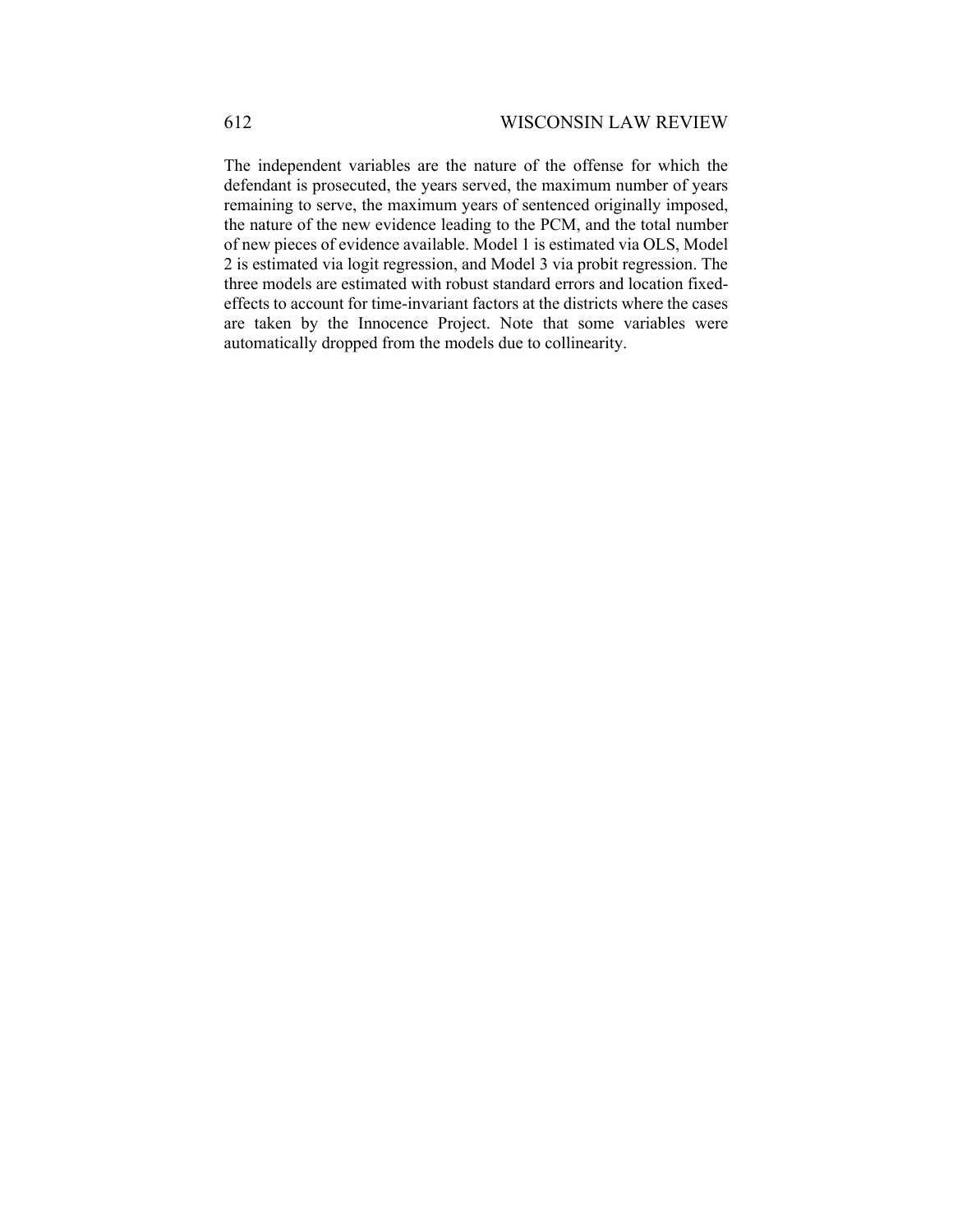| <b>VARIABLES</b>          | (1)          | (2)        | (3)         |
|---------------------------|--------------|------------|-------------|
|                           | <b>OLS</b>   | Logit      | Probit      |
| Attempted Homicide        | 0.186        | 0.807      | 0.437       |
|                           | (0.126)      | (1.228)    | (0.592)     |
| Child Abuse               | 0.135        | 0.992      | 0.602       |
|                           | (0.247)      | (1.157)    | (0.669)     |
| Murder                    | 0.0986       | $-0.316$   | $-0.216$    |
|                           | (0.0607)     | (0.743)    | (0.373)     |
| Nonviolent                | $-0.0208$    | $-0.766$   | $-0.453$    |
|                           | (0.0621)     | (1.033)    | (0.496)     |
| Other Homicide            | 0.00895      | 0.162      | 0.141       |
|                           | (0.124)      | (1.005)    | (0.522)     |
| Other Violent             | 0.0441       | 0.944      | $0.500*$    |
|                           | (0.0473)     | (0.580)    | (0.283)     |
| Sexual Offense - Adult    | 0.0150       | $-1.164$   | $-0.683*$   |
|                           | (0.0557)     | (0.773)    | (0.379)     |
| Sexual Offense - Child    | 0.0980       | $-0.846$   | $-0.519$    |
|                           | (0.113)      | (1.178)    | (0.628)     |
| Years Served              | $-0.00683**$ | $-0.00909$ | $-0.00848$  |
|                           | (0.00333)    | (0.0280)   | (0.0148)    |
| Max Years Remaining       | 0.00201      | $0.0579*$  | $0.0289*$   |
|                           | (0.00177)    | (0.0322)   | (0.0153)    |
| Sentence – Upper End      | $-0.000668$  | $-0.0463$  | $-0.0218$   |
|                           | (0.00185)    | (0.0323)   | (0.0153)    |
| <b>Total New Evidence</b> | $0.143*$     | 0.752      | 0.449       |
|                           | (0.0861)     | (1.030)    | (0.431)     |
| Recantation               | $-0.193**$   | $-2.187**$ | $-1.278***$ |
|                           | (0.0909)     | (0.961)    | (0.487)     |
| <b>False Confession</b>   | $-0.102$     | $-2.340$   | $-1.400*$   |

*Table D. Full Results—Prosecution's Response to a New Trial*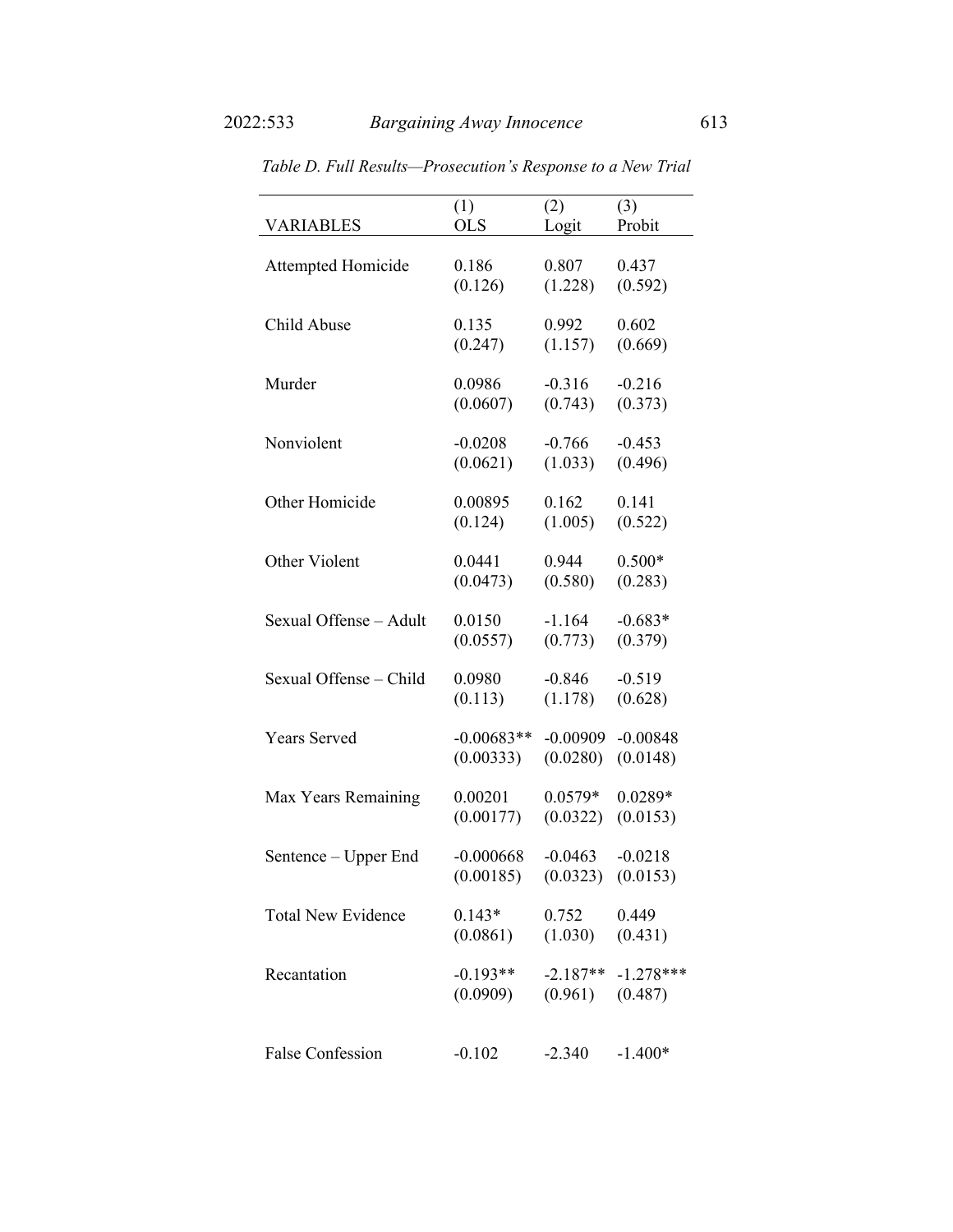|                            | (0.131)              | (1.553)        | (0.732)        |
|----------------------------|----------------------|----------------|----------------|
| Alt Perp - Confess         | $-0.108$             | $-1.148$       | $-0.708$       |
|                            | (0.134)              | (1.315)        | (0.678)        |
| Alt Perp $-$ Other         | $-0.0630$            | $-0.572$       | $-0.318$       |
|                            | (0.142)              | (1.052)        | (0.556)        |
| <b>DNA</b>                 | $-0.217**$           | $-2.274**$     | $-1.245***$    |
|                            | (0.0835)             | (0.907)        | (0.444)        |
| Forensics Other            | $-0.0490$            | $-0.384$       | $-0.218$       |
|                            | (0.0961)             | (0.890)        | (0.451)        |
| Witness Misidentification  | $-0.112$             | $-0.879$       | $-0.520$       |
|                            | (0.132)              | (1.362)        | (0.731)        |
| New Witness                | $-0.173$             | $-1.131$       | $-0.634$       |
|                            | (0.141)              | (1.335)        | (0.646)        |
| <b>Official Misconduct</b> | $-0.227**$           | $-2.084$       | $-1.123**$     |
|                            | (0.0993)             | (1.329)        | (0.572)        |
| <b>IAC</b>                 | $-0.151$             | $-1.691$       | $-0.929$       |
|                            | (0.0959)             | (1.288)        | (0.643)        |
| New Alibi Evidence         | $-0.193*$<br>(0.112) |                |                |
| Constant                   | 0.175                | $-0.980$       | $-0.582$       |
|                            | (0.189)              | (1.262)        | (0.555)        |
| Observations<br>R-squared  | 194<br>0.441         | 189            | 189            |
| Robust Std Errors          | Yes                  | Yes            | Yes            |
| <b>Location FE</b>         | Yes                  | N <sub>o</sub> | N <sub>0</sub> |

Note: This table shows the results of an exploratory analysis on the potential determinants of prosecutors' offering a plea deal at any stage of the litigation process. The three models have the same dependent and independent variables. The dependent variable is a dichotomous indicator for whether the prosecution offered a plea deal (offered a deal  $= 1$ ) or not (did not offer a deal  $= 0$ ) at any stage of the litigation process. The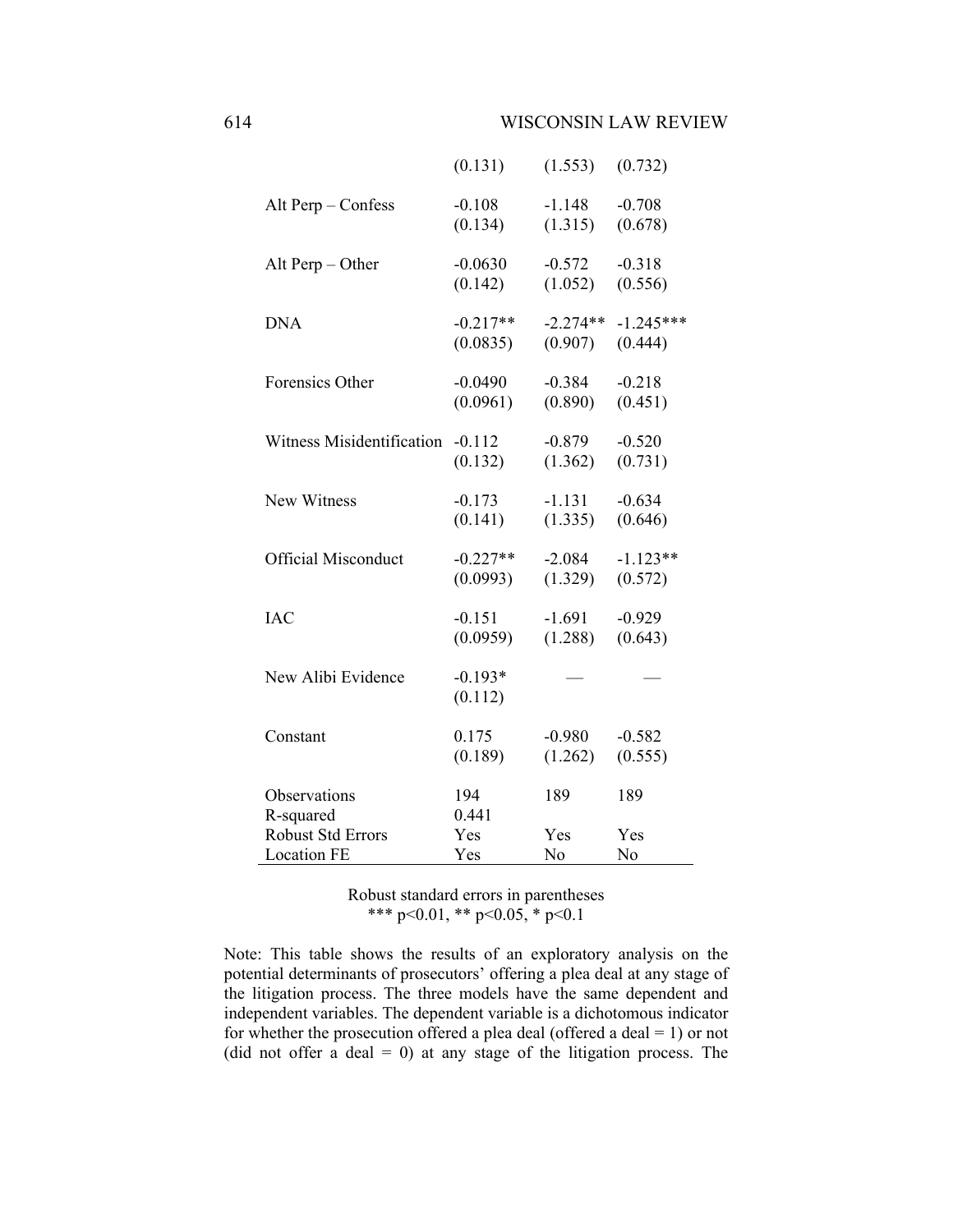independent variables are the nature of the offense for which the defendant is prosecuted, the years served, the maximum number of years remaining to serve, the maximum years of sentenced originally imposed, the nature of the new evidence leading to the PCM, and the total number of new pieces of evidence available. Model 1 is estimated via OLS, Model 2 is estimated via logit regression, and Model 3 via probit regression. The three models are estimated with robust standard errors. Model 1 includes location fixed-effects to account for time-invariant factors at the districts where the cases are taken by the Innocence Project. The location fixedeffects were not included in the logit and probit specifications to address non-convergence. Note that some variables were automatically dropped from the robustness checks due to collinearity.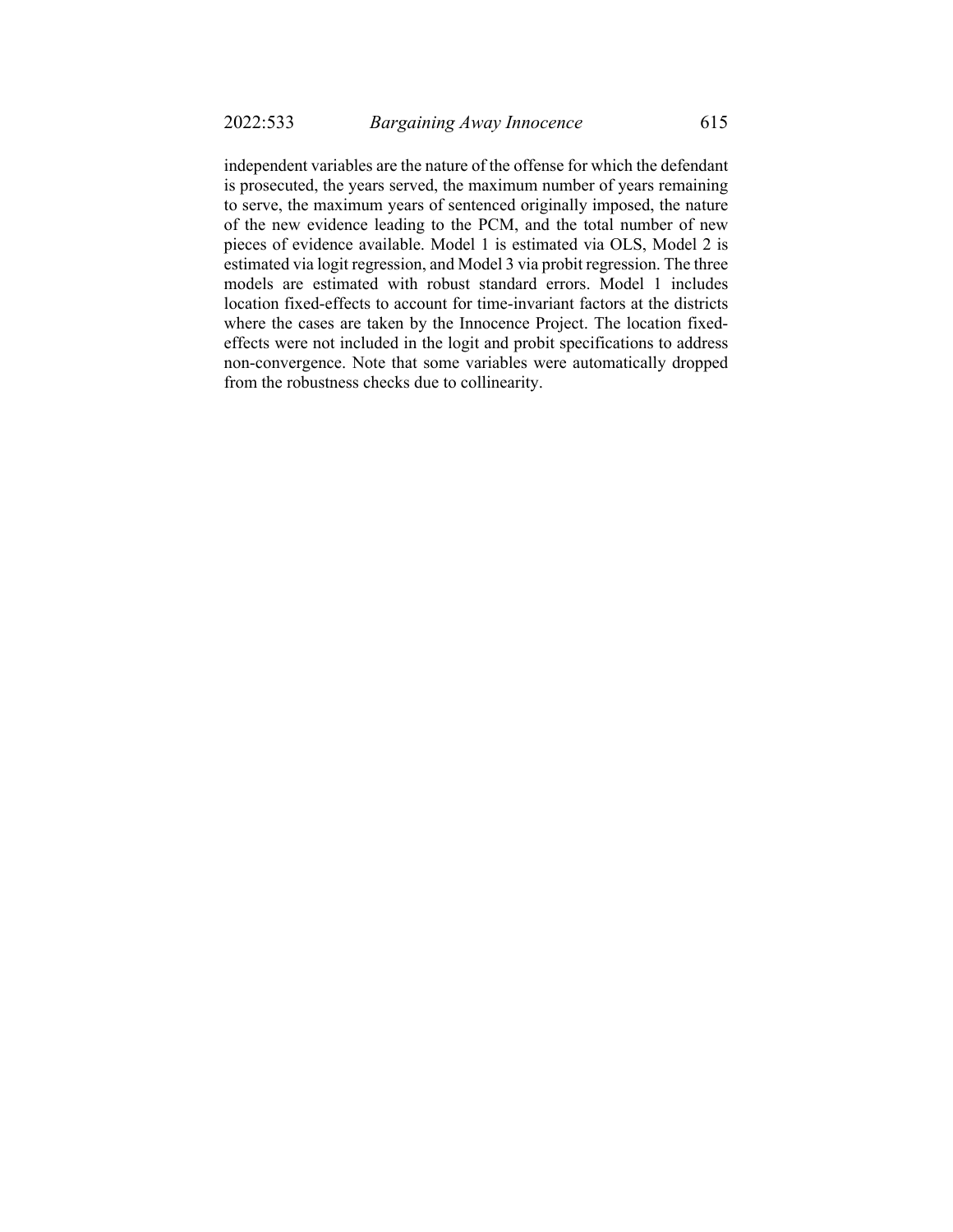|                           | (1)        | (2)        | (3)        |
|---------------------------|------------|------------|------------|
| <b>VARIABLES</b>          | <b>OLS</b> | Logit      | Probit     |
| Attempted Homicide        | $-0.0411$  | $-0.159$   | $-0.179$   |
|                           | (0.0908)   | (0.817)    | (0.433)    |
|                           |            |            |            |
| Child Abuse               | 0.116      | 0.700      | 0.383      |
|                           | (0.226)    | (1.027)    | (0.623)    |
| Murder                    | $0.177**$  | $1.504***$ | $0.869***$ |
|                           | (0.0692)   | (0.544)    | (0.288)    |
|                           |            |            |            |
| Nonviolent                | 0.0564     | 0.316      | 0.171      |
|                           | (0.0804)   | (0.700)    | (0.362)    |
| Other Homicide            | 0.190      | 1.487*     | $0.829*$   |
|                           | (0.128)    | (0.787)    | (0.443)    |
|                           |            |            |            |
| Other Violent             | $0.183***$ | $1.510***$ | $0.857***$ |
|                           | (0.0608)   | (0.436)    | (0.226)    |
| Sexual Offense - Adult    | $0.120*$   | 1.169**    | $0.605**$  |
|                           | (0.0664)   | (0.563)    | (0.288)    |
|                           |            |            |            |
| Sexual Offense - Child    | 0.102      | 1.075      | 0.693      |
|                           | (0.155)    | (1.495)    | (0.698)    |
| Years Served              | $-0.00319$ | $-0.0228$  | $-0.0134$  |
|                           | (0.00378)  | (0.0276)   | (0.0140)   |
|                           |            |            |            |
| Max Years Remaining       | 0.00105    | 0.0141     | 0.00821    |
|                           | (0.00175)  | (0.0208)   | (0.0107)   |
| Sentence – Upper End      | $-0.00158$ | $-0.0168$  | $-0.00943$ |
|                           | (0.00174)  | (0.0208)   | (0.0109)   |
|                           |            |            |            |
| <b>Total New Evidence</b> | 0.0689     | 0.573      | 0.252      |
|                           | (0.0857)   | (0.551)    | (0.307)    |
|                           |            |            |            |
| Recantation               | $-0.149$   | $-1.194$   | $-0.544$   |
|                           | (0.104)    | (0.794)    | (0.411)    |
| <b>False Confession</b>   | $-0.0503$  | $-0.250$   | $-0.212$   |
|                           |            |            |            |

*Table E. Exploratory Analysis— Prosecution's Decision to Ever Offer a Plea Deal*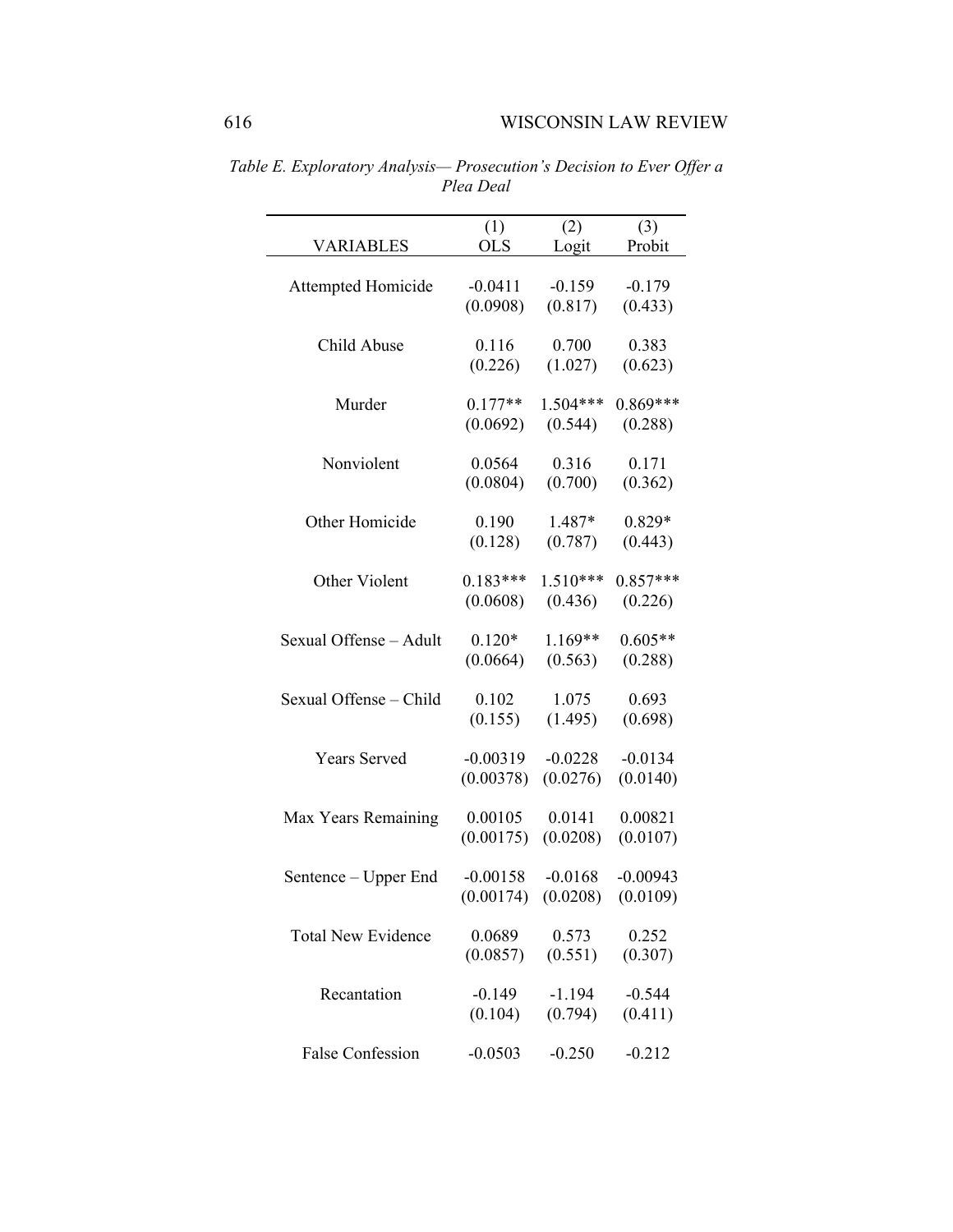|                            | (0.130)               | (1.076)  | (0.542)   |
|----------------------------|-----------------------|----------|-----------|
| Alt Perp - Confess         | $-0.0416$             | $-0.116$ | $-0.0879$ |
|                            | (0.114)               | (0.898)  | (0.494)   |
| Alt Perp $-$ Other         | 0.0552                | 0.291    | 0.201     |
|                            | (0.150)               | (1.017)  | (0.520)   |
| <b>DNA</b>                 | $-0.0840$             | $-0.708$ | $-0.398$  |
|                            | (0.0978)              | (0.664)  | (0.366)   |
| Forensics Other            | 0.0367                | 0.372    | 0.248     |
|                            | (0.103)               | (0.649)  | (0.357)   |
| Witness Misidentification  | 0.0731                | 0.950    | 0.518     |
|                            | (0.135)               | (0.893)  | (0.495)   |
| New Witness                | 0.0747                | 0.399    | 0.334     |
|                            | (0.152)               | (1.173)  | (0.577)   |
| <b>Official Misconduct</b> | $-0.114$              | $-0.756$ | $-0.445$  |
|                            | (0.103)               | (0.737)  | (0.399)   |
| <b>IAC</b>                 | $-0.0235$             | $-0.175$ | $-0.0568$ |
|                            | (0.122)               | (0.897)  | (0.496)   |
| New Alibi Evidence         | $-0.234**$<br>(0.117) |          |           |
| Constant                   | 0.310                 | $-1.912$ | $-1.005$  |
|                            | (0.221)               | (1.259)  | (0.703)   |
| Observations<br>R-squared  | 265<br>0.332          | 247      | 247       |
| <b>Robust Std Errors</b>   | Yes                   | Yes      | Yes       |
| <b>Location FE</b>         | Yes                   | Yes      | Yes       |

Note: This table shows the results of an exploratory analysis on the potential determinants of prosecutors' offering a plea deal at any stage of the litigation process. The dependent variable is a dichotomous indicator for whether the prosecution offered a plea deal (offered a deal  $= 1$ ) or not (did not offer a deal  $= 0$ ) at any stage of the litigation process. The independent variables are the nature of the offense for which the defendant